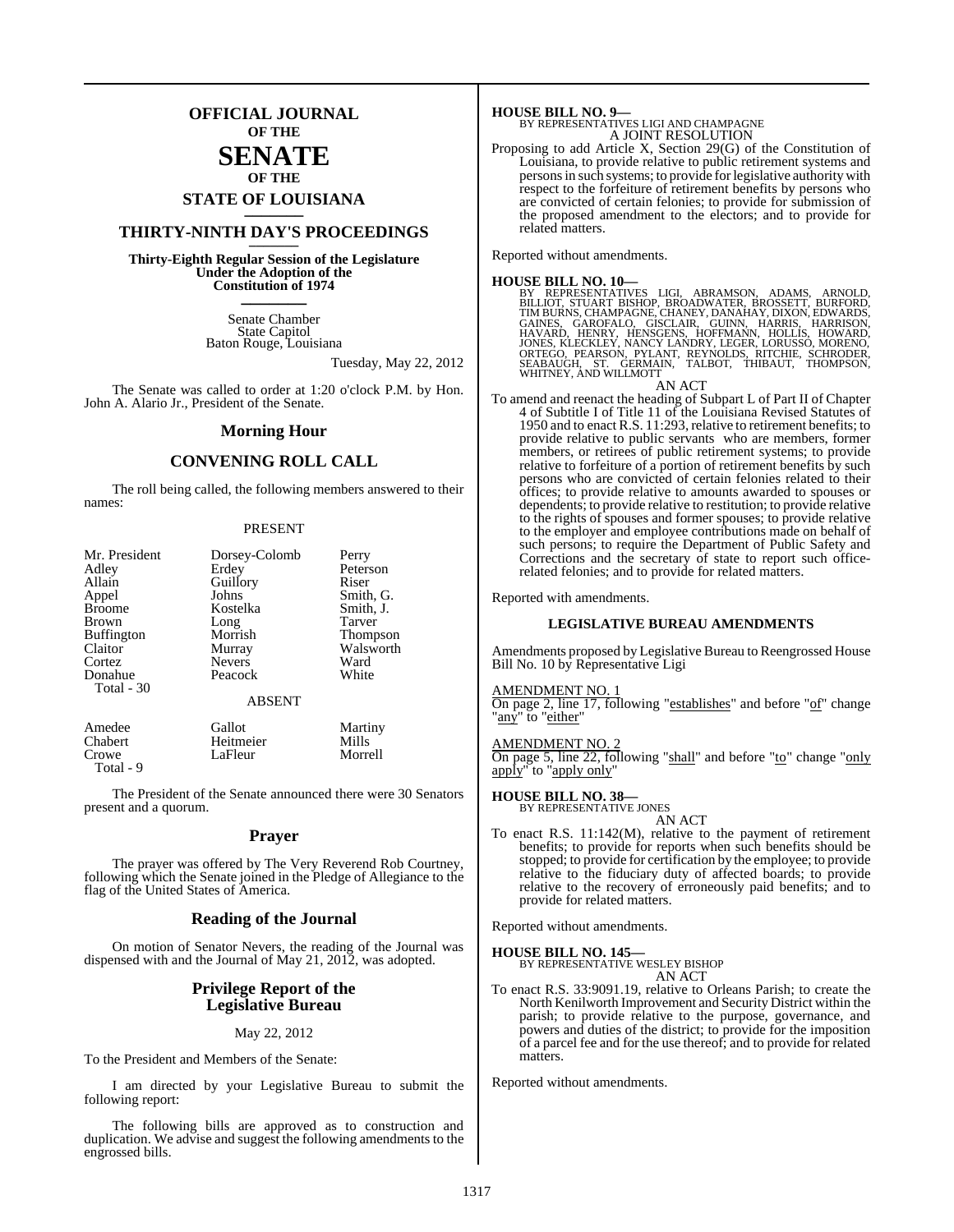# **Page 2 SENATE 39th DAY'S PROCEEDINGS**

May 22, 2012

#### **HOUSE BILL NO. 168—** BY REPRESENTATIVE THIERRY

AN ACT

To amend and reenact R.S. 27:392(B)(3)(b)(i), relative to the St. Landry Parish Excellence Fund; to provide for use of monies appropriated from the fund; and to provide for related matters.

Reported without amendments.

#### **HOUSE BILL NO. 236—** BY REPRESENTATIVE HODGES

AN ACT

To amend and reenact R.S. 17:280 and to enact R.S. 17:3996(B)(30), relative to instruction in public schools regarding Internet and cell phone safety; to provide relative to guidelines and teaching materials for such instruction; to provide for limitation of liability; and to provide for related matters.

Reported without amendments.

#### **HOUSE BILL NO. 293—** BY REPRESENTATIVE HARRISON

AN ACT

To amend and reenact R.S. 17:491 and 492, relative to tenure of school bus operators; to provide relative to a school bus operator becoming a regular and permanent employee of the employing school board; to provide definitions; to provide applicability; to provide relative to the removal of certain operators; to provide an effective date; and to provide for related matters.

Reported without amendments.

### **HOUSE BILL NO. 325—**

BY REPRESENTATIVE ARNOLD AN ACT

To amend and reenact R.S. 15:168(B)(1), relative to the judicial district indigent defender fund; to increase the special cost assessed in criminal cases in each judicial district court for the district indigent defender fund; to provide for effectiveness; and to provide for related matters.

Reported without amendments.

### **HOUSE BILL NO. 335—**

BY REPRESENTATIVE LORUSSO AN ACT

To amend and reenact R.S. 33:9038.59(G), relative to the New Orleans City Park Taxing District; to provide relative to tax increment financing and the dedication of state sales tax increments for such purpose; to provide relative to approval of agreements related to such state sales tax increment financing; and to provide for related matters.

Reported without amendments.

## **HOUSE BILL NO. 354—** BY REPRESENTATIVE CROMER

AN ACT

To enact R.S. 22:1751 and R.S. 23:1769, relative to registration and regulation of Professional Employer Organizations by the Department of Insurance and the Louisiana Workforce Commission; to authorize such organizations to register electronically and through certain approved assurance organizations; and to provide for related matters.

Reported without amendments.

#### **HOUSE BILL NO. 410—** BY REPRESENTATIVE FANNIN

AN ACT

To amend and reenact R.S. 33:4564.5, relative to a recreation district in Jackson Parish; to provide relative to the board of commissioners of such a district; to provide relative to the authority of the governing authority of Jackson Parish with respect to the budget and taxing authority and the compensation

and expenses of board members, the secretary-treasurer, and director of such a district; and to provide for related matters.

Reported without amendments.

**HOUSE BILL NO. 411—** BY REPRESENTATIVE ABRAMSON AN ACT

To amend and reenact R.S. 17:3982(B), relative to educational facilities and property in Orleans Parish; to provide relative to the sale of such facilities and property by a charter school organization when they are no longer needed for an educational purpose; and to provide for related matters.

Reported without amendments.

### **HOUSE BILL NO. 412—** BY REPRESENTATIVE JOHNSON

AN ACT

To amend and reenact R.S.  $47:338.210(A)(1)$ , (B), (C), and (D), relative to the hotel occupancy tax; to provide for legislative intent relative to substitution of the city of Bunkie for municipalities in a particular population range in existing law which is authorized to levy and collect a hotel occupancy tax; and to provide for related matters.

Reported without amendments.

#### **HOUSE BILL NO. 421—**

BY REPRESENTATIVE ST. GERMAIN AN ACT

To amend and reenact R.S.  $32:2(A)(2)$  and to enact R.S.  $32:2(A)(3)$ , relative to rules, regulations, and orders of the Department of Transportation and Development; to remove certain requirements for filing certain regulations in clerks of court offices; to remove specific requirements for references; to provide for effectiveness of certain orders issued by the Department of Transportation and Development; and to provide for related matters.

Reported without amendments.

#### **HOUSE BILL NO. 436—**

BY REPRESENTATIVES HARRISON, ADAMS, BERTHELOT, STUART<br>BISHOP, BROADWATER, BROWN, BURFORD, TIM BURNS, CARMODY,<br>COX, GISCLAIR, HARRIS, HAVARD, HENRY, HENSGENS, HILL,<br>HODGES, HOFFMANN, HUVAL, JONES, KLECKLEY, MACK, PUGH,<br>PYLA

To enact R.S. 17:264 and 3996(B)(30), relative to required instruction in public schools; to require certain public school governing authorities to provide instruction on certain aspects ofAmerican history; to provide for guidelines pertaining to such instruction; and to provide for related matters.

Reported without amendments.

**HOUSE BILL NO. 497—** BY REPRESENTATIVE BARRAS AND SENATOR MILLS A JOINT RESOLUTION

Proposing to add Article VII, Section 21(L) of the Constitution of Louisiana, to authorize the governing authority of the city of New Iberia to grant ad valorem tax exemption contracts for certain property annexed by the city; to provide for the approval of contracts; to provide for certain contract limitations; to provide with respect to the assessment and taxation of property subject to a contract; to authorize the legislature to provide for implementation; to provide for submission of the proposed amendment to the electors; and to provide for related matters.

Reported without amendments.

#### **HOUSE BILL NO. 507—**

BY REPRESENTATIVE PONTI AN ACT

To amend and reenact R.S. 39:2006(A)(4) and 2176(A)(4), relative to small businesses; to increase the maximum gross receipts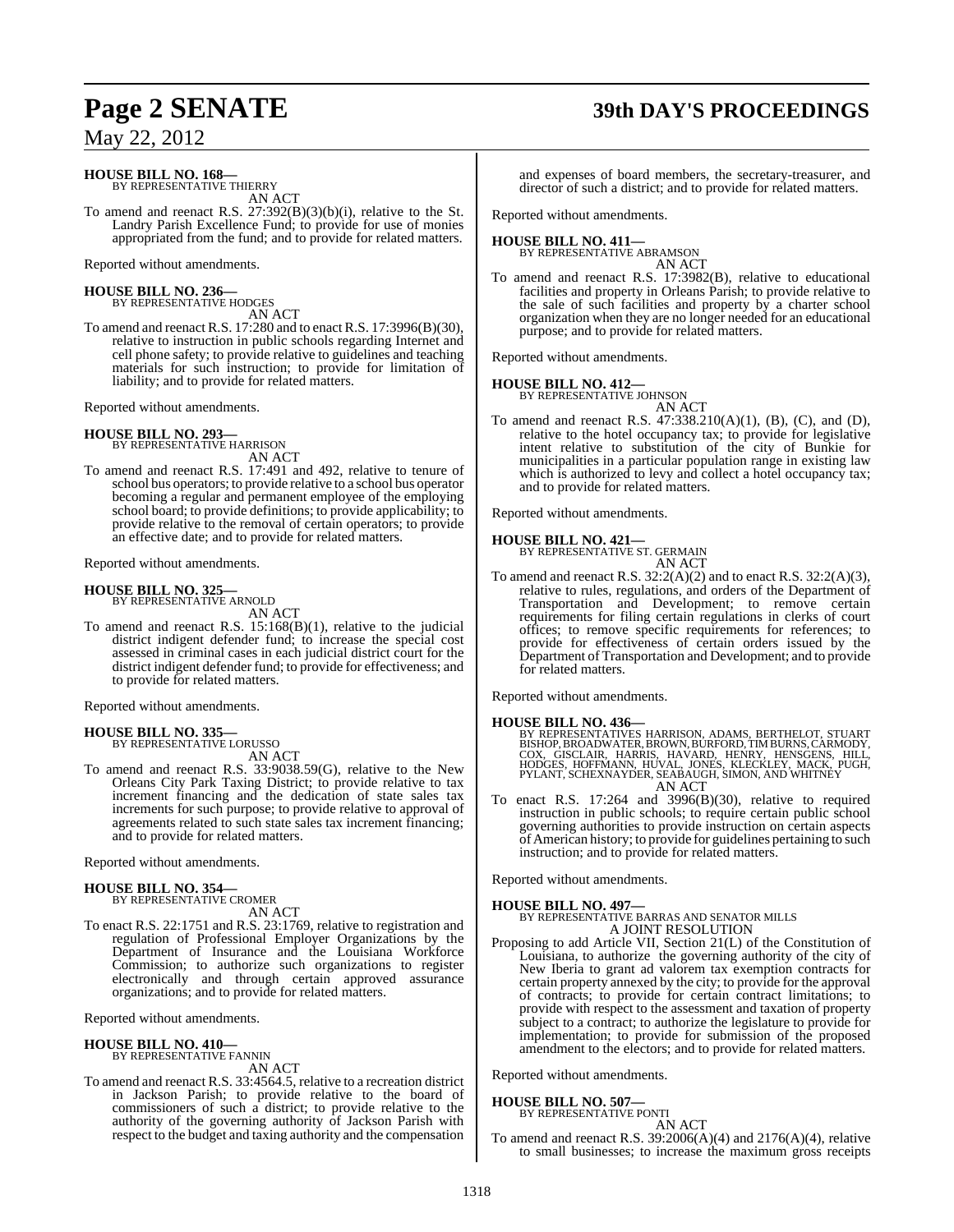# **39th DAY'S PROCEEDINGS Page 3 SENATE**

# May 22, 2012

threshold for small businesses applying to the Louisiana Initiative for Small Entrepreneurships (Hudson Initiative); to increase the maximum gross receipts threshold for small businesses applying to the Louisiana Initiative for Veteran and Service-Connected Disabled Veteran-Owned Small Entrepreneurships (Veteran Initiative); to provide for an effective date; and to provide for related matters.

Reported without amendments.

#### **HOUSE BILL NO. 610—**

BY REPRESENTATIVE ST. GERMAIN AN ACT

To amend and reenact R.S. 34:1221(A)(introductory paragraph) and (5), relative to the Greater Baton Rouge Port Commission; to increase the membership of the commission; and to provide for related matters.

Reported without amendments.

**HOUSE BILL NO. 618—** BY REPRESENTATIVE ABRAMSON AN ACT

To enact Code of Civil Procedure Article 1563, relative to liability for environmental damage; to provide for limitations on the effect of an admission of liability; to provide for admissibility of evidence; to provide for referral to the Department of Natural Resources; to provide for admissibility of admission of responsibility; to provide for funding of the department's review; to provide for reimbursement to plaintiff; to provide for primary jurisdiction; and to provide for related matters.

Reported with amendments.

#### **LEGISLATIVE BUREAU AMENDMENTS**

Amendments proposed by Legislative Bureau to Reengrossed House Bill No. 618 by Representative Abramson

#### AMENDMENT NO. 1

In Senate Committee Amendment No. 3 proposed by the Senate Committee on Natural Resources and adopted by the Senate on May 21, 2012, on page 2, line 8, following "file" and before "into" change "the same" to "it"

### **HOUSE BILL NO. 637—** BY REPRESENTATIVE LEGER

AN ACT

To amend and reenact R.S. 23:368(E)(3)(c) and R.S. 51:2231(A) and (C) and 2256, relative to discrimination; to provide with respect to genetic discrimination; to provide with respect to discrimination in the workplace; to provide with respect to the Louisiana Commission on Human Rights and the Louisiana Workforce Commission; and to provide for related matters.

Reported with amendments.

#### **LEGISLATIVE BUREAU AMENDMENTS**

Amendments proposed by Legislative Bureau to Engrossed House Bill No. 637 by Representative Leger

#### AMENDMENT NO. 1

In Senate Committee Amendment No. 3 proposed by the Senate Committee on Labor and Industrial Relations and adopted by the Senate on May 21, 2012, page 1, line 7, following "because" and before "race," insert "of" and line 8, change "accommodation" to "accommodations"

#### AMENDMENT NO. 2

In Senate Committee Amendment No. 4 proposed by the Senate Committee on Labor and Industrial Relations and adopted by the Senate on May 21, 2012, page 1, line 11, insert """ before "§2232."

#### **HOUSE BILL NO. 661—**

BY REPRESENTATIVE HARRISON AN ACT

To enact R.S. 17:7(33), relative to the powers and duties of the State Board of Elementary and Secondary Education; to require the board to assist governing authorities in maximizing reimbursement of certain school-based health care services; to identify certain funding sources in order to create and maintain electronic health reports; and to provide for related matters.

Reported without amendments.

### **HOUSE BILL NO. 674—**

BY REPRESENTATIVE ROBIDEAUX A JOINT RESOLUTION

Proposing to add Article VII, Section 21(L) of the Constitution of Louisiana, to authorize the granting of ad valorem tax exemption contracts to certain businesses; to authorize the Board of Commerce and Industry to enter into contracts; to provide with respect to contract approvals; to provide for certain contract limitations; to provide with respect to the assessment and taxation of property subject to a contract; to require the legislature to establish a program for the granting of contracts; to provide for effectiveness; to provide for submission of the proposed amendment to the electors; and to provide for related matters.

Reported without amendments.

#### **HOUSE BILL NO. 694—**

BY REPRESENTATIVE ROBIDEAUX AN ACT

To amend and reenact R.S. 44:4.1(B)(29) and to enact Chapter 5 of Subtitle V of Title 47 of the Louisiana Revised Statutes of 1950, to be comprised of R.S. 47:4351 through 4355, relative to ad valorem taxation; to establish a program for the granting of ad valorem tax exemption contracts for certain businesses; to provide for the administration of the program; to provide for optional participation by parishes, municipalities, and school districts; to provide relative to the confidentiality of certain records in the possession of parish governing authorities relative thereto; to provide for eligibility for participation in the program; to authorize contracts under certain circumstances; to provide for contract terms, conditions, and limitations; to provide with respect to approval of contracts and notification of certain entities relative to contracts; to provide with respect to contract suspension and cancellation; to authorize rulemaking; to provide for effectiveness; and to provide for related matters.

Reported with amendments.

#### **LEGISLATIVE BUREAU AMENDMENTS**

Amendments proposed by Legislative Bureau to Re-Reengrossed House Bill No. 694 by Representative Robideaux

### AMENDMENT NO. 1

In Senate Committee Amendment No. 15 proposed by the Senate Committee on Revenue and Fiscal Affairs and adopted by the Senate on May 21, 2012, on page 2, line 19, change "Section 4354 of this Subpart" to "R.S.  $47:4354$ "

#### AMENDMENT NO. 2

In Senate Committee Amendment No. 15 proposed by the Senate Committee on Revenue and Fiscal Affairs and adopted by the Senate on May 21, 2012, on page 3, line 24, change " $\frac{\text{Paragnah}(A)(1)}{\text{of}}$ Section 4353 of this Subpart" to "R.S. 47:4353 $\overline{(A)(1)}$ "

#### AMENDMENT NO. 3

In Senate Committee Amendment No. 15 proposed by the Senate Committee on Revenue and Fiscal Affairs and adopted by the Senate on May 21, 2012, on page 3, line 34, delete "Section"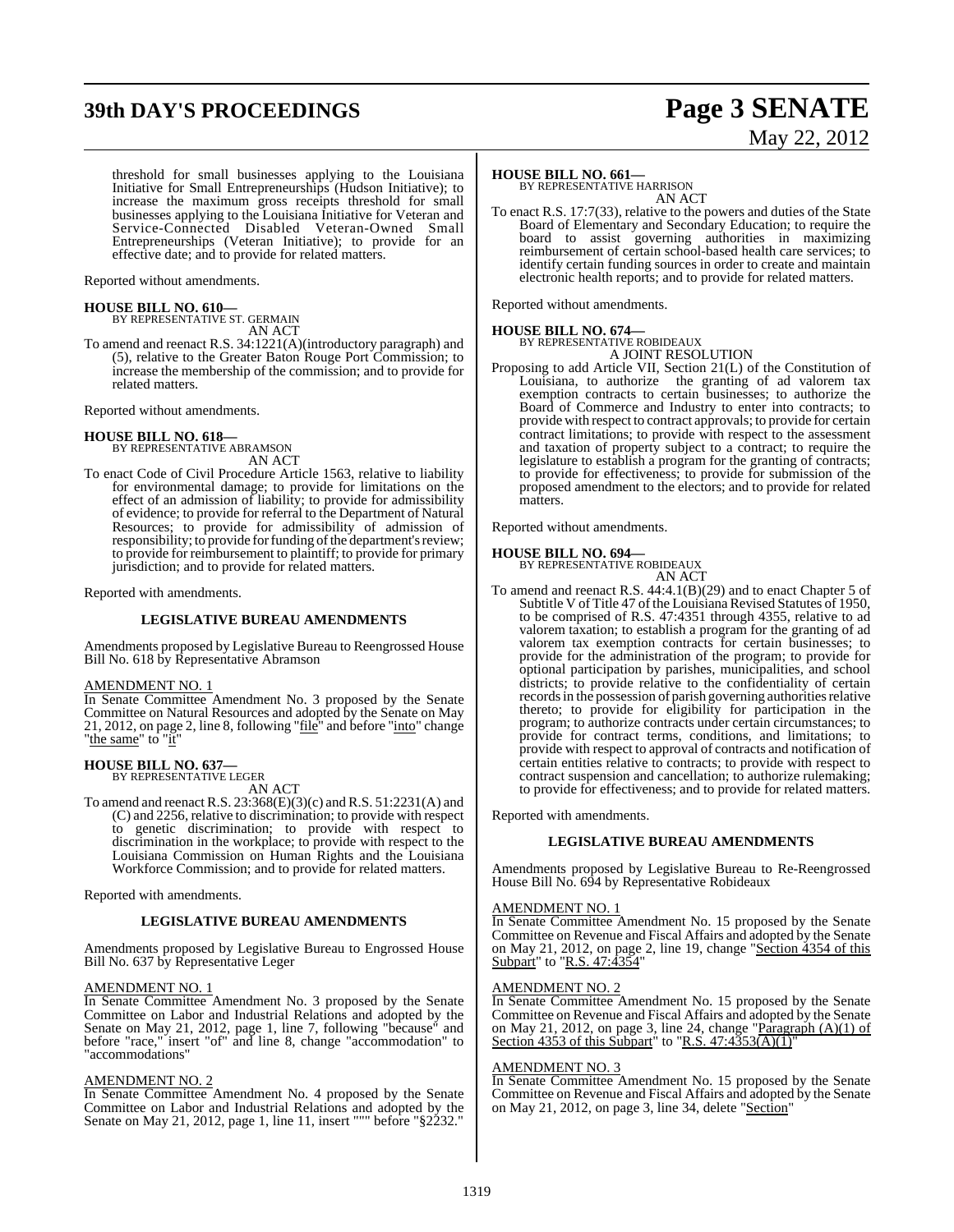# **Page 4 SENATE 39th DAY'S PROCEEDINGS**

#### AMENDMENT NO. 4

In Senate Committee Amendment No. 15 proposed by the Senate Committee on Revenue and Fiscal Affairs and adopted by the Senate on May 21, 2012, on page 3, line 35, change  $\sqrt[1]{4354}$  (E) of this Subpart" to "R.S.  $47:4354(E)$ "

#### **HOUSE BILL NO. 705—** BY REPRESENTATIVE HOFFMANN

AN ACT

To amend and reenact R.S.  $17:81(O)(2)(c)$ , to provide relative to the reporting of certain electronic communication between an employee at a public elementary or secondary school and a student enrolled at that school; to provide relative to the manner and frequency of reporting certain communication that is made or received by an employee using a means other than one provided by or made available by the school system; to provide guidelines; to provide applicability; to provide an effective date; and to provide for related matters.

Reported without amendments.

# **HOUSE BILL NO. 761—** BY REPRESENTATIVES HONORE AND SMITH

AN ACT

To amend and reenact R.S. 17:194(B), relative to school nutrition programs; to except certain elementary and secondary schools operated by certain public postsecondary institutions from certain requirements relative to the funding of school nutrition programs; and to provide for related matters.

Reported without amendments.

**HOUSE BILL NO. 788—** BY REPRESENTATIVE ST. GERMAIN AN ACT

To amend and reenact R.S. 33:180(B), relative to annexation; to provide for exclusion of certain areas for annexation; and to provide for related matters.

Reported without amendments.

#### **HOUSE BILL NO. 801—**

BY REPRESENTATIVE MONTOUCET AN ACT

To enact R.S. 33:2490(E) and 2550(E), relative to the municipal fire and police civil service; to provide relative to employees who have resigned or retired from the classified service due to injury; to provide that any such employee may be reemployed at any time after his resignation or retirement; to provide relative to the position and class to which he may be reemployed; to provide relative to the qualifications and seniority of any such employee; to provide limitations; and to provide for related matters.

Reported without amendments.

## **HOUSE BILL NO. 831—** BY REPRESENTATIVE HAZEL

AN ACT

To amend and reenact R.S. 38:2227(A), relative to bidders on public contracts; to revise provisions prohibiting certain contractors from bidding on public contracts; and to provide for related matters.

Reported without amendments.

#### **HOUSE BILL NO. 838—**

BY REPRESENTATIVE CHAMPAGNE AN ACT

To enact R.S. 49:214.5.4(I), relative to the Coastal Protection and Restoration Fund; to dedicate certain monies into the fund; to provide for effectiveness; and to provide for related matters.

Reported without amendments.

#### **HOUSE BILL NO. 843—**

BY REPRESENTATIVE LORUSSO AN ACT

To amend and reenact R.S. 33:9091.5, relative to Orleans Parish; to provide relative to the Lake Vista Crime Prevention District; to provide relative to the purpose and governance of the district; to provide relative to district funding; to change provisions relative to the levy of a parcel fee; and to provide for related matters.

Reported without amendments.

**HOUSE BILL NO. 856—** BY REPRESENTATIVES HONORE AND SMITH AN ACT

To enact R.S. 17:1855.2(3), relative to tuition increases at Southern University Laboratory School; to authorize a tuition increase; and to provide for related matters.

Reported without amendments.

### **HOUSE BILL NO. 857—**

BY REPRESENTATIVE JOHNSON AN ACT

To enact R.S. 32:900.1, relative to for-hire motor vehicles used to transport railroad workers; to provide for minimum liability coverage for passengers; and to provide for related matters.

Reported without amendments.

#### **HOUSE BILL NO. 900—**

BY REPRESENTATIVE DIXON AN ACT

To enact Subpart J of Part I of Chapter 14 of Title 33 of the Louisiana Revised Statutes of 1950, to be comprised of R.S. 33:4780.81 through 4780.91, relative to Rapides Parish; to authorize the governing authority of the parish to provide zoning regulations and restrictions in a certain district within the parish; to provide procedures relative to the amendment and enforcement of any such regulation or restriction; to provide relative to the applicability of the Act; and to provide for related matters.

Reported without amendments.

## **HOUSE BILL NO. 911—** BY REPRESENTATIVE FOIL

AN ACT

To amend and reenact the heading of Part II of Chapter 43 of Title 17 of the Louisiana Revised Statutes of 1950 and R.S. 17:4031(A), (B), and (E), relative to the School Choice Pilot Program for Certain Students with Exceptionalities; to remove the limitation that the programbe a two-year pilot program; to provide relative to student eligibility; to remove certain reporting requirements; and to provide for related matters.

Reported without amendments.

#### **HOUSE BILL NO. 924—**

BY REPRESENTATIVE WESLEY BISHOP AN ACT

To enact R.S. 33:2740.70.1, relative to Orleans Parish; to create the Downman Road Economic Development District within the parish; to provide relative to the boundaries, purpose, and powers and duties of the district; to provide relative to district funding, including the authority to levy taxes; and to provide for related matters.

Reported without amendments.

#### **HOUSE BILL NO. 956—**

BY REPRESENTATIVE BADON AN ACT

To amend and reenact R.S. 33:9100.12(A) and to enact R.S. 33:9100.10, relative to Orleans Parish; to provide relative to the East New Orleans Neighborhood Advisory Commission; to authorize the governing authority of the city of New Orleans to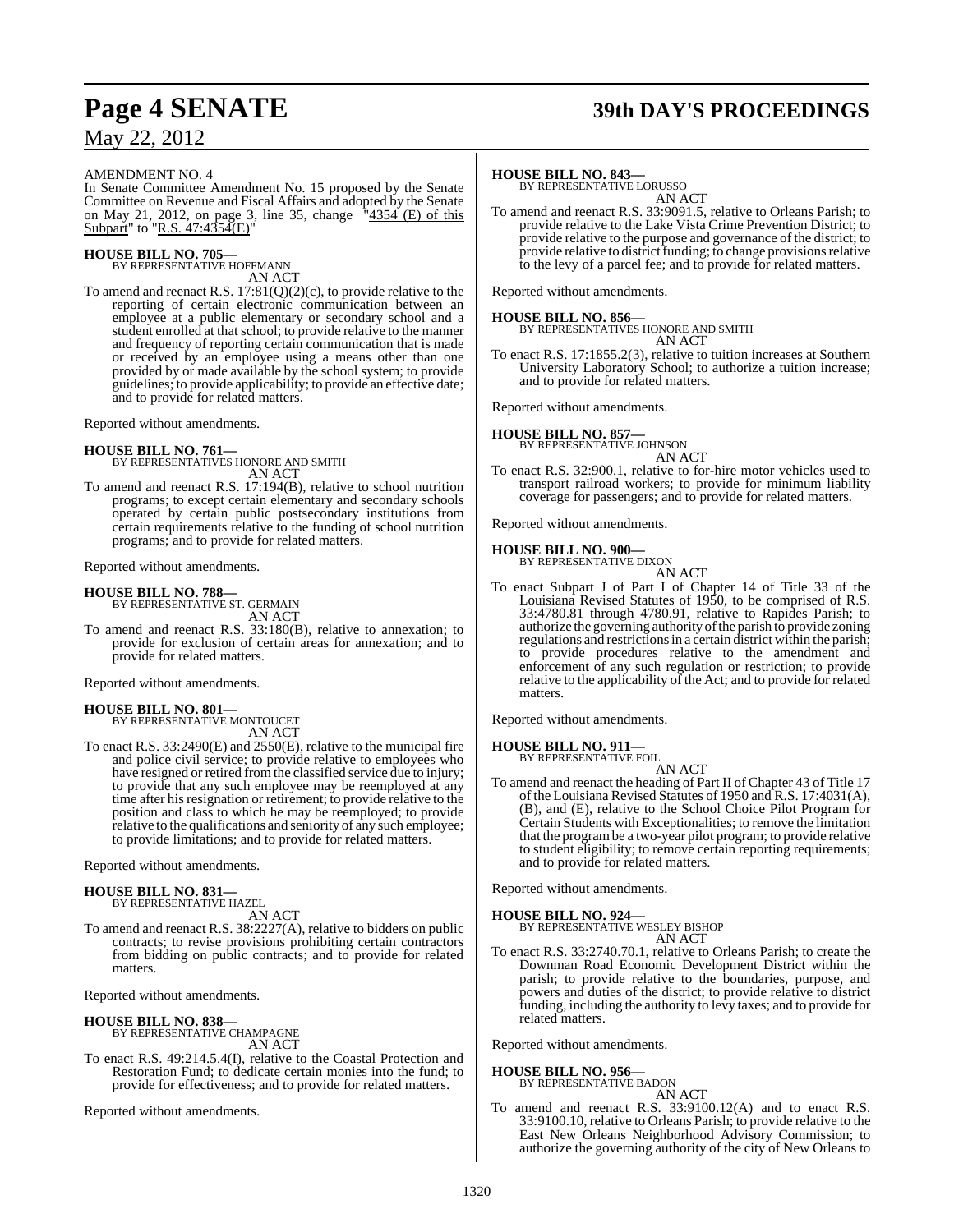# **39th DAY'S PROCEEDINGS Page 5 SENATE**

# May 22, 2012

levy and collect a parcel fee within the area of the commission; to provide relative to the disposition of the proceeds of the fee; to require the executive board of the commission to propose an annual budget to the commission; and to provide for related matters.

Reported without amendments.

### **HOUSE BILL NO. 1043—** BY REPRESENTATIVE HENRY BURNS

AN ACT

To amend and reenact R.S. 39:100.61(B), relative to the New Opportunities Waiver Fund; to provide for the deposit of monies into the New Opportunities Waiver Fund; provides for an effective date; and to provide for related matters.

Reported without amendments.

**HOUSE BILL NO. 1045—** BY REPRESENTATIVE SEABAUGH AN ACT

To amend and reenact R.S. 13:5108.1(A)(1) and (E)(2) and (3) and to enact R.S. 13:5108.1(E)(4), relative to individuals covered under the Louisiana Governmental Claims Act; to provide for indemnification; to provide for the definition of "covered individual"; and to provide for related matters.

Reported with amendments.

#### **LEGISLATIVE BUREAU AMENDMENTS**

Amendments proposed by Legislative Bureau to Reengrossed House Bill No. 1045 by Representative Seabaugh

#### AMENDMENT NO. 1

In Senate Committee Amendment No. 4 proposed by the Senate Committee on Finance and adopted by the Senate on May 21, 2012, on page 1, line 12, change "Subsection" to "Paragraph"

#### AMENDMENT NO. 2

In Senate Committee Amendment No. 5 proposed by the Senate Committee on Finance and adopted by the Senate on May 21, 2012, on page 1, line 14, change " $(1)$ " to " $(a)$ "

#### AMENDMENT NO. 3

In Senate Committee Amendment No. 6 proposed by the Senate Committee on Finance and adopted by the Senate on May 21, 2012, on page 1, line 16, change " $(2)$ " to " $(b)$ "

### **HOUSE BILL NO. 1051—** BY REPRESENTATIVE SMITH

AN ACT

To amend and reenact R.S. 33:2740.8(A)(1) and (D)(1)(d), relative to downtown development districts; to provide relative to the Downtown Development District of the city of Baton Rouge; to provide relative to the boundaries and the governing board of the district; and to provide for related matters.

Reported without amendments.

#### **HOUSE BILL NO. 1053—**

BY REPRESENTATIVE GAROFALO AN ACT

To repeal R.S. 32:392.1, relative to motor vehicles; to repeal the prohibition on the impoundment of motor vehicles in certain circumstances.

Reported without amendments.

### **HOUSE BILL NO. 1054—** BY REPRESENTATIVE HILL

AN ACT

To enact R.S. 56:1948.5(57)(f) through (l), and (62)(b) through (l), and (64), relative to Louisiana Byways designation, to provide for route additions; and to provide for related matters.

Reported without amendments.

#### **HOUSE BILL NO. 1056—**

BY REPRESENTATIVE FRANKLIN AN ACT

To enact R.S. 47:463.155, relative to prestige license plates; to provide for the Free and Accepted Mason license plate; to provide for qualified applicants; to provide for rules and regulations; and to provide for related matters.

Reported without amendments.

**HOUSE BILL NO. 1064—** BY REPRESENTATIVE HOFFMANN AN ACT

To amend and reenact R.S. 11:62(12), 1581(5), and 1631(F)(1) and to enact R.S. 11:1636(C), relative to the District Attorneys' Retirement System; to provide relative to benefits; to provide relative to the funding of benefits; to provide for definitions; to provide for implementation; and to provide for related matters.

Reported without amendments.

### **HOUSE BILL NO. 1083—** BY REPRESENTATIVE PYLANT

AN ACT

To amend and reenact R.S. 23:1201.4, relative to workers' compensation; to provide for the forfeiture of certain benefits while incarcerated; to provide with respect to work release; to provide with respect to a transitional work program; to provide with respect to medical benefits; and to provide for related matters.

Reported without amendments.

### **HOUSE BILL NO. 1103—** BY REPRESENTATIVE LEGER

AN ACT To amend and reenact R.S. 33:130.842(A) and to enact R.S. 33:130.845(10), relative to the Louisiana Sports and Entertainment District; to revise the boundaries of the district; to provide procedures regarding the dedication of certain state of Louisiana sales tax increments for district purposes; and to provide for related matters.

Reported without amendments.

**HOUSE BILL NO. 1105—** BY REPRESENTATIVE KATRINA JACKSON AN ACT

To enact R.S. 46:1053(FF), relative to hospital service districts; to authorize the governing authority of certain parishes to pay a commissioner's fee to each member of the board of commissioners of any hospital service district located within the boundaries of the parish; to provide relative to the purpose and amount of the fee; and to provide for related matters.

Reported without amendments.

**HOUSE BILL NO. 1106—** BY REPRESENTATIVES KATRINA JACKSON AND PATRICK WILLIAMS

AN ACT

To enact Chapter 3 of Subtitle VII of Title 47 of the Louisiana Revised Statutes of 1950, to be comprised of R.S. 47:6301, relative to rebates; to authorize a rebate for donations to certain public schools; to provide for the amount and issuance of the rebate; to provide for certain requirements and limitations; to provide for an effective date; and to provide for related matters.

Reported without amendments.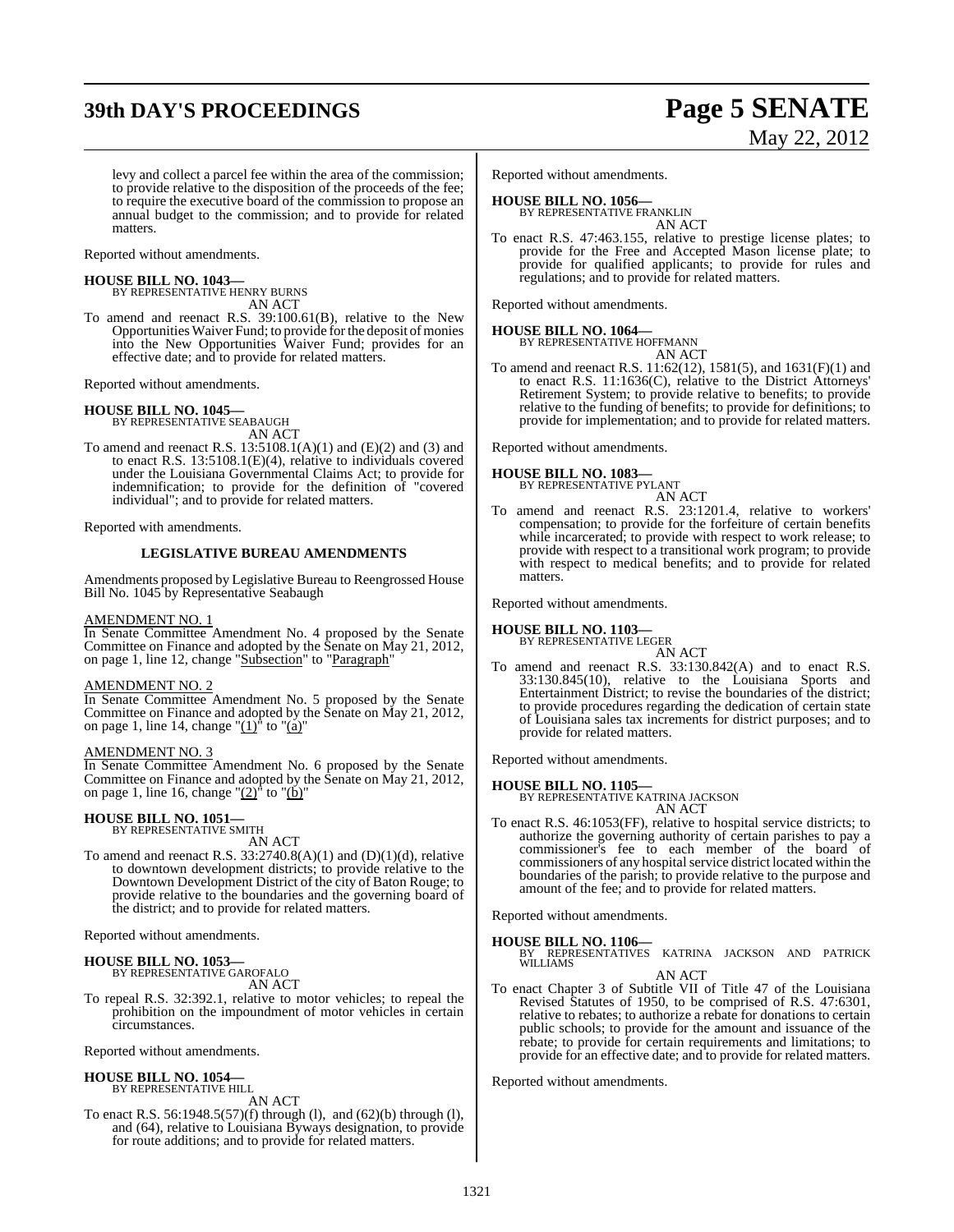## **Page 6 SENATE 39th DAY'S PROCEEDINGS**

May 22, 2012

#### **HOUSE BILL NO. 1112—** BY REPRESENTATIVE ST. GERMAIN

AN ACT

To amend and reenact R.S.  $47:501(C)(1)$  and (2), relative to application for a motor vehicle registration; to require submission of a current and valid photo identification; and to provide for related matters.

Reported without amendments.

# **HOUSE BILL NO. 1121—** BY REPRESENTATIVE JAMES

AN ACT

To enact R.S. 23:905, relative to employee records; to provide for employee access to wage and employment records; to provide for electronic transmission; to provide for the payment of costs; and to provide for related matters.

Reported without amendments.

**HOUSE BILL NO. 1129—** BY REPRESENTATIVE HODGES

AN ACT To amend and reenact R.S.  $38:2212(A)(1)(b)(ii)(bb)$  and  $(3)(c)(ii)$ , relative to public bids; requires lowest bidders on certain contracts to submit certain documentation and information within a certain time; and to provide for related matters.

Reported with amendments.

#### **LEGISLATIVE BUREAU AMENDMENTS**

Amendments proposed by Legislative Bureau to Reengrossed House Bill No. 1129 by Representative Hodges

AMENDMENT NO. 1

On page 2, line 2, following "to" and before "be" change "above" to In this Subitem"

## **HOUSE BILL NO. 1135—** BY REPRESENTATIVE BILLIOT

AN ACT

To enact R.S. 32:83, relative to driving on certain highways; to provide for method of driving on multiple-lane highways with left-turn lanes; and to provide for related matters.

Reported without amendments.

# **HOUSE BILL NO. 1173—** BY REPRESENTATIVE CARTER

AN ACT

To amend and reenact R.S. 17:43, 46(A)(1)(b), (B), (D), (E)(1),  $(2)(d)$ , and  $(4)(b)$  and  $(c)$ ,  $(G)(1)(a)(iii)$ ,  $(I)$ ,  $(N)(2)$ ,  $(P)$ , and  $(Q)$ ,  $47(A)$ , (B), and (D)(1)(a) and (6)(a), (b), (c), and (d), 48(A) and (B), 49(A) and (B), 348(A) and (B), and 1945 and R.S.  $36:642(\text{C})(1)$  and  $648.1$ , to enact R.S. 17:46(A)(1)(c), and to repeal R.S. 17:4.1, 348(D) and (E), and 1945(C)(4) and (5), provides relative to special education; provides relative to the administration and supervision of Louisiana special schools and programs; and to provide for related matters.

Reported without amendments.

### **HOUSE BILL NO. 1174—** BY REPRESENTATIVE DANAHAY

AN ACT

To amend and reenact R.S. 11:62(6) and 2213(introductory paragraph), (4), and (20) and to enact Part II of Chapter 8 of Subtitle III of Title 11 of the Louisiana Revised Statutes of 1950, to be comprised of R.S. 11:2241.1 through 2241.8, and Part III of Chapter 8 of Subtitle III of Title 11 of the Louisiana Revised Statutes of 1950, to be comprised of R.S. 11:2242.1 through 2242.8, relative to the establishment of subplans for new hires within the Municipal Police Employees' Retirement System; to provide relative to eligibility, benefits, accrual and

contribution rates; to provide for definitions; to provide restrictions; and to provide for related matters.

Reported without amendments.

**HOUSE BILL NO. 1202—** (Substitute for House Bill No. 58 by Representative Pearson) BY REPRESENTATIVE PEARSON

AN ACT To amend and reenact R.S. 11:1581(5), 1612, 1614, 1617, 1631(F)(1), and 1635 and to enact R.S. 11:1588, 1631(G), 1632(C), (D), (E), and (F), 1633(C), 1636(C) and (D), 1638(C), 1645, and 1646, relative to the District Attorneys' Retirement System of Louisiana; to provide relative to federal tax qualification status of the system; to authorize changes to be made using the Administrative Procedure Act; and to provide for related matters.

Reported without amendments.

### **HOUSE BILL NO. 1211— (Substitute for House Bill No. 1175 by Representative St. Germain**)<br>BY REPRESENTATIVE ST. GERMAIN AN ACT

To amend and reenact R.S. 30:2456(E) and to enact R.S. 30:2456(D)(3), relative to the Louisiana Oil Spill Prevention and Response Act; to provide relative to contracts entered into by the oil spill coordinator; to provide relative to entry on to vessels by the coordinator; to provide for a study of the Oil Spill Contingency Fund; and to provide for related matters.

Reported without amendments.

Respectfully submitted, DANIEL R. MARTINY Chairman

### **Adoption of Legislative Bureau Report**

On motion of Senator Martiny, the Legislative Bureau amendments were adopted and the Bills and Joint Resolutions were read by title and passed to a third reading.

#### **Introduction of Senate Resolutions**

**SENATE RESOLUTION NO. 139—**

BY SENATOR PERRY A RESOLUTION

To commend Charles Robichaux on his years of service as principal at Meaux Elementary School in Vermilion Parish and to recognize him on the occasion of his retirement.

The resolution was read by title and placed on the Calendar for a second reading.

#### **SENATE RESOLUTION NO. 140—** BY SENATOR PERRY

#### A RESOLUTION

To commend Benny Dronet for forty-three years of teaching and forty-one years of coaching at Delcambre High School and to congratulate him upon the occasion of his retirement.

The resolution was read by title and placed on the Calendar for a second reading.

#### **SENATE RESOLUTION NO. 141—** BY SENATOR JOHN SMITH

A RESOLUTION

To commend Angela Ortiz, a student at Anacoco High School in Vernon Parish, upon the occasion of her signing a national letter ofintent committing her to play basketball at LouisianaCollege, beginning in the fall.

The resolution was read by title and placed on the Calendar for a second reading.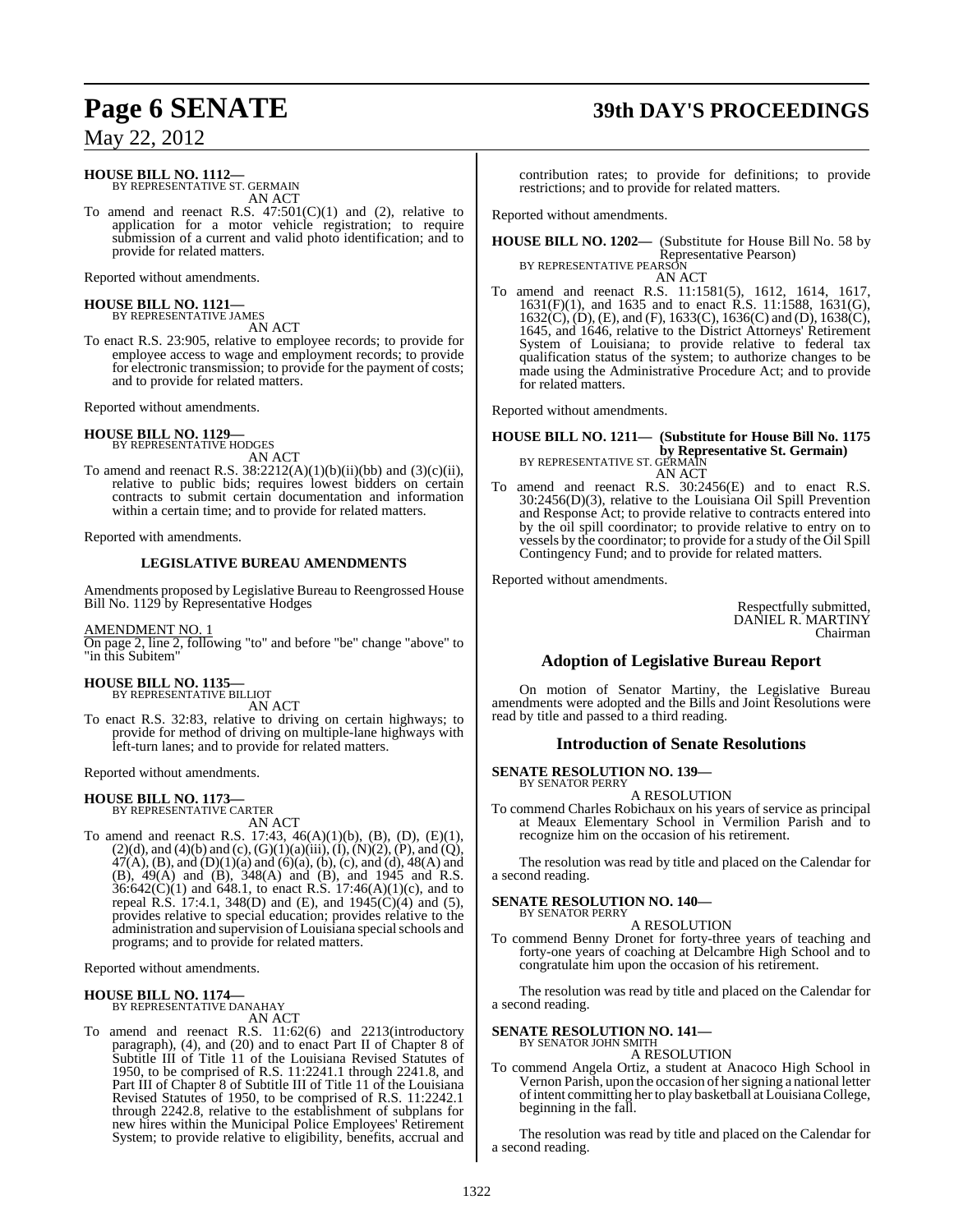# **39th DAY'S PROCEEDINGS Page 7 SENATE**

# May 22, 2012

#### **Introduction of Senate Concurrent Resolutions**

#### **SENATE CONCURRENT RESOLUTION NO. 126—**

BY SENATORS LONG AND GALLOT AND REPRESENTATIVES BROWN, COX AND HOWARD A CONCURRENT RESOLUTION

To express the sincere condolences of the Legislature of Louisiana upon the death of Joe Sampite', former mayor of Natchitoches, to commend a life well spent in service to his community, and to note the proud legacy he leaves to the city of Natchitoches and the state of Louisiana.

The resolution was read by title and placed on the Calendar for a second reading.

### **SENATE CONCURRENT RESOLUTION NO. 127—** BY SENATOR DORSEY-COLOMB

A CONCURRENT RESOLUTION

To expressthe sincere and heartfelt condolences of the Legislature of Louisiana upon the death of Dr. Wallace Hart Dunlap, to commend a life well spent in service to his community, and to note the proud legacy he leaves to the state of Louisiana.

The resolution was read by title and placed on the Calendar for a second reading.

#### **Senate Bills and Joint Resolutions on Second Reading**

#### **SENATE BILL NO. 767— (Substitute of Senate Bill No. 573 by Senator Murray)**

BY SENATOR MURRAY

AN ACT To enact Subpart B-28 of Part IV of Chapter 1 of Title 33 of the Louisiana Revised Statutes of 1950, to be comprised of R.S. 33:130.551 through 130.558, relative to economic and community development in Orleans Parish; to provide for the levy and collection of taxes, with voter approval; to provide relative to the avails of the taxes; to provide for annual reporting; to provide for public records; to provide for an effective date and a termination date; and to provide for related matters.

On motion of Senator Dorsey-Colomb the bill was read by title, ordered engrossed and passed to a third reading.

#### **Senate Resolutions on Second Reading**

#### **SENATE RESOLUTION NO. 129—** BY SENATOR BROOME

A RESOLUTION To recognize Tuesday, May 22, 2012, as YMCA Day in Louisiana.

On motion of Senator Broome the resolution was read by title and adopted.

#### **SENATE RESOLUTION NO. 130—** BY SENATOR PERRY

A RESOLUTION

To commend Gerald P. Breaux for more than thirty years of service with the Lafayette Convention and Visitors Commission and to congratulate him upon the occasion of his retirement.

On motion of Senator Perry the resolution was read by title and adopted.

### **SENATE RESOLUTION NO. 131—** BY SENATOR CORTEZ

A RESOLUTION

To recognize May 2012 as Amyotrophic Lateral Sclerosis Awareness Month.

On motion of Senator Cortez the resolution was read by title and adopted.

### **SENATE RESOLUTION NO. 132—**<br>BY SENATOR JOHN SMITH

A RESOLUTION

To commend the Leesville High School Lady Cats for reaching the Class 4A state softball championship game.

On motion of Senator John Smith the resolution was read by title and adopted.

#### **SENATE RESOLUTION NO. 133—**

BY SENATOR ALLAIN A RESOLUTION

To designate May 31, 2012, as St. Jude Children's Hospital Day at the Louisiana Senate.

On motion of Senator Allain the resolution was read by title and adopted.

#### **SENATE RESOLUTION NO. 134—** BY SENATOR RISER

A RESOLUTION

To urge and request officialsin Louisiana to partner with prescribers, pharmacists, school-based organizations, and the manufacturers of branded and generic prescription medications to evaluate existing efforts at deterring prescription drug abuse, determine the effectiveness of current efforts and make recommendations to the state on best practices for combating abuse while ensuring that accessis not restricted for those individuals who are in need of prescription medications.

On motion of Senator Riser the resolution was read by title and adopted.

#### **SENATE RESOLUTION NO. 135—** BY SENATOR CROWE

A RESOLUTION

To recognize the third Sunday in January, as Pro-Life Day at the Louisiana State Capitol.

On motion of Senator Crowe the resolution was read by title and adopted.

#### **SENATE RESOLUTION NO. 136—**

BY SENATOR CROWE A RESOLUTION

To recognize the first Thursday in May of each year as the State Day of Prayer at the Louisiana State Capitol.

On motion of Senator Crowe the resolution wasread by title and adopted.

# **SENATE RESOLUTION NO. 137—** BY SENATOR JOHN SMITH

A RESOLUTION

To commend the players, coaches, managerial personnel, and statistician of the Hornbeck High School Hornets Boys Baseball Team upon its excellence during the 2012 season that culminated in winning the Class B State High School Baseball Championship.

On motion of Senator John Smith the resolution was read by title and adopted.

#### **SENATE RESOLUTION NO. 138—** BY SENATOR JOHN SMITH

A RESOLUTION

To commend and congratulate the players and coaches of the Anacoco High School Lady Indians on winning the Class B Girls High School State Softball Championship.

On motion of Senator John Smith the resolution was read by title and adopted.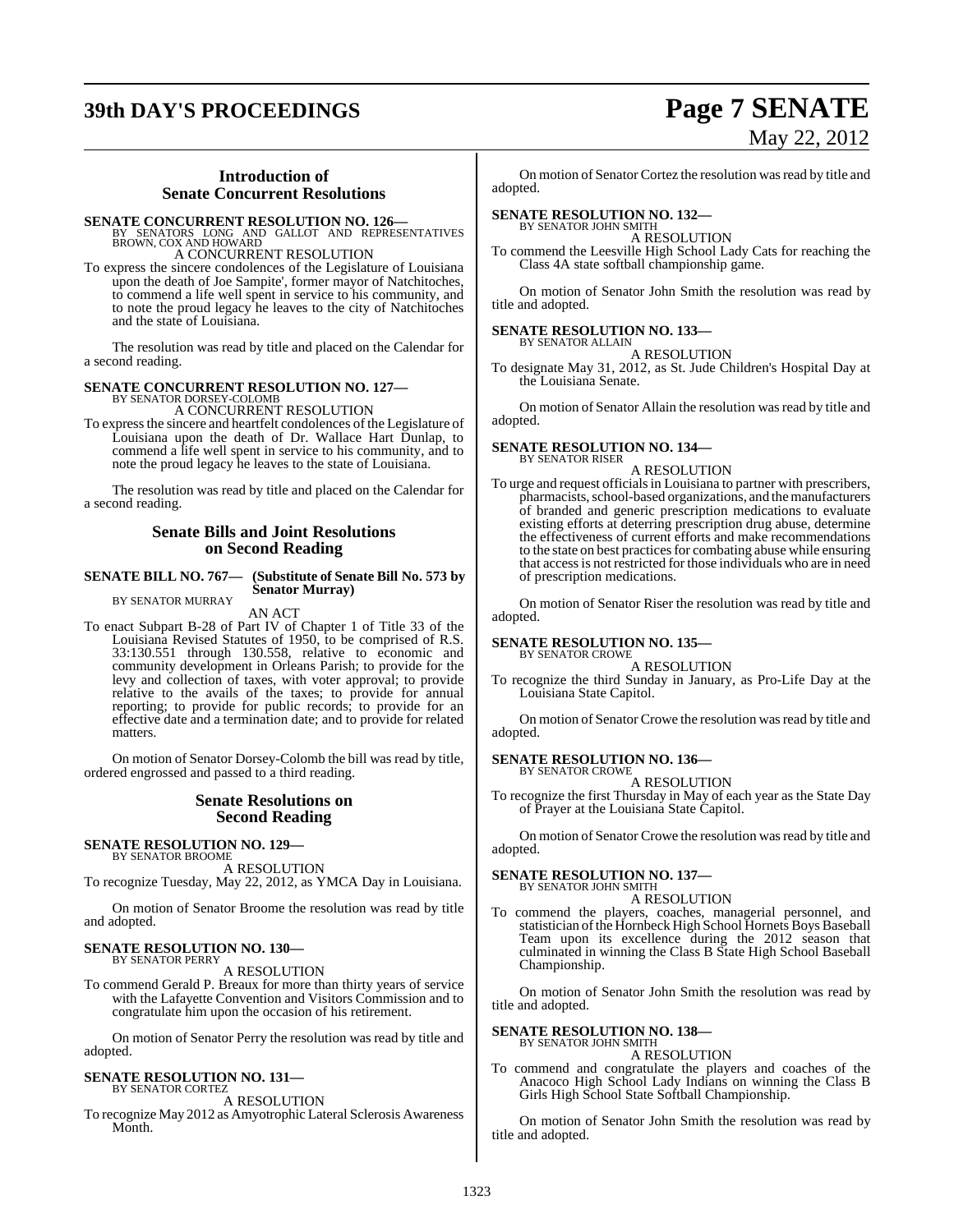#### **Senate Resolutions on Second Reading, Subject to Call**

#### **Called from the Calendar**

Senator Adley asked that Senate Resolution No. 53 be called from the Calendar.

**SENATE RESOLUTION NO. 53—** BY SENATORS ADLEY AND PEACOCK

A RESOLUTION

To commend Moonbot Studiosin Shreveport upon winning the Oscar for Best Animated Short Film for The Fantastic Flying Books of Mr. Morris Lessmore at the Eighty-Fourth Annual Academy Awards on February 26, 2012.

On motion of Senator Adley the resolution was read by title and adopted.

#### **Called from the Calendar**

Senator Peterson asked that Senate Resolution No. 89 be called from the Calendar.

#### **SENATE RESOLUTION NO. 89—** BY SENATOR PETERSON

A RESOLUTION

To commend Loyola University, New Orleans for the contribution that it makes each day to the state of Louisiana by preparing young professionals to strongly compete in the legal, academic and business environments.

On motion of Senator Peterson the resolution was read by title and adopted.

#### **Called from the Calendar**

Senator Peterson asked that Senate Resolution No. 90 be called from the Calendar.

#### **SENATE RESOLUTION NO. 90—** BY SENATOR PETERSON

A RESOLUTION

To commend Xavier University for the contribution that it makes daily to the state of Louisiana especially in the areas of biological sciences, life sciences, and the physical sciences.

On motion of Senator Peterson the resolution was read by title and adopted.

#### **Senate Concurrent Resolutions on Second Reading**

### **SENATE CONCURRENT RESOLUTION NO. 119—** BY SENATOR LAFLEUR A CONCURRENT RESOLUTION

To formally recognize and to urge and request the United States government, particularly the Assistant Secretary-Indian Affairs of the United States Department of the Interior and the members of the Louisiana congressional delegation, to take appropriate action to formally recognize the Louisiana Precinct of the Southern Band of the Cherokee Nation of Webbers Falls, Oklahoma 74470, as an American Indian tribe.

On motion of Senator Murray the resolution was read by title and returned to the Calendar, subject to call.

### **SENATE CONCURRENT RESOLUTION NO. 120—**

BY SENATOR HEITMEIER AND REPRESENTATIVE SIMON A CONCURRENT RESOLUTION

To commend Jodi Wilson upon her thirty-three years of outstanding service and dedication to the citizens of the state of Louisiana

### **Page 8 SENATE 39th DAY'S PROCEEDINGS**

and to congratulate her on the occasion of her retirement from the Department of Health and Hospitals.

The concurrent resolution was read by title. Senator Heitmeier moved to adopt the Senate Concurrent Resolution.

### **ROLL CALL**

The roll was called with the following result:

#### YEAS

Mr. President Erdey Peacock<br>Adley Guillory Perry Adley Guillory Perry Allain Heitmeier Peters<br>Appel Johns Riser Appel Johns<br>Broome Kostelka Broome Kostelka Smith, G.<br>Brown Long Smith, J. Buffington Martiny<br>Claitor Morrell Claitor Morrell Walsworth Donahue Dorsey-Colomb Nevers Total - 31

Total - 0

Long Smith, J.<br>Martiny Thompson Morrish<br>Murray

**NAYS** 

#### ABSENT

Amedee Gallot Tarver<br>
Chabert LaFleur White LaFleur<br>Mills Crowe Total - 8

The Chair declared the Senate adopted the Senate Concurrent Resolution and ordered it sent to the House.

#### **SENATE CONCURRENT RESOLUTION NO. 121—** BY SENATOR CORTEZ

A CONCURRENT RESOLUTION

To express the sincere condolences of the Legislature of Louisiana upon the death of George Norris Hebert.

The concurrent resolution was read by title. Senator Cortez moved to adopt the Senate Concurrent Resolution.

#### **ROLL CALL**

The roll was called with the following result:

#### YEAS

| Erdey         | Peacock   |
|---------------|-----------|
| Guillory      | Perry     |
| Heitmeier     | Peterson  |
| Johns         | Riser     |
| Kostelka      | Smith, G. |
| Long          | Smith, J. |
| Martiny       | Thompson  |
| Morrell       | Walsworth |
| Morrish       | Ward      |
| Murray        |           |
| <b>Nevers</b> |           |
|               |           |
|               |           |

Total - 0

Crowe Total - 8 **NAYS** 

#### ABSENT

Amedee Gallot Tarver<br>
Chabert LaFleur White LaFleur<br>Mills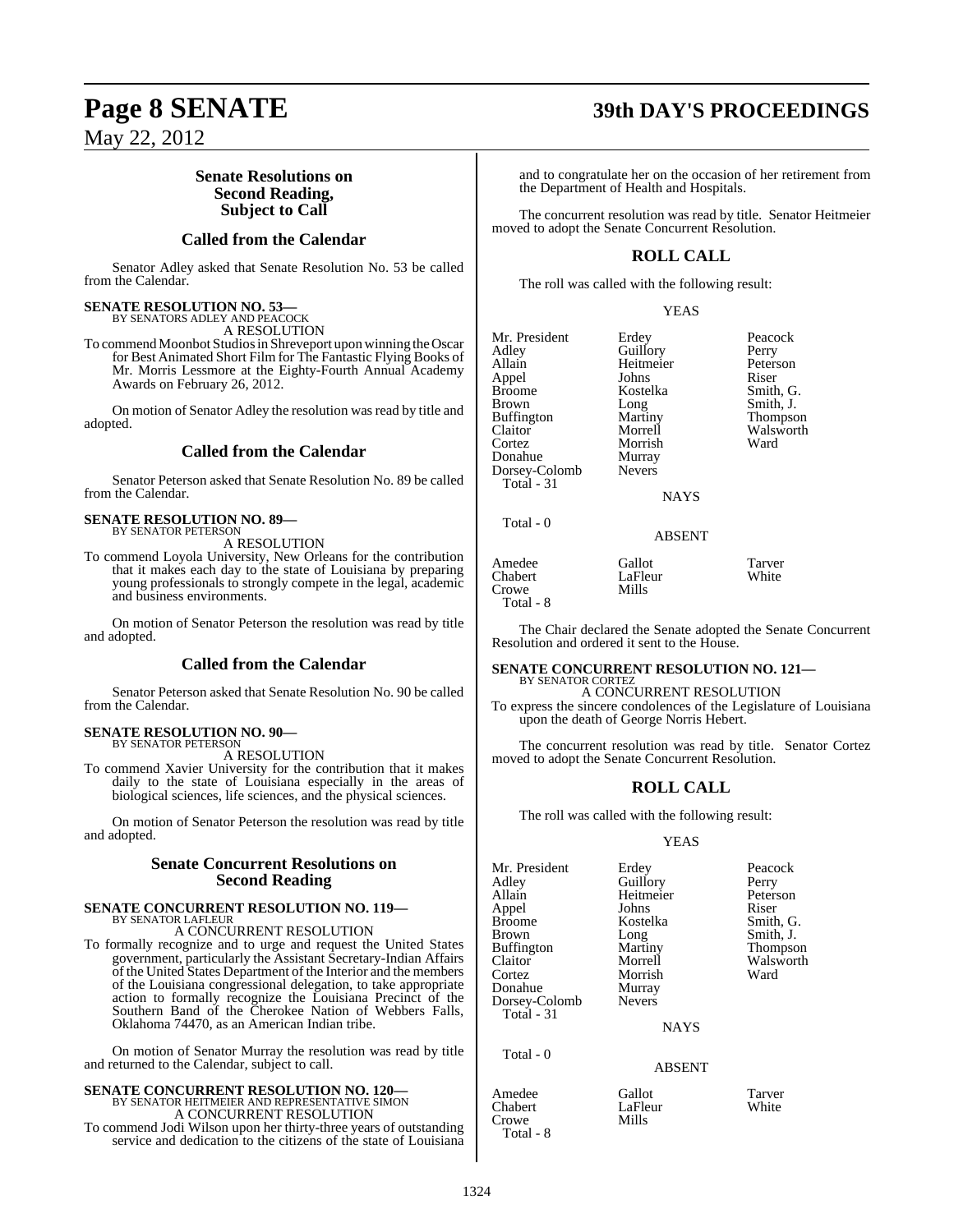# **39th DAY'S PROCEEDINGS Page 9 SENATE**

The Chair declared the Senate adopted the Senate Concurrent Resolution and ordered it sent to the House.

#### **SENATE CONCURRENT RESOLUTION NO. 122—** BY SENATOR MILL

A CONCURRENT RESOLUTION

To urge and request the State Board of Elementary and Secondary Education to make recommendations relative to the consideration of family involvement or use of family involvement data in measuring school performance and educator effectiveness.

The concurrent resolution was read by title. Senator Mills moved to adopt the Senate Concurrent Resolution.

#### **ROLL CALL**

The roll was called with the following result:

#### YEAS

| Mr. President<br>Adley<br>Allain<br>Appel<br><b>Broome</b><br>Brown | Erdey<br>Guillory<br>Heitmeier<br>Johns<br>Kostelka<br>LaFleur | <b>Nevers</b><br>Peacock<br>Perry<br>Peterson<br>Riser<br>Smith, G. |
|---------------------------------------------------------------------|----------------------------------------------------------------|---------------------------------------------------------------------|
| <b>Buffington</b><br>Claitor<br>Cortez                              | Long<br>Martiny<br>Morrell                                     | Smith, J.<br>Thompson<br>Walsworth                                  |
| Donahue<br>Dorsey-Colomb<br><b>Total - 32</b>                       | Morrish<br>Murray                                              | Ward                                                                |
|                                                                     | <b>NAYS</b>                                                    |                                                                     |
| Total - 0                                                           | <b>ABSENT</b>                                                  |                                                                     |
| Amedee<br>Chabert<br>Crowe                                          | Gallot<br>Mills<br>Tarver                                      | White                                                               |

The Chair declared the Senate adopted the Senate Concurrent Resolution and ordered it sent to the House.

#### **SENATE CONCURRENT RESOLUTION NO. 123—** BY SENATOR WHITE

Crowe Total - 7

A CONCURRENT RESOLUTION To commemorate the two hundredth anniversary of the War of 1812 and "The Star Spangled Banner".

The concurrent resolution was read by title. Senator White moved to adopt the Senate Concurrent Resolution.

#### **ROLL CALL**

The roll was called with the following result:

#### YEAS

| Mr. President     | Erdey     | <b>Nevers</b> |
|-------------------|-----------|---------------|
| Adley             | Guillory  | Peacock       |
| Allain            | Heitmeier | Perry         |
| Appel             | Johns     | Peterson      |
| <b>Broome</b>     | Kostelka  | Riser         |
| <b>Brown</b>      | LaFleur   | Smith, G.     |
| <b>Buffington</b> | Long      | Smith, J.     |
| Claitor           | Martiny   | Thompson      |
| Cortez            | Morrell   | Walsworth     |
| Donahue           | Morrish   | Ward          |
| Dorsey-Colomb     | Murray    | White         |
| <b>Total - 33</b> |           |               |

# May 22, 2012

**NAYS** 

| Total - $0$              | <b>ABSENT</b>   |                 |
|--------------------------|-----------------|-----------------|
| Amedee<br><b>Chabert</b> | Crowe<br>Gallot | Mills<br>Tarver |
| Total - 6                |                 |                 |

The Chair declared the Senate adopted the Senate Concurrent Resolution and ordered it sent to the House.

### **SENATE CONCURRENT RESOLUTION NO. 124—** BY SENATOR CLAITOR

#### A CONCURRENT RESOLUTION

To urge and request the State Board of Elementary and Secondary Education to study and determine the most equitable funding methodology to appropriately address the individual needs of children with special needs within the Minimum Foundation Program formula and to incorporate such methodology into the formula as expeditiously as possible.

The concurrent resolution was read by title. Senator Claitor moved to adopt the Senate Concurrent Resolution.

#### **ROLL CALL**

The roll was called with the following result:

#### YEAS

Mr. President Erdey Peacock<br>Adley Guillory Perry Adley Guillory Perry<br>
Allain Heitmeier Peterson Appel Johns<br>Broome Kostelka Broome Kostelka Smith, G.<br>Brown LaFleur Smith, J. Buffington Long<br>Claitor Martiny Claitor Martiny Walsworth<br>
Cortez Morrish Ward Dorsey-Colomb Total - 29

Total - 0

Heitmeier Peters<br>Johns Riser LaFleur Smith, J.<br>Long Thompson

**NAYS** 

Morrish<br>Murrav

ABSENT

| Amedee         | Gallot        | Tarver |
|----------------|---------------|--------|
| <b>Chabert</b> | Mills         | White  |
| Crowe          | Morrell       |        |
| Donahue        | <b>Nevers</b> |        |
| Total - $10$   |               |        |

The Chair declared the Senate adopted the Senate Concurrent Resolution and ordered it sent to the House.

#### **SENATE CONCURRENT RESOLUTION NO. 125—** BY SENATOR PETERSON

#### A CONCURRENT RESOLUTION

To create and provide with respect to a special committee to study and make recommendations with respect to statutes relative to inappropriate communication between school employees and minor students and to recommend to the Senate Judiciary B Committee what requirements for professional development, continuing education or pre-service training might be established relative to the professional, ethical, legal, and boundary rules governing inappropriate communication between school employees and minor students which should be enacted into law.

The resolution was read by title and referred by the President to the Committee on Senate and Governmental Affairs.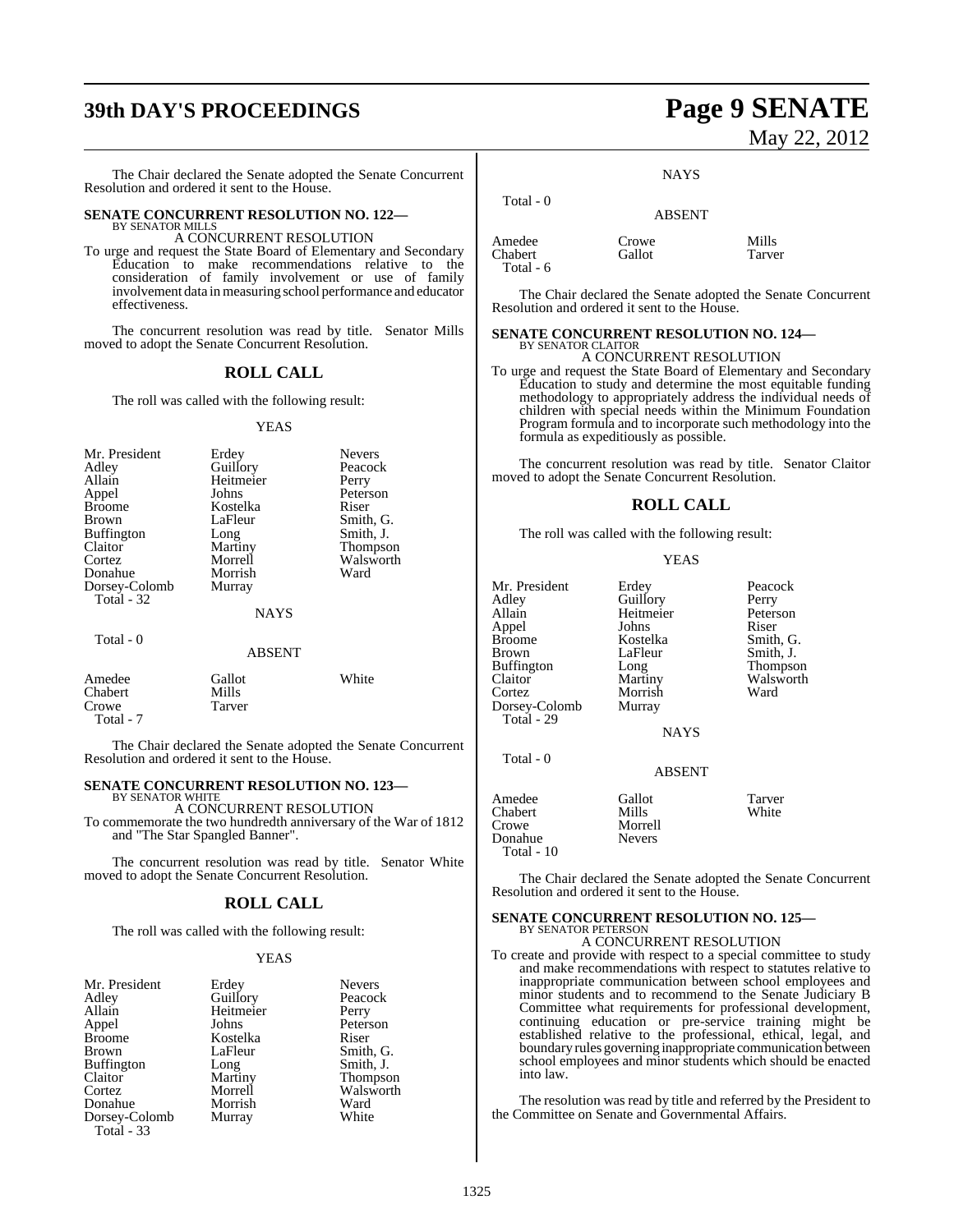## **Page 10 SENATE 39th DAY'S PROCEEDINGS**

May 22, 2012

#### **House Concurrent Resolutions on Second Reading**

# **HOUSE CONCURRENT RESOLUTION NO. 59—**

BY REPRESENTATIVE CARMODY A CONCURRENT RESOLUTION

To adopt Joint Rule No. 9 of the Joint Rules of the Senate and House of Representatives to require the most recently calculated amount of the Unfunded Accrued Liability to be displayed on the homepage of the legislative website.

The resolution was read by title and referred by the President to the Committee on Senate and Governmental Affairs.

#### **HOUSE CONCURRENT RESOLUTION NO. 86—**

BY REPRESENTATIVE THOMPSON A CONCURRENT RESOLUTION

To urge and request the State Board of Elementary and Secondary Education to study the advantages and disadvantages of enacting a state law to limit the salary amount paid to public school administrators, with certain exceptions, to the amount paid to teachers in the same school system and to report its findings and recommendations at least sixty days prior to the 2013 Regular Session of the Legislature of Louisiana.

The resolution was read by title and referred by the President to the Committee on Education.

### **HOUSE CONCURRENT RESOLUTION NO. 90—** BY REPRESENTATIVE SEABAUGH A CONCURRENT RESOLUTION

To direct the Criminal Code Committee of the Louisiana State Law Institute to study the issue of post-conviction relief, specifically with regard to the costs associated with providing such relief, and to issue a report of its findings and recommendations on the feasibility of assessing certain fees for applications for postconviction relief to the Legislature of Louisiana.

The resolution was read by title and referred by the President to the Committee on Judiciary C.

# **HOUSE CONCURRENT RESOLUTION NO. 92—** BY REPRESENTATIVE CHAMPAGNE

A CONCURRENT RESOLUTION

To urge and request the Board of Regents to study executive compensation at the university system offices and boards and to report its findings to the legislature at least sixty days prior to the 2013 Regular Session of the Legislature of Louisiana.

The resolution was read by title and referred by the President to the Committee on Education.

#### **HOUSE CONCURRENT RESOLUTION NO. 106—** BY REPRESENTATIVE HOFFMANN

A CONCURRENT RESOLUTION

To urge and request the State Board of Elementary and Secondary Education to provide for the inclusion of "read alouds" in early childhood education programs administered at the state level.

The resolution was read by title and referred by the President to the Committee on Education.

## **HOUSE CONCURRENT RESOLUTION NO. 107—** BY REPRESENTATIVE HOFFMANN

A CONCURRENT RESOLUTION

To urge and request the House Committee on House and Governmental Affairs and the Senate Committee on Senate and Governmental Affairs to meet and function as a joint committee to study financial disclosure and ethics training requirements for the calendar year in which the terms of office end for elected officials whose terms end early in the calendar year.

The resolution was read by title and referred by the President to the Committee on Senate and Governmental Affairs.

### **HOUSE CONCURRENT RESOLUTION NO. 113—** BY REPRESENTATIVE HARRISON A CONCURRENT RESOLUTION

To direct the Louisiana Sentencing Commission to study the feasibility of requiring an offender to serve his term of imprisonment through home incarceration with the use of electronic monitoring and to report its findings to the legislature prior to the convening of the 2013 Regular Session of the Legislature of Louisiana.

The resolution was read by title and referred by the President to the Committee on Judiciary C.

#### **HOUSE CONCURRENT RESOLUTION NO. 158—** BY REPRESENTATIVE BROSSETT

A CONCURRENT RESOLUTION

To recognize Thursday, May 24, 2012, as UNO Day at the legislature.

The resolution was read by title. Senator Murray moved to concur in the House Concurrent Resolution.

### **ROLL CALL**

The roll was called with the following result:

#### YEAS

| Mr. President<br>Adley<br>Allain<br>Appel<br>Broome<br>Brown<br>Buffington<br>Claitor<br>Cortez<br>Donahue<br>Dorsey-Colomb<br>Total - 33 | Erdey<br>Guillory<br>Heitmeier<br>Johns<br>Kostelka<br>LaFleur<br>Long<br>Martiny<br>Morrell<br>Morrish<br>Murray<br><b>NAYS</b> | <b>Nevers</b><br>Peacock<br>Perry<br>Peterson<br>Riser<br>Smith, G.<br>Smith, J.<br>Thompson<br>Walsworth<br>Ward<br>White |
|-------------------------------------------------------------------------------------------------------------------------------------------|----------------------------------------------------------------------------------------------------------------------------------|----------------------------------------------------------------------------------------------------------------------------|
| Total - 0                                                                                                                                 | <b>ABSENT</b>                                                                                                                    |                                                                                                                            |
| $A = -1 - 1$                                                                                                                              | $\sim$                                                                                                                           | <b>MILL</b>                                                                                                                |

Amedee Crowe Mills Chabert Total - 6

The Chair declared the Senate concurred in the House Concurrent Resolution and ordered it returned to the House.

**HOUSE CONCURRENT RESOLUTION NO. 159**<br>BY REPRESENTATIVES TIM BURNS, ABRAMSON, ARNOLD,<br>BURRELL, EDWARDS, GREENE, LEGER, AND RICHARD AND<br>SENATORS BROOME, GALLOT, MARTINY, MURRAY, AND NEVERS<br>A CONCURRENT RESOLUTION

To commend Professor Lucy McGough, longtime professor of law at the Louisiana State University Paul M. Hebert Law Center, for her extraordinary achievements and contributions to the state of Louisiana.

The resolution was read by title. Senator Broome moved to concur in the House Concurrent Resolution.

### **ROLL CALL**

The roll was called with the following result:

#### YEAS

| Mr. President | Erdev     | <b>Nevers</b> |
|---------------|-----------|---------------|
| Adlev         | Guillory  | Peacock       |
| Allain        | Heitmeier | Perry         |
| Appel         | Johns     | Peterson      |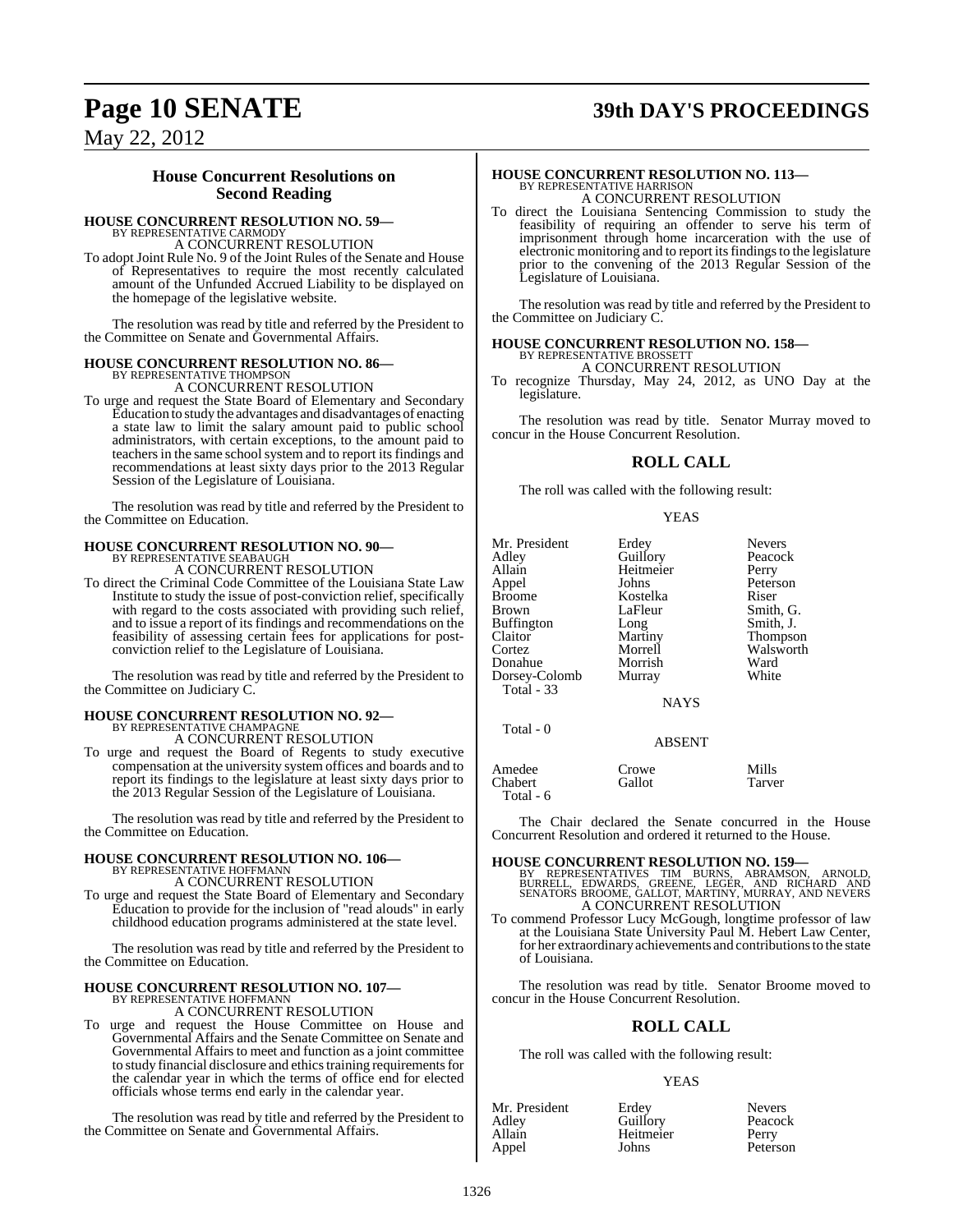# **39th DAY'S PROCEEDINGS Page 11 SENATE**

| <b>Broome</b>     | Kostelka      | Riser     |
|-------------------|---------------|-----------|
| <b>Brown</b>      | LaFleur       | Smith, G. |
| <b>Buffington</b> | Long          | Smith, J. |
| Claitor           | Martiny       | Thompson  |
| Cortez            | Morrell       | Walsworth |
| Donahue           | Morrish       | Ward      |
| Dorsey-Colomb     | Murray        | White     |
| Total $-33$       |               |           |
|                   | <b>NAYS</b>   |           |
| Total - 0         |               |           |
|                   | <b>ABSENT</b> |           |
|                   |               |           |
| $\sim$            |               | 2.711     |

Amedee Crowe Mills<br>
Chabert Gallot Tarver Chabert Total - 6

The Chair declared the Senate concurred in the House Concurrent Resolution and ordered it returned to the House.

**HOUSE CONCURRENT RESOLUTION NO. 160—** BY REPRESENTATIVES STUART BISHOP, NANCY LANDRY, AND ROBIDEAUX AND SENATOR CORTEZ A CONCURRENT RESOLUTION

To commend Katie Atkins of Lafayette for her outstanding artistic accomplishments, including winning the 2012 art contest sponsored by the George Rodrigue Foundation of the Arts and the selection of her design for the official Louisiana Bicentennial poster.

The resolution was read by title. Senator Cortez moved to concur in the House Concurrent Resolution.

#### **ROLL CALL**

The roll was called with the following result:

#### YEAS

| Mr. President<br>Adley<br>Allain<br>Amedee<br>Appel<br><b>Broome</b><br><b>Brown</b><br><b>Buffington</b><br>Claitor<br>Cortez<br>Donahue<br>Dorsey-Colomb | Erdey<br>Guillory<br>Heitmeier<br>Johns<br>Kostelka<br>LaFleur<br>Long<br>Martiny<br>Morrell<br>Morrish<br>Murray<br><b>Nevers</b> | Peacock<br>Perry<br>Peterson<br>Riser<br>Smith, G.<br>Smith, J.<br><b>Thompson</b><br>Walsworth<br>Ward<br>White |
|------------------------------------------------------------------------------------------------------------------------------------------------------------|------------------------------------------------------------------------------------------------------------------------------------|------------------------------------------------------------------------------------------------------------------|
| Total - 34                                                                                                                                                 |                                                                                                                                    |                                                                                                                  |
|                                                                                                                                                            | <b>NAYS</b>                                                                                                                        |                                                                                                                  |

 $Total - 0$ 

#### ABSENT

| Chabert   | Gallot | Tarver |
|-----------|--------|--------|
| Crowe     | Mills  |        |
| Total - 5 |        |        |

The Chair declared the Senate concurred in the House Concurrent Resolution and ordered it returned to the House.

## **HOUSE CONCURRENT RESOLUTION NO. 161—**

BY REPRESENTATIVE HOFFMANN A CONCURRENT RESOLUTION

To urge and request the Department of Health and Hospitals to study prospective changes to Louisiana statutes and policies which could reduce the incidence of fetal exposure to controlled dangerous substances and alcohol and to report its findings to the legislative committees on health and welfare.

The resolution was read by title. Senator Walsworth moved to concur in the House Concurrent Resolution.

# May 22, 2012

### **ROLL CALL**

The roll was called with the following result:

YEAS

| Mr. President     | Dorsey-Colomb | <b>Nevers</b> |
|-------------------|---------------|---------------|
| Adley             | Erdey         | Peacock       |
| Allain            | Guillory      | Perry         |
| Amedee            | Heitmeier     | Peterson      |
| Appel             | Johns         | Riser         |
| <b>Broome</b>     | Kostelka      | Smith, G.     |
| <b>Brown</b>      | LaFleur       | Smith, J.     |
| <b>Buffington</b> | Long          | Thompson      |
| Claitor           | Martiny       | Walsworth     |
| Cortez            | Morrell       | Ward          |
| Crowe             | Morrish       | White         |
| Donahue           | Murray        |               |
| Total - 35        |               |               |
|                   | NAYS          |               |
| Total - 0         |               |               |

#### ABSENT

#### Chabert Mills<br>
Gallot Tarver Gallot Total - 4

The Chair declared the Senate concurred in the House Concurrent Resolution and ordered it returned to the House.

#### **HOUSE CONCURRENT RESOLUTION NO. 162—**

BY REPRESENTATIVES FRANKLIN, DANAHAY, GEYMANN, GUINN,<br>HENSGENS, HILL, AND KLECKLEY AND SENATORS JOHNS,<br>MORRISH, AND JOHN SMITH A CONCURRENT RESOLUTION

To commend Joshua Ledet of Westlake for his extraordinary musical talents and achievements and for the tremendous pride he brings to the state of Louisiana.

The resolution was read by title. Senator Johns moved to concur in the House Concurrent Resolution.

#### **ROLL CALL**

The roll was called with the following result:

#### YEAS

| Mr. President | Dorsey-Colomb | <b>Nevers</b> |
|---------------|---------------|---------------|
| Adley         | Erdey         | Peacock       |
| Allain        | Guillory      | Perry         |
| Amedee        | Heitmeier     | Peterson      |
| Appel         | Johns         | Riser         |
| <b>Broome</b> | Kostelka      | Smith, G.     |
| Brown         | LaFleur       | Smith, J.     |
| Buffington    | Long          | Thompson      |
| Claitor       | Martiny       | Walsworth     |
| Cortez        | Morrell       | Ward          |
| Crowe         | Morrish       | White         |
| Donahue       | Murray        |               |
| Total - 35    |               |               |
|               | <b>NAYS</b>   |               |
| Total - 0     |               |               |
|               | <b>ABSENT</b> |               |
| Chabert       | Mills         |               |
| Gallot        | Tarver        |               |

The Chair declared the Senate concurred in the House Concurrent Resolution and ordered it returned to the House.

Gallot Total - 4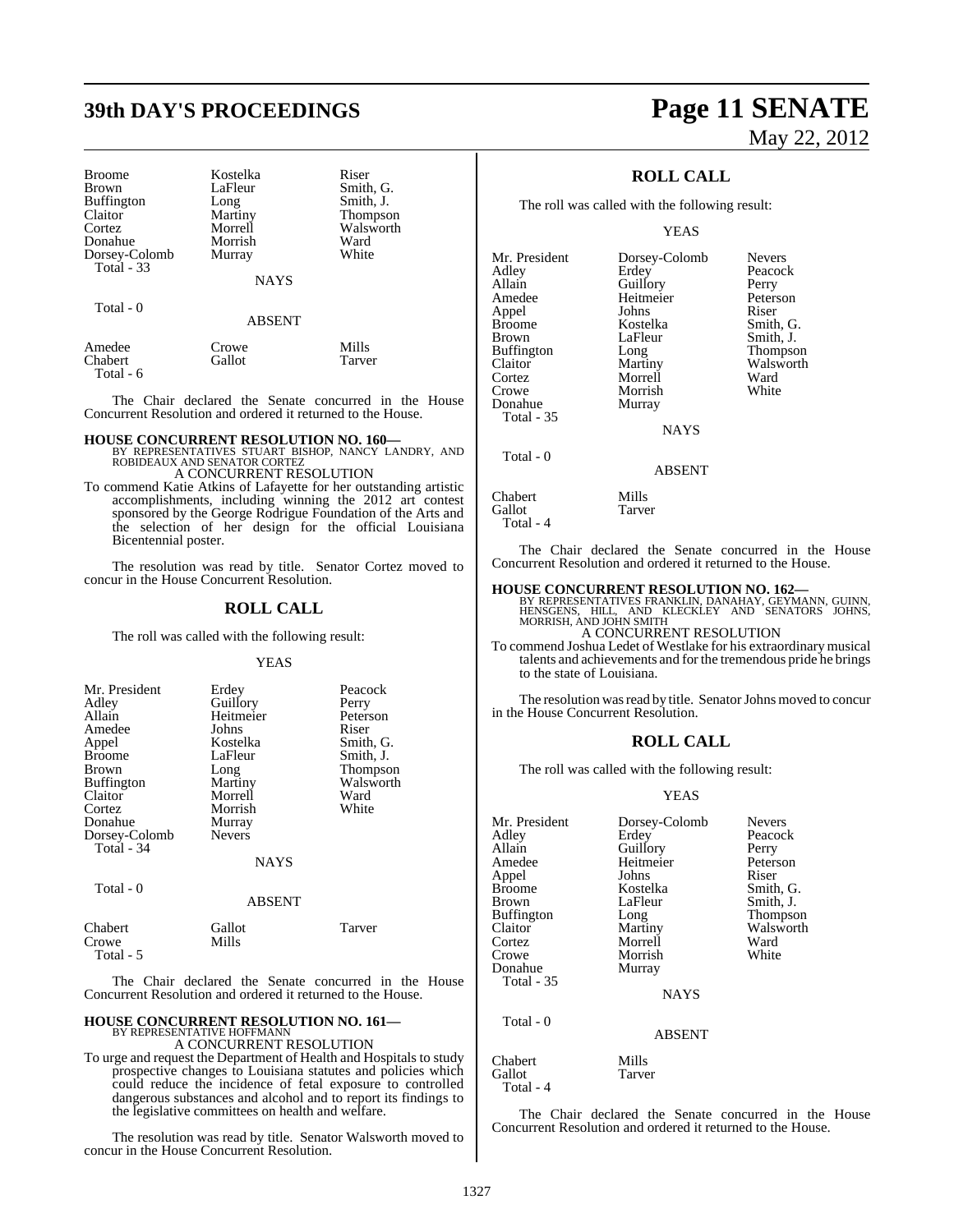### **Page 12 SENATE 39th DAY'S PROCEEDINGS**

May 22, 2012

#### **HOUSE CONCURRENT RESOLUTION NO. 163—**

BY REPRESENTATIVE HOFFMANN A CONCURRENT RESOLUTION

To urge and request the Department of Public Safety and Corrections to study the feasibility and effectiveness of establishing a procedure for allowing persons under the custody of the Department of Public Safety and Corrections to participate in bone marrow testing and for creating incentives to encourage participation.

The resolution was read by title. Senator Walsworth moved to concur in the House Concurrent Resolution.

#### **ROLL CALL**

The roll was called with the following result:

#### YEAS

| Mr. President<br>Adley<br>Allain<br>Amedee<br>Appel<br><b>Broome</b><br>Brown<br>Buffington<br>Claitor | Donahue<br>Dorsey-Colomb<br>Erdey<br>Guillory<br>Heitmeier<br>Johns<br>Kostelka<br>LaFleur<br>Long | Morrish<br>Murray<br><b>Nevers</b><br>Perry<br>Peterson<br>Riser<br>Smith, G.<br>Smith, J.<br>Thompson |
|--------------------------------------------------------------------------------------------------------|----------------------------------------------------------------------------------------------------|--------------------------------------------------------------------------------------------------------|
| Cortez                                                                                                 | Martiny                                                                                            | Walsworth                                                                                              |
| Crowe<br><b>Total - 33</b>                                                                             | Morrell                                                                                            | Ward                                                                                                   |
|                                                                                                        | <b>NAYS</b>                                                                                        |                                                                                                        |
| Total - 0                                                                                              | <b>ABSENT</b>                                                                                      |                                                                                                        |
| Chabert<br>Gallot                                                                                      | Mills<br>Peacock                                                                                   | Tarver<br>White                                                                                        |

The Chair declared the Senate concurred in the House Concurrent Resolution and ordered it returned to the House.

# **HOUSE CONCURRENT RESOLUTION NO. 164—** BY REPRESENTATIVE HOFFMANN A CONCURRENT RESOLUTION

Total - 6

To urge and request the Department of Children and Family Services to study prospective changes to Louisiana statutes and policies relative to children placed in state custody pending child in need of care proceedings which would provide for the best interests of such children and to report its findings to the legislative committees on health and welfare.

The resolution was read by title. Senator Walsworth moved to concur in the House Concurrent Resolution.

### **ROLL CALL**

The roll was called with the following result:

#### YEAS

| Mr. President     | Dorsey-Colomb | <b>Nevers</b> |
|-------------------|---------------|---------------|
| Adley             | Erdey         | Peacock       |
| Allain            | Guillory      | Perry         |
| Amedee            | Heitmeier     | Peterson      |
| Appel             | Johns         | Riser         |
| <b>Broome</b>     | Kostelka      | Smith. G.     |
| <b>Brown</b>      | LaFleur       | Smith, J.     |
| <b>Buffington</b> | Long          | Thompson      |
| Claitor           | Martiny       | Walsworth     |
| Cortez            | Morrell       | Ward          |

| Crowe<br>Donahue<br>Total - 35 | Morrish<br>Murray<br><b>NAYS</b> | White |
|--------------------------------|----------------------------------|-------|
| Total - 0                      | <b>ABSENT</b>                    |       |
| Chabert<br>Gallot              | Mills<br>Tarver                  |       |

Total - 4

The Chair declared the Senate concurred in the House Concurrent Resolution and ordered it returned to the House.

### **HOUSE CONCURRENT RESOLUTION NO. 165—** BY REPRESENTATIVE TALBOT

A CONCURRENT RESOLUTION

To urge and request the legislative auditor to identify expenditures of proceeds collected by the state but not deposited into the treasury and expenditures of "Non-Appropriated Requirements" and to report its findings to the legislature thirty days prior to the 2013 Regular Session of the Legislature of Louisiana.

The resolution was read by title and referred by the President to the Committee on Finance.

### **HOUSE CONCURRENT RESOLUTION NO. 166—** BY REPRESENTATIVE SHADOIN

A CONCURRENT RESOLUTION

To commend members of the administration, faculty, and staff of Hopewell Elementary School and Hopewell High School in Dubach, Louisiana.

The resolution was read by title. Senator Walsworth moved to concur in the House Concurrent Resolution.

### **ROLL CALL**

The roll was called with the following result:

#### YEAS

| Mr. President<br>Adlev<br>Allain<br>Amedee<br>Appel<br>Broome<br>Brown<br>Buffington<br>Claitor<br>Cortez<br>Donahue<br>Dorsey-Colomb<br>Total - 34 | Erdey<br>Guillory<br>Heitmeier<br>Johns<br>Kostelka<br>LaFleur<br>Long<br>Martiny<br>Morrell<br>Morrish<br>Murray<br><b>Nevers</b> | Peacock<br>Perry<br>Peterson<br>Riser<br>Smith, G.<br>Smith, J.<br>Thompson<br>Walsworth<br>Ward<br>White |
|-----------------------------------------------------------------------------------------------------------------------------------------------------|------------------------------------------------------------------------------------------------------------------------------------|-----------------------------------------------------------------------------------------------------------|
|                                                                                                                                                     | <b>NAYS</b>                                                                                                                        |                                                                                                           |
| Total - 0                                                                                                                                           | <b>ABSENT</b>                                                                                                                      |                                                                                                           |
| Chabert                                                                                                                                             | Gallot                                                                                                                             | Tarver                                                                                                    |

The Chair declared the Senate concurred in the House Concurrent Resolution and ordered it returned to the House.

### **HOUSE CONCURRENT RESOLUTION NO. 167—** BY REPRESENTATIVE SIMON AND SENATOR HEITMEIER A CONCURRENT RESOLUTION

Crowe Mills

Total - 5

To commend Ms. Jodi Wilson on her thirty-three years of outstanding service and dedication to the citizens of the state of Louisiana and to congratulate her on the occasion of her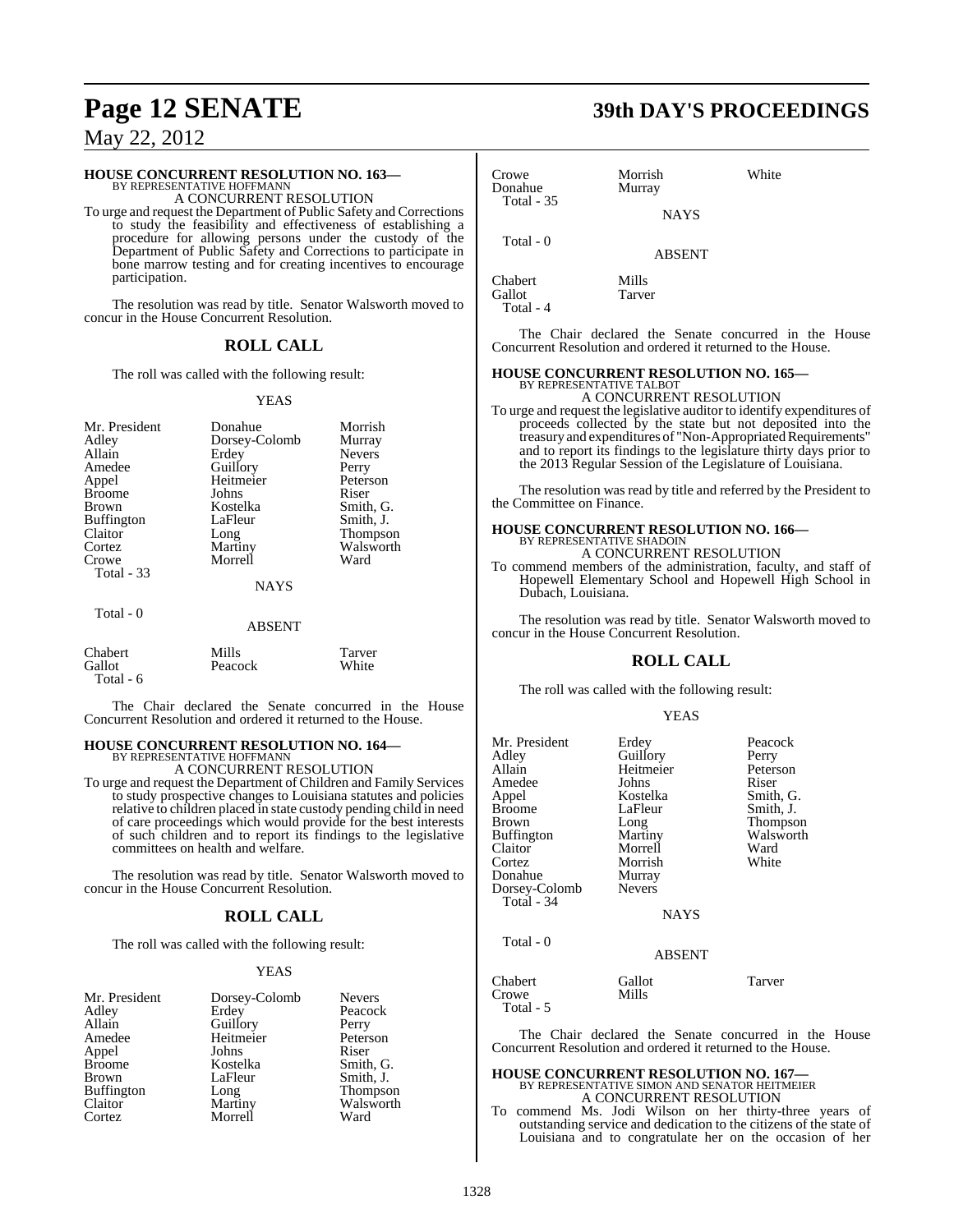## **39th DAY'S PROCEEDINGS Page 13 SENATE**

# May 22, 2012

retirement from the Louisiana Department of Health and Hospitals.

The resolution was read by title. Senator Heitmeier moved to concur in the House Concurrent Resolution.

### **ROLL CALL**

The roll was called with the following result:

YEAS

| Mr. President     | Dorsey-Colomb | <b>Nevers</b>   |
|-------------------|---------------|-----------------|
| Adley             | Erdey         | Peacock         |
| Allain            | Guillory      | Perry           |
| Amedee            | Heitmeier     | Peterson        |
| Appel             | Johns         | Riser           |
| <b>Brown</b>      | Kostelka      | Smith, G.       |
| <b>Buffington</b> | LaFleur       | Smith, J.       |
| Claitor           | Long          | <b>Thompson</b> |
| Cortez            | Martiny       | Walsworth       |
| Crowe             | Morrish       | Ward            |
| Donahue           | Murray        | White           |
| Total - 33        |               |                 |
|                   | <b>NAYS</b>   |                 |

Total - 0

#### ABSENT

| <b>Broome</b> | Gallot | Morrell |
|---------------|--------|---------|
| Chabert       | Mills  | Tarver  |
| Total - 6     |        |         |

The Chair declared the Senate concurred in the House Concurrent Resolution and ordered it returned to the House.

#### **Reports of Committees**

The following reports of committees were received and read:

#### **REPORT OF COMMITTEE ON**

#### **ENVIRONMENTAL QUALITY**

Senator Michael A. Walsworth, Chairman on behalf of the Committee on Environmental Quality, submitted the following report:

#### May 22, 2012

To the President and Members of the Senate:

I am directed by your Committee on Environmental Quality to submit the following report:

#### **HOUSE BILL NO. 1067—** BY REPRESENTATIVE ST. GERMAIN

AN ACT

To amend and reenact R.S. 30:2418(I)(2), relative to recycling waste tires; to provide for payment to waste tire processors; and to provide for related matters.

Reported with amendments.

Respectfully submitted, MICHAEL A. WALSWORTH Chairman

#### **REPORT OF COMMITTEE ON**

#### **JUDICIARY C**

Senator Robert W. Kostelka, Chairman on behalf of the Committee on Judiciary C, submitted the following report:

#### May 22, 2012

To the President and Members of the Senate:

I am directed by your Committee on Judiciary C to submit the following report:

#### **HOUSE BILL NO. 4—**

BY REPRESENTATIVE LOPINTO AN ACT

To amend and reenact R.S. 14:95.7(C), relative to the crime of possession or dealing in firearms with obliterated identification marks or serial numbers; to provide for increased penalties; and to provide for related matters.

Reported favorably.

### **HOUSE BILL NO. 204—** BY REPRESENTATIVE GUILLORY

AN ACT

To enact R.S. 14:95.2.3, relative to offenses affecting public safety; to create the crime of reckless discharge of a firearm on residential property in unincorporated areas of a parish; to provide for definitions; to provide for penalties; and to provide for related matters.

Reported favorably.

Respectfully submitted, ROBERT W. KOSTELKA Chairman

#### **House Bills and Joint Resolutions on Second Reading Just Reported by Committees**

Senator Kostelka asked for and obtained a suspension of the rules to take up House Bills and Joint Resolutions just reported by Committees.

**HOUSE BILL NO. 4—** BY REPRESENTATIVE LOPINTO

- AN ACT
- To amend and reenact R.S. 14:95.7(C), relative to the crime of possession or dealing in firearms with obliterated identification marks or serial numbers; to provide for increased penalties; and to provide for related matters.

Reported favorably by the Committee on Judiciary C. The bill was read by title and referred to the Legislative Bureau.

#### **HOUSE BILL NO. 204—**

BY REPRESENTATIVE GUILLORY AN ACT

To enact R.S. 14:95.2.3, relative to offenses affecting public safety; to create the crime of reckless discharge of a firearm on residential property in unincorporated areas of a parish; to provide for definitions; to provide for penalties; and to provide for related matters.

Reported favorably by the Committee on Judiciary C. The bill was read by title and referred to the Legislative Bureau.

## **HOUSE BILL NO. 1067—** BY REPRESENTATIVE ST. GERMAIN

AN ACT

To amend and reenact R.S. 30:2418(I)(2), relative to recycling waste tires; to provide for payment to waste tire processors; and to provide for related matters.

Reported with amendments by the Committee on Environmental Quality.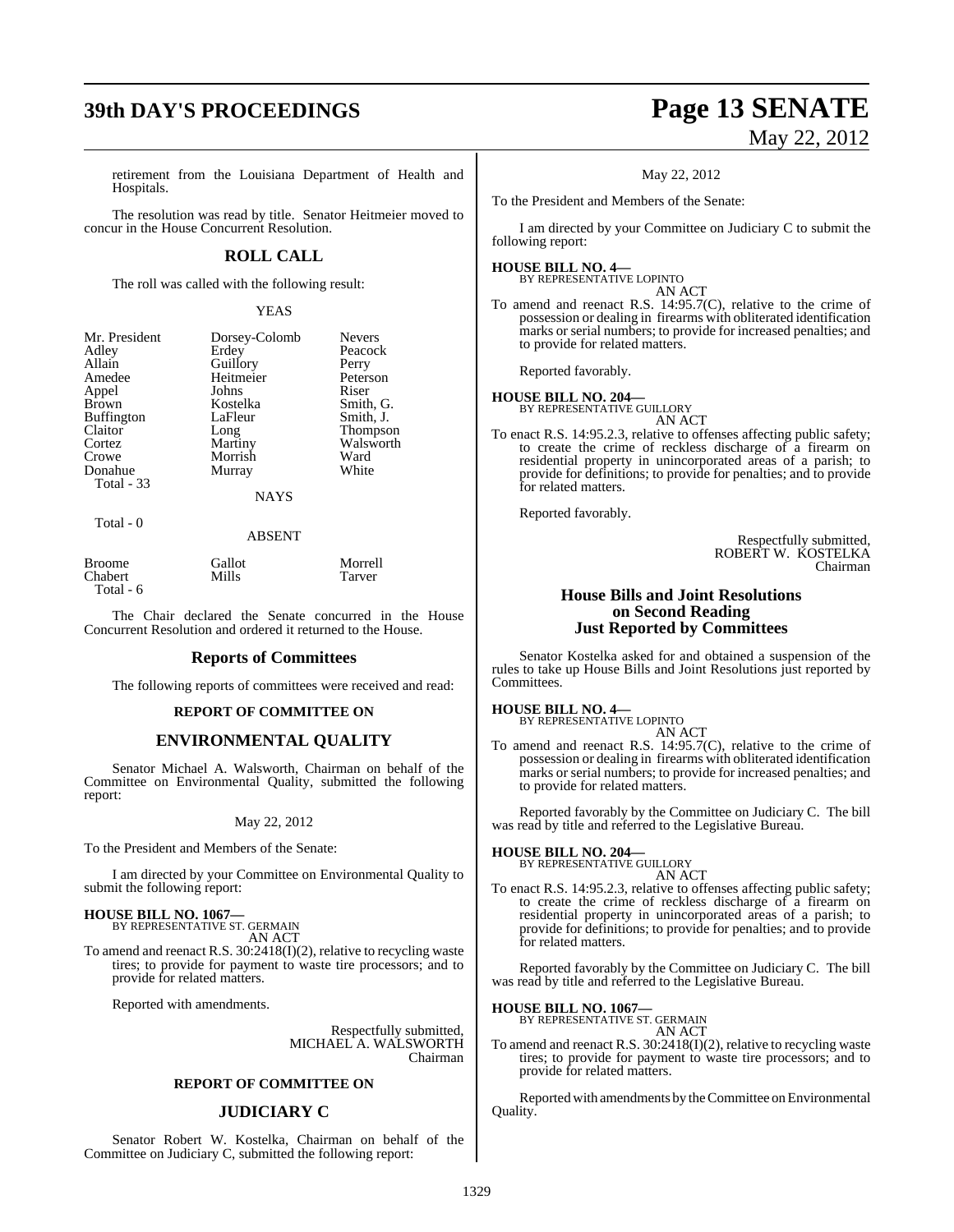### **Page 14 SENATE 39th DAY'S PROCEEDINGS**

### May 22, 2012

#### **SENATE COMMITTEE AMENDMENTS**

Amendments proposed by Senate Committee on Environmental Quality to Engrossed House Bill No. 1067 by Representative St. Germain

#### AMENDMENT NO. 1 On page 1, line 2, after "2418" insert " $(H)(1)$  and"

#### AMENDMENT NO. 2

On page 1, line 3, after "processors;" insert "to provide for insurance and financial responsibility requirements;"

#### AMENDMENT NO. 3

On page 1, line 5, delete "R.S. 30:2418(I)(2) is" and insert "R.S. 30:2418(H)(1) and (I)(2) are"

#### AMENDMENT NO. 4

On page 1, between lines 7 and 8, insert the following:

"H. The secretary shall promulgate rules, regulations, and guidelines for the administration and enforcement of the waste tire program provided for in this Chapter, which shall be subject to legislative review and approval by the Senate Committee on Environmental Quality and the House Committee on Natural Resources and Environment. The rules, regulations, and guidelines shall provide for but not be limited to:

(1) Establishing standards, requirements, and permitting procedures for waste tire transporters, collection sites, and processors. Requirements shall include proof of commercial liability insurance in a sufficient amount and other evidence of financial responsibility as determined by the secretary. For waste tire transporters, financial responsibility shall include a surety bond in a minimum amount of ten thousand dollars, as determined by the secretary. \* \* \*"

On motion of Senator Walsworth, the committee amendment was adopted. The amended bill was read by title and referred to the Legislative Bureau.

#### **Rules Suspended**

Senator White asked for and obtained a suspension of the rules to recall House Bill No. 47 from the Committee on Finance.

### **HOUSE BILL NO. 47—** BY REPRESENTATIVE MACK

AN ACT

To amend and reenact R.S. 14:98(C)(1)(introductory paragraph) and to enact R.S.  $14:98(C)(4)$ , relative to operating a vehicle while intoxicated; to provide for a minimum mandatory prison sentence and treatment for certain offenses of operating a vehicle while intoxicated; and to provide for related matters.

On motion of Senator White, the bill was read by title and passed to a third reading.

#### **Rules Suspended**

Senator Crowe asked for and obtained a suspension of the rules to recall Senate Bill No. 678 from the Committee on Senate and Governmental Affairs.

#### **SENATE BILL NO. 678—** BY SENATOR CROWE

AN ACT

To enact R.S. 1:58.5, relative to special days; to recognize and to establish "Pro-life Sunday" as an annual observance; and to provide for related matters.

On motion of Senator Crowe the bill was read by title and withdrawn from the files of the Senate.

#### **Rules Suspended**

Senator Crowe asked for and obtained a suspension of the rules to recall Senate Bill No. 679 from the Committee on Senate and Governmental Affairs.

#### **SENATE BILL NO. 679—** BY SENATOR CROWE

AN ACT

To enact R.S. 1:58.5, relative to special days; to recognize and designate the first Thursday in May as Louisiana's "State Day of Prayer"; to provide for legislative intent; and to provide for related matters.

On motion of Senator Crowe the bill was read by title and withdrawn from the files of the Senate.

#### **Rules Suspended**

Senator Long asked for and obtained a suspension of the rules to recall House Concurrent Resolution No. 123 from the Committee on Natural Resources.

#### **HOUSE CONCURRENT RESOLUTION NO. 123—** BY REPRESENTATIVE THIBAUT

A CONCURRENT RESOLUTION To establish the False River Watershed Council and to provide for its membership and responsibilities.

The resolution was read by title. Senator Long moved to concur in the House Concurrent Resolution.

#### **ROLL CALL**

The roll was called with the following result:

#### YEAS

| Mr. President     | Dorsey-Colomb | <b>Nevers</b> |
|-------------------|---------------|---------------|
| Adley             | Erdev         | Perry         |
| Allain            | Guillory      | Riser         |
| Amedee            | Heitmeier     | Smith, G.     |
| Appel             | Johns         | Smith, J.     |
| <b>Broome</b>     | Kostelka      | Tarver        |
| <b>Brown</b>      | LaFleur       | Thompson      |
| <b>Buffington</b> | Long          | Walsworth     |
| Claitor           | Martiny       | Ward          |
| Cortez            | Morrell       | White         |
| Crowe             | Morrish       |               |
| Donahue           | Murray        |               |
| Total - 34        |               |               |
|                   | NAYS          |               |
| Total - 0         |               |               |
|                   | ABSENT        |               |

Chabert Mills Peterson Peacock Total - 5

The Chair declared the Senate had concurred in the House Concurrent Resolution, and ordered it returned to the House.

#### **Rules Suspended**

Senator Erdey asked for and obtained a suspension of the rules to recall Senate Concurrent Resolution No. 116 from the Committee on Transportation, Highways and Public Works.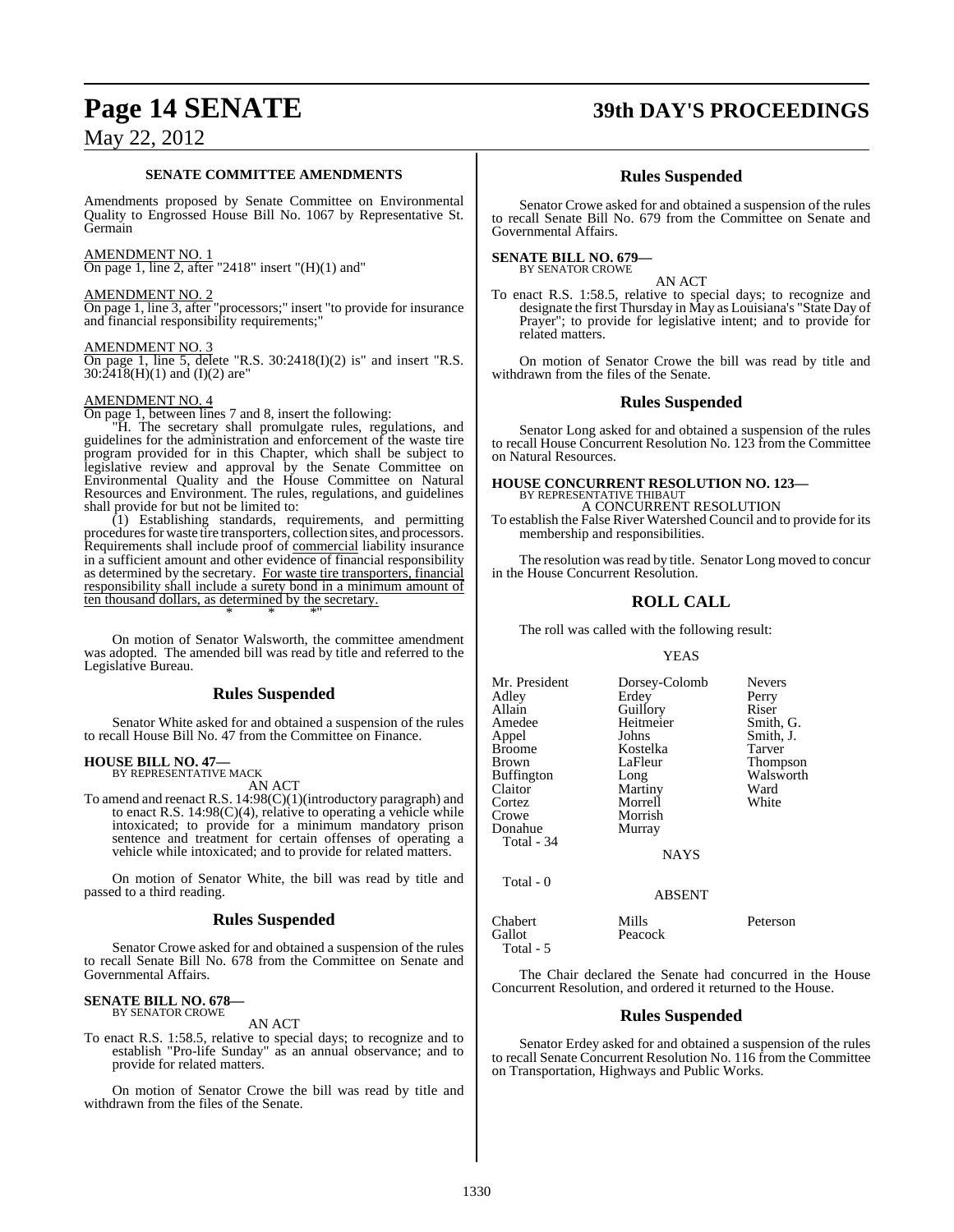# **39th DAY'S PROCEEDINGS Page 15 SENATE**

#### **SENATE CONCURRENT RESOLUTION NO. 116—**

BY SENATOR ERDEY A CONCURRENT RESOLUTION

To urge and request that the Department of Transportation and Development study LA 37, between its intersection with Sullivan Road and its intersection with LA 409 (Liberty Road) in East Baton Rouge Parish, to improve its safety to the traveling public.

The resolution was read by title. Senator Erdey moved to adopt the Senate Concurrent Resolution.

#### **ROLL CALL**

The roll was called with the following result:

#### YEAS

| Mr. President<br>Adley<br>Allain<br>Amedee<br>Appel<br><b>Broome</b><br>Brown<br><b>Buffington</b><br>Claitor<br>Cortez<br>Crowe<br>Donahue<br><b>Total - 35</b> | Dorsey-Colomb<br>Erdey<br>Guillory<br>Heitmeier<br>Johns<br>Kostelka<br>LaFleur<br>Long<br>Martiny<br>Morrell<br>Morrish<br>Murray<br><b>NAYS</b> | <b>Nevers</b><br>Perry<br>Peterson<br>Riser<br>Smith, G.<br>Smith, J.<br>Tarver<br>Thompson<br>Walsworth<br>Ward<br>White |
|------------------------------------------------------------------------------------------------------------------------------------------------------------------|---------------------------------------------------------------------------------------------------------------------------------------------------|---------------------------------------------------------------------------------------------------------------------------|
| Total - 0                                                                                                                                                        | <b>ABSENT</b>                                                                                                                                     |                                                                                                                           |
| Chabert<br>Gallot                                                                                                                                                | Mills<br>Peacock                                                                                                                                  |                                                                                                                           |

Total - 4

The Chair declared the Senate had adopted the Senate Concurrent Resolution, and ordered it sent to the House.

#### **Rules Suspended**

Senator Donahue asked for and obtained a suspension of the rules to recall House Bill No. 1 from the Committee on Finance.

### **HOUSE BILL NO. 1—** BY REPRESENTATIVE FANNIN

AN ACT

Making appropriations for the ordinary expenses of the executive branch of state government, pensions, public schools, public roads, public charities, and state institutions and providing with respect to the expenditure of said appropriations.

On motion of Senator Donahue, House Bill No. 1 was read by title and recommitted to the Committee on Finance.

#### **Rules Suspended**

Senator Donahue asked for and obtained a suspension of the rules to recall House Bill No. 822 from the Committee on Finance.

# **HOUSE BILL NO. 822—** BY REPRESENTATIVE FANNIN

AN ACT

To amend and reenact R.S. 22:842, relative to special treasury funds; to provide for deposits into the Louisiana Medical Assistance Trust Fund; to provide for the transfer, dedication, use, and appropriations as specified of certain treasury funds; to provide for the deposit of certain funds into the state treasury; to provide for effective dates; and to provide for related matters.

# May 22, 2012

On motion of Senator Donahue, House Bill No. 822 wasread by title and recommitted to the Committee on Finance.

#### **Rules Suspended**

Senator Donahue asked for and obtained a suspension of the rules to recall House Bill No. 1058 from the Committee on Finance.

### **HOUSE BILL NO. 1058—**

BY REPRESENTATIVES FANNIN AND KLECKLEY AND SENATORS ALARIO AND DONAHUE

AN ACT

To appropriate funds to defray the expenses of the Louisiana Judiciary, including the Supreme Court, Courts of Appeal, District Courts, Criminal District Court of Orleans Parish, and other courts; and to provide for related matters.

On motion of Senator Donahue, House Bill No. 1058 was read by title and recommitted to the Committee on Finance.

#### **Rules Suspended**

Senator Donahue asked for and obtained a suspension of the rules to recall House Bill No. 1059 from the Committee on Finance.

### **HOUSE BILL NO. 1059—** BY REPRESENTATIVE FANNIN

AN ACT

To appropriate funds and to make certain reductions in appropriations from certain sources to be allocated to designated agencies and purposes in specific amounts for the making of supplemental appropriations and reductions for said agencies and purposes for Fiscal Year 2011-2012; to provide for an effective date; and to provide for related matters.

On motion of Senator Donahue, House Bill No. 1059 was read by title and recommitted to the Committee on Finance.

#### **Rules Suspended**

Senator Donahue asked for and obtained a suspension of the rules to recall House Bill No. 1091 from the Committee on Finance.

## **HOUSE BILL NO. 1091—** BY REPRESENTATIVE FANNIN

AN ACT To provide with respect to the Revenue Sharing Fund and the allocation and distribution thereof for Fiscal Year 2012-2013; and to provide for related matters.

On motion of Senator Donahue, House Bill No. 1091 was read by title and recommitted to the Committee on Finance.

#### **Rules Suspended**

Senator Riser asked for and obtained a suspension of the rules to recall House Bill No. 2 from the Committee on Revenue and Fiscal Affairs.

**HOUSE BILL NO. 2—** BY REPRESENTATIVE ROBIDEAUX

AN ACT

To provide with respect to the capital outlay budget and the capital outlay program for state government, state institutions, and other public entities; to provide for the designation of projects and improvements; to provide for the financing thereof making appropriations from certain sources; and to provide for related matters.

On motion of Senator Riser, House Bill No. 2 was read by title and recommitted to the Committee on Revenue and Fiscal Affairs.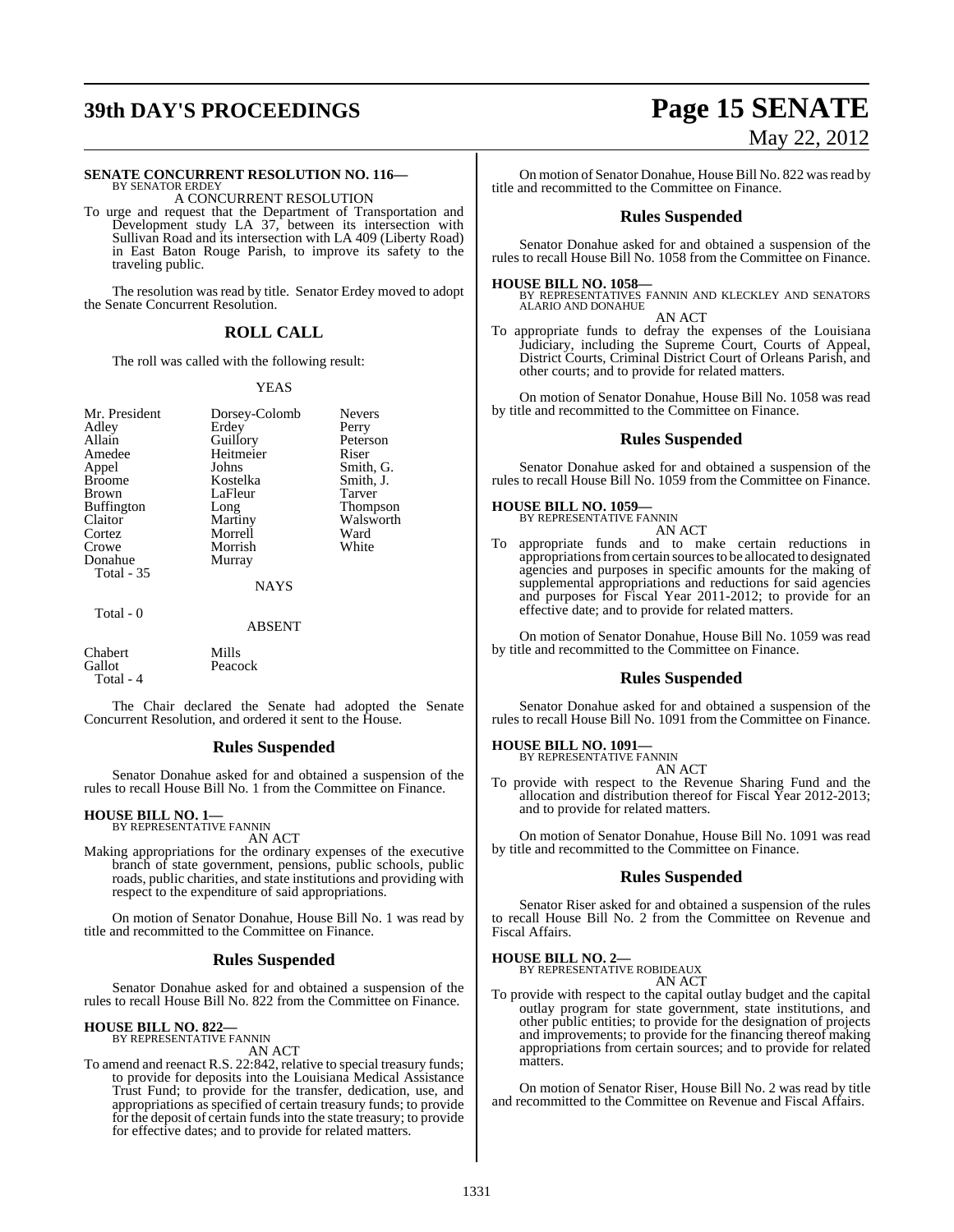#### **Reconsideration**

The vote by which House Bill No. 543 failed to pass on Monday, May 21, 2012, was reconsidered.

#### **HOUSE BILL NO. 543—**

BY REPRESENTATIVES SMITH, ARMES, ARNOLD, BADON, BARROW,<br>WESLEY BISHOP, BURRELL, COX, DIXON, EDWARDS, FRANKLIN,<br>GAINES, GISCLAIR, HOFFMANN, HONORE, HOWARD, HUNTER,<br>GIROD JACKSON, KATRINA JACKSON, JAMES, JEFFERSON, TERRY<br>LAN AN ACT

To amend and reenact R.S. 15:574.4(B), relative to parole; to amend provisions relative to parole eligibility for certain offenders; to provide for parole eligibility for offenders sentenced to life imprisonment; to provide for exceptions; to provide for conditions for eligibility; and to provide for related matters.

The bill was read by title. Senator Martiny moved the final passage of the bill.

#### **ROLL CALL**

The roll was called with the following result:

#### YEAS

| Adley<br>Allain<br><b>Broome</b><br>Brown<br><b>Buffington</b><br>Dorsey-Colomb<br>Erdey<br>Gallot<br>Total - $23$ | Guillory<br>Heitmeier<br>Johns<br>Kostelka<br>LaFleur<br>Long<br>Martiny<br>Morrell | Morrish<br>Murray<br>Peterson<br>Smith, G.<br>Tarver<br>Thompson<br>White |
|--------------------------------------------------------------------------------------------------------------------|-------------------------------------------------------------------------------------|---------------------------------------------------------------------------|
|                                                                                                                    | <b>NAYS</b>                                                                         |                                                                           |
| Mr. President<br>Amedee<br>Appel<br>Claitor<br>Total - 12                                                          | Cortez<br>Donahue<br><b>Nevers</b><br>Peacock<br><b>ABSENT</b>                      | Perry<br>Riser<br>Smith, J.<br>Walsworth                                  |

Chabert Mills<br>Crowe Ward Crowe Total - 4

The Chair declared the bill was passed and ordered it returned to the House. Senator Martiny moved to reconsider the vote by which the bill was passed and laid the motion on the table.

#### **Motion to Reconsider Vote**

Senator Morrell asked for and obtained a suspension of the rules to reconsider the vote by which the House Amendments to Senate Bill No. 98 were rejected.

Without objection, so ordered.

#### **Reconsideration**

The vote by which the House Amendments to Senate Bill No. 98 were rejected earlier today was reconsidered.

#### **SENATE BILL NO. 98—** BY SENATOR MORRELL

#### AN ACT

To enact R.S. 40:1510, relative to fire protection districts, municipal fire departments or volunteer fire departments; to allow expenditure of public funds in connection with certain activities; and to provide for related matters.

### **Page 16 SENATE 39th DAY'S PROCEEDINGS**

The bill was read by title. Returned from the House of Representatives with amendments:

#### **HOUSE COMMITTEE AMENDMENTS**

Amendments proposed by House Committee on Municipal, Parochial and Cultural Affairs to Engrossed Senate Bill No. 98 by Senator Morrell

AMENDMENT NO. 1

On page 1, delete lines 14 and 15 and insert the following:

"**(2) The purchase of a meal in conjunction with an event acknowledging a firefighter who receives a plaque, trophy, certificate, medal, or similar memento to acknowledge outstanding achievement or valiant act of personnel not to exceed twenty-five dollars per recipient.**"

#### **HOUSE FLOOR AMENDMENTS**

Amendments proposed by Representatives Adams and St. Germain to Engrossed Senate Bill No. 98 by Senator Morrell

#### AMENDMENT NO. 1

Delete House Committee Amendment No. 1 proposed by House Committee on Municipal, Parochial and Cultural Affairs and adopted by the House of Representatives on May 2, 2012.

#### AMENDMENT NO. 2

On page 1, line 14, after "<u>Meals</u>" insert comma "," and "snacks or refreshments"

#### AMENDMENT NO. 3

On page 1, line 14, after "in" insert "fire department related meetings, workshops, training programs, or"

#### AMENDMENT NO. 4

On page 1, after line 15, insert the following:

"(3) The provisions of this Section shall not be construed to prohibit or restrict the use of public funds to pay or defray the reasonable expenses of travel and lodging required for attendance at any conference or convention for the purpose of educating ortraining fire department personnel with regard to their public duties and responsibilities.

Senator Morrell moved to concur in the amendments proposed by the House.

#### **ROLL CALL**

The roll was called with the following result:

#### YEAS

| Mr. President     | Erdey         | <b>Nevers</b>   |
|-------------------|---------------|-----------------|
| Adlev             | Gallot        | Peacock         |
| Allain            |               |                 |
|                   | Guillory      | Perry           |
| Amedee            | Heitmeier     | Peterson        |
| Appel             | Johns         | Riser           |
| Broome            | Kostelka      | Smith, G.       |
| Brown             | LaFleur       | Smith, J.       |
| Buffington        | Long          | Tarver          |
| Claitor           | Martiny       | <b>Thompson</b> |
| Cortez            | Morrell       | Walsworth       |
| Donahue           | Morrish       | White           |
| Dorsey-Colomb     | Murray        |                 |
| <b>Total - 35</b> |               |                 |
|                   | <b>NAYS</b>   |                 |
| Total - 0         |               |                 |
|                   | <b>ABSENT</b> |                 |

Chabert Mills<br>Crowe Ward Total - 4

Crowe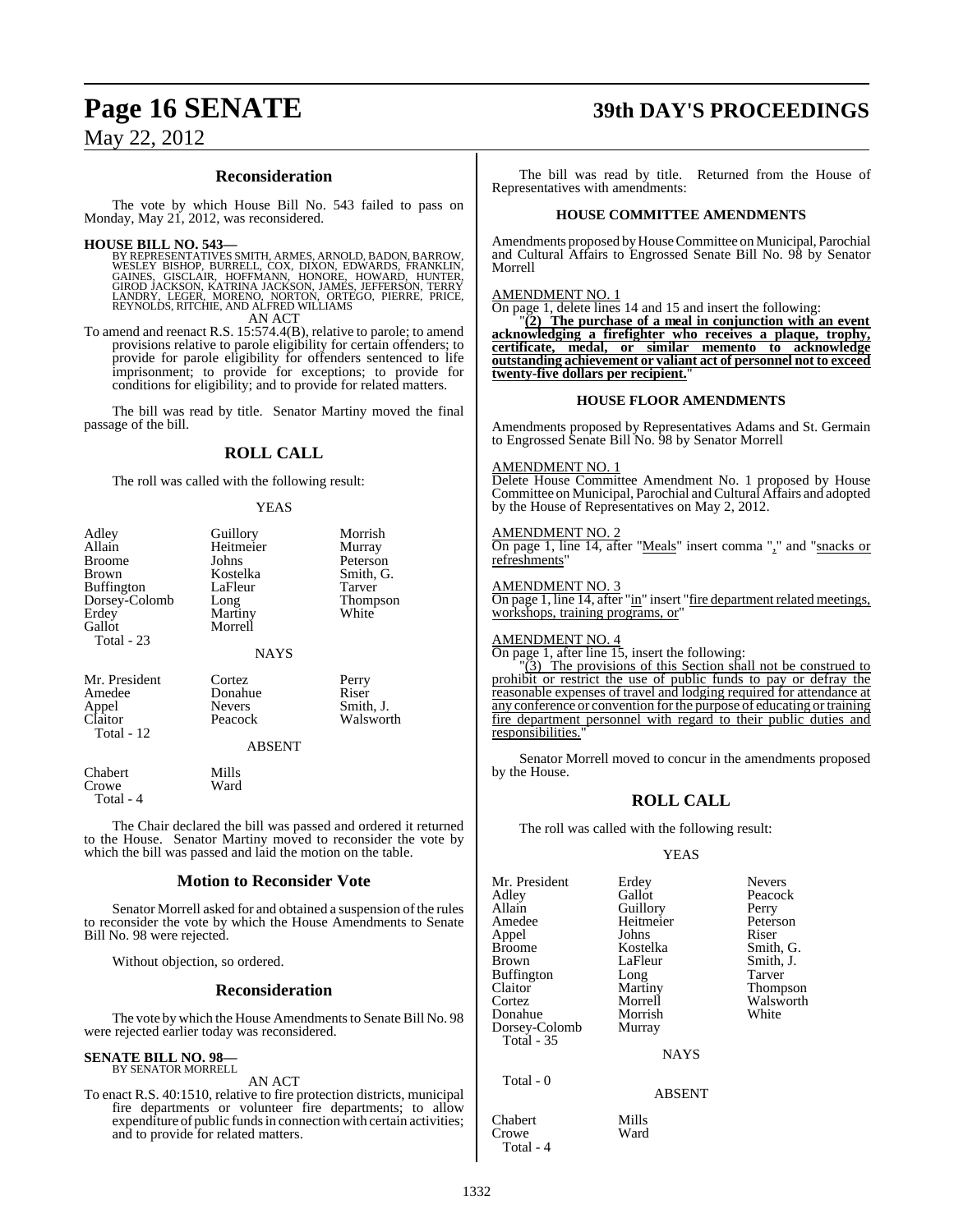## **39th DAY'S PROCEEDINGS Page 17 SENATE**

The Chair declared the Senate concurred in the amendments proposed by the House.

#### **Motion to Reconsider Vote**

Senator Donahue asked for and obtained a suspension of the rules to reconsider the vote by which the House Amendments to Senate Bill No. 313 were rejected.

Without objection, so ordered.

#### **Reconsideration**

The vote by which the House Amendments to Senate Bill No. 313 were rejected earlier today was reconsidered.

#### **SENATE BILL NO. 313** BY SENATOR DONAHUE

AN ACT

To amend and reenact R.S. 47:302.26, relative to the disposition of certain state sales tax collections in St. Tammany Parish; to provide for annual appropriations to the St. Tammany Parish Fund and for the disposition and use of the money in such fund; and to provide for related matters.

The bill was read by title. Returned from the House of Representatives with amendments:

#### **LEGISLATIVE BUREAU AMENDMENTS**

Amendments proposed by Legislative Bureau to Reengrossed Senate Bill No. 313 by Senator Donahue

AMENDMENT NO. 1 On page 2, line 23, following "**Camp Salmen**" and before "**, the**" change "**Recreation Area**" to "**Nature Park**"

Senator Donahue moved to concur in the amendments proposed by the House.

### **ROLL CALL**

The roll was called with the following result:

#### YEAS

| Mr. President<br>Adley<br>Allain<br>Amedee<br>Appel<br><b>Broome</b><br>Brown<br><b>Buffington</b><br>Claitor<br>Cortez<br>Donahue<br>Total - 33<br>Total - 0 | Dorsey-Colomb<br>Erdey<br>Gallot<br>Guillory<br>Heitmeier<br>Johns<br>Kostelka<br>LaFleur<br>Long<br>Martiny<br>Morrish<br><b>NAYS</b> | Murray<br><b>Nevers</b><br>Peacock<br>Perry<br>Riser<br>Smith, G.<br>Smith, J.<br>Tarver<br><b>Thompson</b><br>Walsworth<br>White |
|---------------------------------------------------------------------------------------------------------------------------------------------------------------|----------------------------------------------------------------------------------------------------------------------------------------|-----------------------------------------------------------------------------------------------------------------------------------|
|                                                                                                                                                               | <b>ABSENT</b>                                                                                                                          |                                                                                                                                   |
| Chabert<br>Crowe                                                                                                                                              | Mills<br>Morrell                                                                                                                       | Peterson<br>Ward                                                                                                                  |

The Chair declared the Senate concurred in the amendments proposed by the House.

Total - 6

### **Rules Suspended**

May 22, 2012

Senator Murray asked for and obtained a suspension of the rules to pass over Senate Resolutions Reported by Committee to be adopted.

#### **Senate Bills and Joint Resolutions on Third Reading and Final Passage**

## **SENATE BILL NO. 408—** BY SENATOR MURRAY

AN ACT

To amend and reenact R.S. 33:4080(A), relative to the sewerage system in the city of New Orleans; to provide for the shifting of high voltage electric lines and certain wires, at the owner's expense, to accommodate public systemprojects; and to provide for related matters.

On motion of Senator Murray, the bill was read by title and returned to the Calendar, subject to call.

#### **SENATE BILL NO. 409—**

BY SENATOR MURRAY AN ACT

To amend and reenact R.S.  $38:2225.2.1(A)(1)$  and (3), relative to public contracts; to authorize the Sewerage and Water Board of New Orleans to use design-build contracts; to extend the authorization time for use of design-build contracts by certain public entities in areas damaged by Hurricane Katrina, Hurricane Rita, or both; and to provide for related matters.

#### **Floor Amendments**

Senator Murray proposed the following amendments.

#### **SENATE FLOOR AMENDMENTS**

Amendments proposed by Senator Murray to Engrossed Senate Bill No. 409 by Senator Murray

AMENDMENT NO. 1 On page 2, line9 after "five" delete "**eight**" and insert "**six**"

On motion of Senator Murray, the amendments were adopted.

The bill was read by title. Senator Murray moved the final passage of the amended bill.

### **ROLL CALL**

The roll was called with the following result:

#### **YEAS**

Adley Johns Murray **Buffington** LaFleur<br>Gallot Martiny Heitmeier Morrish Total - 14

Total - 16

Cortez Peacock<br>Erdev Peterson

Guillory Riser

Kostelka Perry<br>LaFleur Tarver

Peterson

Thompson

**NAYS** 

Mr. President Long Smith, J.<br>Appel Morrell Walswor Morrell Walsworth<br>
Nevers Ward Claitor Nevers Ward<br>Cortez Peacock White

1333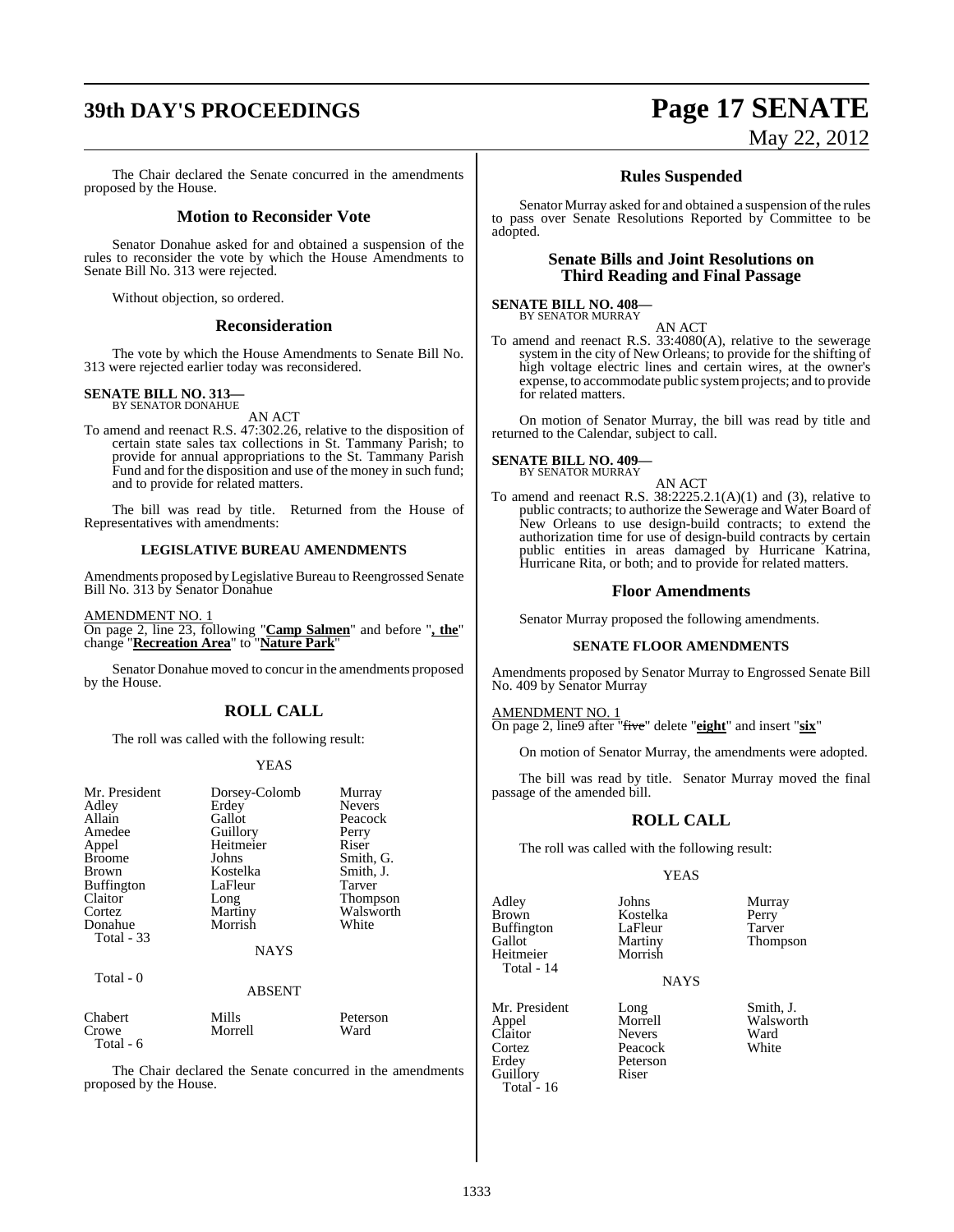#### ABSENT

Amedee Crowe<br>Broome Donahue Total - 9

Allain Chabert Dorsey-Colomb<br>Amedee Crowe Mills

Smith, G.

The Chair declared the amended bill failed to pass.

### **Notice of Reconsideration**

Senator Murray moved to reconsider on the next Legislative Day the vote by which the bill failed to pass.

#### **SENATE BILL NO. 562—** BY SENATOR PERRY

AN ACT

To amend and reenact R.S. 33:9039.124(A)(1) and (4), relative to the tax upon the occupancy of hotel rooms, motel rooms, and overnight camping facilities levied and collected by the Abbeville Film and Visitors Commission District; to terminate the tax upon the occupancy of hotel rooms, motel rooms, and overnight camping facilities with the district; to authorize the district to collect and levy a one percent tax, subject to voter approval; and to provide for related matters.

#### **Floor Amendments**

Senator Martiny sent up floor amendments.

#### **SENATE FLOOR AMENDMENTS**

Amendments proposed by Senator Martiny on behalf of the Legislative Bureau to Engrossed Senate Bill No. 562 by Senator Perry

#### AMENDMENT NO. 1

On page 1, line 13, following "**provided in**" change "**Subparagraph (A)(1)(b) ofthis Section**" to "**Subparagraph (b) of this Paragraph**"

#### AMENDMENT NO. 2

On page 2, line 1, following "**in**" change "**Subparagraph (A)(1)(a)**" to "**Subparagraph (a) of this Paragraph**"

On motion of Senator Martiny, the amendments were adopted.

The bill was read by title. Senator Perry moved the final passage of the amended bill.

#### **ROLL CALL**

The roll was called with the following result:

#### YEAS

Peacock<br>Perry

Peterson<br>Riser

Smith, G. Smith, J.<br>Tarver

Thompson Walsworth<br>Ward

| Mr. President | Guillory      | Peacod |
|---------------|---------------|--------|
| Adley         | Heitmeier     | Perry  |
| Amedee        | Johns         | Peters |
| Appel         | Kostelka      | Riser  |
| Broome        | LaFleur       | Smith, |
| Brown         | Long          | Smith, |
| Buffington    | Martiny       | Tarver |
| Cortez        | Mills         | Thomp  |
| Donahue       | Morrell       | Walsw  |
| Dorsey-Colomb | Morrish       | Ward   |
| Erdey         | Murray        | White  |
| Gallot        | <b>Nevers</b> |        |
| Total - 35    |               |        |
|               | NAYS          |        |

Total - 0

# **Page 18 SENATE 39th DAY'S PROCEEDINGS**

#### ABSENT

Allain Claitor<br>Chabert Crowe Chabert Total - 4

The Chair declared the amended bill was passed, ordered reengrossed and sent to the House. Senator Perry moved to reconsider the vote by which the bill was passed and laid the motion on the table.

### **SENATE BILL NO. 600—** BY SENATOR PERRY

AN ACT To amend and reenact R.S. 33:4574.1.1(Q)(1), and to enact R.S.  $33:4574.1.1(Q)(2)(g)$  and (3), relative to the tax upon occupancy on hotel rooms, motel rooms, and camping facilities; to terminate the tax upon occupancy on hotel rooms, motel rooms, and camping facilities levied and collected by the Vermilion Parish Tourist Commission for the purpose of funding recreation programs for youth; to authorize the tourist commission to levy and collect an additional two percent tax for certain purposes, subject to voter approval; and to provide for related matters.

#### **Floor Amendments**

Senator Martiny sent up floor amendments.

#### **SENATE FLOOR AMENDMENTS**

Amendments proposed by Senator Martiny on behalf of the Legislative Bureau to Engrossed Senate Bill No. 600 by Senator Perry

#### AMENDMENT NO. 1

On page 1, line 16, following "**in**" and before ", the" change "**Subparagraph (Q)(1)(b) of this Section**" to "**Subparagraph (b) of this Paragraph**"

AMENDMENT NO. 2

On page 2, line 6, following "**in**" and before "**shall**" change "**Subparagraph (Q)(1)(a) of this Section**" to "**Subparagraph (a) of this Paragraph**"

#### AMENDMENT NO. 3

On page 2, line 13, following "**of**" change "**Paragraph (Q)(3)**" to "**Paragraph (3)**"

#### AMENDMENT NO. 4

On page 2, line 14, change "**of this Section.**" to "**of this Subsection.**"

#### AMENDMENT NO. 5

On page 2, line 16, following "**provisions of**" and before "**shall**" change "**Paragraph (Q)(2) of this Section**" to "**this Paragraph**"

On motion of Senator Martiny, the amendments were adopted.

The bill was read by title. Senator Perry moved the final passage of the amended bill.

#### **ROLL CALL**

The roll was called with the following result:

#### YEAS

Mr. President Heitmeier Perry<br>Adley Johns Peters Adley Johns Peterson<br>Amedee Kostelka Riser Amedee Kostelka<br>Appel LaFleur Appel LaFleur Smith, G.<br>Broome Long Smith, J. Broome Long Smith, J.<br>Brown Martiny Tarver Buffington Mills<br>Cortez Morrell

Martiny Tarver<br>
Mills Thompson Cortez Morrell Walsworth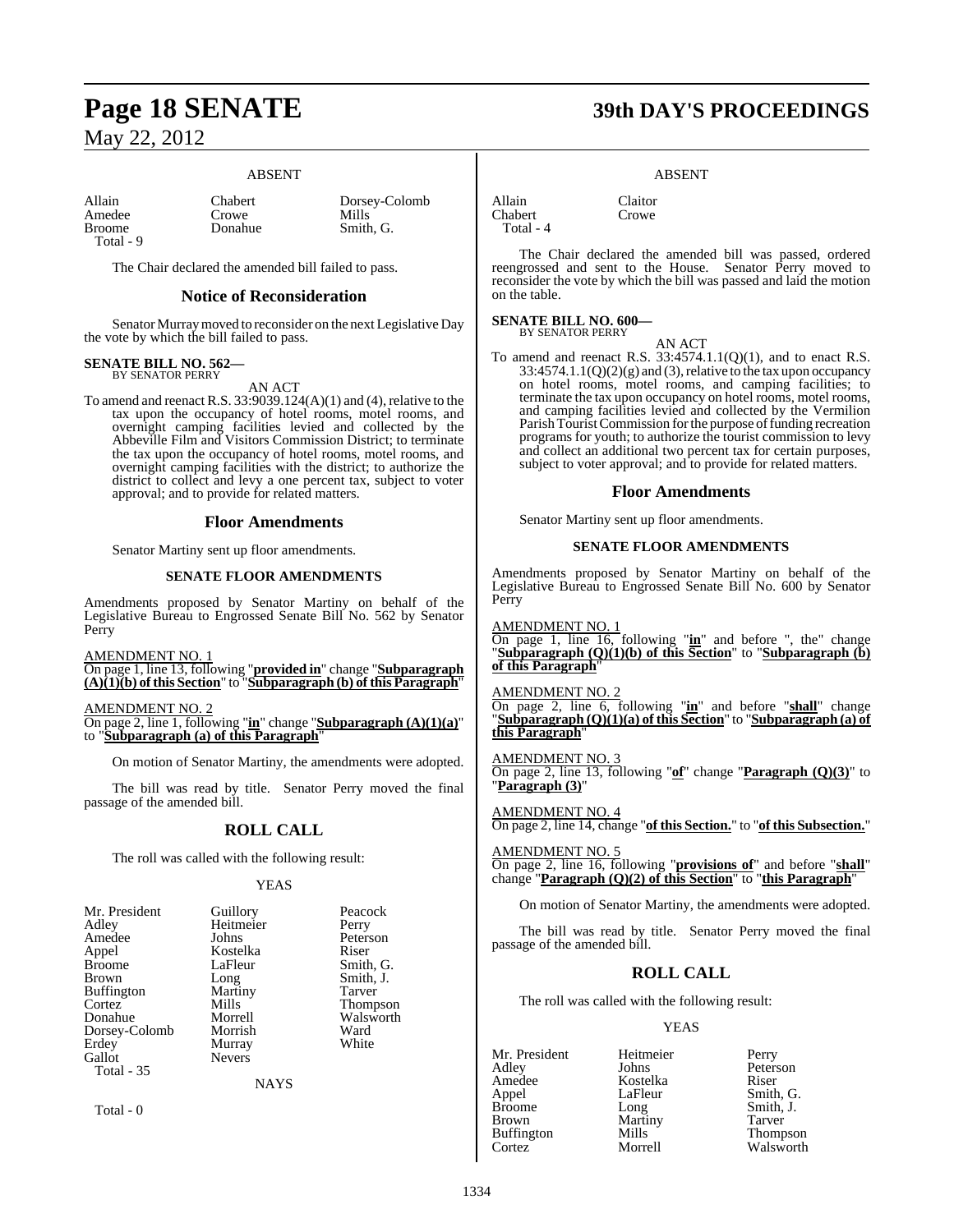# **39th DAY'S PROCEEDINGS Page 19 SENATE**

| Dorsey-Colomb | Morrish       | Ward  |  |
|---------------|---------------|-------|--|
| Erdey         | Murray        | White |  |
| Gallot        | <b>Nevers</b> |       |  |
| Guillory      | Peacock       |       |  |
| Total - 34    |               |       |  |
|               | <b>NAYS</b>   |       |  |

Total - 0

Allain Claitor Donahue<br>
Chabert Crowe Chabert Total - 5

The Chair declared the amended bill was passed, ordered reengrossed and sent to the House. Senator Perry moved to reconsider the vote by which the bill was passed and laid the motion on the table.

ABSENT

#### **Senator Broome in the Chair**

#### **Motion to Reconsider Vote**

Senator Murray asked for and obtained a suspension of the rules to reconsider the vote by which Senate Bill No. 409 failed to pass.

Without objection, so ordered.

#### **Reconsideration**

The vote by which Senate Bill No. 409 failed to pass earlier today was reconsidered.

#### **SENATE BILL NO. 409—** BY SENATOR MURRAY

AN ACT

To amend and reenact R.S.  $38:2225.2.1(A)(1)$  and (3), relative to public contracts; to authorize the Sewerage and Water Board of New Orleans to use design-build contracts; to extend the authorization time for use of design-build contracts by certain public entities in areas damaged by Hurricane Katrina, Hurricane Rita, or both; and to provide for related matters.

The bill was read by title. Senator Murray moved the final passage of the previously amended bill.

#### **ROLL CALL**

The roll was called with the following result:

#### YEAS

| Mr. President<br>Adley<br><b>Broome</b><br>Brown<br><b>Buffington</b><br>Dorsey-Colomb<br>Total - 18 | Gallot<br>Heitmeier<br>Johns<br>Kostelka<br>LaFleur<br>Martiny<br><b>NAYS</b> | Mills<br>Murray<br><b>Nevers</b><br>Smith, G.<br>Tarver<br>White |
|------------------------------------------------------------------------------------------------------|-------------------------------------------------------------------------------|------------------------------------------------------------------|
| Amedee<br>Appel<br>Claitor<br>Cortez<br>Donahue<br>Erdey<br>Total - 16                               | Guillory<br>Long<br>Morrish<br>Peacock<br>Perry<br>Riser                      | Smith, J.<br>Thompson<br>Walsworth<br>Ward                       |
|                                                                                                      | <b>ABSENT</b>                                                                 |                                                                  |
| Allain<br>Chabert<br>Total - 5                                                                       | Crowe<br>Morrell                                                              | Peterson                                                         |

# May 22, 2012

The Chair declared the amended bill failed to pass. Senator Thompson moved to reconsider the vote by which the bill failed to pass and laid the motion on the table.

#### **Mr. President in the Chair**

**SENATE BILL NO. 670—** BY SENATOR LAFLEUR

AN ACT

To amend and reenact R.S. 56:302.9(A) and 302.9.1(A), relative to charter boat and charter boat fishing guides; to provide for licensing requirements; to provide for proof of liability insurance; and to provide for related matters.

#### **Floor Amendments**

Senator Martiny sent up floor amendments.

#### **SENATE FLOOR AMENDMENTS**

Amendments proposed by Senator Martiny on behalf of the Legislative Bureau to Engrossed Senate Bill No. 670 by Senator LaFleur

#### AMENDMENT NO. 1

On page 2, line 6, following "**amount**" and before "**as**" insert "**to protect the public**" and on line 7, delete "**to protect the public**"

#### AMENDMENT NO.

On page 2, line 11, following "shall" and before "to those" change "only be made available" to "be made available **only**"

On motion of Senator Martiny, the amendments were adopted.

The bill was read by title. Senator LaFleur moved the final passage of the amended bill.

#### **ROLL CALL**

The roll was called with the following result:

#### YEAS

| Mr. President<br>Adley<br>Allain<br>Amedee<br>Appel<br><b>Broome</b><br><b>Brown</b><br><b>Buffington</b><br>Claitor<br>Cortez<br>Dorsey-Colomb<br>Erdey<br>Total - $36$ | Gallot<br>Guillory<br>Heitmeier<br>Johns<br>Kostelka<br>LaFleur<br>Long<br>Martiny<br>Mills<br>Morrell<br>Morrish<br>Murray<br><b>NAYS</b> | <b>Nevers</b><br>Peacock<br>Perry<br>Peterson<br>Riser<br>Smith, G.<br>Smith, J.<br>Tarver<br>Thompson<br>Walsworth<br>Ward<br>White |
|--------------------------------------------------------------------------------------------------------------------------------------------------------------------------|--------------------------------------------------------------------------------------------------------------------------------------------|--------------------------------------------------------------------------------------------------------------------------------------|
| Total - 0                                                                                                                                                                | <b>ABSENT</b>                                                                                                                              |                                                                                                                                      |
| Chabert<br>Total - 3                                                                                                                                                     | Crowe                                                                                                                                      | Donahue                                                                                                                              |

The Chair declared the amended bill was passed, ordered reengrossed and sent to the House. Senator LaFleur moved to reconsider the vote by which the bill was passed and laid the motion on the table.

### **SENATE BILL NO. 766— (Substitute of Senate Bill No. 593 by Senator Alario)** BY SENATORS ALARIO, MILLS, JOHNS AND NEVERS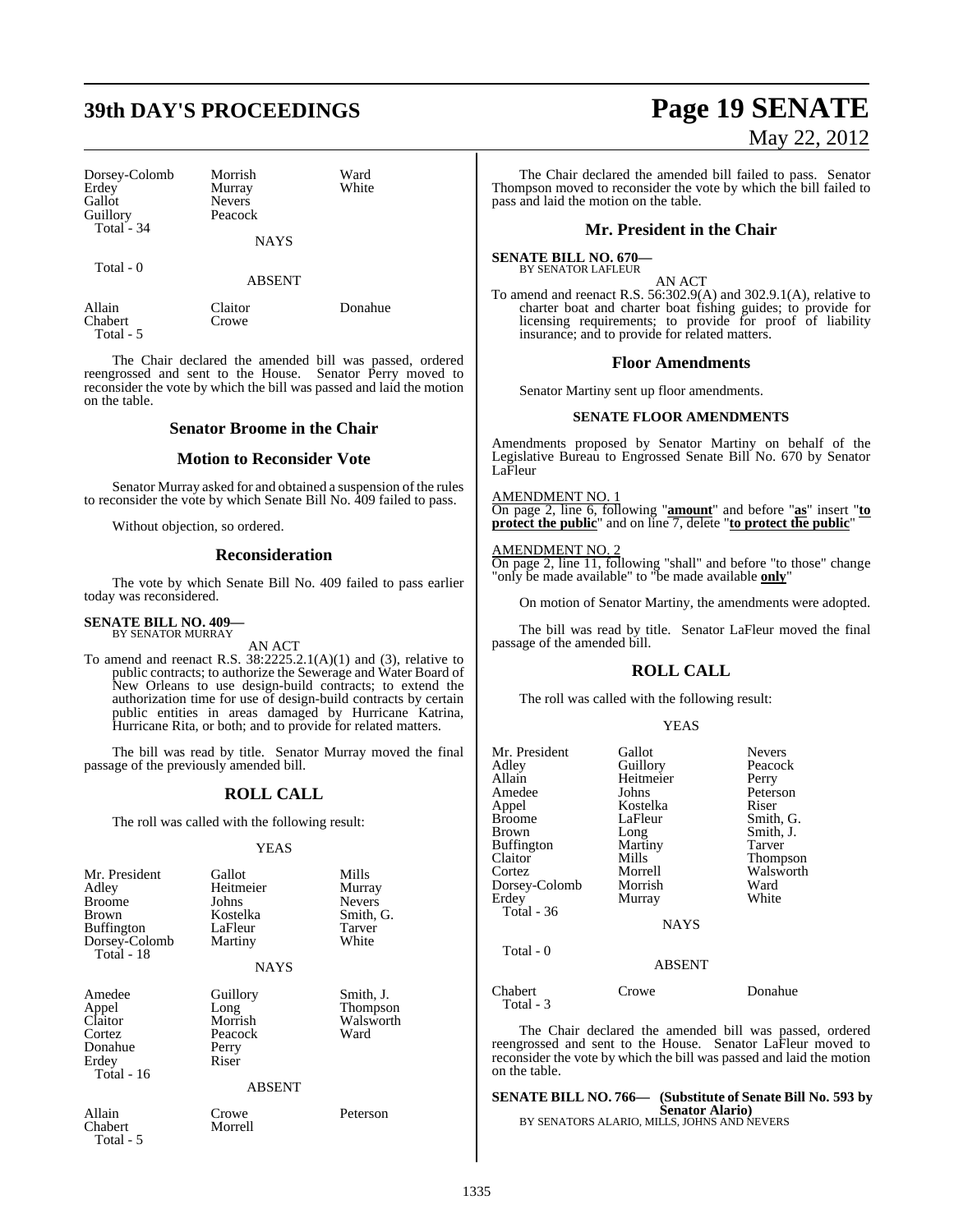#### AN ACT

To enact R.S. 40:1299.30.1, relative to abortion; to provide for the Pain-Capable Unborn Child Protection Act; to provide for legislative intent; to provide for definitions; to provide for the determination of postfertilization age; to provide for penalties; to provide for an effective date; and to provide for related matters.

#### **Floor Amendments**

Senator Martiny sent up floor amendments.

#### **SENATE FLOOR AMENDMENTS**

Amendments proposed by Senator Martiny on behalf of the Legislative Bureau to Engrossed Senate Bill No. 766 by Senator Alario

AMENDMENT NO. 1

On page 2, line 26, following "**unborn**" and before "**experiencing**" change "**child**" to "**child's**"

AMENDMENT NO. 2 On page 7, line 7, following "**Section**" and before "**but**" insert "**,**"

AMENDMENT NO. 3 On page 7, line 8, following "**law**" and before "**shall**" insert "**,**"

AMENDMENT NO. 4

On page 7, line 11, following "**abortion**" and before "**but**" insert "**,**" and following "**Section**" and before "**shall**" insert "**,**"

On motion of Senator Martiny, the amendments were adopted.

The bill was read by title. Senator Heitmeier moved the final passage of the amended bill.

#### **ROLL CALL**

The roll was called with the following result:

#### YEAS

| Mr. President     | Gallot      | <b>Nevers</b>   |
|-------------------|-------------|-----------------|
| Adley             | Guillory    | Peacock         |
| Allain            | Heitmeier   | Perry           |
| Amedee            | Johns       | Riser           |
| Appel             | Kostelka    | Smith, G.       |
| <b>Broome</b>     | LaFleur     | Smith, J.       |
| Buffington        | Long        | Tarver          |
| Claitor           | Martiny     | <b>Thompson</b> |
| Cortez            | Mills       | Walsworth       |
| Donahue           | Morrell     | Ward            |
| Dorsey-Colomb     | Morrish     | White           |
| Erdey             | Murray      |                 |
| <b>Total - 35</b> |             |                 |
|                   | <b>NAYS</b> |                 |
| Total - 0         |             |                 |
|                   | ABSENT      |                 |

| Brown     | Crowe    |
|-----------|----------|
| Chabert   | Peterson |
| Total - 4 |          |

The Chair declared the amended bill was passed, ordered reengrossed and sent to the House. Senator Heitmeier moved to reconsider the vote by which the bill was passed and laid the motion on the table.

### **Explanation of Vote**

Senator Crowe stated he intended to vote yea on Senate Bill No. 766, and asked that the Official Journal so state.

### **Page 20 SENATE 39th DAY'S PROCEEDINGS**

#### **Senate Bills and Joint Resolutions on Third Reading and Final Passage, Subject to Call**

### **Called from the Calendar**

Senator Guillory asked that Senate Bill No. 33 be called from the Calendar.

#### **SENATE BILL NO. 33—**

BY SENATOR GUILLORY AN ACT

To amend and reenact R.S. 11:102(B)(1), 103(B)(1), 448(A), 450(B), 787(A)(1), 1152(E) and (H), 2221(E)(1)(a), and 2257(E), relative to deferred retirement option plans or programs; to provide for employer contributions in state and statewide retirement systems pursuant to such plans or programs; to require employer contributions to continue during any employee's participation in such a plan or program; to provide for an effective date; and to provide for related matters.

On motion of Senator Guillory the bill was read by title and withdrawn from the files of the Senate.

#### **Rules Suspended**

Senator Donahue asked for and obtained a suspension of the rules to recall House Bill No. 1044 from the Committee on Finance.

### **HOUSE BILL NO. 1044—** BY REPRESENTATIVE KLECKLEY

AN ACT

To appropriate funds for Fiscal Year 2012-2013 to defray the expenses of the Louisiana Legislature, including the expenses of the House of Representatives and the Senate, of legislative service agencies, and of the Louisiana State Law Institute; to provide for the salary, expenses and allowances of members, officers, staff and agencies of the Legislature; to provide with respect to the appropriations and allocations herein made; and to provide for related matters.

On motion of Senator Donahue, House Bill No. 1044 was read by title and recommitted to the Committee on Finance.

#### **Rules Suspended**

Senator Donahue asked for and obtained a suspension of the rules to recall House Bill No. 134 from the Committee on Finance.

### **HOUSE BILL NO. 134—** BY REPRESENTATIVE FANNIN

AN ACT

To provide for the establishment and reestablishment of agency ancillary funds, to be specifically known as internal service funds, auxiliary accounts, or enterprise funds for certain state institutions, officials, and agencies; to provide for appropriation of funds; and to regulate the administration of said funds.

On motion of Senator Donahue, House Bill No. 134 wasread by title and recommitted to the Committee on Finance.

#### **House Concurrent Resolutions on Second Reading Reported by Committees**

### **HOUSE CONCURRENT RESOLUTION NO. 23—** BY REPRESENTATIVE ORTEGO A CONCURRENT RESOLUTION

To authorize and direct creation of the Uniform Bilingual Signage and Map Task Force; to provide for membership, powers, and duties of the task force; to provide for a report of its business; and to provide for related matters.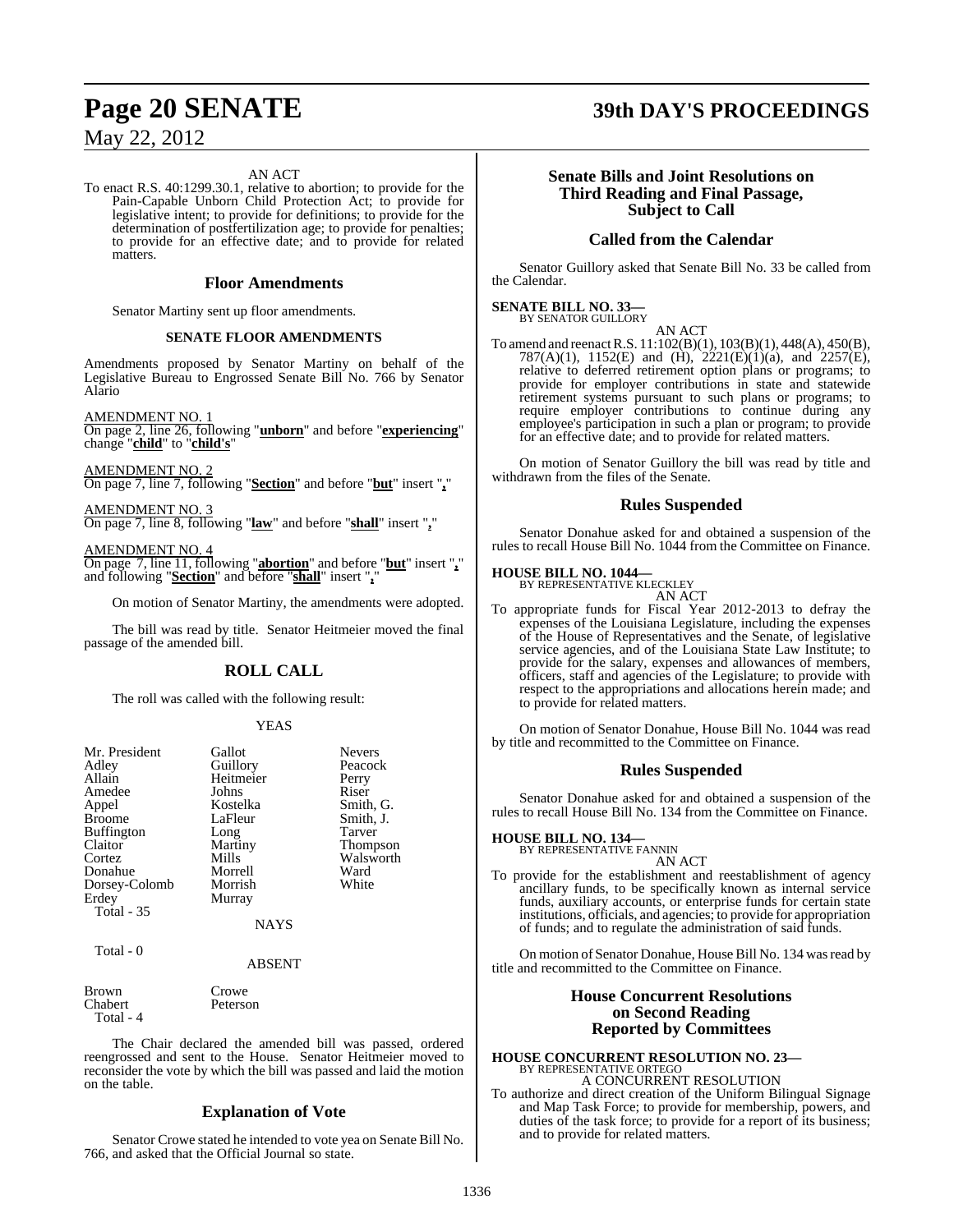# **39th DAY'S PROCEEDINGS Page 21 SENATE**

# May 22, 2012

Reported favorably by the Committee on Transportation, Highways and Public Works.

On motion of Senator Perry the resolution was read by title and returned to the Calendar, subject to call.

#### **HOUSE CONCURRENT RESOLUTION NO. 65—** BY REPRESENTATIVE GISCLAIR

A CONCURRENT RESOLUTION

To urge and request the Department of Transportation and Development to conduct a study relative to the intersection of Louisiana Highway 1 and Louisiana Highway 3090 in Lafourche Parish.

Reported favorably by the Committee on Transportation, Highways and Public Works.

The resolution was read by title. Senator Brown moved to concur in the House Concurrent Resolution.

### **ROLL CALL**

The roll was called with the following result:

#### YEAS

| Mr. President<br>Adley<br>Allain<br>Amedee<br>Appel<br><b>Brown</b><br><b>Buffington</b><br>Claitor<br>Cortez<br>Donahue<br>Dorsey-Colomb<br>Erdey<br>Total - 34 | Gallot<br>Guillory<br>Heitmeier<br>Johns<br>Kostelka<br>LaFleur<br>Long<br>Martiny<br>Mills<br>Morrish<br>Murray<br><b>Nevers</b><br><b>NAYS</b> | Peacock<br>Perry<br>Peterson<br>Riser<br>Smith, G.<br>Smith, J.<br><b>Thompson</b><br>Walsworth<br>Ward<br>White |
|------------------------------------------------------------------------------------------------------------------------------------------------------------------|--------------------------------------------------------------------------------------------------------------------------------------------------|------------------------------------------------------------------------------------------------------------------|
| Total - 0                                                                                                                                                        | <b>ABSENT</b>                                                                                                                                    |                                                                                                                  |

# Broome Crowe Tarver<br>
Chabert Morrell Chabert

The Chair declared the Senate concurred in the House Concurrent Resolution and ordered it returned to the House.

# **HOUSE CONCURRENT RESOLUTION NO. 79—**<br>BY REPRESENTATIVE BADON<br>A CONCURRENT RESOLUTION

To urge and request the Board of Supervisors of Community and Technical Colleges to submit a written report relative to the status of the reconstruction and reopening of the Sidney N. Collier Technical Division site of Delgado Community College to the House Committee on Education and the Senate Committee on Education by not later than May 15, 2012.

Reported with amendments by the Committee on Education.

#### **SENATE COMMITTEE AMENDMENTS**

Amendments proposed by Senate Committee on Education to Engrossed House Concurrent Resolution No. 79 by Representative Badon

#### AMENDMENT NO. 1

Chabert Total - 5

On page 1, at the end of line 6, change "2012" to "2013"

#### AMENDMENT NO. 2

Total - 5

On page 2, at the end of line 14, change "2012" to "2013"

On motion of Senator Appel, the committee amendment was adopted.

The resolution was read by title. Senator Murray moved to concur in the amended House Concurrent Resolution.

### **ROLL CALL**

The roll was called with the following result:

| Mr. President | Gallot        | <b>Nevers</b> |
|---------------|---------------|---------------|
| Adley         | Guillory      | Perry         |
| Allain        | Heitmeier     | Peterson      |
| Amedee        | Johns         | Riser         |
| <b>Broome</b> | Kostelka      | Smith, G.     |
| Brown         | LaFleur       | Smith, J.     |
| Buffington    | Long          | Thompson      |
| Claitor       | Martiny       | Walsworth     |
| Cortez        | Mills         | Ward          |
| Donahue       | Morrell       | White         |
| Dorsey-Colomb | Morrish       |               |
| Erdey         | Murray        |               |
| Total - 34    |               |               |
|               | <b>NAYS</b>   |               |
| Total $-0$    |               |               |
|               | <b>ABSENT</b> |               |
| Appel         | Crowe         | Tarver        |
| Chabert       | Peacock       |               |

The Chair declared the Senate had concurred in the amended House Concurrent Resolution and ordered it returned to the House.

# **HOUSE CONCURRENT RESOLUTION NO. 95—** BY REPRESENTATIVE HAZEL

A CONCURRENT RESOLUTION

To urge and request the Board of Supervisors of Community and Technical Colleges and the State Board of Elementary and Secondary Education jointly to study the feasibility of granting a Louisiana high school diploma to successful completers of adult education programs that meet state standards and to report their findings and recommendations at least sixty days prior to the 2013 Regular Session of the Legislature of Louisiana.

Reported favorably by the Committee on Education.

The resolution was read by title. Senator Gallot moved to concur in the House Concurrent Resolution.

#### **ROLL CALL**

The roll was called with the following result:

YEAS

| Mr. President     | Guillory  | Peacock   |
|-------------------|-----------|-----------|
| Adley             | Heitmeier | Perry     |
| Allain            | Johns     | Peterson  |
| Amedee            | Kostelka  | Riser     |
| <b>Broome</b>     | LaFleur   | Smith, G. |
| <b>Brown</b>      | Long      | Smith, J. |
| <b>Buffington</b> | Martiny   | Thompson  |
| Cortez            | Mills     | Walsworth |
|                   |           |           |
| Donahue           | Morrell   | Ward      |
| Dorsey-Colomb     | Morrish   | White     |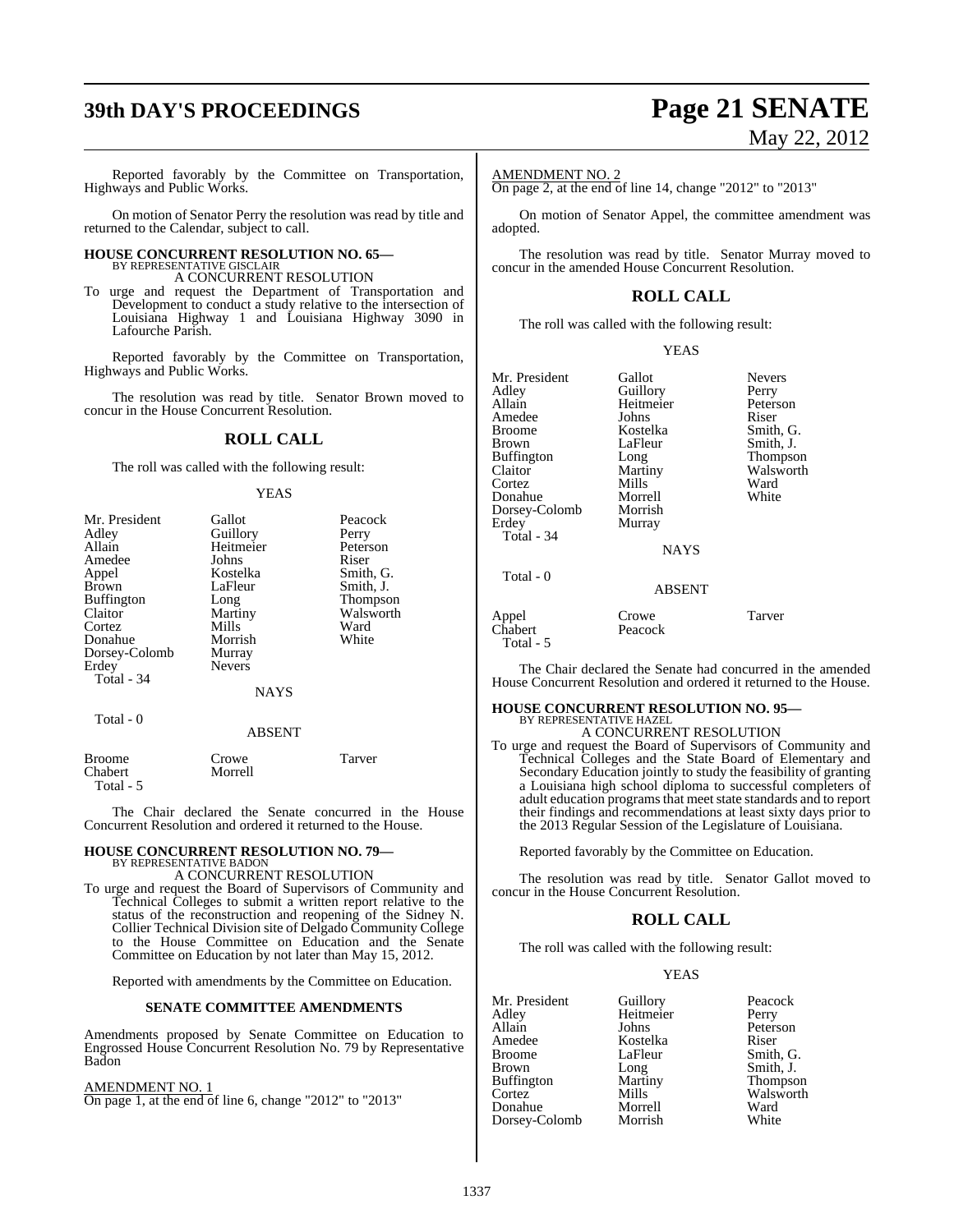| Erdey<br>Gallot | Murray<br><b>Nevers</b> |  |
|-----------------|-------------------------|--|
| Total - 34      | <b>NAYS</b>             |  |

Crowe

Total - 0

ABSENT

| Appel   |  |
|---------|--|
| Chabert |  |
| Fotal   |  |

Claitor Tarver

The Chair declared the Senate concurred in the House Concurrent Resolution and ordered it returned to the House.

#### **HOUSE CONCURRENT RESOLUTION NO. 100—** BY REPRESENTATIVE ORTEGO

A CONCURRENT RESOLUTION

To urge and request the re-creation of the Complete Streets Work Group created by Senate Concurrent Resolution No. 110 of the 2009 Regular Session of the Legislature.

Reported favorably by the Committee on Transportation, Highways and Public Works.

On motion of Senator Murray the resolution was read by title and returned to the Calendar, subject to call.

# **HOUSE CONCURRENT RESOLUTION NO. 128—** BY REPRESENTATIVE LEGER

A CONCURRENT RESOLUTION

To urge and request the Department of Transportation and Development to study the effects of hydrokinetic turbines on infrastructure and to report the results to the House Committee on Transportation, Highways and Public Works, the House Committee on Natural Resources and Environment, the Senate Committee on Transportation, Highways and Public Works, and the Senate Committee on Natural Resources prior to the convening of the 2013 Regular Session of the Legislature of Louisiana.

Reported favorably by the Committee on Transportation, Highways and Public Works.

The resolution was read by title. Senator Murray moved to concur in the House Concurrent Resolution.

### **ROLL CALL**

The roll was called with the following result:

#### YEAS

| Mr. President<br>Adley<br>Allain<br>Amedee<br><b>Broome</b><br><b>Brown</b><br><b>Buffington</b><br>Cortez<br>Crowe<br>Donahue<br>Dorsey-Colomb<br><b>Total - 33</b> | Erdey<br>Gallot<br>Guillory<br>Heitmeier<br>Johns<br>Kostelka<br>LaFleur<br>Long<br>Martiny<br>Mills<br>Morrell | Morrish<br>Murray<br><b>Nevers</b><br>Perry<br>Peterson<br>Riser<br>Smith, G.<br>Smith, J.<br>Thompson<br>Ward<br>White |
|----------------------------------------------------------------------------------------------------------------------------------------------------------------------|-----------------------------------------------------------------------------------------------------------------|-------------------------------------------------------------------------------------------------------------------------|
|                                                                                                                                                                      | <b>NAYS</b>                                                                                                     |                                                                                                                         |
| Total - 0                                                                                                                                                            | <b>ABSENT</b>                                                                                                   |                                                                                                                         |
| Appel<br>Chabert<br>Total - 6                                                                                                                                        | Claitor<br>Peacock                                                                                              | Tarver<br>Walsworth                                                                                                     |

# **Page 22 SENATE 39th DAY'S PROCEEDINGS**

The Chair declared the Senate concurred in the House Concurrent Resolution and ordered it returned to the House.

### **HOUSE CONCURRENT RESOLUTION NO. 152—** BY REPRESENTATIVE ORTEGO

A CONCURRENT RESOLUTION To urge and request the office of facility planning and control and the office of state buildings to study the use of products which have been determined to have low volatile organic compound (VOC) content in the maintenance, renovation, or construction of public buildings and report the findings to the Legislature of Louisiana no later than December 31, 2012.

Reported favorably by the Committee on Transportation, Highways and Public Works.

On motion of Senator Nevers the resolution was read by title and returned to the Calendar, subject to call.

#### **Rules Suspended**

Senator Peterson asked for and obtained a suspension of the rules to take up at this time:

#### **Senate Bills and Joint Resolutions on Third Reading and Final Passage, Subject to Call**

#### **Called from the Calendar**

Senator Peterson asked that Senate Bill No. 577 be called from the Calendar.

## **SENATE BILL NO. 577—** BY SENATOR PETERSON

AN ACT To enact Part XIV of Chapter 9 of Title 23 of the Louisiana Revised Statutes of 1950, to be comprised of R.S. 23:1019 through 1019.2, relative to employment; to create the Louisiana Equal Pay Task Force; to provide for purpose; to provide for composition of the task force; to provide for duties and powers of the task force; to provide for reporting deadlines; and to provide for related matters.

The bill was read by title. Senator Peterson moved the final passage of the bill.

### **ROLL CALL**

The roll was called with the following result:

#### YEAS

| Mr. President<br>Adley        | Dorsey-Colomb<br>Erdey | Morrell<br>Morrish  |
|-------------------------------|------------------------|---------------------|
| Allain                        | Gallot                 | Murray              |
| Amedee                        | Guillory               | <b>Nevers</b>       |
| Broome                        | Heitmeier              | Peterson            |
| Brown                         | Johns                  | Riser               |
| Buffington                    | Kostelka               | Smith, G.           |
| Claitor                       | LaFleur                | Smith, J.           |
| Cortez                        | Long                   | Thompson            |
| Crowe                         | Martiny                | Ward                |
| Donahue                       | Mills                  | White               |
| Total - 33                    |                        |                     |
|                               | <b>NAYS</b>            |                     |
| Total - 0                     | <b>ABSENT</b>          |                     |
|                               |                        |                     |
| Appel<br>Chabert<br>Total - 6 | Peacock<br>Perry       | Tarver<br>Walsworth |
|                               |                        |                     |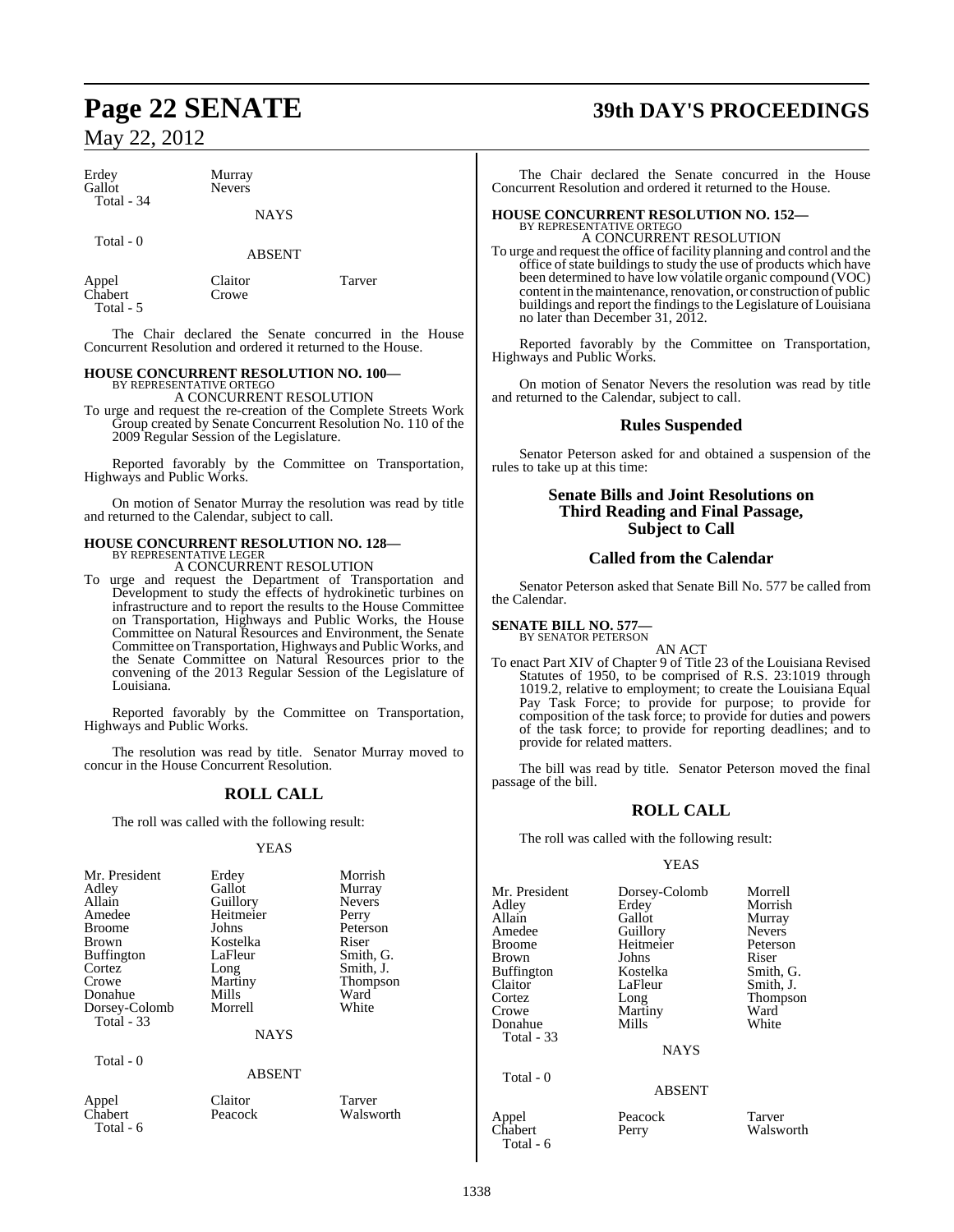## **39th DAY'S PROCEEDINGS Page 23 SENATE**

The Chair declared the bill was passed and ordered it sent to the House. Senator Peterson moved to reconsider the vote by which the bill was passed and laid the motion on the table.

#### **House Bills and Joint Resolutions on Third Reading and Final Passage**

### **HOUSE BILL NO. 73—** BY REPRESENTATIVE LIGI

AN ACT

To amend and reenact R.S. 40:41(D)(1) and (2)(introductory paragraph), relative to disclosure of records in the vital records registry; to authorize the use of certain records by judicial district courts; to provide for specified uses of vital records; and to provide for related matters.

The bill was read by title. Senator Martiny moved the final passage of the bill.

#### **ROLL CALL**

The roll was called with the following result:

#### YEAS

| Mr. President     | Heitmeier     | Perry           |
|-------------------|---------------|-----------------|
| Adley             | Johns         | Peterson        |
| Allain            | Kostelka      | Riser           |
| Amedee            | LaFleur       | Smith, G.       |
| <b>Brown</b>      | Long          | Smith, J.       |
| <b>Buffington</b> | Martiny       | Tarver          |
| Claitor           | Mills         | <b>Thompson</b> |
| Cortez            | Morrell       | Walsworth       |
| Dorsey-Colomb     | Morrish       | Ward            |
| Erdey             | Murray        | White           |
| Gallot            | <b>Nevers</b> |                 |
| Guillory          | Peacock       |                 |
| Total - 34        |               |                 |
|                   | <b>NAYS</b>   |                 |
| Total - 0         |               |                 |

#### ABSENT

| Appel     | <b>Chabert</b> | Donahue |
|-----------|----------------|---------|
| Broome    | Crowe          |         |
| Total - 5 |                |         |

The Chair declared the bill was passed and ordered it returned to the House. Senator Martiny moved to reconsider the vote by which the bill was passed and laid the motion on the table.

#### **HOUSE BILL NO. 80—**

BY REPRESENTATIVE TIM BURNS AN ACT

To amend and reenact R.S. 40:2115(C), relative to smoking in hospitals; to eliminate the requirement for accommodation of smoking by inpatients in psychiatric facilities of the Department of Health and Hospitals; to establish proceduresfor treatment of smokers with mental illnessin such facilities; and to provide for related matters.

The bill was read by title. Senator Mills moved the final passage of the bill.

#### **ROLL CALL**

The roll was called with the following result:

#### YEAS

Peterson

| Mr. President | Gallot    | Nevers  |
|---------------|-----------|---------|
| Adley         | Guillory  | Peacoc  |
| Allain        | Heitmeier | Perry   |
| Amedee        | Johns     | Peterso |

Guillory Peacock<br>
Heitmeier Perry Heitmeier<br>Johns

May 22, 2012

| Broome        | Kostelka      | Riser     |
|---------------|---------------|-----------|
| Brown         | LaFleur       | Smith, G. |
| Buffington    | Long          | Smith, J. |
| Cortez        | Martiny       | Tarver    |
| Crowe         | Mills         | Thompson  |
| Donahue       | Morrell       | Walsworth |
| Dorsey-Colomb | Morrish       | Ward      |
| Erdey         | Murray        | White     |
| Total - 36    |               |           |
|               | <b>NAYS</b>   |           |
| Total - 0     |               |           |
|               | <b>ABSENT</b> |           |
| Appel         | Chabert       | Claitor   |

Total - 3

The Chair declared the bill was passed and ordered it returned to the House. Senator Mills moved to reconsider the vote by which the bill was passed and laid the motion on the table.

#### **HOUSE BILL NO. 172—**

BY REPRESENTATIVE DIXON AN ACT

To amend and reenact R.S. 37:793(A)(1), (6), and (7), (B)(1) and (4),  $(C)(1)$ , (2), and (3), (E)(1), (G)(1), and (H)(2) and 795(B)(2)(q) and (s), to enact R.S. 37:751(F) and 793(A)(9) and (10) and  $(C)(6)$ ,  $(7)$ ,  $(8)$ , and  $(9)$ , and to repeal R.S.  $37:793(A)(2)$ ,  $(4)$ , and  $(5)$  and  $(C)(4)$  and  $(5)$ , relative to the practice of dentistry; to provide for a short title; to provide for definitions; to provide regulations for sedation of dental patients; to authorize promulgation of rules; and to provide for related matters.

#### **Floor Amendments**

Senator LaFleur proposed the following amendments.

#### **SENATE FLOOR AMENDMENTS**

Amendments proposed by Senator LaFleur to Engrossed House Bill No. 172 by Representative Dixon

#### AMENDMENT NO. 1

On page 6, line 27, after "surgeon" and before "permitted" insert 'who is'

#### AMENDMENT NO. 2

On page 6, line 28, after "anesthesia" insert a period "." and change "provided" to "Provided"

#### AMENDMENT NO. 3

On page 6, line 29, after "anesthetist" and before "on the" delete "remains" and insert "must remain"

#### AMENDMENT NO. 4

On page 7, line 9, after "anesthesia" insert a period "." and delete the remainder of the line

#### AMENDMENT NO. 5

On page 7, delete line 10 in its entirety and insert the following:

"Except for oral and maxillofacial surgeons, third party anesthesia providers authorized pursuant to this Paragraph shall not be required to obtain a permit from the board or pay any fees or other assessments to the board."

On motion of Senator LaFleur, the amendments were adopted.

The bill was read by title. Senator Gallot moved the final passage of the amended bill.

#### **ROLL CALL**

The roll was called with the following result: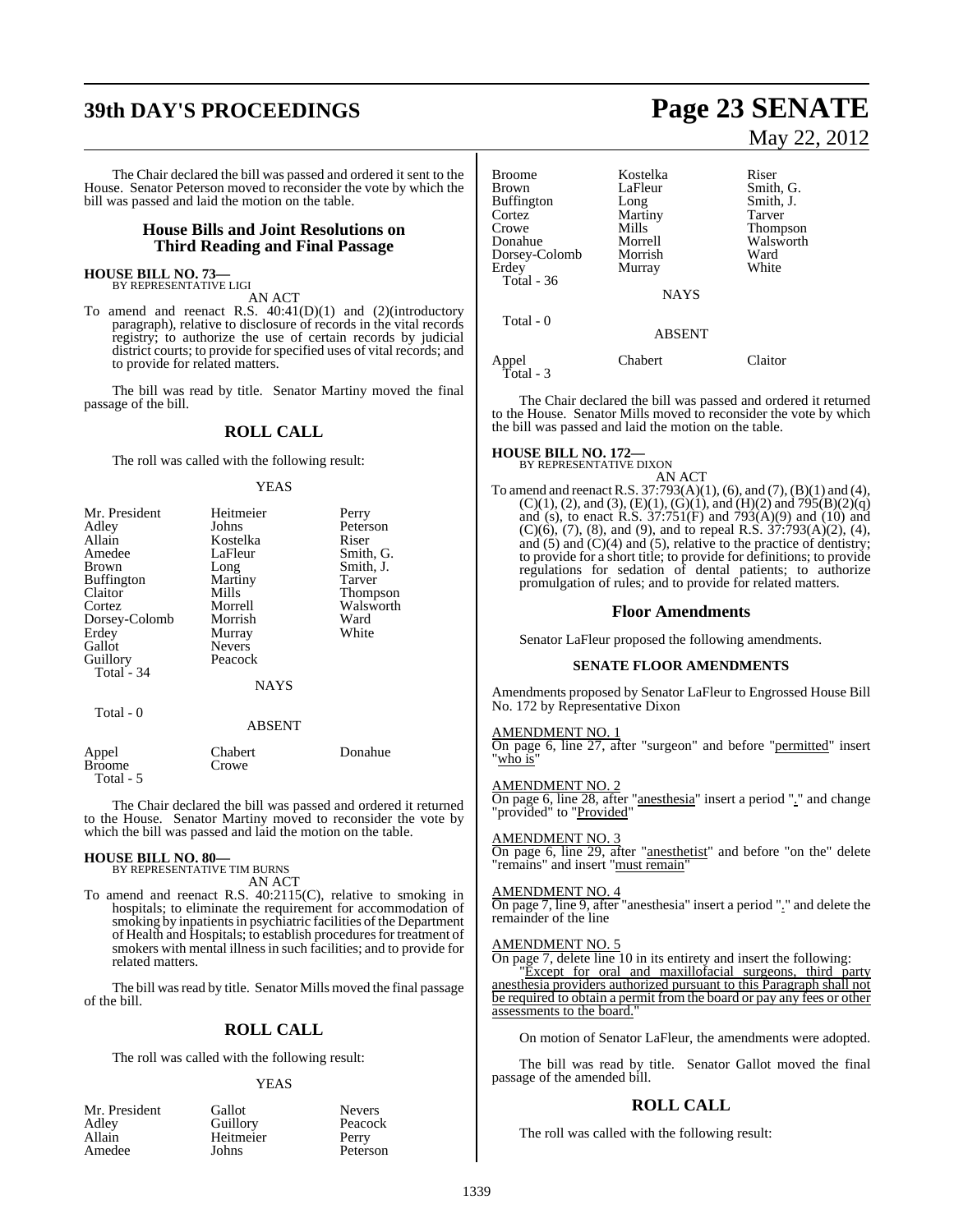|                                                                                                                                                              | YEAS                                                                                                                                                 |                                                                                                                     |
|--------------------------------------------------------------------------------------------------------------------------------------------------------------|------------------------------------------------------------------------------------------------------------------------------------------------------|---------------------------------------------------------------------------------------------------------------------|
| Mr. President<br>Adlev<br>Allain<br>Amedee<br>Broome<br>Brown<br>Buffington<br>Claitor<br>Cortez<br>Crowe<br>Donahue<br>Dorsey-Colomb<br>Erdey<br>Total - 37 | Gallot<br>Guillory<br>Heitmeier<br>Johns<br>Kostelka<br>LaFleur<br>Long<br>Martiny<br>Mills<br>Morrell<br>Morrish<br>Murray<br><b>Nevers</b><br>NAYS | Peacock<br>Perry<br>Peterson<br>Riser<br>Smith, G.<br>Smith, J.<br>Tarver<br>Thompson<br>Walsworth<br>Ward<br>White |
| Total - 0                                                                                                                                                    | <b>ABSENT</b>                                                                                                                                        |                                                                                                                     |
| Appel                                                                                                                                                        | Chabert                                                                                                                                              |                                                                                                                     |

 $\frac{1}{2}$ 

Total - 2

The Chair declared the amended bill was passed and ordered it returned to the House. Senator Gallot moved to reconsider the vote by which the bill was passed and laid the motion on the table.

#### **HOUSE BILL NO. 292—**

BY REPRESENTATIVES PUGH,CHAMPAGNE, HENRY,LORUSSO, AND TALBOT

AN ACT To enact R.S. 17:60.4, relative to term limits for school board members; to require local option elections in certain school districts to determine if a district's school board members shall have term limits; to specify the term limitations for school board members if approved by the electors voting in a school district; to provide for applicability; to provide relative to the conduct of such elections and the costs thereof; and to provide for related matters.

The bill was read by title. Senator Donahue moved the final passage of the bill.

### **ROLL CALL**

The roll was called with the following result:

#### YEAS

| Mr. President<br>Adley<br>Allain<br>Amedee<br>Brown<br>Buffington<br>Claitor<br>Total - 20 | Cortez<br>Donahue<br>Guillory<br>Heitmeier<br>Johns<br>LaFleur<br>Martiny<br><b>NAYS</b> | Mills<br>Peacock<br>Perry<br>Riser<br>Walsworth<br>White |
|--------------------------------------------------------------------------------------------|------------------------------------------------------------------------------------------|----------------------------------------------------------|
| <b>Broome</b><br>Dorsey-Colomb<br>Erdey<br>Gallot<br>Kostelka<br>Long<br>Total - 16        | Morrell<br>Morrish<br>Murray<br><b>Nevers</b><br>Peterson<br>Smith, G.<br><b>ABSENT</b>  | Smith, J.<br>Tarver<br><b>Thompson</b><br>Ward           |
| Appel<br>Total - 3                                                                         | Chabert                                                                                  | Crowe                                                    |

The Chair declared the bill was passed and ordered it returned to the House. Senator Donahue moved to reconsider the vote by which the bill was passed and laid the motion on the table.

## **Page 24 SENATE 39th DAY'S PROCEEDINGS**

#### **HOUSE BILL NO. 319—**

BY REPRESENTATIVE MONTOUCET AN ACT

To enact R.S. 47:1907(A)(4), relative to assessors; to provide relative to the salary for the assessor of Lafayette Parish; to provide for an effective date; and to provide for related matters.

The bill was read by title. Senator Cortez moved the final passage of the bill.

### **ROLL CALL**

The roll was called with the following result:

YEAS

| Mr. President     | Erdey       | <b>Nevers</b> |
|-------------------|-------------|---------------|
| Adley             | Gallot      | Peacock       |
| Allain            | Guillory    | Perry         |
| Amedee            | Heitmeier   | Peterson      |
| <b>Broome</b>     | Johns       | Riser         |
| <b>Brown</b>      | Kostelka    | Smith, G.     |
| <b>Buffington</b> | LaFleur     | Smith, J.     |
| Chabert           | Long        | Tarver        |
| Claitor           | Martiny     | Thompson      |
| Cortez            | Mills       | Walsworth     |
| Crowe             | Morrell     | Ward          |
| Donahue           | Morrish     | White         |
| Dorsey-Colomb     | Murray      |               |
| Total - 38        |             |               |
|                   | <b>NAYS</b> |               |

Total - 0

Appel Total - 1

The Chair declared the bill was passed and ordered it returned to the House. Senator Cortez moved to reconsider the vote by which the bill was passed and laid the motion on the table.

ABSENT

### **HOUSE BILL NO. 349—** BY REPRESENTATIVE DIXON

AN ACT

To amend and reenact R.S. 37:757(B), 760(A)(4)(b) and (9), 780(B)(1) and (3), 786(G), and 786.1(A)(1) and to enact R.S.  $37:760(A)(16)$ , relative to the Dental Practice Act; to provide for the provision of dental records in compliance with statutory law; to clarify the board's powers and duties to impose fines under certain circumstances; to authorize the board to defend employees, agents, or contractors in a lawsuit under certain circumstances; to clarify that the committee's administrative fine covers all of the board's costs from the start of the investigation through administrative hearings, judicial review, and appeals; to specify that the issuance of a stay of a board decision does not harm the Louisiana State Board of Dentistry; and to provide for related matters.

#### **Floor Amendments**

Senator Gallot proposed the following amendments.

#### **SENATE FLOOR AMENDMENTS**

Amendments proposed by Senator Gallot to Engrossed House Bill No. 349 by Representative Dixon

#### AMENDMENT NO. 1

Delete Senate Committee Amendment No.1 proposed by the Senate Committee on Health and Welfare and adopted by the Senate on May 17, 2012.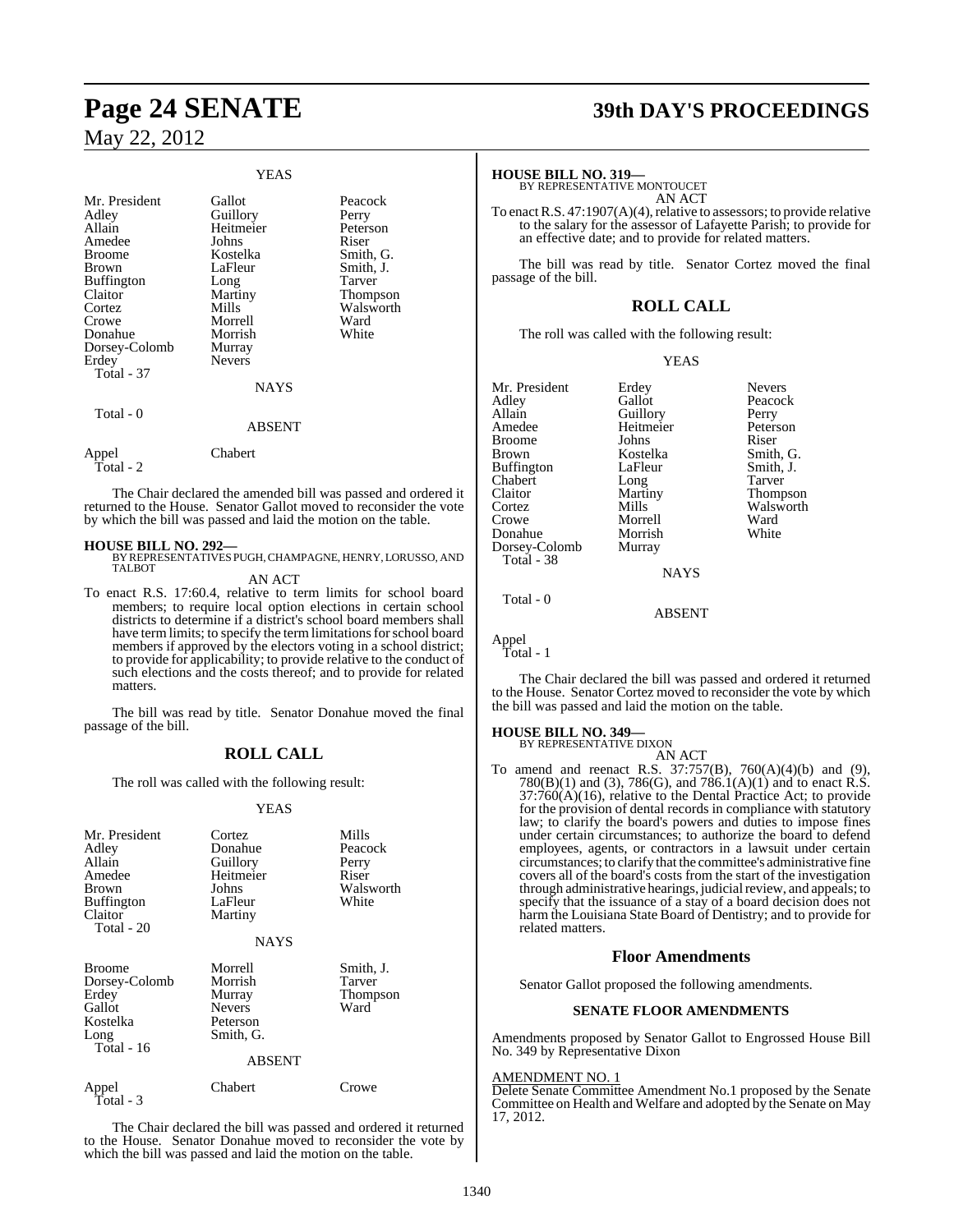# **39th DAY'S PROCEEDINGS Page 25 SENATE**

#### AMENDMENT NO. 2

On page 3, line 20, after "person." insert: "Any costs assessed by the committee shall not include costs related solely to a charge in a formal complaint in a disciplinary proceeding instituted by the board which is later dismissed or not proven at an administrative adjudication. Nothing in this Paragraph shall prohibit the board from assessing eligible costs related to additional violations when the investigation of a complaint leads to the discovery of such additional violations proven at an administrative adjudication. Should the person contend that some costs assessed by the committee are attributable solely to allegations dismissed or not proven, he may file within thirty days of his receipt of the costs claimed a motion to traverse assessment of those costs in accordance with applicable board rules.

On motion of Senator Gallot, the amendments were adopted.

The bill was read by title. Senator Gallot moved the final passage of the amended bill.

#### **ROLL CALL**

The roll was called with the following result:

#### YEAS

| Mr. President     | Gallot        | Peacock         |
|-------------------|---------------|-----------------|
| Adley             | Guillory      | Perry           |
| Allain            | Heitmeier     | Peterson        |
| Amedee            | Johns         | Riser           |
| <b>Broome</b>     | Kostelka      | Smith, G.       |
| <b>Brown</b>      | LaFleur       | Smith, J.       |
| <b>Buffington</b> | Long          | Tarver          |
| Chabert           | Martiny       | <b>Thompson</b> |
| Claitor           | Mills         | Walsworth       |
| Cortez            | Morrell       | Ward            |
| Donahue           | Morrish       | White           |
| Dorsey-Colomb     | Murray        |                 |
| Erdey             | <b>Nevers</b> |                 |
| <b>Total - 37</b> |               |                 |
|                   | <b>NAYS</b>   |                 |
| Total - 0         |               |                 |
|                   | <b>ABSENT</b> |                 |
| Appel             | Crowe         |                 |

 $T_{\text{total}}$  - 2

The Chair declared the amended bill was passed and ordered it returned to the House. Senator Gallot moved to reconsider the vote by which the bill was passed and laid the motion on the table.

### **HOUSE BILL NO. 357—** BY REPRESENTATIVE BROWN

AN ACT

To amend and reenact R.S. 13:2618, relative to the LaSalle Parish justice of the peace courts; to provide for the territorial jurisdiction of such courts; to provide relative to the election to the offices of justice of the peace and constable; to provide for effectiveness; and to provide for related matters.

The bill was read by title. Senator Riser moved the final passage of the bill.

#### **ROLL CALL**

The roll was called with the following result:

#### YEAS

| Gallot    | Peacock   |
|-----------|-----------|
| Guillory  | Perry     |
| Heitmeier | Peterson  |
| Johns     | Riser     |
| Kostelka  | Smith, G. |
|           |           |

# May 22, 2012

| Brown<br>Buffington | LaFleur<br>Long | Smith, J.<br>Tarver |
|---------------------|-----------------|---------------------|
| Chabert             | Martiny         | <b>Thompson</b>     |
| Claitor             | Mills           | Walsworth           |
| Cortez              | Morrell         | Ward                |
| Crowe               | Morrish         | White               |
| Dorsey-Colomb       | Murray          |                     |
| Erdey               | <b>Nevers</b>   |                     |
| <b>Total - 37</b>   |                 |                     |
|                     | <b>NAYS</b>     |                     |
| Total - 0           | <b>ABSENT</b>   |                     |

Appel Donahue

Total - 2

The Chair declared the bill was passed and ordered it returned to the House. Senator Riser moved to reconsider the vote by which the bill was passed and laid the motion on the table.

### **HOUSE BILL NO. 362—** BY REPRESENTATIVE KATRINA JACKSON AN ACT

To amend and reenact R.S. 40:1236.13(E), relative to automated external defibrillators; to allow high schools that participate in interscholastic athletics to have an automated external defibrillator on their premises; and to provide for related matters.

The bill was read by title. Senator Walsworth moved the final passage of the bill.

#### **ROLL CALL**

The roll was called with the following result:

#### YEAS

| Mr. President     | Gallot        | Perry     |
|-------------------|---------------|-----------|
| Adley             | Guillory      | Peterson  |
| Allain            | Heitmeier     | Riser     |
| Amedee            | Johns         | Smith, G. |
| <b>Broome</b>     | Kostelka      | Smith, J. |
| <b>Brown</b>      | LaFleur       | Tarver    |
| <b>Buffington</b> | Long          | Thompson  |
| Chabert           | Mills         | Walsworth |
| Cortez            | Morrish       | Ward      |
| Crowe             | Murray        | White     |
| Dorsey-Colomb     | <b>Nevers</b> |           |
| Erdey             | Peacock       |           |
| Total - 34        |               |           |
|                   | <b>NAYS</b>   |           |
| Total - 0         |               |           |

#### ABSENT

Appel Donahue Morrell<br>Claitor Martiny Martin Martiny Total - 5

The Chair declared the bill was passed and ordered it returned to the House. Senator Walsworth moved to reconsider the vote by which the bill was passed and laid the motion on the table.

#### **HOUSE BILL NO. 365—**

BY REPRESENTATIVE STUART BISHOP AN ACT

To enact R.S. 18:461.1, relative to candidates for certain office; to require certain ethics education and training for certain candidates; to provide relative to certifying such training; and to provide for related matters.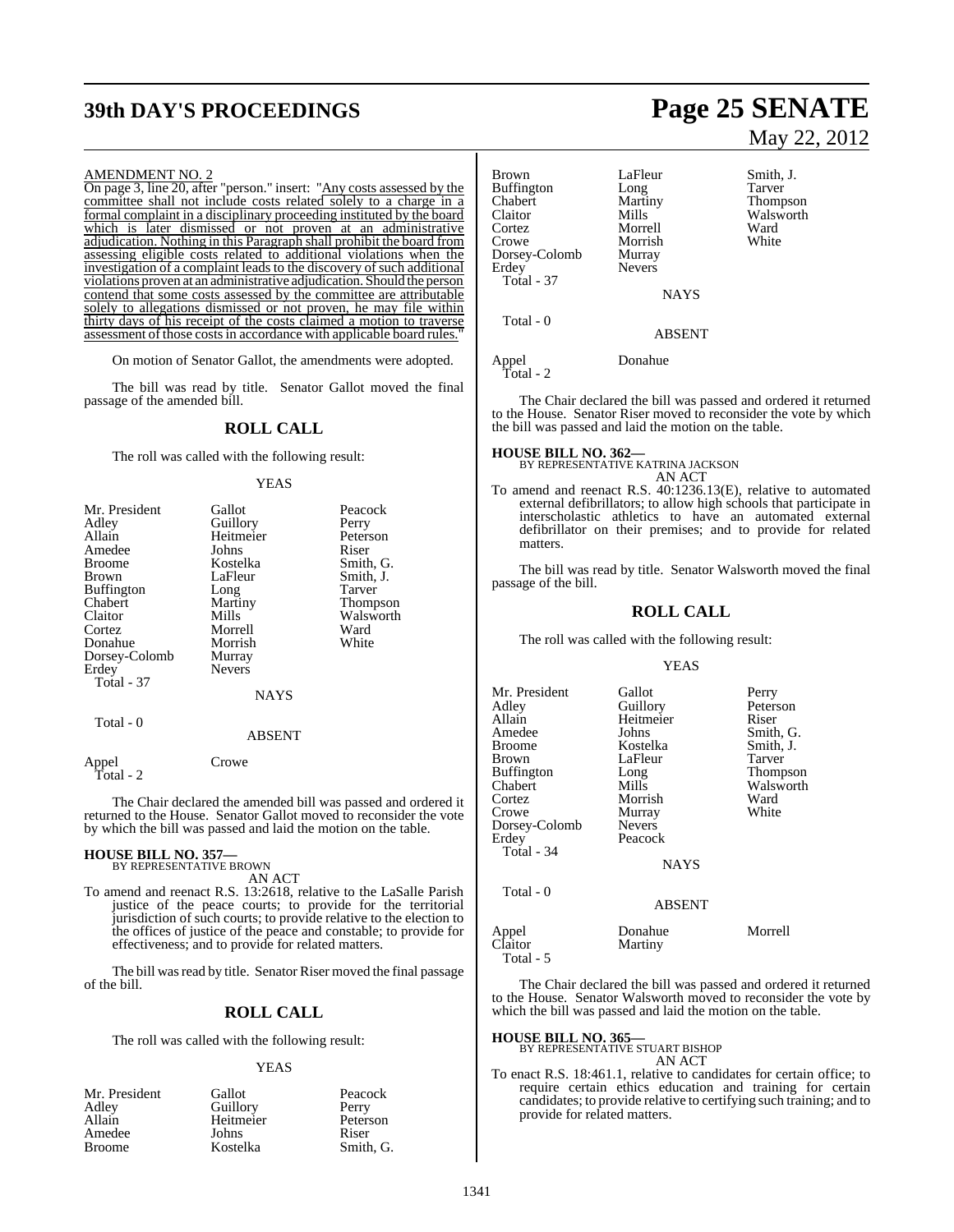#### **Floor Amendments**

Senator Morrell proposed the following amendments.

#### **SENATE FLOOR AMENDMENTS**

Amendments proposed by Senator Morrell to Engrossed House Bill No. 365 by Representative Stuart Bishop

#### AMENDMENT NO. 1

On page 1, line 16, delete "the deadline for filing a financial"

#### AMENDMENT NO. 2

On page 1, line 17, delete "disclosure statement filed pursuant to R.S. 18:1495.7." and insert: "three days following qualifying for such office.

On motion of Senator Morrell, the amendments were adopted.

The bill was read by title. Senator Morrell moved the final passage of the amended bill.

### **ROLL CALL**

The roll was called with the following result:

#### YEAS

| Erdey       | <b>Nevers</b>   |
|-------------|-----------------|
| Gallot      | Peacock         |
|             | Perry           |
| Heitmeier   | Peterson        |
| Johns       | Riser           |
| Kostelka    | Smith, G.       |
| LaFleur     | Smith, J.       |
| Long        | Tarver          |
| Martiny     | <b>Thompson</b> |
| Mills       | Walsworth       |
| Morrell     | Ward            |
| Morrish     | White           |
| Murray      |                 |
|             |                 |
| <b>NAYS</b> |                 |
|             |                 |
|             | Guillory        |

Total - 0

#### ABSENT

Donahue

Total - 1

The Chair declared the amended bill was passed and ordered it returned to the House. Senator Morrell moved to reconsider the vote by which the bill was passed and laid the motion on the table.

# **HOUSE BILL NO. 385—** BY REPRESENTATIVE MORENO

AN ACT

To amend and reenact R.S. 18:101(F), relative to voter registration and voting; to provide relative to qualifications for registration and voting; to provide relative to the residence of persons involuntarily displaced by the effects of certain states of emergency for such purposes; and to provide for related matters.

On motion of Senator Murray, the bill was read by title and returned to the Calendar, subject to call.

#### **HOUSE BILL NO. 510—**

BY REPRESENTATIVES BURFORD AND COX AN ACT

To enact R.S. 13:2621, relative to the DeSoto Parish justice of the peace courts; to provide for the territorial jurisdiction of such courts; to provide relative to the election to the offices of justice of the peace and constable; to provide for effective dates; and to provide for related matters.

### **Page 26 SENATE 39th DAY'S PROCEEDINGS**

The bill was read by title. Senator Buffington moved the final passage of the bill.

### **ROLL CALL**

The roll was called with the following result:

#### YEAS

| Mr. President     | Dorsey-Colomb  | Murray        |
|-------------------|----------------|---------------|
| Adley             | Erdey          | <b>Nevers</b> |
| Allain            | Gallot         | Peacock       |
| Amedee            | Guillory       | Perry         |
| Appel             | Heitmeier      | Peterson      |
| <b>Broome</b>     | Johns          | Riser         |
| <b>Brown</b>      | Kostelka       | Smith, G.     |
| <b>Buffington</b> | LaFleur        | Smith, J.     |
| Chabert           | Long           | Tarver        |
| Claitor           | Martiny        | Thompson      |
| Cortez            | Mills          | Walsworth     |
| Crowe             | Morrell        | Ward          |
| Donahue           | Morrish        | White         |
| Total - 39        |                |               |
|                   | <b>NTA NZC</b> |               |

NAYS

#### ABSENT

Total - 0

Total - 0

The Chair declared the bill was passed and ordered it returned to the House. Senator Buffington moved to reconsider the vote by which the bill was passed and laid the motion on the table.

### **HOUSE BILL NO. 541—** BY REPRESENTATIVE ST. GERMAIN

AN ACT

To amend and reenact R.S. 40:2017.11 and to enact R.S. 40:1563(L), relative to the review of plans or specifications; to authorize the fire marshal to review plans for health care facilities and residential living options and collect charges; and to provide for related matters.

The bill was read by title. Senator John Smith moved the final passage of the bill.

#### **ROLL CALL**

The roll was called with the following result:

#### YEAS

| Mr. President | Dorsey-Colomb | Murray        |
|---------------|---------------|---------------|
| Adley         | Erdey         | <b>Nevers</b> |
| Allain        | Gallot        | Peacock       |
| Amedee        | Guillory      | Perry         |
| Appel         | Heitmeier     | Peterson      |
| Broome        | Johns         | Riser         |
| Brown         | Kostelka      | Smith, G.     |
| Buffington    | LaFleur       | Smith, J.     |
| Chabert       | Long          | Tarver        |
| Claitor       | Martiny       | Thompson      |
| Cortez        | Mills         | Walsworth     |
| Crowe         | Morrell       | Ward          |
| Donahue       | Morrish       | White         |
| Total - 39    |               |               |
|               | <b>NAYS</b>   |               |
| Total - 0     |               |               |
|               | <b>ABSENT</b> |               |
|               |               |               |

Total - 0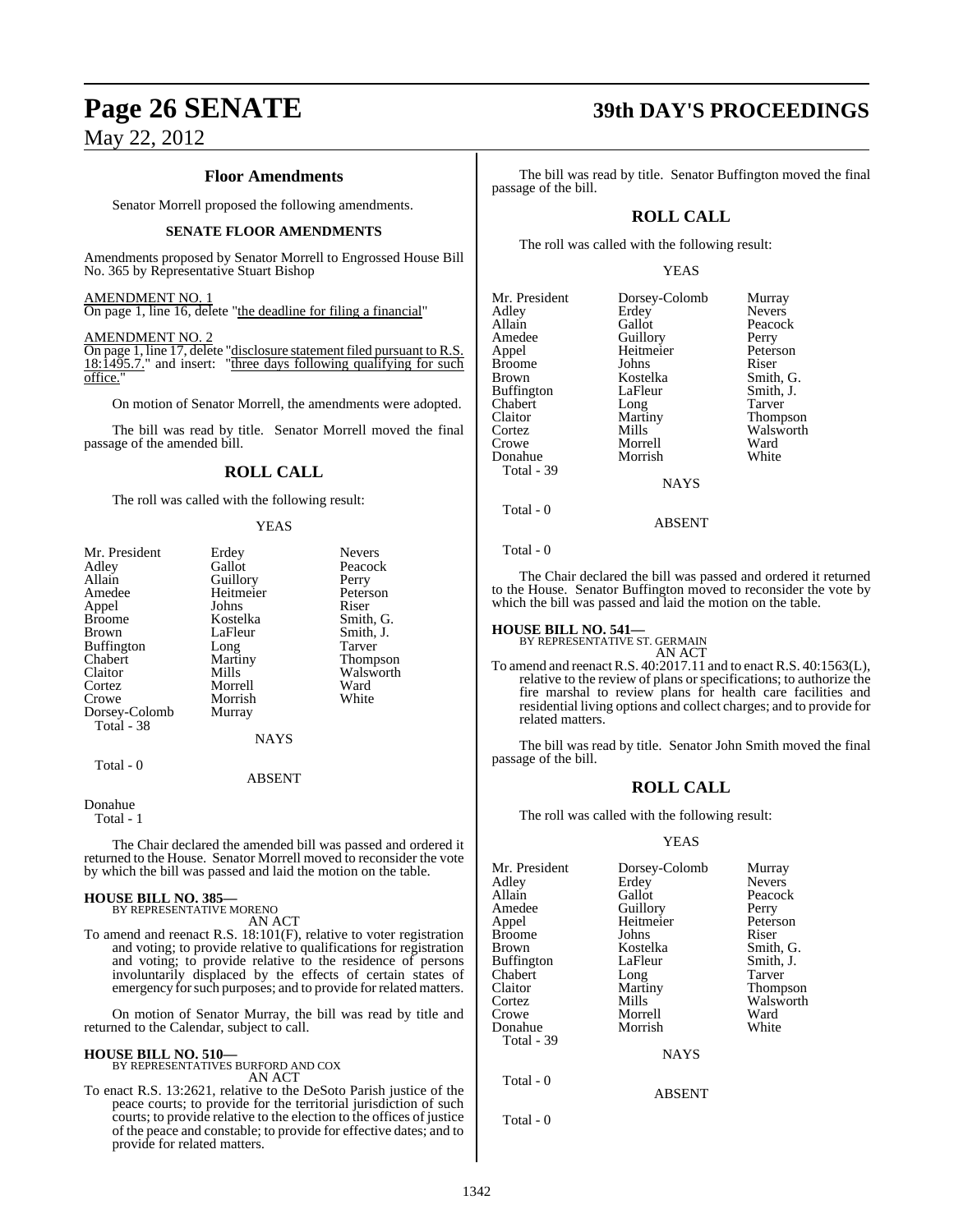# **39th DAY'S PROCEEDINGS Page 27 SENATE**

The Chair declared the bill was passed and ordered it returned to the House. Senator John Smith moved to reconsider the vote by which the bill was passed and laid the motion on the table.

**HOUSE BILL NO. 639—** BY REPRESENTATIVE PATRICK WILLIAMS

AN ACT

To amend and reenact R.S. 37:791(B) and to enact R.S. 37:770(F), 791(A)(3) and (4), and 795(B)(2)(v) and (3)(m), relative to the well-being program for dentists and dental hygienists; to provide for the assessment and collection of a fee to be used for the treatment of dentists and dental hygienists suffering from mental illness, physical deficiencies, or substance abuse; to provide for the limitation of liability of the Louisiana State Board of Dentistry and certain other specified people involved in the identification, investigation, and treatment of dentists and dental hygienists suffering from certain illnesses or deficiencies; to authorize the recovery of the cost of defending a frivolous lawsuit under certain circumstances; to establish minimum and maximum fees to be collected from dentists and dental hygienists to support the well-being program; and to provide for related matters.

The bill was read by title. Senator Heitmeier moved the final passage of the bill.

#### **ROLL CALL**

The roll was called with the following result:

#### YEAS

| Mr. President | Erdey         | <b>Nevers</b> |
|---------------|---------------|---------------|
| Adley         | Gallot        | Peacock       |
| Allain        | Guillory      | Perry         |
| Amedee        | Heitmeier     | Peterson      |
| Appel         | Johns         | Riser         |
| Broome        | Kostelka      | Smith, G.     |
| Brown         | LaFleur       | Smith, J.     |
| Buffington    | Long          | Tarver        |
| Chabert       | Martiny       | Thompson      |
| Claitor       | Mills         | Walsworth     |
| Cortez        | Morrell       | Ward          |
| Crowe         | Morrish       | White         |
| Dorsey-Colomb | Murray        |               |
| Total - 38    |               |               |
|               | <b>NAYS</b>   |               |
| Total - 0     |               |               |
|               | <b>ABSENT</b> |               |
| Donahue       |               |               |

Total - 1

The Chair declared the bill was passed and ordered it returned to the House. Senator Heitmeier moved to reconsider the vote by which the bill was passed and laid the motion on the table.

### **HOUSE BILL NO. 710—** BY REPRESENTATIVE BARROW

AN ACT

To amend and reenact R.S. 18:1484(2)(a), relative to campaign finance; to provide for persons required to file reports; to change the threshold for a candidate for any other office to be required to file; and to provide for related matters.

The bill was read by title. Senator Broome moved the final passage of the bill.

#### **ROLL CALL**

The roll was called with the following result:

# May 22, 2012

YEAS

| Mr. President     | Dorsey-Colomb | Murray        |
|-------------------|---------------|---------------|
| Adley             | Erdey         | <b>Nevers</b> |
| Allain            | Gallot        | Peacock       |
| Amedee            | Guillory      | Perry         |
| Appel             | Heitmeier     | Peterson      |
| <b>Broome</b>     | Johns         | Riser         |
| <b>Brown</b>      | Kostelka      | Smith, G.     |
| <b>Buffington</b> | LaFleur       | Smith, J.     |
| <b>Chabert</b>    | Long          | Tarver        |
| Claitor           | Martiny       | Thompson      |
| Cortez            | Mills         | Walsworth     |
| Crowe             | Morrell       | Ward          |
| Donahue           | Morrish       | White         |
| Total - 39        |               |               |
|                   | <b>NAYS</b>   |               |
| Total - 0         |               |               |
|                   | <b>ABSENT</b> |               |
|                   |               |               |

Total - 0

The Chair declared the bill was passed and ordered it returned to the House. Senator Broome moved to reconsider the vote by which the bill was passed and laid the motion on the table.

### **HOUSE BILL NO. 715—** BY REPRESENTATIVE LEGER

AN ACT

To enact R.S. 49:222(B)(13), relative to the powers of the secretary of state; to provide relative to the fees chargeable by the secretary of state; to authorize fees relative to cable service or video service; and to provide for related matters.

The bill was read by title. Senator Johns moved the final passage of the bill.

#### **ROLL CALL**

The roll was called with the following result:

#### YEAS

| Mr. President     | Erdey         | Murray    |
|-------------------|---------------|-----------|
| Adley             | Gallot        | Peacock   |
| Allain            | Guillory      | Perry     |
| Appel             | Heitmeier     | Peterson  |
| <b>Broome</b>     | Johns         | Riser     |
| Brown             | Kostelka      | Smith, G. |
| <b>Buffington</b> | LaFleur       | Smith, J. |
| Chabert           | Long          | Tarver    |
| Cortez            | Martiny       | Thompson  |
| Crowe             | Mills         | Walsworth |
| Donahue           | Morrell       | Ward      |
| Dorsey-Colomb     | Morrish       |           |
| <b>Total - 35</b> |               |           |
|                   | <b>NAYS</b>   |           |
| Total - 0         |               |           |
|                   | <b>ABSENT</b> |           |
| Amedee            | <b>Nevers</b> |           |
| Claitor           | White         |           |
| Total - 4         |               |           |

The Chair declared the bill was passed and ordered it returned to the House. Senator Johns moved to reconsider the vote by which the bill was passed and laid the motion on the table.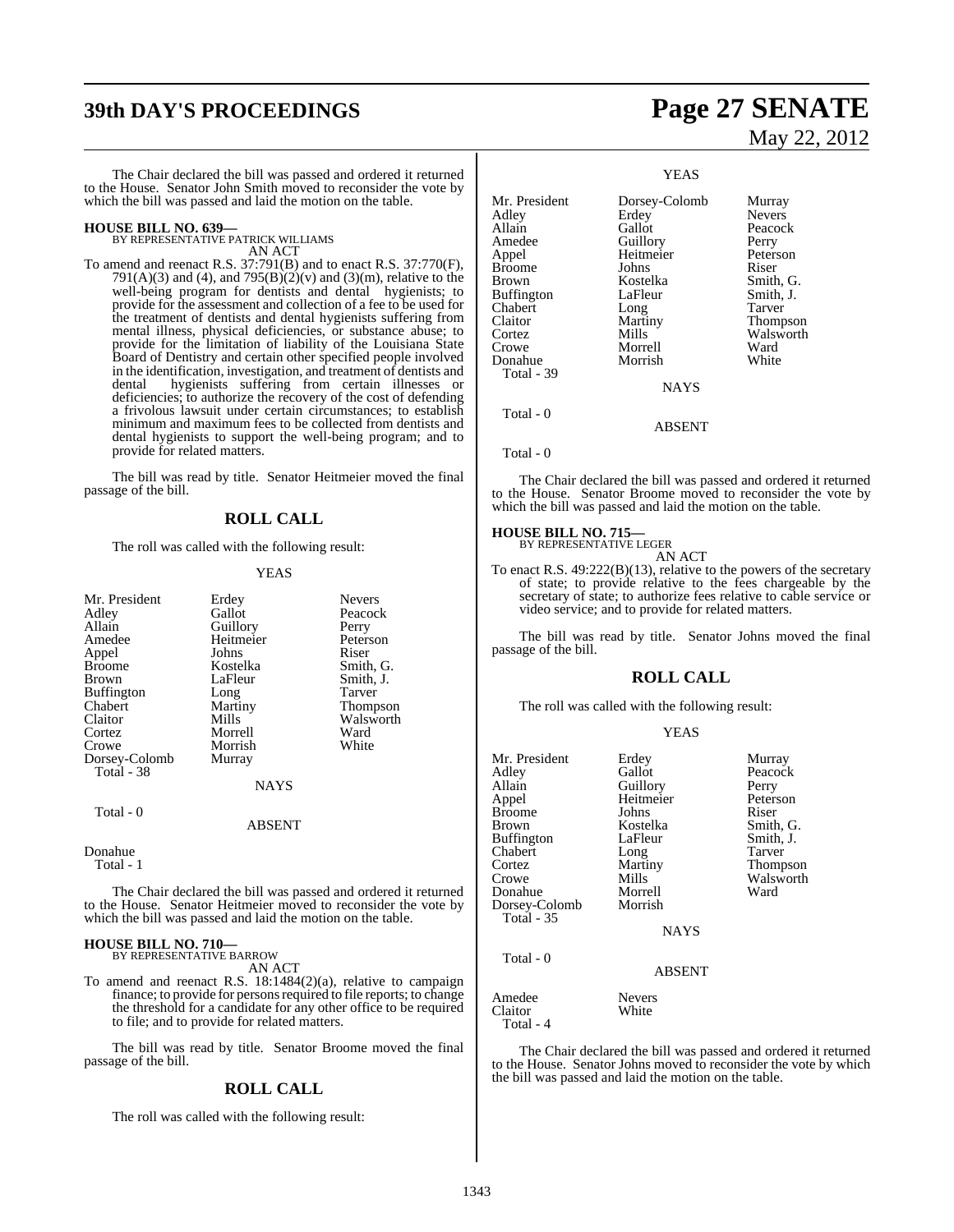### **HOUSE BILL NO. 721—** BY REPRESENTATIVE MORENO

AN ACT

To amend and reenact R.S. 13:5073(A)(1), relative to the certification of tobacco product manufacturers; to provide for a fee for certification for tobacco product manufacturers; to provide for the use of the fees; and to provide for related matters.

The bill was read by title. Senator Martiny moved the final passage of the bill.

#### **ROLL CALL**

The roll was called with the following result:

#### YEAS

| Mr. President<br>Adley<br>Allain<br>Appel<br><b>Broome</b><br><b>Brown</b><br><b>Buffington</b><br>Chabert<br>Donahue<br>Dorsey-Colomb<br>Erdey<br>Total - 31 | Gallot<br>Guillory<br>Heitmeier<br>Johns<br>Kostelka<br>LaFleur<br>Long<br>Martiny<br>Mills<br>Morrish<br>Murray<br><b>NAYS</b> | <b>Nevers</b><br>Perry<br>Peterson<br>Smith, G.<br>Smith, J.<br>Tarver<br>Walsworth<br>Ward<br>White |
|---------------------------------------------------------------------------------------------------------------------------------------------------------------|---------------------------------------------------------------------------------------------------------------------------------|------------------------------------------------------------------------------------------------------|
| Claitor<br>Cortez<br>Total - 5                                                                                                                                | Crowe<br>Peacock<br><b>ABSENT</b>                                                                                               | Riser                                                                                                |
| Amedee<br>Total - 3                                                                                                                                           | Morrell                                                                                                                         | Thompson                                                                                             |

The Chair declared the bill was passed and ordered it returned to the House. Senator Martiny moved to reconsider the vote by which the bill was passed and laid the motion on the table.

#### **HOUSE BILL NO. 767—**

BY REPRESENTATIVE GIROD JACKSON AN ACT

To amend and reenact R.S. 13:477(24) and 621.24, relative to the Twenty-Fourth Judicial District; to provide for election sections for the Twenty-Fourth Judicial District; to provide for the assignment of judgeships for election purposes; to provide for the election of judges; to provide for effectiveness; and to provide for related matters.

The bill was read by title. Senator Morrell moved the final passage of the bill.

#### **ROLL CALL**

The roll was called with the following result:

#### YEAS

| Mr. President     | Dorsey-Colomb | Murray          |
|-------------------|---------------|-----------------|
| Adley             | Erdey         | <b>Nevers</b>   |
| Allain            | Gallot        | Peacock         |
| Amedee            | Guillory      | Perry           |
| Appel             | Heitmeier     | Peterson        |
| <b>Broome</b>     | Johns         | Riser           |
| <b>Brown</b>      | Kostelka      | Smith, G.       |
| <b>Buffington</b> | LaFleur       | Smith, J.       |
| Chabert           | Long          | Tarver          |
| Claitor           | Martiny       | <b>Thompson</b> |
| Cortez            | Mills         | Walsworth       |

### **Page 28 SENATE 39th DAY'S PROCEEDINGS**

| Crowe<br>Donahue | Morrell<br>Morrish | Ward<br>White |  |
|------------------|--------------------|---------------|--|
| Total - 39       | <b>NAYS</b>        |               |  |
| Total - 0        | <b>ABSENT</b>      |               |  |
| Total - 0        |                    |               |  |

The Chair declared the bill was passed and ordered it returned to the House. Senator Morrell moved to reconsider the vote by which the bill was passed and laid the motion on the table.

**HOUSE BILL NO. 846—**<br>BY REPRESENTATIVES SIMON, BADON, BERTHELOT, BILLIOT,<br>WESLEY BISHOP, BROWN, HENRY BURNS, COX, DOVE, GAROFALO,<br>GISCLAIR, HARRIS, HOFFMANN, HOWARD, JAMES, JEFFERSON,<br>LEGER, LIGI, MORENO, POPE, REYNOLDS, SHADOIN, AND THOMPSON AN ACT

To amend and reenact R.S. 28:2(14), (17), and (29)(a)(introductory paragraph), 52(A) and (C), 52.1(A), 52.2(A), 52.3(A), 53(A)(1), 55(J), 64(D), and 772(E) and to enact R.S. 28:171.1, relative to mental health law; to provide for definitions; to establish principles for the state mental health system; and to provide for related matters.

The bill was read by title. Senator Buffington moved the final passage of the bill.

#### **ROLL CALL**

The roll was called with the following result:

#### YEAS

| Peacock                                                     |
|-------------------------------------------------------------|
| Peterson<br>Smith, G.<br>Smith, J.<br>Thompson<br>Walsworth |
|                                                             |
|                                                             |
|                                                             |
|                                                             |
|                                                             |

Total - 0

ABSENT

Morrell

Total - 1

The Chair declared the bill was passed and ordered it returned to the House. Senator Buffington moved to reconsider the vote by which the bill was passed and laid the motion on the table.

#### **HOUSE BILL NO. 867—**

BY REPRESENTATIVE ORTEGO AN ACT

To enact R.S. 17:1519.18, relative to a partnership for health care; to authorize certain functions of the University Medical Center in Lafayette; to provide for a pilot program for coordinated school health and wellness centers; to provide for goals and requirements of the program; to provide for conditions relative to funding availability; and to provide for related matters.

The bill was read by title. Senator Mills moved the final passage of the bill.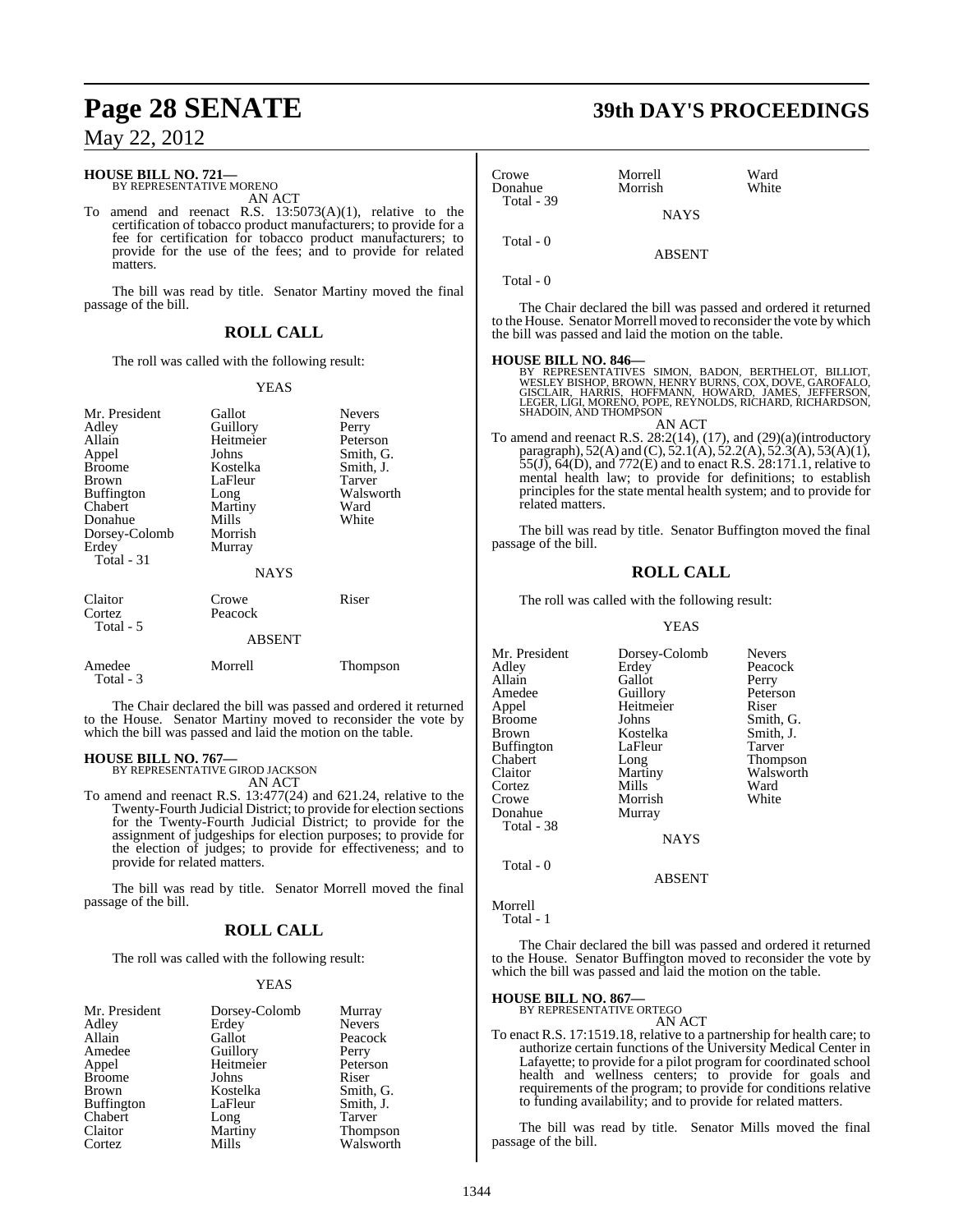# **39th DAY'S PROCEEDINGS Page 29 SENATE**

### **ROLL CALL**

The roll was called with the following result:

#### YEAS

| Mr. President<br>Adley<br>Allain<br>Amedee<br>Appel<br><b>Broome</b><br><b>Brown</b><br>Buffington<br>Chabert<br>Claitor<br>Cortez | Dorsey-Colomb<br>Erdey<br>Gallot<br>Guillory<br>Heitmeier<br>Johns<br>Kostelka<br>LaFleur<br>Long<br>Martiny<br>Mills | Murray<br><b>Nevers</b><br>Peacock<br>Perry<br>Peterson<br>Riser<br>Smith, G.<br>Smith, J.<br>Tarver<br>Thompson<br>Walsworth |
|------------------------------------------------------------------------------------------------------------------------------------|-----------------------------------------------------------------------------------------------------------------------|-------------------------------------------------------------------------------------------------------------------------------|
|                                                                                                                                    |                                                                                                                       |                                                                                                                               |
| Crowe                                                                                                                              | Morrell                                                                                                               | Ward                                                                                                                          |
| Donahue<br>Total - 39                                                                                                              | Morrish                                                                                                               | White                                                                                                                         |
|                                                                                                                                    | <b>NAYS</b>                                                                                                           |                                                                                                                               |

Total - 0

Total - 0

The Chair declared the bill was passed and ordered it returned to the House. Senator Mills moved to reconsider the vote by which the bill was passed and laid the motion on the table.

ABSENT

### **HOUSE BILL NO. 936—** BY REPRESENTATIVE DANAHAY

AN ACT

To enact R.S. 36:109(V) and Subpart B of Part I of Chapter 1 of Title 29 of the Louisiana Revised Statutes of 1950, to be comprised of R.S. 29:61 through 68, relative to military forces; to create the Louisiana Military AdvisoryCouncil within the Department of Economic Development; to provide for the membership of the council and its officers; to provide for terms of office for the members of the council; to provide relative to compensation and expenses for council members; to provide the powers and duties of the council; to require the establishment of working groups; and to provide for related matters.

#### **Floor Amendments**

Senator John Smith proposed the following amendments.

#### **SENATE FLOOR AMENDMENTS**

Amendments proposed by Senator John Smith to Reengrossed House Bill No. 936 by Representative Danahay

AMENDMENT NO. 1

On page 3, between lines 15 and 16, insert the following: (3) Thereafter, each appointment shall serve a four year term."

On motion of Senator John Smith, the amendments were adopted.

The bill was read by title. Senator John Smith moved the final passage of the amended bill.

### **ROLL CALL**

The roll was called with the following result:

#### YEAS

| Mr. President | Erdey     | Nevers  |
|---------------|-----------|---------|
| Adley         | Gallot    | Peacoc  |
| Allain        | Guillory  | Perry   |
| Amedee        | Heitmeier | Peterso |

Gallot Peacock<br>Guillory Perry Guillory Perry<br>
Heitmeier Peterson Heitmeier

# May 22, 2012

Appel Johns Riser<br>Broome Kostelka Smith Broome Kostelka Smith, G.<br>Brown LaFleur Smith, J. LaFleur Smith, J.<br>Long Tarver Buffington Long<br>Chabert Martiny Chabert Martiny Thompson Claitor Mills Walsworth<br>
Cortez Morrell Ward Cortez Morrell Ward Morrish<br>Murray Donahue Total - 38 **NAYS**  Total - 0 **ABSENT** Dorsey-Colomb Total - 1 The Chair declared the amended bill was passed and ordered it

returned to the House. Senator John Smith moved to reconsider the vote by which the bill was passed and laid the motion on the table.

**HOUSE BILL NO. 952—**<br>BY REPRESENTATIVES BROSSETT, ARNOLD, BADON, BARROW, BY REPRESENTATIVES BROSSETT, ARNOLD, BADON, BURRELL, CARMODY, COX, DOVE, EDWARDS, GAROFALO, HARRIS, HUNTER, KATRINA JACKSON, JAMES, LEGER, LIGI, MOR

To enact Part I-A of Chapter 1 of Title 28 of the Louisiana Revised To enact Part I-A of Chapter 1 of Title 28 of the Louisiana Revised<br>Statutes of 1950, to be comprised of R.S. 28:26.10.1 through 26.10.5, relative to mental and behavioral health services; to provide a short title; to a provide a statement of legislative intent; to provide for management of mental and behavioral health resources; to provide for funding priorities; to provide for innovative mental and behavioral health services; and to provide for related matters.

#### **Floor Amendments**

Senator Heitmeier proposed the following amendments.

#### **SENATE FLOOR AMENDMENTS**

Amendments proposed by Senator Heitmeier to Reengrossed House Bill No. 952 by Representative Brossett

#### AMENDMENT NO. 1

On page 3, line 3, change "Minimum" to "Creation and implementation of minimum"

#### AMENDMENT NO. 2

On page 3, line 18, change "The" to "Recognition of the" and "are" to "as"

#### AMENDMENT NO. 3

On page 3, line 22, change "State" to "Performance by state" and delete "perform"

On motion of Senator Heitmeier, the amendments were adopted.

The bill was read by title. Senator Murray moved the final passage of the amended bill.

#### **ROLL CALL**

The roll was called with the following result:

#### YEAS

| Mr. President | Dorsey-Colomb | Murray        |
|---------------|---------------|---------------|
| Adley         | Erdey         | <b>Nevers</b> |
| Allain        | Gallot        | Peacock       |
| Amedee        | Guillory      | Perry         |
| Appel         | Heitmeier     | Peterson      |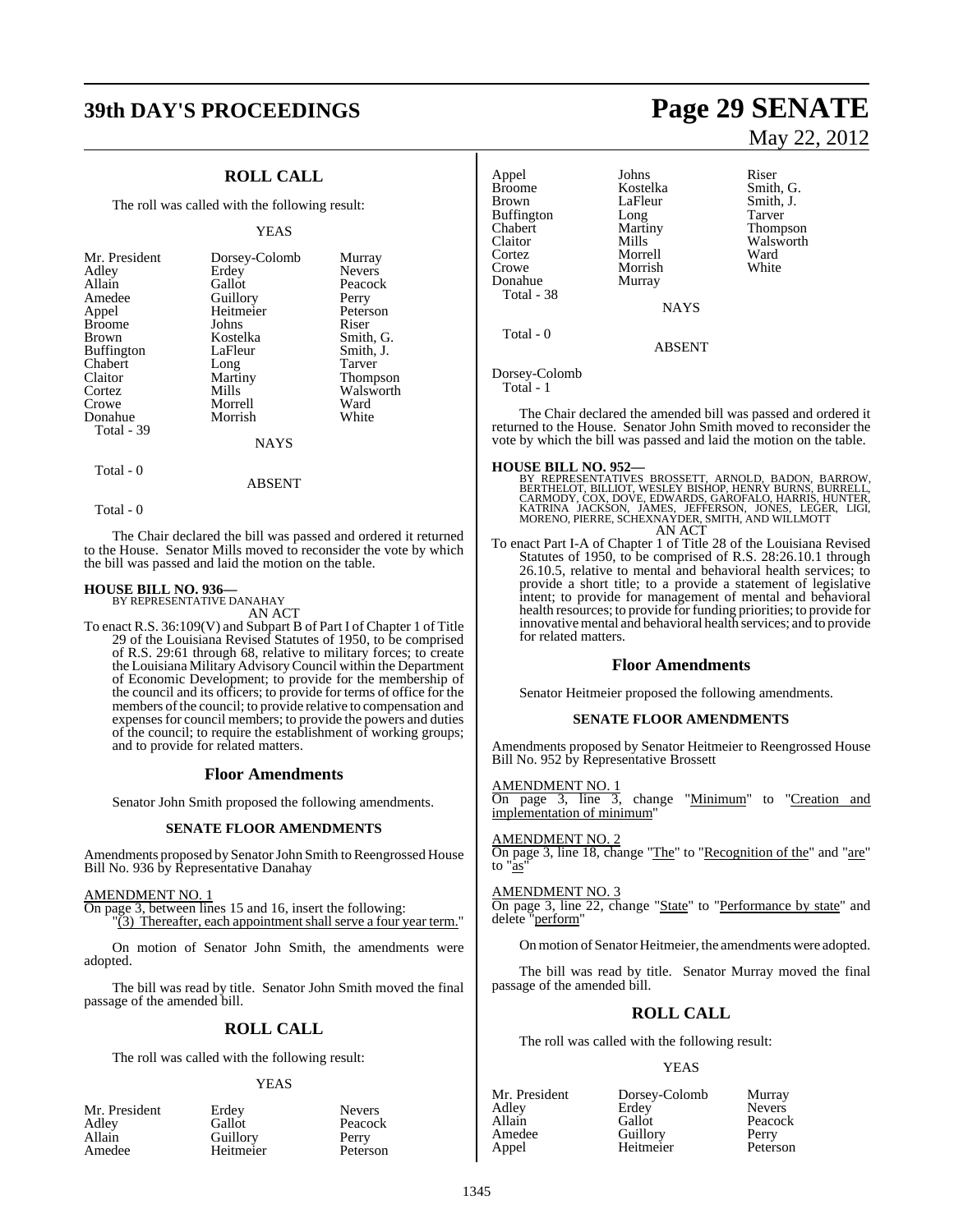Broome Johns Riser<br>Brown Kostelka Smith Buffington LaFle<br>Chabert Long Chabert Long Thompson<br>Claitor Martiny Walsworth Cortez Mills Ward<br>Crowe Morrell White Donahue Total - 38

Kostelka Smith, G.<br>LaFleur Tarver Morrell<br>Morrish

**NAYS** 

Walsworth<br>Ward

Total - 0

ABSENT

Smith, J. Total - 1

The Chair declared the amended bill was passed and ordered it returned to the House. Senator Murray moved to reconsider the vote by which the bill was passed and laid the motion on the table.

# **HOUSE BILL NO. 1014—** BY REPRESENTATIVE HOFFMANN

AN ACT

To amend and reenact R.S. 37:3397(B)(4), 3401(D), 3410, 3415.3(B)(10) and (11), 3415.13, and 3415.21 and to enact R.S.  $37:341\overline{5}.\overline{2}(11), (12), \text{and } (13), 341\overline{5}.\overline{3}(C) \text{ and } (D), \text{and } 341\overline{5}.\overline{15},$ relative to real estate appraisals; to repeal the maximum time an individual may hold a real estate appraiser trainee license; to provide for reciprocity for real estate appraiser licenses; to define certain terms; to require an appraiser's license to perform appraisal reviews; to provide that administrative reviews of an appraisal do notrequire an appraiser'slicense; to require a surety bond; to provide for the competency of appraisers; to provide for customary and reasonable fees for appraisers; to provide for disclosure of fees paid to appraisers by appraisal management companies; to provide for the disclosure of administration fees charged by appraisal management companies; to require that administrative rules receive affirmative approval from the Louisiana Legislature; to repeal an outdated grandfathering clause; to provide for applicability; to provide for an effective date; and to provide for related matters.

The bill was read by title. Senator Martiny moved the final passage of the bill.

### **ROLL CALL**

The roll was called with the following result:

#### YEAS

| Mr. President<br>Adley<br>Allain<br>Amedee<br>Appel<br><b>Broome</b><br>Brown<br><b>Buffington</b><br>Chabert<br>Claitor<br>Cortez<br>Crowe<br>Donahue<br>Total - 38 | Dorsey-Colomb<br>Erdey<br>Gallot<br>Guillory<br>Heitmeier<br>Johns<br>Kostelka<br>LaFleur<br>Long<br>Martiny<br>Mills<br>Morrell<br>Morrish<br><b>NAYS</b> | Murray<br>Nevers<br>Peacock<br>Perry<br>Riser<br>Smith, G.<br>Smith, J.<br>Tarver<br>Thompson<br>Walsworth<br>Ward<br>White |
|----------------------------------------------------------------------------------------------------------------------------------------------------------------------|------------------------------------------------------------------------------------------------------------------------------------------------------------|-----------------------------------------------------------------------------------------------------------------------------|
| Total - 0                                                                                                                                                            | <b>ABSENT</b>                                                                                                                                              |                                                                                                                             |
| Peterson<br>Total - 1                                                                                                                                                |                                                                                                                                                            |                                                                                                                             |

# **Page 30 SENATE 39th DAY'S PROCEEDINGS**

The Chair declared the bill was passed and ordered it returned to the House. Senator Martiny moved to reconsider the vote by which the bill was passed and laid the motion on the table.

# **HOUSE BILL NO. 1015—** BY REPRESENTATIVE LIGI

AN ACT To amend and reenact R.S. 32:1253(A)(1)(introductory paragraph), relative to the Louisiana Motor Vehicle Commission; to provide relative to membership; and to provide for related matters.

On motion of Senator Martiny, the bill was read by title and returned to the Calendar, subject to call.

### **HOUSE BILL NO. 1016—**

BY REPRESENTATIVE POPE AN ACT

To amend and reenact R.S. 46:1409(A), 1413(N), and 1414 and to enact R.S. 46:1409(B)(10) and 1413(A)(7), relative to child day care; to provide for rules, regulations, and standards for licensed day care centers; to provide for certain duties of the Department of Children and Family Services relative to regulation of day care centers; to provide for requirements of the Louisiana Advisory Council on Child Care and Early Education; and to provide for related matters.

The bill was read by title. Senator Erdey moved the final passage of the bill.

### **ROLL CALL**

The roll was called with the following result:

#### YEAS

| Mr. President | Dorsey-Colomb | <b>Nevers</b>   |
|---------------|---------------|-----------------|
| Adley         | Erdey         | Peacock         |
| Allain        | Gallot        | Perry           |
| Amedee        | Guillory      | Peterson        |
| Appel         | Heitmeier     | Riser           |
| Broome        | Johns         | Smith, G.       |
| Brown         | Kostelka      | Smith, J.       |
| Buffington    | LaFleur       | <b>Tarver</b>   |
| Chabert       | Long          | <b>Thompson</b> |
| Claitor       | Martiny       | Walsworth       |
| Cortez        | Morrell       | Ward            |
| Crowe         | Morrish       | White           |
| Donahue       | Murray        |                 |
| Total - 38    |               |                 |
|               | <b>NAYS</b>   |                 |
|               |               |                 |

Total - 0

Mills

Total - 1

The Chair declared the bill was passed and ordered it returned to the House. Senator Erdey moved to reconsider the vote by which the bill was passed and laid the motion on the table.

ABSENT

**HOUSE BILL NO. 823—**

BY REPRESENTATIVE GREENE AN ACT

To amend and reenact R.S. 37:3415.3(B)(10) and (11), 3415.13, and 3415.21 and to enact R.S. 37:3415.2(11), (12), and (13), 3415.3(C) and (D), and 3415.15, relative to real estate appraisals; to define certain terms; to require an appraiser's license to perform appraisal reviews; to provide that administrative reviews of an appraisal do not require an appraiser's license; to require a surety bond; to provide for the competency of appraisers; to provide for customary and reasonable fees for appraisers; to provide for disclosure of fees paid to appraisers by appraisal management companies; to provide for the disclosure of administration fees charged by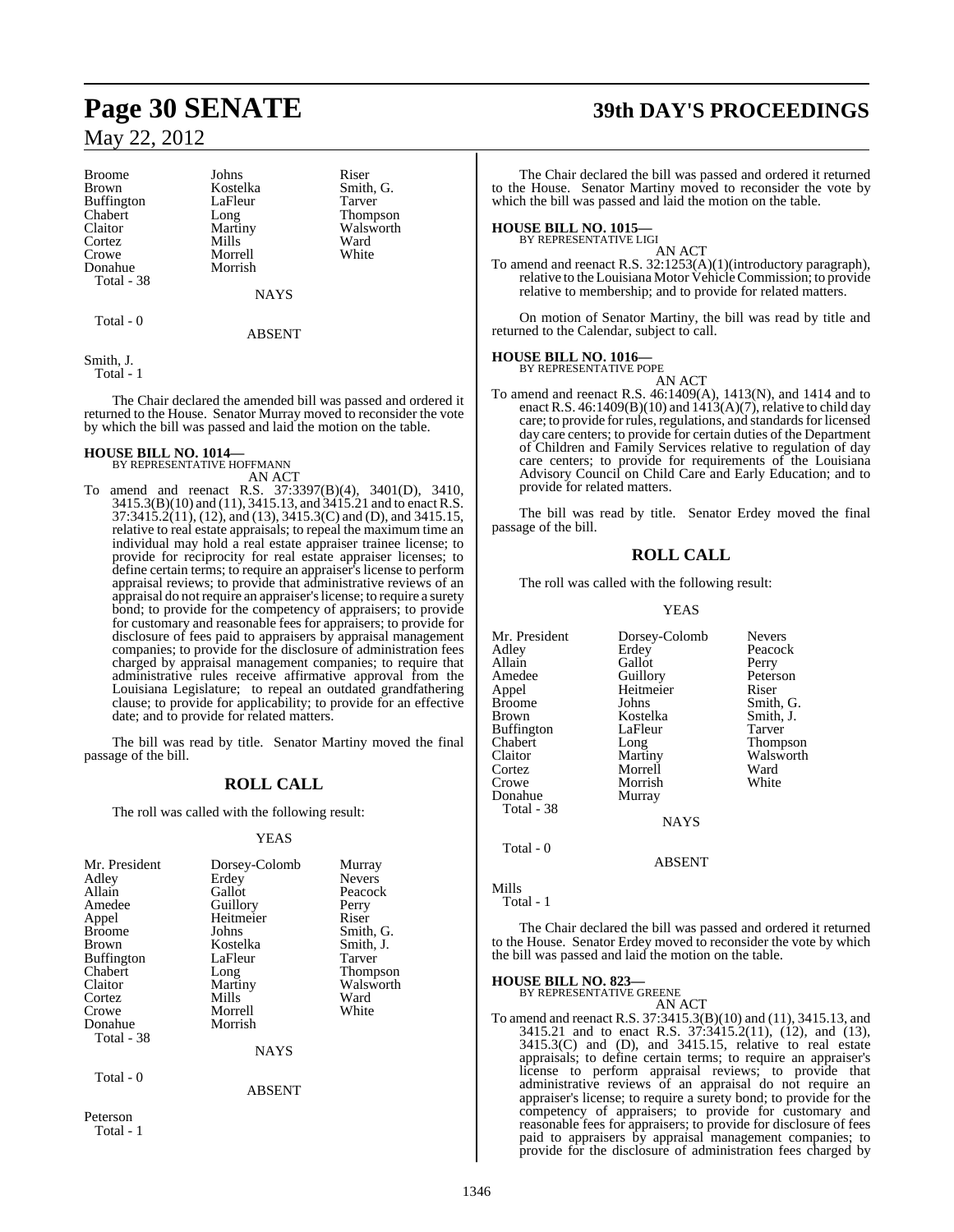## **39th DAY'S PROCEEDINGS Page 31 SENATE**

appraisal management companies; to require that administrative rules receive affirmative approval from the Louisiana Legislature; to repeal an outdated grandfathering clause; to provide for applicability; to provide for an effective date; and to provide for related matters.

#### **Floor Amendments**

Senator Martiny proposed the following amendments.

#### **SENATE FLOOR AMENDMENTS**

Amendments proposed by Senator Martiny to Engrossed House Bill No. 823 by Representative Greene

#### AMENDMENT NO. 1

On page 1, line 12, after "applicability;" delete "to provide for an effective date;"

AMENDMENT NO. 2 On page 5, delete lines 20 through 24

On motion of Senator Martiny, the amendments were adopted.

The bill was read by title. Senator Martiny moved the final passage of the amended bill.

#### **ROLL CALL**

The roll was called with the following result:

#### YEAS

| Mr. President | Erdey       | <b>Nevers</b>   |
|---------------|-------------|-----------------|
| Adley         | Gallot      | Peacock         |
| Allain        | Guillory    | Perry           |
| Amedee        | Heitmeier   | Peterson        |
| Appel         | Johns       | Riser           |
| <b>Broome</b> | Kostelka    | Smith, G.       |
| Brown         | LaFleur     | Smith, J.       |
| Buffington    | Long        | Tarver          |
| Chabert       | Martiny     | <b>Thompson</b> |
| Claitor       | Mills       | Walsworth       |
| Cortez        | Morrell     | Ward            |
| Crowe         | Morrish     | White           |
| Dorsey-Colomb | Murray      |                 |
| Total - 38    |             |                 |
|               | <b>NAYS</b> |                 |

#### ABSENT

Donahue

Total - 1

Total - 0

The Chair declared the amended bill was passed and ordered it returned to the House. Senator Martiny moved to reconsider the vote by which the bill was passed and laid the motion on the table.

#### **HOUSE BILL NO. 1025—** BY REPRESENTATIVE POPE

AN ACT

To enact R.S. 37:1281.2, relative to the allied practitioner health program; to establish an annual assessment for the identification, monitoring, assistance, and procurement of treatment of medical psychologists, physician assistants, and podiatrists suffering from certain conditions; to provide for a self-reporting waiver applicable to a violation related to the individual's ability to practice his profession with reasonable skill and safety by reason of substance abuse or psychiatric condition; to extend protected actions and communications to certain enumerated individuals and entities; and to provide for related matters.

# May 22, 2012

The bill was read by title. Senator Mills moved the final passage of the bill.

#### **ROLL CALL**

The roll was called with the following result:

#### YEAS

Mr. President Erdey Nevers<br>Adley Gallot Peacoc Adley Gallot Peacock<br>Allain Guillory Perry Allain Cuillory Perry<br>Amedee Heitmeier Peterson Appel Johns Riser Broome Kostelka<br>Brown LaFleur Buffington Long<br>Chabert Martiny Chabert Martiny Thompson<br>Claitor Mills Walsworth Claitor Mills Walsworth<br>
Cortez Morrell Ward Cortez Morrell Ward Dorsey-Colomb Total - 38

Heitmeier Peters<br>
Iohns Riser LaFleur Smith, J.<br>Long Tarver

**NAYS** 

Morrish<br>Murray

ABSENT

Donahue Total - 1

Total - 0

The Chair declared the bill was passed and ordered it returned to the House. Senator Mills moved to reconsider the vote by which the bill was passed and laid the motion on the table.

**HOUSE BILL NO. 1063—** BY REPRESENTATIVES SIMON AND ORTEGO AN ACT

To enact R.S. 37:158, relative to the practice of architecture; to provide for firm practices; to provide for licensure by the State Board of Architectural Examiners; to provide for promulgation of rules; to provide an effective date; and to provide for related matters.

#### **Floor Amendments**

Senator Appel proposed the following amendments.

#### **SENATE FLOOR AMENDMENTS**

Amendments proposed by Senator Appel to Reengrossed House Bill No. 1063 by Representative Simon

#### AMENDMENT NO. 1

Delete Senate Committee Amendments No. 1 and 2 proposed by the Senate Committee on Commerce, Consumer Protection, and International Affairs and adopted by the Senate on May 17, 2012.

On motion of Senator Appel, the amendments were adopted.

The bill was read by title. Senator Appel moved the final passage of the amended bill.

#### **ROLL CALL**

The roll was called with the following result:

#### YEAS

| Mr. President | Dorsey-Colomb | Murray        |
|---------------|---------------|---------------|
| Adley         | Erdev         | <b>Nevers</b> |
| Allain        | Gallot        | Peacock       |
| Amedee        | Guillory      | Perry         |
| Appel         | Heitmeier     | Peterson      |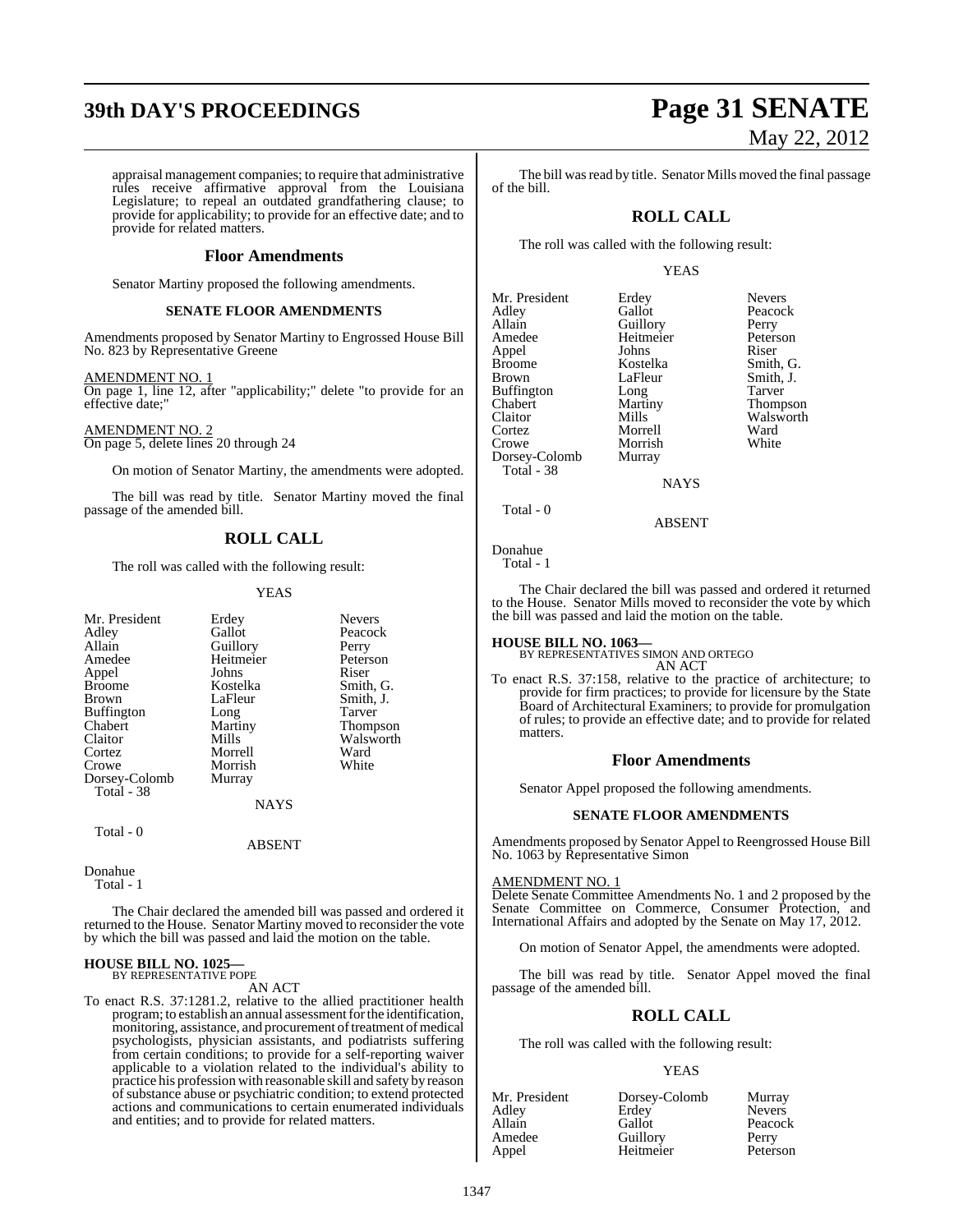Broome Johns Riser<br>Brown Kostelka Smith Buffington LaFleur Smith,<br>
Chabert Long Tarver Chabert Long<br>Claitor Martiny Cortez Mills Walsworth<br>
Crowe Morrell Ward Donahue Total - 39

Kostelka Smith, G.<br>LaFleur Smith, J. Martiny Thompson<br>Mills Walsworth Morrell Ward<br>
Morrish White

**NAYS** 

Total - 0

ABSENT

Total - 0

The Chair declared the amended bill was passed and ordered it returned to the House. Senator Appel moved to reconsider the vote by which the bill was passed and laid the motion on the table.

# **HOUSE BILL NO. 1065—** BY REPRESENTATIVE BROADWATER

AN ACT

To amend and reenact R.S. 12:1607(A) and (D), relative to the professional licenses of business entities after a conversion; to clarify the provisions of law regarding the updating of a professional license after the conversion of a domestic business entity; to provide for a surviving entity following a merger where the ownership of the entity does not change; to provide for retroactivity; and to provide for related matters.

The bill was read by title. Senator Martiny moved the final passage of the bill.

#### **ROLL CALL**

The roll was called with the following result:

#### YEAS

| Mr. President     | Dorsey-Colomb | Murray          |
|-------------------|---------------|-----------------|
| Adley             | Erdey         | <b>Nevers</b>   |
| Allain            | Gallot        | Peacock         |
| Amedee            | Guillory      | Perry           |
| Appel             | Heitmeier     | Peterson        |
| <b>Broome</b>     | Johns         | Riser           |
| Brown             | Kostelka      | Smith, G.       |
| <b>Buffington</b> | LaFleur       | Smith, J.       |
| Chabert           | Long          | Tarver          |
| Claitor           | Martiny       | <b>Thompson</b> |
| Cortez            | Mills         | Walsworth       |
| Crowe             | Morrell       | Ward            |
| Donahue           | Morrish       | White           |
| <b>Total - 39</b> |               |                 |
|                   | <b>NAYS</b>   |                 |

Total - 0

#### ABSENT

Total - 0

The Chair declared the bill was passed and ordered it returned to the House. Senator Martiny moved to reconsider the vote by which the bill was passed and laid the motion on the table.

#### **HOUSE BILL NO. 1096—** BY REPRESENTATIVE BILLIOT

AN ACT

To amend and reenact Section 3 of Act No. 535 of the 1988 Regular Session of the Legislature, as amended by Section 2 of Act No. 285 of the 1992 Regular Session of the Legislature, Section 3 of Act No. 1291 of the 1997 Regular Session of the Legislature, Section 1 of Act No. 50 of the 1998 Regular Session of the Legislature, Section 1 of Act No. 7 of the 2001 First Extraordinary Session of the Legislature, Section 1 of Act No.

### **Page 32 SENATE 39th DAY'S PROCEEDINGS**

14 of the 2004 First Extraordinary Session of the Legislature, Section 1 of Act No. 76 of the 2006 Regular Session of the Legislature, and Section 1 of Act No. 232 of the 2008 Regular Session of the Legislature, relative to the Louisiana Tax Free Shopping Program; to change the termination date of the program; and to provide for related matters.

The bill was read by title. Senator Riser moved the final passage of the bill.

#### **ROLL CALL**

The roll was called with the following result:

#### YEAS

| Mr. President     |           | <b>Nevers</b> |
|-------------------|-----------|---------------|
|                   | Erdey     |               |
| Adley             | Gallot    | Peacock       |
| Allain            | Guillory  | Perry         |
| Amedee            | Heitmeier | Peterson      |
| Appel             | Johns     | Riser         |
| <b>Broome</b>     | Kostelka  | Smith, G.     |
| <b>Brown</b>      | LaFleur   | Smith, J.     |
| <b>Buffington</b> | Long      | Tarver        |
| Chabert           | Martiny   | Thompson      |
| Cortez            | Mills     | Walsworth     |
| Crowe             | Morrell   | Ward          |
| Donahue           | Morrish   | White         |
| Dorsey-Colomb     | Murray    |               |
| Total - 38        |           |               |
|                   | NAYS      |               |

Claitor Total - 1

ABSENT

Total - 0

The Chair declared the bill was passed and ordered it returned to the House. Senator Riser moved to reconsider the vote by which the bill was passed and laid the motion on the table.

#### **HOUSE BILL NO. 1102—**

BY REPRESENTATIVE LIGI AN ACT

To enact R.S. 47:1508(B)(30), relative to the Department of Revenue; to authorize the disclosure of certain taxpayer information to the Louisiana Clerks of Court Association; to restrict the use of such information; and to provide for related matters.

The bill was read by title. Senator Martiny moved the final passage of the bill.

#### **ROLL CALL**

The roll was called with the following result:

#### YEAS

| Mr. President<br>Adley | Erdey<br>Gallot | <b>Nevers</b><br>Peacock |
|------------------------|-----------------|--------------------------|
| Allain                 | Guillory        | Perry                    |
| Amedee                 | Heitmeier       | Peterson                 |
| Appel                  | Johns           | Riser                    |
| Brown                  | Kostelka        | Smith, G.                |
| <b>Buffington</b>      | LaFleur         | Smith, J.                |
| Chabert                | Long            | Tarver                   |
| Claitor                | Martiny         | <b>Thompson</b>          |
| Cortez                 | Mills           | Walsworth                |
| Crowe                  | Morrell         | Ward                     |
| Donahue                | Morrish         | White                    |
| Dorsey-Colomb          | Murray          |                          |
| Total - 38             |                 |                          |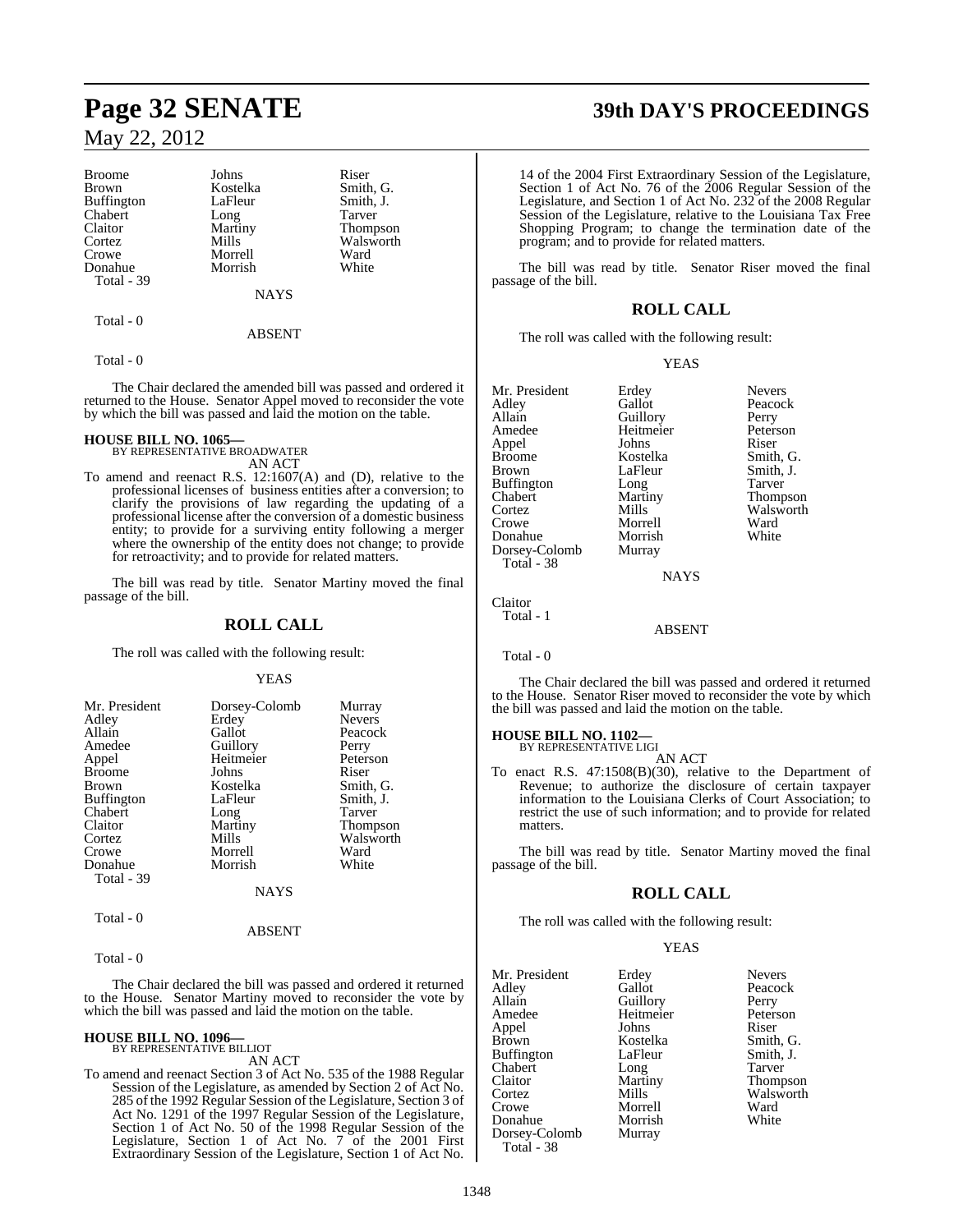### **39th DAY'S PROCEEDINGS Page 33 SENATE**

#### **NAYS**

Total - 0

#### ABSENT

Broome

Total - 1

The Chair declared the bill was passed and ordered it returned to the House. Senator Martiny moved to reconsider the vote by which the bill was passed and laid the motion on the table.

### **HOUSE BILL NO. 1111—** BY REPRESENTATIVE THIBAUT

AN ACT

To enact R.S. 4:183(C), relative to the Horsemen's Benevolent and Protective Association; to describe benefits for permittees and employees; and to provide for related matters.

#### **Floor Amendments**

Senator Cortez proposed the following amendments.

#### **SENATE FLOOR AMENDMENTS**

Amendments proposed by Senator Cortez to Engrossed House Bill No. 1111 by Representative Thibaut

#### AMENDMENT NO. 1

On page 1, line 13, after "others." insert "The term "hospital and medical benefits" shall also include one-time benevolence payments to persons in the equine industry who are in financial need as a result of serious illness or injury, fire, or natural disaster, including but not limited to hurricane, tornado, or flood.

On motion of Senator Cortez, the amendments were adopted.

The bill was read by title. Senator Cortez moved the final passage of the amended bill.

#### **ROLL CALL**

The roll was called with the following result:

#### YEAS

| Mr. President | Dorsey-Colomb | Murray          |
|---------------|---------------|-----------------|
| Adley         | Erdey         | <b>Nevers</b>   |
| Allain        | Gallot        | Peacock         |
| Amedee        | Guillory      | Perry           |
| Appel         | Heitmeier     | Peterson        |
| <b>Broome</b> | Johns         | Riser           |
| <b>Brown</b>  | Kostelka      | Smith, G.       |
| Buffington    | LaFleur       | Smith, J.       |
| Chabert       | Long          | Tarver          |
| Claitor       | Martiny       | <b>Thompson</b> |
| Cortez        | Mills         | Walsworth       |
| Crowe         | Morrell       | Ward            |
| Donahue       | Morrish       | White           |
| Total - 39    |               |                 |
|               | NAYS          |                 |

Total - 0

#### ABSENT

Total - 0

The Chair declared the amended bill was passed and ordered it returned to the House. Senator Cortez moved to reconsider the vote by which the bill was passed and laid the motion on the table.

#### **HOUSE BILL NO. 1113—**

BY REPRESENTATIVE JOHNSON AN ACT

To amend and reenact R.S. 44:9(F) and (G) and to enact R.S. 44:4(45), relative to public records; to provide relative to the exemption of certain records in the possession of the Louisiana Licensed Professional Counselors Board of Examiners; to provide for the continued confidentiality of such records; to provide relative to the disclosure of certain confidential information to the Louisiana Licensed Professional Counselors Board of Examiners; and to provide for related matters.

The bill was read by title. Senator Walsworth moved the final passage of the bill.

#### **ROLL CALL**

The roll was called with the following result:

#### YEAS

| Mr. President | Dorsey-Colomb | Murray          |
|---------------|---------------|-----------------|
| Adley         | Erdey         | <b>Nevers</b>   |
| Allain        | Gallot        | Peacock         |
| Amedee        | Guillory      | Perry           |
| Appel         | Heitmeier     | Peterson        |
| Broome        | Johns         | Riser           |
| Brown         | Kostelka      | Smith, G.       |
| Buffington    | LaFleur       | Smith, J.       |
| Chabert       | Long          | Tarver          |
| Claitor       | Martiny       | <b>Thompson</b> |
| Cortez        | Mills         | Walsworth       |
| Crowe         | Morrell       | Ward            |
| Donahue       | Morrish       | White           |
| Total - 39    |               |                 |
|               | <b>NAYS</b>   |                 |
| Total - $0$   |               |                 |

#### ABSENT

Total - 0

The Chair declared the bill was passed and ordered it returned to the House. Senator Walsworth moved to reconsider the vote by which the bill was passed and laid the motion on the table.

### **HOUSE BILL NO. 1120—** BY REPRESENTATIVE LAMBERT

AN ACT

To amend and reenact R.S. 47:301(10)(a)(ii), relative to exclusions from local sales tax; to provide with respect to the exclusion for the resale of certain services from local sales tax; to clarify certain provisions; to provide with respect to compliance with rules and regulations; to provide for the acceptance by a local collector of a resale certificate; and to provide for related matters.

The bill was read by title. Senator Gary Smith moved the final passage of the bill.

#### **ROLL CALL**

The roll was called with the following result:

#### YEAS

| Mr. President     | Erdey     | <b>Nevers</b> |
|-------------------|-----------|---------------|
| Adley             | Gallot    | Peacock       |
| Allain            | Guillory  | Perry         |
| Amedee            | Heitmeier | Peterson      |
| Appel             | Johns     | Riser         |
| <b>Broome</b>     | Kostelka  | Smith, G.     |
| Brown             | LaFleur   | Smith, J.     |
| <b>Buffington</b> | Long      | Tarver        |

# May 22, 2012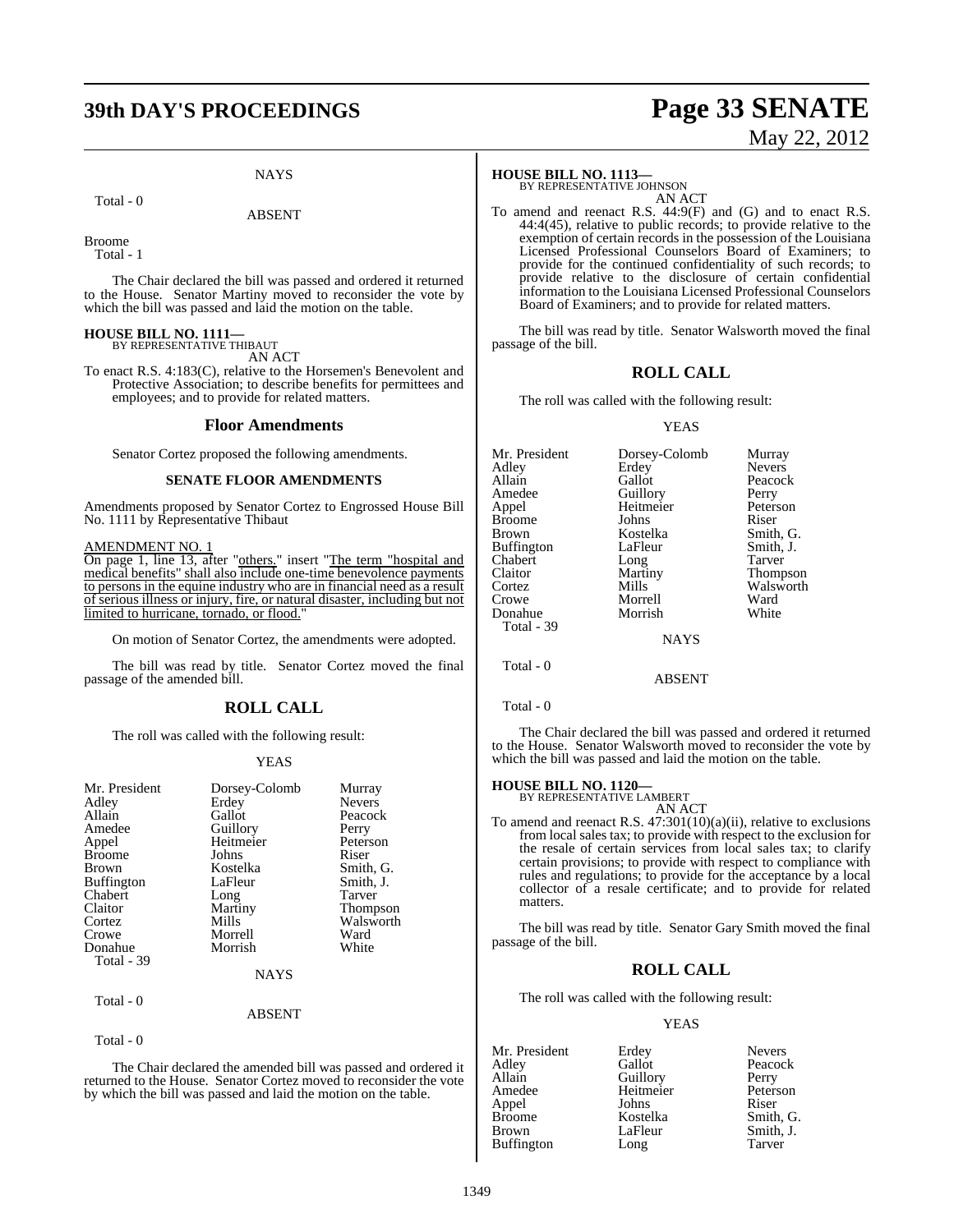Chabert Martiny Thompson Claitor Mills Walsworth<br>Cortez Morrell Ward Cortez Morrell Ward Dorsey-Colomb Total - 38

Morrish<br>Murray

Total - 0

NAYS ABSENT

Donahue Total - 1

The Chair declared the bill was passed and ordered it returned to the House. Senator Gary Smith moved to reconsider the vote by which the bill was passed and laid the motion on the table.

**HOUSE BILL NO. 1143—** BY REPRESENTATIVE NANCY LANDRY AN ACT

To amend and reenact R.S. 42:19(A)(1)(b)(ii), relative to meetings of public bodies; to provide relative to notice of such meetings; to provide relative to meeting agendas; to provide relative to the duties of the presiding officer of a public body relative to agenda items; and to provide for related matters.

On motion of Senator Amedee, the bill was read by title and returned to the Calendar, subject to call.

**HOUSE BILL NO. 1178—** BY REPRESENTATIVES LEGER AND ORTEGO AN ACT

To enact Chapter 27 of Title 12 of the Louisiana Revised Statutes of 1950, to be comprised of R.S. 12:1801 through 1832, relative to benefit corporations; to enact the "Benefit Corporations Law"; to provide for applicability; to provide for definitions; to provide for formation of benefit corporations; to provide for election and termination of benefit corporation status; to provide for corporate purposes; to provide for a standard of conduct for directors and officers; to provide for a benefit director; to provide for a benefit officer; to provide for a right of action; to require an annual benefits report; to provide for stock certificates; and to provide for related matters.

The bill was read by title. Senator Gallot moved the final passage of the bill.

### **ROLL CALL**

The roll was called with the following result:

#### YEAS

| Mr. President<br>Adley<br>Allain<br>Amedee<br><b>Broome</b><br><b>Brown</b><br><b>Buffington</b><br>Chabert<br>Cortez<br>Crowe<br>Donahue<br>Dorsey-Colomb<br>Total - 36<br>Total - 0 | Erdey<br>Gallot<br>Guillory<br>Heitmeier<br>Johns<br>Kostelka<br>LaFleur<br>Long<br>Martiny<br>Mills<br>Morrell<br>Morrish<br><b>NAYS</b> | Murray<br><b>Nevers</b><br>Perry<br>Peterson<br>Riser<br>Smith, G.<br>Smith, J.<br>Tarver<br><b>Thompson</b><br>Walsworth<br>Ward<br>White |
|---------------------------------------------------------------------------------------------------------------------------------------------------------------------------------------|-------------------------------------------------------------------------------------------------------------------------------------------|--------------------------------------------------------------------------------------------------------------------------------------------|
|                                                                                                                                                                                       | <b>ABSENT</b>                                                                                                                             |                                                                                                                                            |
| Appel<br>Total - 3                                                                                                                                                                    | Claitor                                                                                                                                   | Peacock                                                                                                                                    |

# **Page 34 SENATE 39th DAY'S PROCEEDINGS**

The Chair declared the bill was passed and ordered it returned to the House. Senator Gallot moved to reconsider the vote by which the bill was passed and laid the motion on the table.

### **HOUSE BILL NO. 1188— (Substitute for House Bill No. 802**

**by Representative Anders)**<br>BY REPRESENTATIVES ANDERS, ADAMS, ARMES, BADON, BILLIOT,<br>BROWN, BURRELL, DIXON, GISCLAIR, HARRISON, HENSGENS, HATRINA JACKSON, LEOPOLD, JAY MORRIS, PONTI,<br>PYLANT, REYNOLDS, RICHARDSON, AND ST. G AN ACT

To amend and reenact R.S. 37:1861(B)(introductory paragraph) and 1864.3 and to enact R.S. 37:1861(B)(6) and Chapter 22 of Title 37 of the Louisiana Revised Statutes of 1950, to be comprised of R.S. 37:1961 through 1975, relative to used or secondhand property; to provide for an exemption to the secondhand dealer law; to prohibit cash payments for the purchase of copper and other metals; to establish the Louisiana Scrap Metal Recyclers Law; to provide for definitions; to require an occupational license to operate as a scrap metal recycler; to require changes in location to be noted on a license; to provide for hours of operation; to require records of scrap metal purchased; to require the records to be kept for three years; to require the records to be made available for inspection by law enforcement; to require photographic records of scrap metal purchased and of the sellers; to prohibit the purchase of scrap metal not owned by the seller; to prohibit scrap metal purchases from person under the age of eighteen; to require a statement of ownership fromthe seller; to provide that failure to obtain the statement shall be prima facie evidence of fraud; to provide for exoneration from fraudulent, willful, or criminal knowledge; to require daily reports; to require the use of a national database; to provide for violations; to provide for penalties; to provide for an effective date; and to provide for related matters.

#### **Floor Amendments**

Senator Martiny proposed the following amendments.

#### **SENATE FLOOR AMENDMENTS**

Amendments proposed by Senator Martiny to Reengrossed House Bill No. 1188 by Representative Anders

#### <u>AMENDMENT NO. 1</u>

Delete Legislative Bureau Amendment No. 2, proposed by the Legislative Bureau and adopted by the Senate on May 21, 2012.

On motion of Senator Martiny, the amendments were adopted.

The bill was read by title. Senator Martiny moved the final passage of the amended bill.

### **ROLL CALL**

The roll was called with the following result:

#### YEAS

Mr. President Dorsey-Colomb Nevers<br>Adley Gallot Peacoc Adley Gallot Peacock<br>Allain Guillory Perry Allain Guillory Perry<br>
Appel Heitmeier Peterson Appel Heitmeier<br>Broome Johns Broome Johns Smith, G.<br>Brown Kostelka Tarver Buffington LaFle<br>Chabert Long Chabert Long Walsworth<br>
Cortez Martiny Ward Cortez Martiny<br>Crowe Mills Donahue Total - 32

Kostelka Tarver<br>LaFleur Thompson Mills White<br>
Murray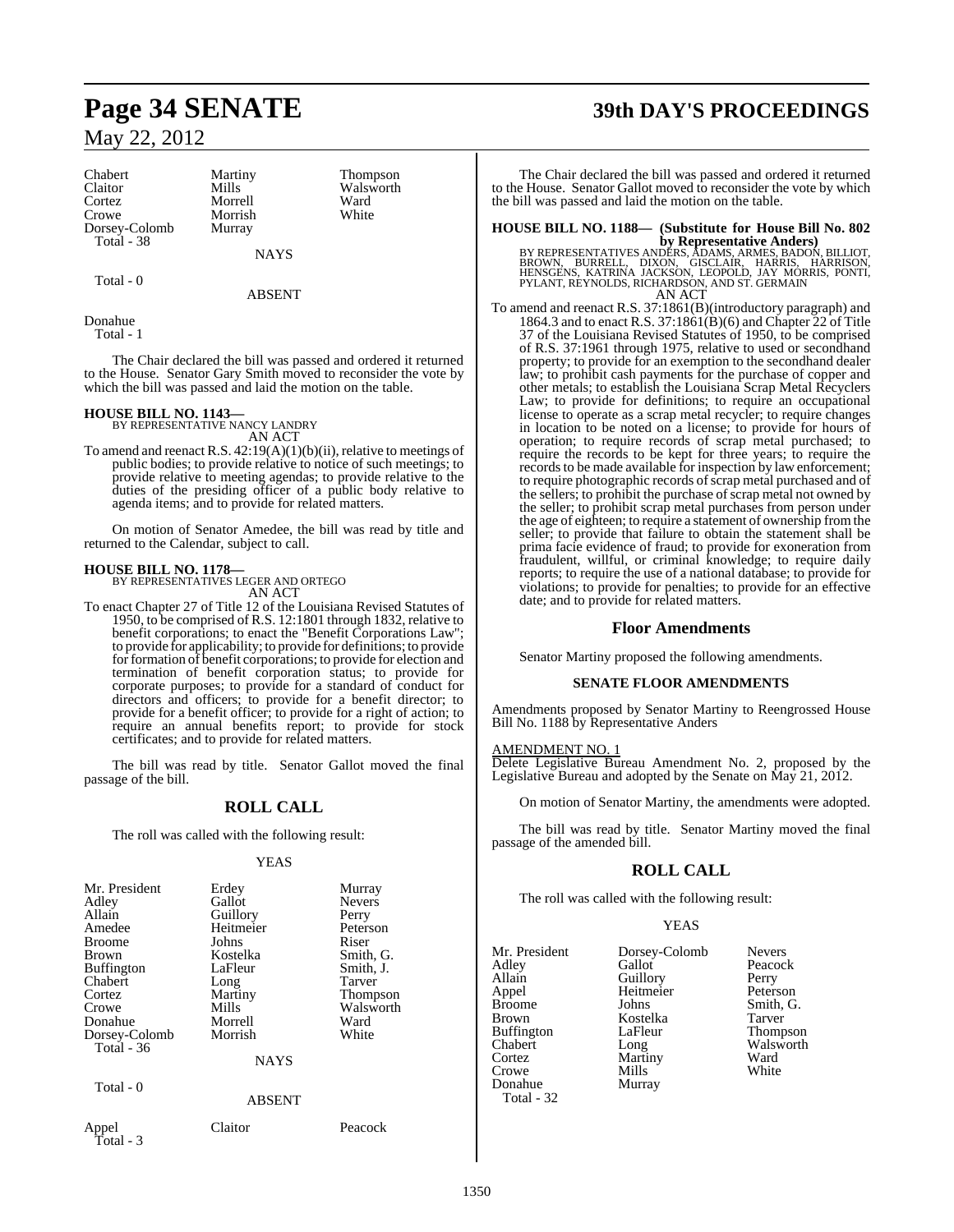# **39th DAY'S PROCEEDINGS Page 35 SENATE**

**NAYS** 

Claitor Riser<br>Erdey Smith Total - 4

Smith, J.

ABSENT

Total - 3

Amedee Morrell Morrish

The Chair declared the amended bill was passed and ordered it returned to the House. Senator Martiny moved to reconsider the vote by which the bill was passed and laid the motion on the table.

### **HOUSE BILL NO. 1207— (Substitute for House Bill No. 604 by**

**Representative Harrison)** BY REPRESENTATIVES HARRISON, DOVE, AND WHITNEY AND SENATOR CHABERT

AN ACT

To enact R.S. 51:1422, relative to unfair and deceptive trade practices; to prohibit misrepresentation regarding the provision of local television service; to provide for exceptions; to provide for violations; and to provide for related matters.

On motion of Senator Martiny, the bill was read by title and returned to the Calendar, subject to call.

## **HOUSE BILL NO. 1034—** BY REPRESENTATIVE FOIL

AN ACT

To amend and reenact R.S. 42:1102(18)(b), relative to the application of the Code of Governmental Ethics to certain persons; to provide an exception to the definition of "public employee" for persons who performspecified, limited contractualservices; and to provide for related matters.

The bill was read by title. Senator Amedee moved the final passage of the bill.

#### **ROLL CALL**

The roll was called with the following result:

#### YEAS

| Amedee<br>Appel<br><b>Broome</b><br>Cortez<br>Crowe<br>Total - 13                                                              | Donahue<br>Erdey<br>LaFleur<br><b>Nevers</b><br>Perry<br><b>NAYS</b>                         | Walsworth<br>Ward<br>White                                                           |
|--------------------------------------------------------------------------------------------------------------------------------|----------------------------------------------------------------------------------------------|--------------------------------------------------------------------------------------|
| Mr. President<br>Adley<br>Allain<br>Brown<br><b>Buffington</b><br>Chabert<br>Claitor<br>Dorsey-Colomb<br>Gallot<br>Total $-25$ | Guillory<br>Heitmeier<br>Johns<br>Kostelka<br>Long<br>Martiny<br>Mills<br>Morrell<br>Morrish | Murray<br>Peacock<br>Peterson<br>Smith, G.<br>Smith, J.<br>Tarver<br><b>Thompson</b> |
|                                                                                                                                | ABSENT                                                                                       |                                                                                      |

Riser Total - 1

The Chair declared the bill failed to pass. Senator Peterson moved to reconsider the vote by which the bill failed to pass and laid the motion on the table.

# May 22, 2012

#### **House Bills and Joint Resolutions on Third Reading and Final Passage, Subject to Call**

### **Called from the Calendar**

Senator Cortez asked that House Bill No. 1143 be called from the Calendar.

**HOUSE BILL NO. 1143—** BY REPRESENTATIVE NANCY LANDRY AN ACT

To amend and reenact R.S.  $42:19(A)(1)(b)(ii)$ , relative to meetings of public bodies; to provide relative to notice of such meetings; to provide relative to meeting agendas; to provide relative to the duties of the presiding officer of a public body relative to agenda items; and to provide for related matters.

The bill was read by title. Senator Cortez moved the final passage of the bill.

### **ROLL CALL**

The roll was called with the following result:

Gallot

#### YEAS

Mr. President Erdey Peacock<br>Adley Gallot Perry Allain Guillory Peterson<br>Amedee Heitmeier Riser Amedee Heitmeier<br>
Appel Johns Appel Johns Smith, G.<br>Broome Kostelka Smith, J. Broome Kostelka Smith, J. Buffington Long<br>Chabert Martiny Cortez Mills Ward<br>Crowe Morrish White Crowe Morrish<br>
Donahue Murray Donahue Murray<br>Dorsev-Colomb Nevers Dorsey-Colomb Total - 37

Total - 0

LaFleur Tarver<br>
Long Thompson Martiny Walsworth<br>
Mills Ward

**NAYS** 

ABSENT

Claitor Morrell Total - 2

The Chair declared the bill was passed and ordered it returned to the House. Senator Cortez moved to reconsider the vote by which the bill was passed and laid the motion on the table.

#### **Called from the Calendar**

Senator Amedee asked that House Bill No. 950 be called from the Calendar.

**HOUSE BILL NO. 950—** BY REPRESENTATIVE TIM BURNS AN ACT To amend and reenactR.S. 42:1132(A),(B)(introductory paragraph), (C), and (D),  $1134(A)(1)$  and (K),  $1135$ ,  $1141(A)$ ,  $(B)(1)(a)$ ,  $(C)(1)$ ,  $(2)$ , and  $(3)(c)$  and  $(d)$ , and 1151 through 1157, to enact R.S.  $42:1141(B)(3)$  and  $(C)(3)(e)$  and (f) and 1141.2 through 1141.6, and to repeal R.S.  $42:1141(C)(4)$ , (5), (6), (7), and (8), (D), (E), and (F), 1141.1, and 1157.2, relative to enforcement of the laws under the jurisdiction of the Board of Ethics; to clarify the powers and duties of the Board of Ethics and the Ethics Adjudicatory Board relative to such enforcement; to provide relative to certain time limitations; and to provide for related matters.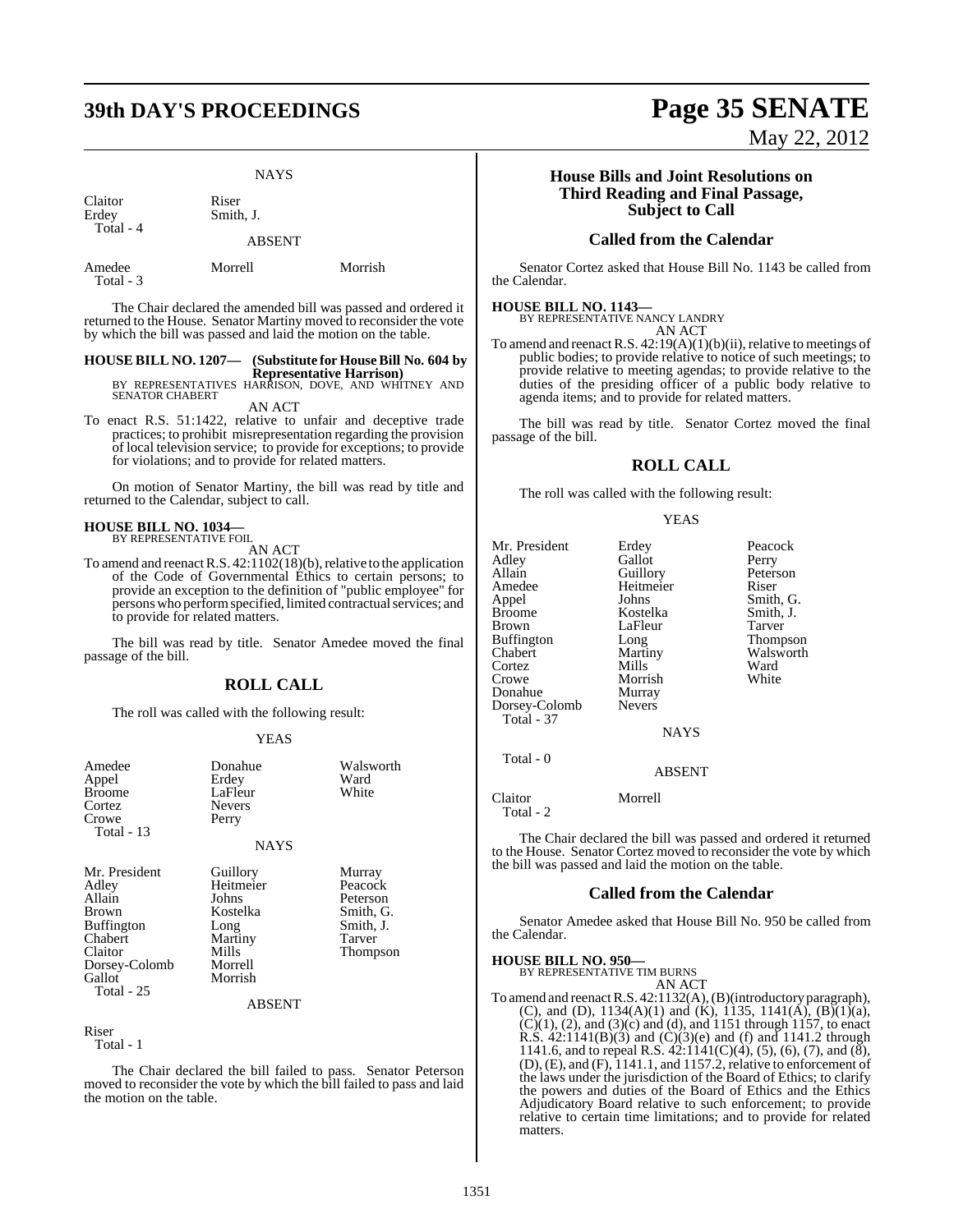#### **Floor Amendments**

Senator Amedee proposed the following amendments.

#### **SENATE FLOOR AMENDMENTS**

Amendments proposed by Senator Amedee to Reengrossed House Bill No. 950 by Representative Tim Burns

#### AMENDMENT NO. 1

On page 3, line 16, after "this Section." delete the remainder of the line, delete line 17, and insert "All determinations of a panel shall be by a majority vote. However, if a panel consists of three members, all determinations of the panel shall require a unanimous vote of the members of the panel."

#### AMENDMENT NO. 2

On page 5, line 6, after "of the investigation." delete the remainder of the line and delete lines 7 through 9

On motion of Senator Amedee, the amendments were adopted.

#### **Floor Amendments**

Senator Morrell proposed the following amendments.

#### **SENATE FLOOR AMENDMENTS**

Amendments proposed by Senator Morrell to Reengrossed House Bill No. 950 by Representative Tim Burns

#### AMENDMENT NO. 1

On page 9, at the end of line 14, insert the following:

"If a person request and receives an advisory opinion issued by the Board of Ethics and acts or relies on such advisory opinion, the advisory opinion shall be admissible as evidence at the hearing."

On motion of Senator Morrell, the amendments were adopted.

#### **Floor Amendments**

Senator Gallot proposed the following amendments.

#### **SENATE FLOOR AMENDMENTS**

Amendments proposed by Senator Gallot to Reengrossed House Bill No. 950 by Representative Tim Burns

#### AMENDMENT NO. 1

On page 5, line 20, change "prescriptive." to "peremptive." and delete the remainder of the line and delete lines 21 through 28 in their entirety

#### AMENDMENT NO. 2

On page 6, delete lines 1 through 9 in their entirety

#### AMENDMENT NO. 3

On page 7, line 17, change "defendant" to "person who is the subject of the investigation or complaint"

#### AMENDMENT NO. 4

On page 10, line 1, after "testimony" delete the remainder of the line and delete line 2 in its entirety and insert "pursuant to the Louisiana Code of Evidence.

AMENDMENT NO. 5 On page 10, line 19, after "person," insert "other than the person who is subject to the investigation or complaint,

#### **Motion**

Senator Amedee moved for a division of the question on the floor amendments.

## **Page 36 SENATE 39th DAY'S PROCEEDINGS**

Without objection, so ordered.

Senator Gallot moved the adoption of Amendments No. 1 and 2.

Senator Amedee objected.

### **ROLL CALL**

The roll was called with the following result:

#### YEAS

Brown 12 LaFleur Tarver<br>1991 - Donahue Morrell 1991 - Walsworth Donahue<br>Gallot Total - 10

Gallot Peterson<br>Kostelka Smith, G Smith, G.

NAYS

Mr. President Crowe Nevers<br>Adley Dorsey-Colomb Peacock Allain **Erdey** Perry<br>
Amedee Guillory Riser Amedee Guillory<br>Broome Johns Broome Johns Smith, J.<br>Buffington Long Thompse Chabert Mills Ward<br>Claitor Morrish White Claitor Morrish<br>Cortez Murray Total - 26

Long Thompson<br>Mills Ward

ABSENT

Dorsey-Colomb

Murray

Appel Heitmeier Martiny

Total - 3

The Chair declared Amendments No. 1 and 2 were rejected.

Senator Gallot moved the adoption of Amendments No. 3, 4, and  $5$ .

Without objection, Amendments No. 3, 4, and 5 were adopted.

#### **Floor Amendments**

Senator Claitor proposed the following amendments.

#### **SENATE FLOOR AMENDMENTS**

Amendments proposed by Senator Claitor to Reengrossed House Bill No. 950 by Representative Tim Burns

AMENDMENT NO. 1

On page 5, delete lines 26 through 28

On motion of Senator Claitor, the amendments were adopted.

The bill was read by title. Senator Amedee moved the final passage of the amended bill.

#### **ROLL CALL**

The roll was called with the following result:

Guillory

#### YEAS

Allain Heitmeier Perry Amedee Johns<br>Broome Kostelka Brown LaFleur Smith, J.<br>Buffington Long Tarver Buffington Long<br>Chabert Martiny

Mr. President Erdey Nevers<br>
Adley Guillory Peacock Smith, G. Chabert Martiny Thompson Walsworth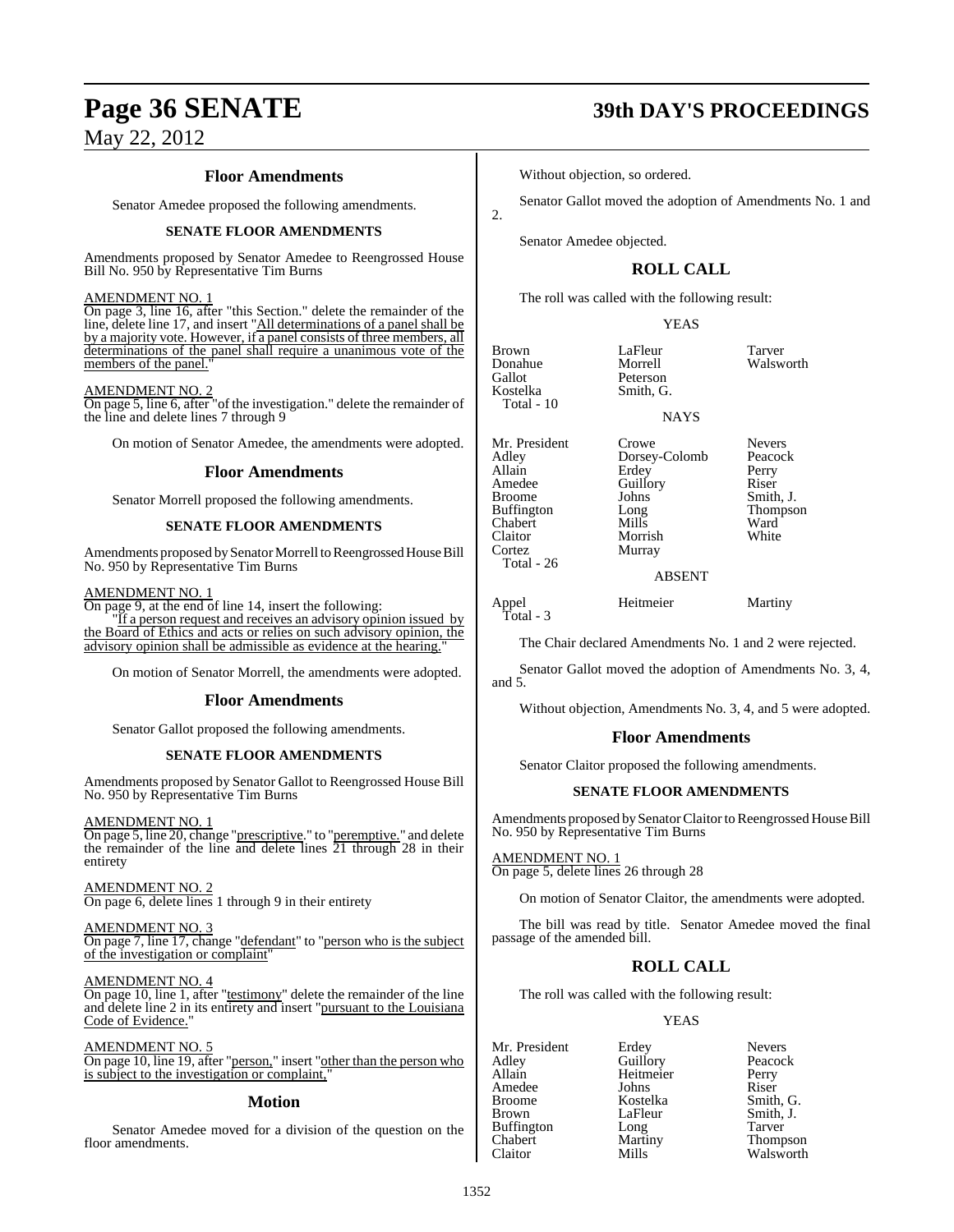## **39th DAY'S PROCEEDINGS Page 37 SENATE**

| Cortez            | Morrell        | Ward  |
|-------------------|----------------|-------|
| Crowe             | Morrish        | White |
| Donahue           | Murray         |       |
| <b>Total - 35</b> |                |       |
|                   | <b>ATA 370</b> |       |

**NAYS** 

Dorsey-Colomb Gallot Peterson Total - 3

ABSENT

White

Appel Total - 1

The Chair declared the amended bill was passed and ordered it returned to the House. Senator Amedee moved to reconsider the vote by which the bill was passed and laid the motion on the table.

### **Called from the Calendar**

Senator Walsworth asked that House Bill No. 378 be called from the Calendar.

**HOUSE BILL NO. 378—**<br>BY REPRESENTATIVES HOFFMANN, ADAMS, ANDERS, CHANEY,<br>CONNICK, COX, FRANKLIN, GISCLAIR, GREENE, HARRIS, HAVARD,<br>HILL, KATRINA JACKSON, NANCY LANDRY, LEBAS, MACK, JAY<br>MORRIS, ORTEGO, POPE, REYNOLDS, RICH AN ACT

To amend and reenact R.S. 40:1300.252 and 1300.256, relative to prohibition of smoking; to provide for legislative findings; to prohibit outdoor smoking within a certain distance of buildings or other enclosed areas in which smoking is prohibited; to provide for an exception to a prohibition on outdoor smoking; to provide for actions of an owner or manager of a business which cause an outdoor area to become an area where smoking is prohibited by law; to provide for an effective date; and to provide for related matters.

#### **Floor Amendments**

Senator Walsworth proposed the following amendments.

#### **SENATE FLOOR AMENDMENTS**

Amendments proposed by Senator Walsworth to Reengrossed House Bill No. 378 by Representative Hoffmann

AMENDMENT NO. 1

Delete Senate Committee Amendment No. 1 proposed by the Senate Committee on Health and Human Resources and adopted by the Senate on May 8, 2012.

AMENDMENT NO. 2 On page 2, delete lines 15 and 16, and insert: "person of a state owned building as defined in R.S. 39:127(A)."

On motion of Senator Walsworth, the amendments were adopted.

#### **Floor Amendments**

Senator LaFleur proposed the following amendments.

#### **SENATE FLOOR AMENDMENTS**

Amendments proposed by Senator LaFleur to Reengrossed House Bill No. 378 by Representative Hoffmann

#### AMENDMENT NO. 1

On page 2, line 20 after "smoking" and before "in" insert the following: "by an employee"

On motion of Senator LaFleur, the amendments were adopted.

# May 22, 2012

#### **Floor Amendments**

Senator Heitmeier proposed the following amendments.

#### **SENATE FLOOR AMENDMENTS**

Amendments proposed by Senator Heitmeier to Reengrossed House Bill No. 378 by Representative Hoffmann

#### AMENDMENT NO. 1

On page 1, line 1, after "1300.256 and to enact R.S. 23:966 (E), (F) and  $(\tilde{G})$ " and change "to prohibition of smoking;" to "to smoking; to provide for exceptionsto the prohibition on smoking discrimination"

#### AMENDMENT NO. 2

On page 1, between lines 9 and 10 insert the following:

"Section 1. R.S. 23:966(E), (F) and (G) are hereby enacted to read as follows:

§966. Prohibition of smoking discrimination; Exceptions

\* \* \* E. The provisions of this Section shall not apply to any health care organization or its subsidiary that, as of May 10, 2012, is designated as nonprofit under Section 501(c)(3) of the Internal Revenue Code and is a non-university-based independent academic medical center which sponsors no less than eighteen graduate medical education training programs that are accredited by the American Council on Graduate Medical Education as of the 2011- 2012 academic year.

Notwithstanding nay other provision of the law to the contrary, the provisions of Subsection E of this Section shall only apply to offers of employment made on or after July 1, 2012, or to any employment agreement that is created as a result of an offer of employment made on or after July 1, 2012, and nothing contained in this Section shall prevent an employer who meets the requirements of Subsection E of this Section from making employment decisions based on the use or non-use of tobacco after July 1, 2012.

G. Nothing in this Section shall be construed to disqualify any employee from receiving unemployment compensation if he would otherwise qualify.

#### AMENDMENT NO. 3

On page 1, line 10, change "Section 1." to "Section 2."

AMENDMENT NO. 4

On page 5, line 3, change "Section 2." to "Section 3."

On motion of Senator Heitmeier, the amendments were adopted.

The bill was read by title. Senator Walsworth moved the final passage of the amended bill.

### **ROLL CALL**

The roll was called with the following result:

#### YEAS

Amedee Erdey Nevers<br>
Appel Gallot Peacoc Appel Gallot Peacock<br>Broome Heitmeier Smith, G. Broome Heitmeier Smith,<br>Crowe LaFleur Tarver Crowe LaFleur<br>Donahue Long Dorsey-Colomb Morrish Ward Total - 18

 $\begin{matrix} \text{Long} \\ \text{Morrish} \\ \text{Ward} \end{matrix}$ 

NAYS

Mr. President Cortez Murray<br>Adley Guillory Peterson Brown Johns Riser<br>Buffington Kostelka Smith. J. Buffington Koste<br>Chabert Mills Morrell

Guillory Peters<br>Johns Riser

Chabert<br>Claitor

Total - 16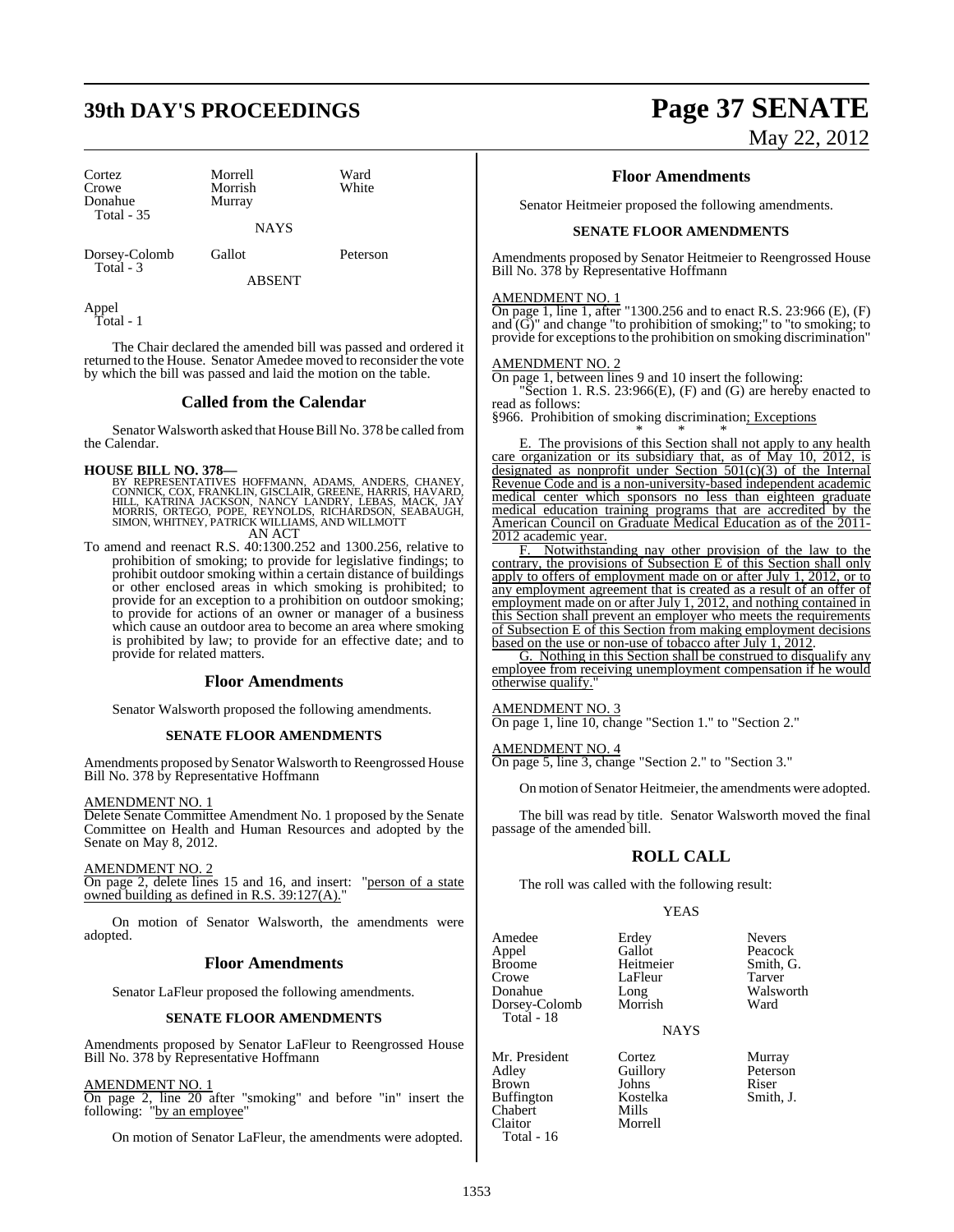#### ABSENT

Allain Perry White<br>
Martiny Thompson Total - 5

Thompson

The Chair declared the amended bill failed to pass.

#### **Notice of Reconsideration**

Senator Walsworth moved to reconsider on the next Legislative Day the vote by which the bill failed to pass.

### **Called from the Calendar**

Senator White asked that House Bill No. 616 be called from the Calendar.

### **HOUSE BILL NO. 616—** BY REPRESENTATIVE ANDERS

to provide for related matters.

AN ACT To enact R.S. 14:133.6, relative to offenses affecting organized government; to create the crime of filing a false lien against a law enforcement or court officer; to provide for criminal penalties; to authorize restitution; to provide for definitions; and

The bill was read by title. Senator White moved the final passage of the bill.

### **ROLL CALL**

The roll was called with the following result:

#### YEAS

| Mr. President     | Erdey     | <b>Nevers</b>   |
|-------------------|-----------|-----------------|
| Adley             | Gallot    | Peacock         |
| Allain            | Guillory  | Perry           |
| Amedee            | Heitmeier | Peterson        |
| Appel             | Johns     | Riser           |
| <b>Broome</b>     | Kostelka  | Smith, G.       |
| Brown             | LaFleur   | Smith, J.       |
| <b>Buffington</b> | Long      | Tarver          |
| Chabert           | Martiny   | <b>Thompson</b> |
| Cortez            | Mills     | Walsworth       |
| Crowe             | Morrell   | Ward            |
| Donahue           | Morrish   | White           |
| Dorsey-Colomb     | Murray    |                 |
| Total - 38        |           |                 |
|                   | NAYS      |                 |

Total - 0

ABSENT

Claitor Total - 1

The Chair declared the bill was passed and ordered it returned to the House. Senator White moved to reconsider the vote by which the bill was passed and laid the motion on the table.

#### **Called from the Calendar**

Senator Morrell asked that House Bill No. 594 be called from the Calendar.

# **HOUSE BILL NO. 594—** BY REPRESENTATIVE LOPINTO

AN ACT

To enact Code of Criminal Procedure Article 718.1 and to repeal R.S. 46:1845, relative to discovery; to provide relative to discovery procedures in certain criminal cases; to prohibit the reproduction of certain evidence in certain cases involving pornography

## **Page 38 SENATE 39th DAY'S PROCEEDINGS**

involving juveniles, video voyeurism, and obscenity; and to provide for related matters.

The bill was read by title. Senator Morrell moved the final passage of the bill.

### **ROLL CALL**

The roll was called with the following result:

YEAS

| Mr. President<br>Adley<br>Allain<br>Amedee<br>Appel<br><b>Broome</b><br><b>Brown</b><br><b>Buffington</b><br>Chabert<br>Claitor<br>Cortez<br>Crowe | Dorsey-Colomb<br>Erdey<br>Guillory<br>Heitmeier<br>Johns<br>Kostelka<br>LaFleur<br>Long<br>Martiny<br>Mills<br>Morrell<br>Morrish | <b>Nevers</b><br>Peacock<br>Perry<br>Peterson<br>Riser<br>Smith, G.<br>Smith, J.<br><b>Tarver</b><br>Thompson<br>Walsworth<br>Ward<br>White |
|----------------------------------------------------------------------------------------------------------------------------------------------------|-----------------------------------------------------------------------------------------------------------------------------------|---------------------------------------------------------------------------------------------------------------------------------------------|
|                                                                                                                                                    |                                                                                                                                   |                                                                                                                                             |
| Donahue<br>Total - 38                                                                                                                              | Murray                                                                                                                            |                                                                                                                                             |
|                                                                                                                                                    | <b>NAYS</b>                                                                                                                       |                                                                                                                                             |

Total - 0

Gallot Total - 1

The Chair declared the bill was passed and ordered it returned to the House. Senator Morrell moved to reconsider the vote by which the bill was passed and laid the motion on the table.

ABSENT

#### **Called from the Calendar**

Senator Morrell asked that House Bill No. 385 be called from the Calendar.

**HOUSE BILL NO. 385—** BY REPRESENTATIVE MORENO

### AN ACT

To amend and reenact R.S. 18:101(F), relative to voter registration and voting; to provide relative to qualifications for registration and voting; to provide relative to the residence of persons involuntarily displaced by the effects of certain states of emergency for such purposes; and to provide for related matters.

The bill was read by title. Senator Morrell moved the final passage of the bill.

### **ROLL CALL**

The roll was called with the following result:

#### YEAS

| Mr. President | Dorsey-Colomb | Murray          |
|---------------|---------------|-----------------|
| Adley         | Erdey         | <b>Nevers</b>   |
| Allain        | Gallot        | Peacock         |
| Amedee        | Guillory      | Perry           |
| Appel         | Heitmeier     | Peterson        |
| <b>Broome</b> | Johns         | Riser           |
| Brown         | Kostelka      | Smith, G.       |
| Buffington    | LaFleur       | Smith, J.       |
| Chabert       | Long          | Tarver          |
| Claitor       | Martiny       | <b>Thompson</b> |
| Cortez        | Mills         | Walsworth       |
|               |               |                 |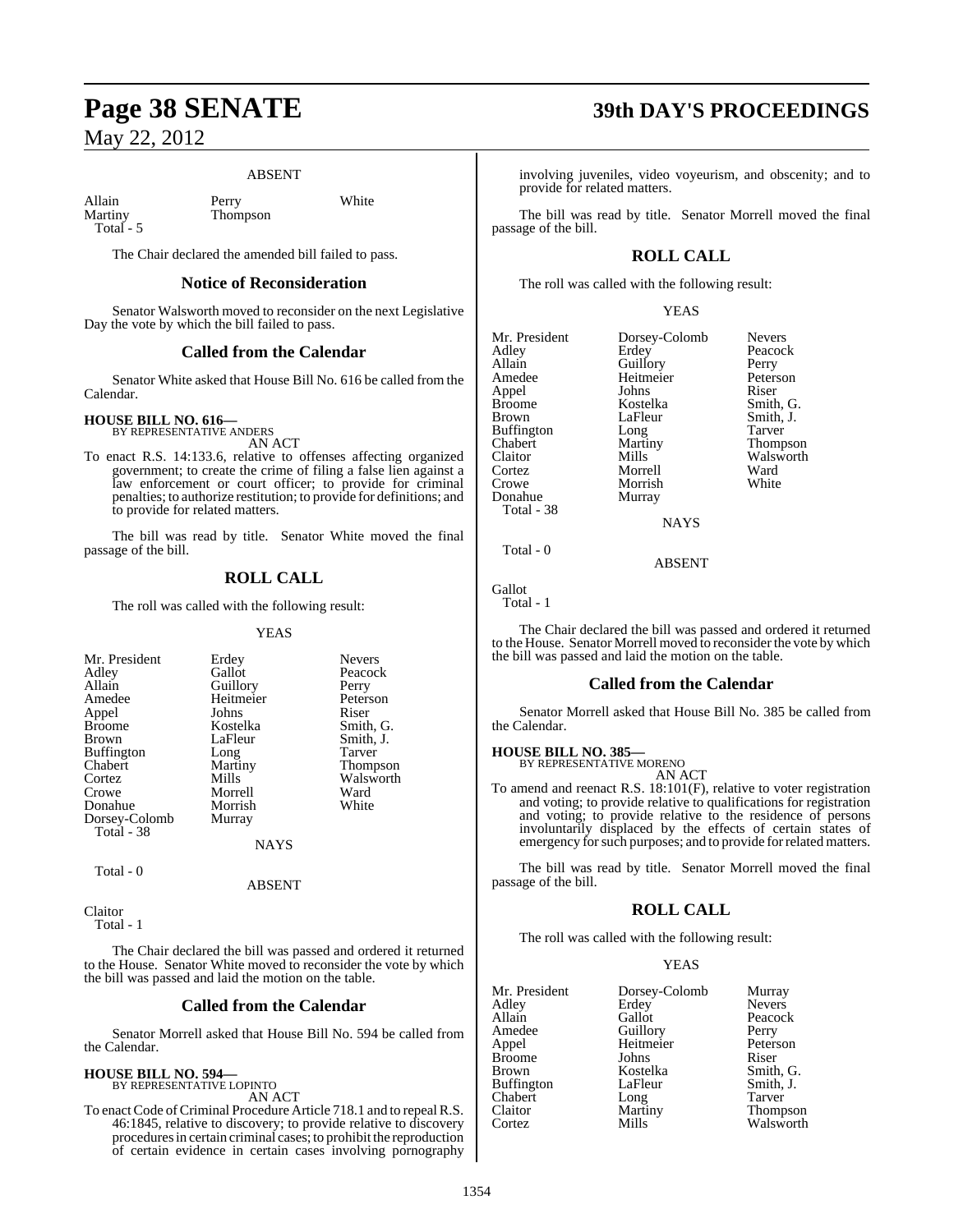## **39th DAY'S PROCEEDINGS Page 39 SENATE**

Crowe Morrell Ward<br>
Morrish White<br>
Morrish White Donahue Total - 39

Total - 0

ABSENT

**NAYS** 

Total - 0

The Chair declared the bill was passed and ordered it returned to the House. Senator Morrell moved to reconsider the vote by which the bill was passed and laid the motion on the table.

#### **Called from the Calendar**

Senator Martiny asked that House Bill No. 912 be called from the Calendar.

**HOUSE BILL NO. 912—** BY REPRESENTATIVE NANCY LANDRY

AN ACT To amend and reenact Children's Code Articles 1247 through 1250 and 1252(A), relative to intrafamily adoptions; to provide relative to notice to certain persons; to provide for the filing of an answer; to provide for redacting of social security numbers; to provide for service of process; to provide relative to investigations by the Department of Children and Family

Services; and to provide for related matters.

#### **Floor Amendments**

Senator Martiny proposed the following amendments.

#### **SENATE FLOOR AMENDMENTS**

Amendments proposed by Senator Martiny to Engrossed House Bill No. 912 by Representative Nancy Landry

#### AMENDMENT NO. 1

Delete Senate Floor Amendments Nos. 1 through 5, proposed by Senator Martiny and adopted by the Senate on May 21, 2012.

On motion of Senator Martiny, the amendments were adopted.

The bill was read by title. Senator Martiny moved the final passage of the amended bill.

### **ROLL CALL**

The roll was called with the following result:

#### YEAS

| Mr. President     | Erdey     | <b>Nevers</b>   |
|-------------------|-----------|-----------------|
| Adley             | Gallot    | Peacock         |
| Allain            | Guillory  | Perry           |
| Amedee            | Heitmeier | Peterson        |
| Appel             | Johns     | Riser           |
| <b>Broome</b>     | Kostelka  | Smith, G.       |
| <b>Brown</b>      | LaFleur   | Smith, J.       |
| <b>Buffington</b> | Long      | Tarver          |
| Chabert           | Martiny   | <b>Thompson</b> |
| Claitor           | Mills     | Walsworth       |
| Cortez            | Morrell   | Ward            |
| Donahue           | Morrish   | White           |
| Dorsey-Colomb     | Murray    |                 |
| Total - 38        |           |                 |
|                   | NAYS      |                 |

Total - 0

# May 22, 2012

#### ABSENT

Crowe Total - 1

The Chair declared the amended bill was passed and ordered it returned to the House. Senator Martiny moved to reconsider the vote by which the bill was passed and laid the motion on the table.

#### **Rules Suspended**

Senator Adley asked for and obtained a suspension of the rules to revert to the Morning Hour.

#### **Message from the House**

#### **CONCURRING IN SENATE CONCURRENT RESOLUTIONS**

May 22, 2012

To the Honorable President and Members of the Senate:

I am directed to inform your honorable body that the House of Representatives has finally concurred in the following Senate Concurrent Resolutions:

# **SENATE CONCURRENT RESOLUTION NO. 62—** BY SENATORS MURRAY AND THOMPSON

A CONCURRENT RESOLUTION

To request that the commissioner of administration determine that the "best use and disposition" of the former site of the state insurance building near the state capitol is to transfer the property to the control of the legislature for the use of the legislative auditor and the legislature, and to implement the transfer.

Reported without amendments.

 $\begin{tabular}{l|c|c|c} \textbf{SENATE CONCURRENT RESOLUTION NO. 31}\footnotesize\textbf{B0} & \textbf{B0} & \textbf{S1} & \textbf{S0} & \textbf{N0} & \textbf{S1} & \textbf{S0} & \textbf{N0} & \textbf{N0} & \textbf{N0} & \textbf{N0} & \textbf{N0} & \textbf{N0} & \textbf{N0} & \textbf{N0} & \textbf{N0} & \textbf{N0} & \textbf{N0} & \textbf{N0} & \textbf{N0} & \textbf{N0} & \textbf{N0} & \textbf{N0} &$ 

To memorialize the Congress of the United States to urge the United States Army Corps of Engineers, New Orleans District, to follow the recommendations of the Louisiana Department of Natural Resources, office of coastal management, as to the implementation of fair and reasonable regulations on wetland habitat assessment and compensation for wetland impacts.

Reported without amendments.

### **SENATE CONCURRENT RESOLUTION NO. 45—** BY SENATOR KOSTELKA A CONCURRENT RESOLUTION

To urge and request the Louisiana State Law Institute to study and make recommendations relative to a potential conflict between provisions of law regarding the notice that must be provided to a criminal defendant as to his right to waive trial by jury, and the defendant's right to waive formal arraignment.

Reported without amendments.

### **SENATE CONCURRENT RESOLUTION NO. 9—** BY SENATOR DORSEY-COLOMB A CONCURRENT RESOLUTION

To urge and request the Department of Transportation and Development to study widening and lengthening the on-ramp to Interstate 110 from which traffic traveling from the state capitol enters Interstate 110 north in Baton Rouge.

Reported without amendments.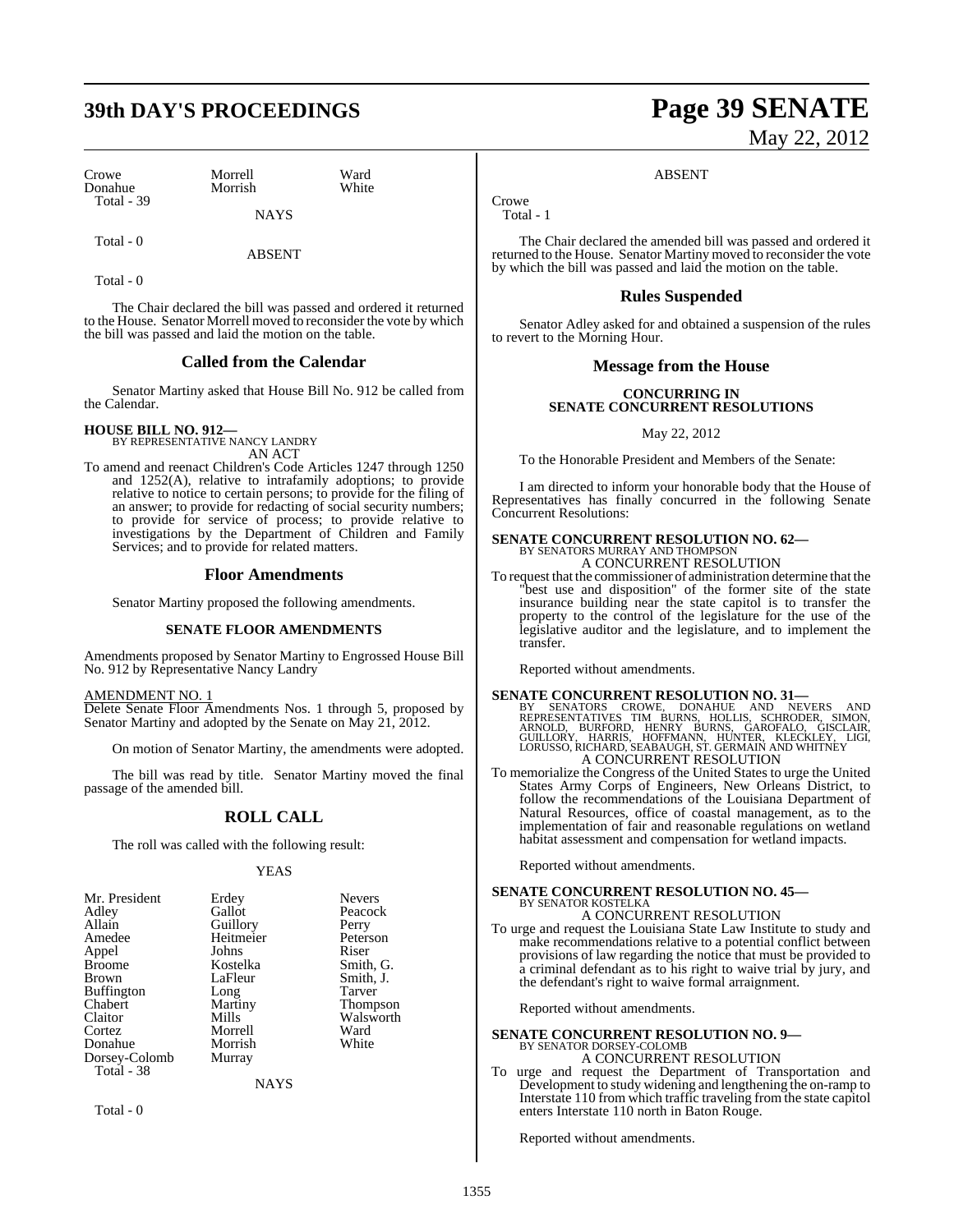## **Page 40 SENATE 39th DAY'S PROCEEDINGS**

May 22, 2012

**SENATE CONCURRENT RESOLUTION NO. 70—**<br>BY SENATOR BROWN AND REPRESENTATIVES BERTHELOT,<br>LAMBERT, PRICE AND SCHEXNAYDER A CONCURRENT RESOLUTION

To urge and request the Department of Transportation and Development to study the feasibility and costs of the four lane widening of LA 73 between LA 30 and Interstate 10 and the four lane widening of LA 30 between Interstate 10 and LA 44, all in Ascension Parish.

Reported without amendments.

# **SENATE CONCURRENT RESOLUTION NO. 17—**<br>BY SENATOR DORSEY-COLOMB<br>A CONCURRENT RESOLUTION

To urge and request the Board of Regents and the Board of Supervisors of Community and Technical Colleges to study the feasibility of merging Capital Area Technical College and Baton Rouge CommunityCollege in order to more adequately address the educational needs of students and the economic and workforce development needs of the greater Baton Rouge area.

Reported without amendments.

#### **SENATE CONCURRENT RESOLUTION NO. 41—**

BY SENATORS MORRISH AND MURRAY AND REPRESENTATIVES<br>ARNOLD, BADON, BILLIOT, WESLEY BISHOP, BROSSETT, BROWN,<br>COX, GAROFALO, GISCLAIR, HARRISON, HENSGENS, HOWARD,<br>KATRINA JACKSON, KLECKLEY, LEGER, LIGI, MILLER, ORTEGO,<br>REYNOL **WHITNEY** 

#### A CONCURRENT RESOLUTION

To approve the annual integrated coastal protection plan for Fiscal Year 2012-2013, as adopted by the Coastal Protection and Restoration Authority.

Reported without amendments.

### **SENATE CONCURRENT RESOLUTION NO. 46—** BY SENATORS MORRISH, BROWN, BUFFINGTON, HEITMEIER AND GARY SMITH

A CONCURRENT RESOLUTION

To approve the comprehensive master plan for integrated coastal protection projects, as adopted by the Coastal Protection and Restoration Authority.

Reported without amendments.

### **SENATE CONCURRENT RESOLUTION NO. 49—** BY SENATOR BROOME

A CONCURRENT RESOLUTION

To recognize the need to devise strategies, with a strong emphasis on recognizing the warning signs of a cardiovascular event, that encompasses socioeconomic factors, cultural barriers, and lifestyle choices, for women at highest risk, to decrease the incidence of women dying of heart disease and stroke.

Reported without amendments.

#### **SENATE CONCURRENT RESOLUTION NO. 53—** BY SENATOR CLAITOR

A CONCURRENT RESOLUTION

To urge and request the Louisiana State Law Institute to study legal issues surrounding groundwater and surface water law and report its recommendation to the legislature on or before March 1, 2013.

Reported without amendments.

# **SENATE CONCURRENT RESOLUTION NO. 60—**<br>BY SENATOR PERRY AND REPRESENTATIVE HENSGENS A CONCURRENT RESOLUTION

To urge and request the State Board of Elementary and Secondary Education and the state Department of Education to develop and implement a comprehensive curriculum for a high school communications course that will prepare students to communicate effectively, both orally and in writing.

Reported without amendments.

- **SENATE CONCURRENT RESOLUTION NO. 120—** BY SENATOR HEITMEIER AND REPRESENTATIVE SIMON A CONCURRENT RESOLUTION
- To commend Jodi Wilson upon her thirty-three years of outstanding service and dedication to the citizens of the state of Louisiana and to congratulate her on the occasion of her retirement from the Department of Health and Hospitals.

Reported without amendments.

### **SENATE CONCURRENT RESOLUTION NO. 121—**

BY SENATOR CORTEZ A CONCURRENT RESOLUTION

To express the sincere condolences of the Legislature of Louisiana upon the death of George Norris Hebert.

Reported without amendments.

#### **SENATE CONCURRENT RESOLUTION NO. 123—** BY SENATOR WHITE

A CONCURRENT RESOLUTION To commemorate the two hundredth anniversary of the War of 1812 and "The Star Spangled Banner".

Reported without amendments.

Respectfully submitted, ALFRED W. SPEER Clerk of the House of Representatives

#### **Message from the House**

#### **PASSED SENATE BILLS AND JOINT RESOLUTIONS**

May 22, 2012

To the Honorable President and Members of the Senate:

I am directed to inform your honorable body that the House of Representatives has finally passed the following Senate Bills and Joint Resolutions:

#### **SENATE BILL NO. 112—** BY SENATOR JOHNS

AN ACT

To amend and reenact R.S. 40:1007(A), (B), (G), and (H), and to enact R.S. 40:1007(I) and (J), relative to the Louisiana Board of Pharmacy; relative to the Uniform Controlled Dangerous Substance Law; to provide for accessto prescription monitoring program information; and to provide for related matters.

Reported without amendments.

**SENATE BILL NO. 114—** BY SENATOR MILLS

AN ACT

To amend and reenact R.S.  $40:1299.58.5(A)(2)(a)$  and (b) and (3), relative to declarations concerning medical procedures; to provide with respect to the order of priority for the procedure for making a declaration for a qualified patient who has not previously made a declaration; to provide for voting number when the class involves multiple persons; and to provide for related matters.

Reported without amendments.

### **SENATE BILL NO. 214—** BY SENATOR MILLS

### AN ACT

To amend and reenact R.S. 37:1202(A)(5), 1203(A)(5), 1207(B), 1213, 1214, and 1230(C), and to repealR.S. 37:1215, relative to the Louisiana Board of Pharmacy; to provide with respect to certain qualifications to engage in the practice of pharmacy; to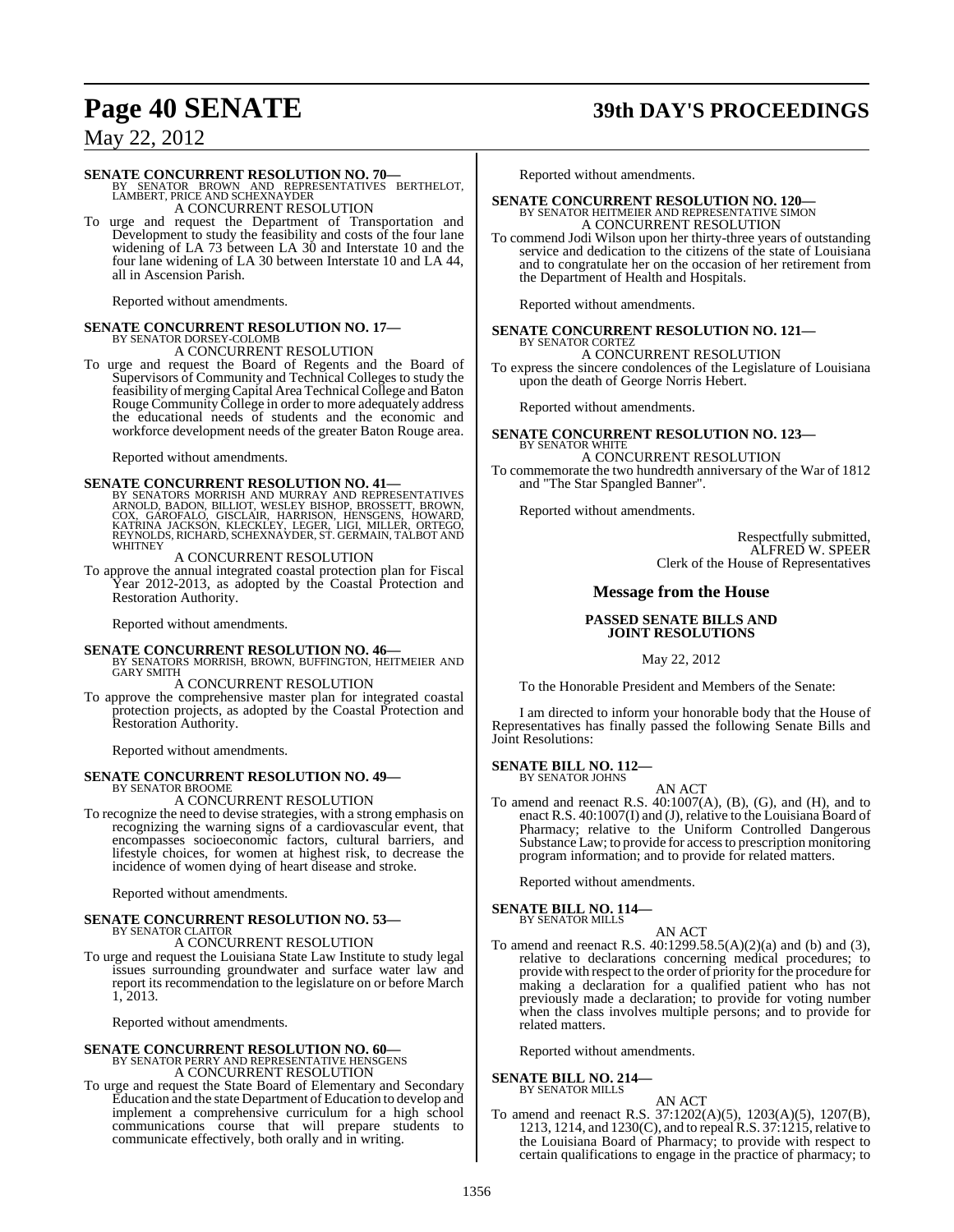# **39th DAY'S PROCEEDINGS Page 41 SENATE**

require submission of an application by any applicant for licensure by examination; to provide with respect to submission of an application by any applicant for licensure as a pharmacist by reciprocity; to provide for applications for certain renewals; to provide for certain notifications of change; to provide for certain permit renewal applications; to remove the requirement to display certain licenses, certificates, and registrations; and to provide for related matters.

Reported without amendments.

## **SENATE BILL NO. 218—** BY SENATOR JOHNS

AN ACT

To amend and reenact R.S. 37:1208, relative to the Louisiana Board of Pharmacy; to authorize the board to waive the annual license renewal requirements for pharmacists in certain circumstances; to authorize the board to waive the annual certification renewal requirements for certified technicians in certain circumstances; and to provide for related matters.

Reported without amendments.

#### **SENATE BILL NO. 235—**

BY SENATORS MILLS AND THOMPSON AN ACT

To enact Part LXXII of Chapter 5 of Title 40 of the Louisiana Revised Statutes of 1950, to be comprised of R.S. 40:1300.351, relative to funding for health care; to authorize parish and municipal entities to consult with the Department of Health and Hospitals for technical assistance relative to funding; and to provide for related matters.

Reported without amendments.

#### **SENATE BILL NO. 249—**

BY SENATOR LONG AND REPRESENTATIVE DOVE AN ACT

To enact R.S. 49:191(6) and to repeal R.S. 49:191(4)(a), relative to the Department of Wildlife and Fisheries, including provisions to provide for the re-creation of the Department of Wildlife and Fisheries and the statutory entities made a part of the department by law; to provide for the effective termination date for all statutory authority for the existence of such statutory entities; and to provide for related matters.

Reported without amendments.

### **SENATE BILL NO. 289—** BY SENATOR ALLAIN

AN ACT

To amend and reenact R.S. 38:3086.6, relative to the Teche-Vermilion Fresh Water District; to authorize the Coastal Protection and Restoration Authority to provide engineering assistance and services to the district; and to provide for related matters.

Reported without amendments.

**SENATE BILL NO. 462—** BY SENATORS AMEDEE AND BROWN

AN ACT

To amend and reenact R.S. 15:1110(E), relative to juvenile detention centers; to provide relative to the effective date for required license; and to provide for related matters.

Reported without amendments.

# **SENATE BILL NO. 242—** BY SENATOR MURRAY

#### AN ACT

To amend and reenact R.S. 22:822(A) and (B)(3), relative to criminal bail bond annual license fees; to provide with respect to exceptions for bonds written for charges to be prosecuted in the Criminal District Court of the Parish of Orleans; and to provide for related matters.

# May 22, 2012

Reported with amendments.

#### **SENATE BILL NO. 317—**

BY SENATOR MARTINY AN ACT

To amend and reenact R.S. 15:574.4(B) and to enact R.S. 15:574.4(D), relative to juvenile parole eligibility; to provide for parole eligibility for juveniles sentenced to life imprisonment for certain offenses; to provide for exceptions; to provide for conditions; and to provide for related matters.

Reported with amendments.

#### **SENATE BILL NO. 391—** BY SENATOR RISER

- AN ACT
- To amend and reenact R.S. 22:833(A)(1) and to enact R.S.  $22:833(E)$ , relative to the authorization of local taxes; to provide with respect to the exemption of Louisiana Medicaid programs from taxes imposed by a municipal or parochial corporation; to provide for an effective date; and to provide for related matters.

Reported with amendments.

### **SENATE BILL NO. 394—** BY SENATOR GARY SMITH

AN ACT

To amend and reenact the heading of R.S. 22:2005 and R.S.  $22:2008(B), 2009(E)(3), 2028(D)(3),$  and  $2036(A)$  and to enact R.S. 22:2005.1 and 2043.1, relative to rehabilitation and liquidation of insurers; to comply with the federal Dodd-Frank Act; to provide for notice by mail when the receiver allows or disallows a claim; to provide for actions by and against a receiver; and to provide for related matters.

Reported with amendments.

#### **SENATE BILL NO. 456—**

BY SENATORS AMEDEE AND BROWN AN ACT

To enact R.S. 15:1098.8, relative to juvenile detention centers; to provide for the creation of a multi-jurisdictional board of commissioners to support the operation of a juvenile detention facility; to provide the purpose and boundaries of the district; to provide for the governance of the district; to provide for the duties and powers of the district; to provide for special costs; and to provide for related matters.

Reported with amendments.

**SENATE BILL NO. 468—**

BY SENATOR ALLAIN

AN ACT To amend and reenact R.S. 56:325.2(A), (B), and (C), relative to saltwater recreational fish; to provide requirements of possession; to provide exceptions for possession; to provide terms and conditions; and to provide for related matters.

Reported with amendments.

**SENATE BILL NO. 495—**

BY SENATOR LONG

#### AN ACT

To amend and reenact R.S. 36:359(K) and (L) and 802.18, and R.S. 38:3076(A)(24), 3087.136(4), 3087.266(A)(1), Chapter 13 A-1 ofTitle 38 (Heading), 3097.2(3), 3097.4(A),(D)(4),(5), and (6), and 3097.7, and to enact R.S. 38:3097.4(D)(7), relative to the Ground Water Resources Commission; to change the name of the Ground Water Resources Commission; to provide for additional members to the commission; to provide for the powers and duties of the commission; to change the name of the GroundWaterManagement AdvisoryTask Force; to provide for the study of the surface waters of the state; and to provide for related matters.

Reported with amendments.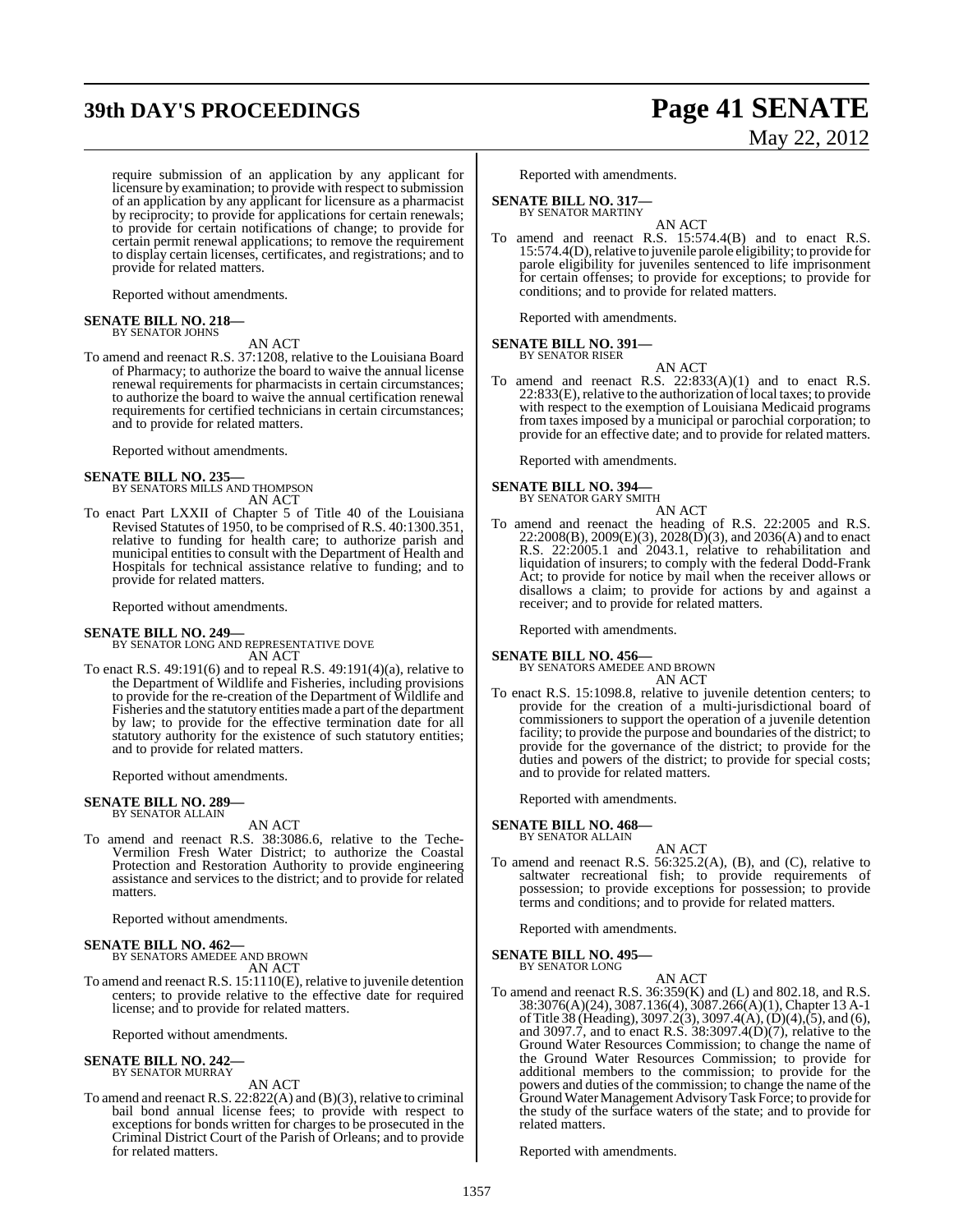## **Page 42 SENATE 39th DAY'S PROCEEDINGS**

May 22, 2012

Respectfully submitted, ALFRED W. SPEER Clerk of the House of Representatives

#### **Message from the House**

#### **HOUSE CONFEREES APPOINTED**

#### May 22, 2012

To the Honorable President and Members of the Senate:

I am directed to inform your honorable body that the Speaker of the House of Representatives has appointed the following members, on the part of the House of Representatives, to confer, with a like committee from the Senate, on the disagreement to **House Bill No. 586** by Representative St. Germain:

Representatives St. Germain, Gisclair and T. Landry.

Respectfully submitted, ALFRED W. SPEER Clerk of the House of Representatives

#### **Message from the House**

#### **HOUSE CONFEREES APPOINTED**

#### May 22, 2012

To the Honorable President and Members of the Senate:

I am directed to inform your honorable body that the Speaker of the House of Representatives has appointed the following members, on the part of the House of Representatives, to confer, with a like committee from the Senate, on the disagreement to **House Bill No. 589** by Representative St. Germain:

Representatives St. Germain, Gisclair and Brown.

Respectfully submitted, ALFRED W. SPEER Clerk of the House of Representatives

#### **Message from the House**

#### **HOUSE CONFEREES APPOINTED**

#### May 22, 2012

To the Honorable President and Members of the Senate:

I am directed to inform your honorable body that the Speaker of the House of Representatives has appointed the following members, on the part of the House of Representatives, to confer, with a like committee from the Senate, on the disagreement to **House Bill No. 615** by Representative St. Germain:

Representatives St. Germain, Gisclair and Franklin.

Respectfully submitted, ALFRED W. SPEER Clerk of the House of Representatives

#### **Message from the House**

#### **DISAGREEMENT TO HOUSE BILL**

#### May 22, 2012

To the Honorable President and Members of the Senate:

I am directed to inform your honorable body that the House of Representatives has refused to concur in the proposed Senate Amendment(s) to **House Bill No. 98** byRepresentative Thibaut, and ask the President to appoint on the part of the Senate a committee to confer with a like committee from the House on the disagreement.

> Respectfully submitted, ALFRED W. SPEER Clerk of the House of Representatives

#### **Message from the House**

#### **DISAGREEMENT TO HOUSE BILL**

May 22, 2012

To the Honorable President and Members of the Senate:

I am directed to inform your honorable body that the House of Representatives has refused to concur in the proposed Senate Amendment(s) to **House Bill No. 167** by Representative Dixon, and ask the President to appoint on the part of the Senate a committee to confer with a like committee from the House on the disagreement.

> Respectfully submitted, ALFRED W. SPEER Clerk of the House of Representatives

#### **Message from the House**

#### **DISAGREEMENT TO HOUSE BILL**

May 22, 2012

To the Honorable President and Members of the Senate:

I am directed to inform your honorable body that the House of Representatives has refused to concur in the proposed Senate Amendment(s) to **House Bill No. 474** by Representative Abramson, and ask the President to appoint on the part of the Senate a committee to confer with a like committee from the House on the disagreement.

> Respectfully submitted, ALFRED W. SPEER Clerk of the House of Representatives

#### **Introduction of Senate Resolutions**

Senator Morrell asked for and obtained a suspension of the rules to read Senate Resolutions a first and second time.

#### **SENATE RESOLUTION NO. 142—**

BY SENATOR MORRELL A RESOLUTION To amend the membership for the Behavior Analysts Licensure and Regulation Study Commission that shall study the licensure and regulation of behavior analysts and to require a report on the baseline framework for such licensure and regulation on or before February 1, 2013.

The resolution was read by title and referred by the President to the Committee on Commerce, Consumer Protection, and International Affairs.

#### **Rules Suspended**

Senator Martiny asked for and obtained a suspension of the rules to allow the Senate Committee on Commerce, Consumer Protection, and International Affairs to hear Senate Concurrent Resolution No. 142 without the required 24-hour notice.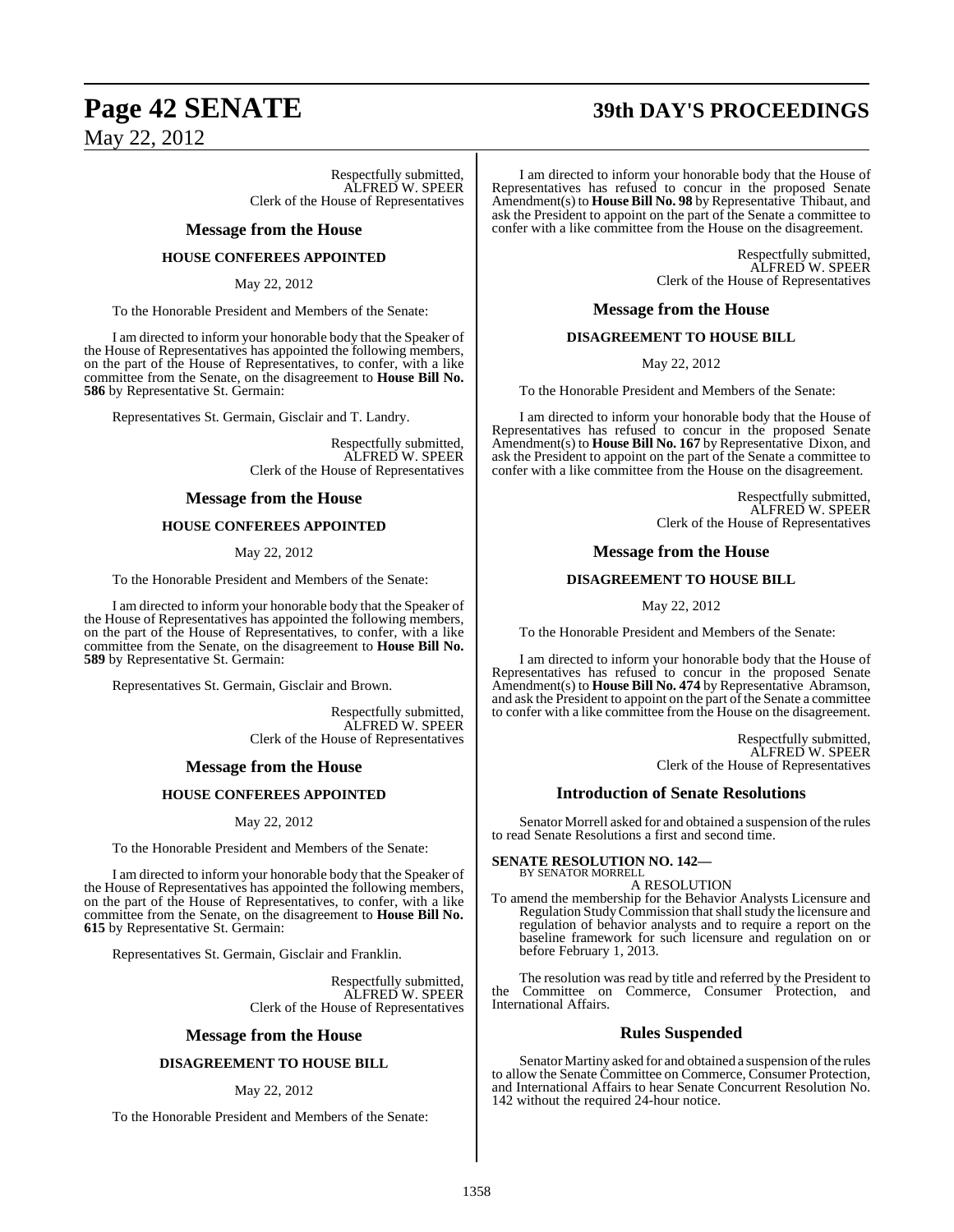#### **Message from the House**

**ASKING CONCURRENCE IN HOUSE BILLS AND JOINT RESOLUTIONS**

May 22, 2012

To the Honorable President and Members of the Senate:

I am directed to inform your honorable body that the House of Representatives has finally passed and asks your concurrence in the following House Bills and Joint Resolutions:

HB NO. 1030

Respectfully submitted, ALFRED W. SPEER Clerk of the House of Representatives

### **House Bills and Joint Resolutions**

Senator Guillory asked for and obtained a suspension of the rules to read House Bills and Joint Resolutions a first and second time by title and refer them to committee.

### **HOUSE BILL NO. 1030—**

BY REPRESENTATIVE TALBOT AN ACT

To amend and reenact R.S. 11:1118 and 1120(A), relative to certain members of the Louisiana School Employees' Retirement System; to provide for termination of membership in certain circumstances for certain members; to provide relative to transfers of service credit in certain circumstances; to provide limitations; to provide for reinstatement; and to provide for related matters.

The bill was read by title and referred by the President to the Committee on Retirement.

#### **Message from the House**

#### **ASKING CONCURRENCE IN HOUSE CONCURRENT RESOLUTIONS**

May 22, 2012

To the Honorable President and Members of the Senate:

I am directed to inform your honorable body that the House of Representatives has finally passed and asks your concurrence in the following House Concurrent Resolutions:

| <b>HCR NO. 171</b> | <b>HCR NO. 170</b> | <b>HCR NO. 172</b> |
|--------------------|--------------------|--------------------|
|                    |                    |                    |

HCR NO. 173

Respectfully submitted, ALFRED W. SPEER Clerk of the House of Representatives

#### **House Concurrent Resolutions on First Reading**

### **HOUSE CONCURRENT RESOLUTION NO. 170—** BY REPRESENTATIVE MONTOUCET

A CONCURRENT RESOLUTION

To urge and request the governor and the Department of Economic Development to embrace and support any and every activity, project, or opportunity that could provide monetary aid to local political subdivisions to provide infrastructure or services supporting businesses interested in locating or in the process of building or expanding in a rural or lower populated area, thus creating job growth and stimulating the economy.

# **39th DAY'S PROCEEDINGS Page 43 SENATE** May 22, 2012

The resolution was read by title and placed on the Calendar for a second reading.

**HOUSE CONCURRENT RESOLUTION NO. 171—** BY REPRESENTATIVES ST. GERMAIN, DOVE, GISCLAIR, HARRISON, JONES, RICHARD, AND WHITNEY AND SENATORS ALLAIN AND CHABERT

A CONCURRENT RESOLUTION

To commend Officer Neil Abbott of the Houma Police Department for his dedication to serving and protecting his fellow citizens.

The resolution was read by title and placed on the Calendar for a second reading.

# **HOUSE CONCURRENT RESOLUTION NO. 172—** BY REPRESENTATIVE LEOPOLD

A CONCURRENT RESOLUTION

To urge and request the Department of Transportation and Development to increase the speed limit on Louisiana Highway 23 in Port Sulphur, Plaquemines Parish.

The resolution was read by title and placed on the Calendar for a second reading.

### **HOUSE CONCURRENT RESOLUTION NO. 173—** BY REPRESENTATIVE GUINN A CONCURRENT RESOLUTION

To commend the Roastin' with Rosie Barbeque Festival in Jefferson Davis Parish and to recognize it as an official state championship barbeque contest.

The resolution was read by title and placed on the Calendar for a second reading.

### **Reports of Committees**

The following reports of committees were received and read:

#### **REPORT OF COMMITTEE ON**

#### **JUDICIARY A**

Senator Ben W. Nevers, Chairman on behalf of the Committee on Judiciary A, submitted the following report:

May 22, 2012

To the President and Members of the Senate:

I am directed by your Committee on Judiciary A to submit the following report:

### **HOUSE CONCURRENT RESOLUTION NO. 13—** BY REPRESENTATIVE TIM BURNS A CONCURRENT RESOLUTION

To urge and request the Louisiana State Law Institute to study Louisiana's existing laws governing peremptory exceptions and immunity and to make specific recommendations as to whether immunity should be added as a peremptory exception.

Reported favorably.

### **HOUSE CONCURRENT RESOLUTION NO. 76—** BY REPRESENTATIVE SMITH

### A CONCURRENT RESOLUTION

To urge and request the Louisiana State Law Institute to study procedures for the filing of liens for unpaid wages and to make specific recommendations for legislation.

Reported favorably.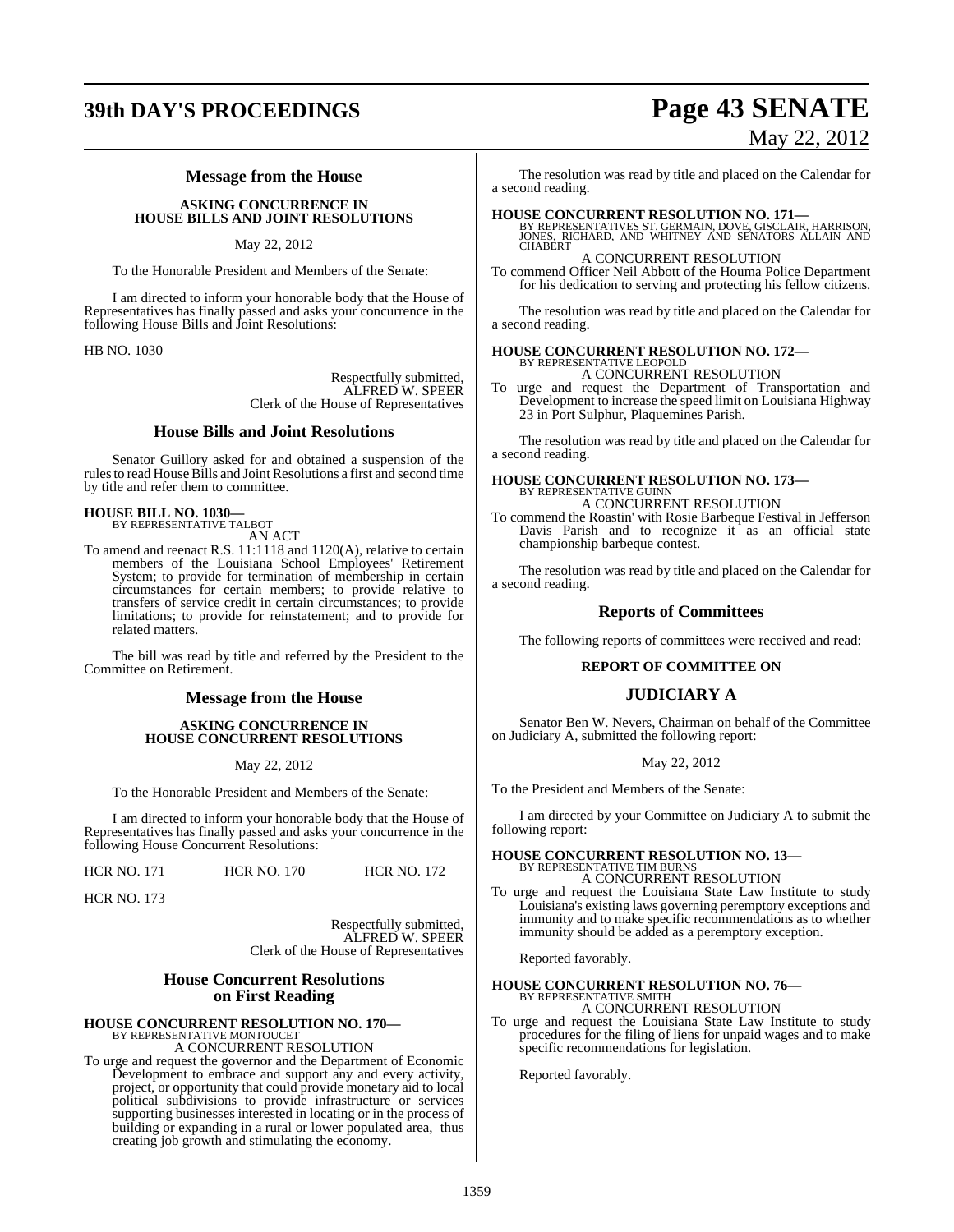# **Page 44 SENATE 39th DAY'S PROCEEDINGS**

### May 22, 2012

#### **HOUSE CONCURRENT RESOLUTION NO. 81—**

BY REPRESENTATIVE HUVAL A CONCURRENT RESOLUTION

To urge and request the Louisiana State Law Institute to study jury trial procedures in order to create an expedited or summary jury trial and to make specific recommendations for legislation.

Reported favorably.

#### **HOUSE CONCURRENT RESOLUTION NO. 93—** BY REPRESENTATIVE BILLIOT A CONCURRENT RESOLUTION

To urge and request the Louisiana State Law Institute to study creating procedures that would enable a surety to take possession of collateral in certain circumstances and to report its findings on or after January 1, 2014.

Reported favorably.

# **HOUSE CONCURRENT RESOLUTION NO. 131—** BY REPRESENTATIVE LOPINTO

- A CONCURRENT RESOLUTION To urge and request the Louisiana State Law Institute to study the testamentary disposition of the right to bring a survival action
- pursuant to Civil Code Article 2315.1 and to report its findings and recommendations in the form of specific proposed legislation to the legislature on or before January 1, 2013.

Reported favorably.

### **HOUSE CONCURRENT RESOLUTION NO. 134—** BY REPRESENTATIVE FOIL

#### A CONCURRENT RESOLUTION

To urge and request the Louisiana State Law Institute to study procedures relative to the abandonment of civil actions and to report its findings and recommendations to the legislature on or before January 1, 2014.

Reported favorably.

### **HOUSE CONCURRENT RESOLUTION NO. 140—** BY REPRESENTATIVE ABRAMSON A CONCURRENT RESOLUTION

To authorize and request the Louisiana State Law Institute to study the potential impact of creating a child support calculation system in cases of "dual paternity" on other areas of the law and to report its findings and recommendations in the form of specific proposed legislation at least sixty days prior to the convening of the 2013 Regular Session of the Legislature of Louisiana.

Reported favorably.

#### **HOUSE BILL NO. 468—**

BY REPRESENTATIVES ABRAMSON AND THOMPSON AN ACT

To amend and reenact Civil Code Articles 689, 690, 691, 692, 694, and 705 and to enact Civil Code Article 696.1, relative to rights and servitudes of passage; to provide for the right of passage for utilities; to provide for limitations and locations of a servitude of passage; to provide for definitions; and to provide for related matters.

Reported with amendments.

#### **HOUSE BILL NO. 503—**

BY REPRESENTATIVE ARNOLD AN ACT

To amend and reenact R.S. 13:2501.1(F) and to enact R.S. 13:1337(C), 2151(E), and 2151.4(E), relative to courts and judicial procedure; to provide relative to the jurisdiction of the Traffic Court of New Orleans and the First and Second City Courts of New Orleans; to provide relative to appeals by any person aggrieved by a decision concerning a traffic violation enforced by the city of New Orleans' automated traffic enforcement system; to provide certain terms and conditions; and to provide for related matters

Reported favorably.

#### **HOUSE BILL NO. 866—** BY REPRESENTATIVE ABRAMSON

AN ACT

To amend and reenact R.S. 36:802(introductory paragraph), Part XXII of Chapter 5 of Title 40 of the Louisiana Revised Statutes of 1950, to be comprised of R.S. 40:1299.39.5 through 1299.39.7, and R.S. 40:1299.58(C), 1299.131(A)(3), and 1300.11, and to enact R.S. 36:259(MM), relative to consent to medical treatment; to provide for methods by which informed consent may be obtained; to provide for definitions; to create the Louisiana Medical Disclosure Panel; to provide for membership, powers, and duties of such panel; to provide for attendance via telecommunications; to provide for limitations on liability; to provide for medical disclosure lists; to provide for exceptionsto obtaining informed consent; to provide for the promulgation of rules and regulations; to provide for placement of the Louisiana Medical Disclosure Panel within the Department of Health and Hospitals; to provide for an effective date; and to provide for related matters.

Reported with amendments.

#### **HOUSE BILL NO. 873—**

BY REPRESENTATIVE ARNOLD AN ACT

To enact Code of Civil Procedure Article 4850.2 and Section 2 of Chapter 2 of Title 1 of Book VIII of the Code of Civil Procedure, to be comprised of Code of Civil Procedure Article 4857, relative to the appellate jurisdiction and procedure; to provide the Traffic Court of New Orleans with exclusive jurisdiction for appeals taken from an administrative hearing for certain traffic violations; to authorize de novo review by the traffic court on administrative hearing appeals; to provide the First and Second City Court of New Orleans with appellate jurisdiction over appeals taken from the Traffic Court of New Orleans for certain traffic violations; to require the adoption of rules to implement the procedure for hearing and deciding such appeals; to direct the Louisiana State Law Institute to make certain conforming technical changes; and to provide for related matters.

Reported favorably.

### **HOUSE BILL NO. 940—** BY REPRESENTATIVE ABRAMSON

AN ACT

To amend and reenactR.S. 13:3852(A) and to enactR.S. 13:3852(C), relative to seizure of property; to provide with respect to notice of seizure; to provide that additional notice of rescheduled sale dates is not required; and to provide for related matters.

Reported favorably.

#### **HOUSE BILL NO. 1010—**

BY REPRESENTATIVES ARNOLD, EDWARDS, AND MACK AN ACT

To amend and reenact R.S. 13:392 and to enact R.S. 13:352(D), (E), and (F), and 588, relative to furniture and equipment purchased or owned by the courts of appeal and each judicial district court; to require the title of all furniture and equipment purchased and in possession of the courts of appeal to vest in the purchasing court; to require an itemized statement of furniture and equipment requested for purchase; to authorize certain persons to complete the sale of furniture or equipment; to authorize any judge to purchase furniture and equipment with nonpublic funds upon termination of office; to provide for the disposition of the sale proceeds; and to provide for related matters.

Reported favorably.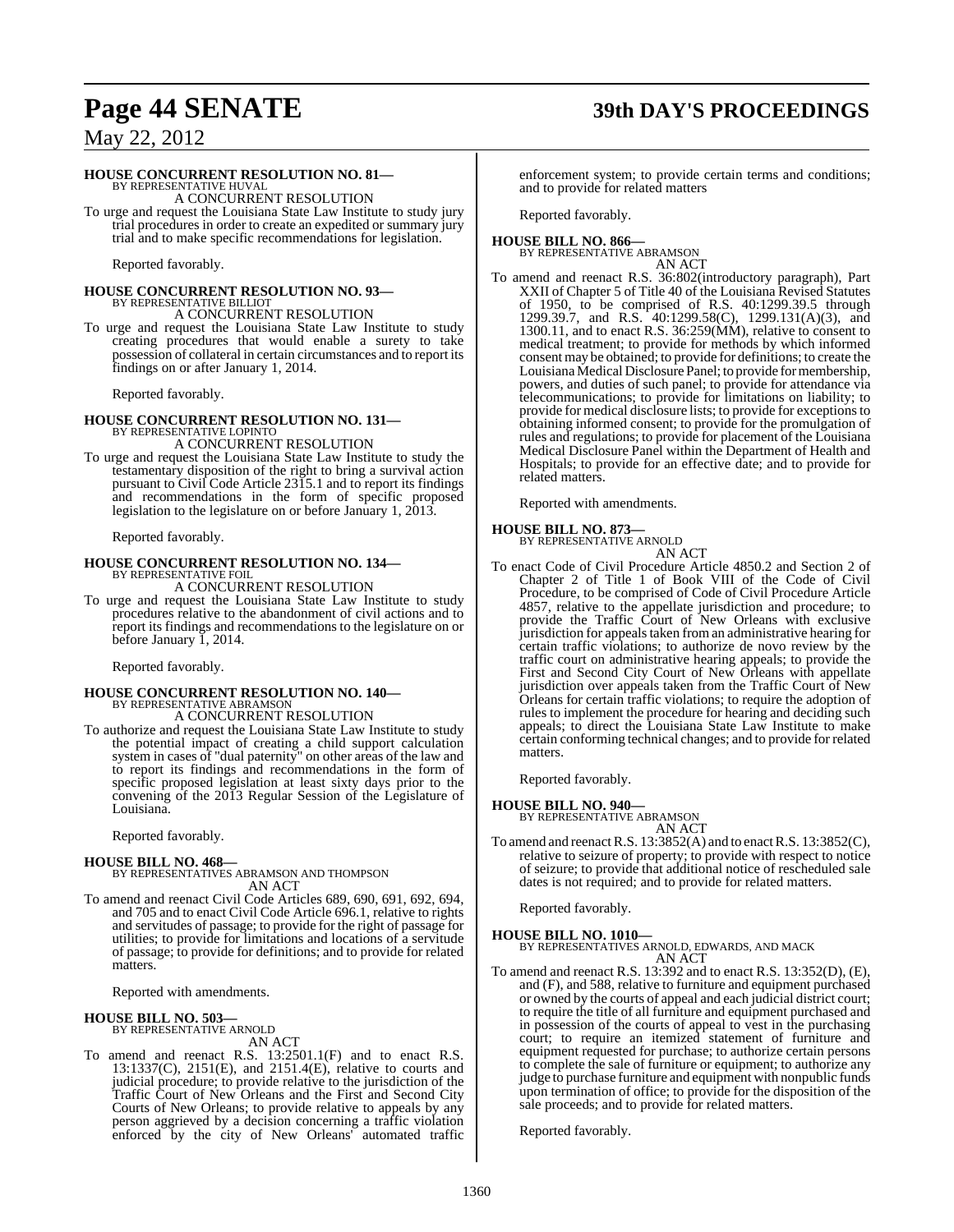# **39th DAY'S PROCEEDINGS Page 45 SENATE**

# May 22, 2012

**HOUSE BILL NO. 1117—** BY REPRESENTATIVE BILLIOT

AN ACT

To amend and reenact R.S. 33:1236(21)(a)(i), relative to liens; to provide relative to the recordation and enforcement of certain liens; to provide for an award of attorney fees and court costs in certain circumstances; and to provide for related matters.

Reported with amendments.

**HOUSE BILL NO. 1125—** BY REPRESENTATIVE BROADWATER

AN ACT

To amend and reenact Code of Civil Procedure Article 1469(5), Code of Criminal Procedure Article 740, R.S. 13:3667.3(B), and R.S. 49:956.1, relative to the attendance and testimony of legislators in certain court and administrative hearings; to extend the requirement of a preliminary motion and hearing to former legislators where their attendance or testimony is being solicited on matters relating to their former service as lawmakers; to provide for definitions; and to provide for related matters.

Reported favorably.

**HOUSE BILL NO. 1150—** BY REPRESENTATIVE HUNTER

AN ACT

To amend and reenactR.S. 13:850(B)(introductory paragraph) and to enact R.S. 13:850(E), relative to facsimile filings in civil actions; to provide for exceptionsto filing an original document in certain circumstances; to provide for procedures; and to provide for related matters.

Reported with amendments.

**HOUSE BILL NO. 1159—** BY REPRESENTATIVES ARNOLD AND LEGER AND SENATOR MORRELL

AN ACT

To amend and reenact Code of Civil Procedure Article 681, relative to real and actual interests; to provide for real and actual interests of certain legal entities; and to provide for related matters.

Reported with amendments.

**HOUSE BILL NO. 1168—** BY REPRESENTATIVE TIM BURNS

AN ACT

To enact Code of Civil Procedure Article 1293(C), relative to service of process; to provide for the appointment of certain persons as private process servers; to provide for qualifications; and to provide for related matters.

Reported favorably.

### **HOUSE BILL NO. 1192— (Substitute for House Bill No. 922 by Representative Barras)** BY REPRESENTATIVE BARRAS

AN ACT

To enact R.S. 35:191(W), relative to notaries public; to provide for qualifications of notaries in certain parishes; to provide for authority and jurisdiction; to provide for employment; to provide for bonding and liability; to provide for provisional status; to provide for enforceability of certain notarial acts; to provide for expiration of commissions; and to provide for related matters.

Reported with amendments.

#### **HOUSE BILL NO. 1205— (Substitute for HouseBill No. 910 by Representative Johnson)** BY REPRESENTATIVE JOHNSON

AN ACT

To amend and reenact R.S. 46:236.2(A) and (B) and 236.14(E)(3)(a) and to enact R.S. 46:236.1.12, relative to obligations for child

support; to provide for the transfer of an obligation for support to a caretaker; to provide for procedures; to provide for employer reporting requirements of the child support program; and to provide for related matters.

Reported favorably.

### **HOUSE BILL NO. 1208— (Substitute for House Bill No. 840 by Representative Thompson)**<br>BY REPRESENTATIVE THOMPSON

AN ACT

To amend and reenact R.S. 9:315.47 and to enact R.S. 9:315.46(C) and (D), relative to the suspension of licenses for failure to pay child support; to provide for modification or lifting of suspensions for partial compliance; to provide for a court order lifting the suspension of a license in certain circumstances; to provide for reinstatement of licenses for partial compliance; and to provide for related matters.

Reported with amendments.

Respectfully submitted, BEN W. NEVERS Chairman

#### **House Bills and Joint Resolutions on Second Reading Just Reported by Committees**

Senator Nevers asked for and obtained a suspension of the rules to take up House Bills and Joint Resolutions just reported by Committees.

#### **HOUSE BILL NO. 468—**

BY REPRESENTATIVES ABRAMSON AND THOMPSON AN ACT

To amend and reenact Civil Code Articles 689, 690, 691, 692, 694, and 705 and to enact Civil Code Article 696.1, relative to rights and servitudes of passage; to provide for the right of passage for utilities; to provide for limitations and locations of a servitude of passage; to provide for definitions; and to provide for related matters.

Reported with amendments by the Committee on Judiciary A.

#### **SENATE COMMITTEE AMENDMENTS**

Amendments proposed by Senate Committee on Judiciary A to Reengrossed House Bill No. 468 by Representative Abramson

#### AMENDMENT NO. 1

On page 1, line 12, after "is bound" insert: "to compensate his neighbor for the right of passage acquired and"

On motion of Senator Nevers, the committee amendment was adopted. The amended bill was read by title and referred to the Legislative Bureau.

#### **HOUSE BILL NO. 503—**

BY REPRESENTATIVE ARNOLD AN ACT

To amend and reenact R.S. 13:2501.1(F) and to enact R.S. 13:1337(C), 2151(E), and 2151.4(E), relative to courts and judicial procedure; to provide relative to the jurisdiction of the Traffic Court of New Orleans and the First and Second City Courts of New Orleans; to provide relative to appeals by any person aggrieved by a decision concerning a traffic violation enforced by the city of New Orleans' automated traffic enforcement system; to provide certain terms and conditions; and to provide for related matters

Reported favorably by the Committee on Judiciary A. The bill was read by title and referred to the Legislative Bureau.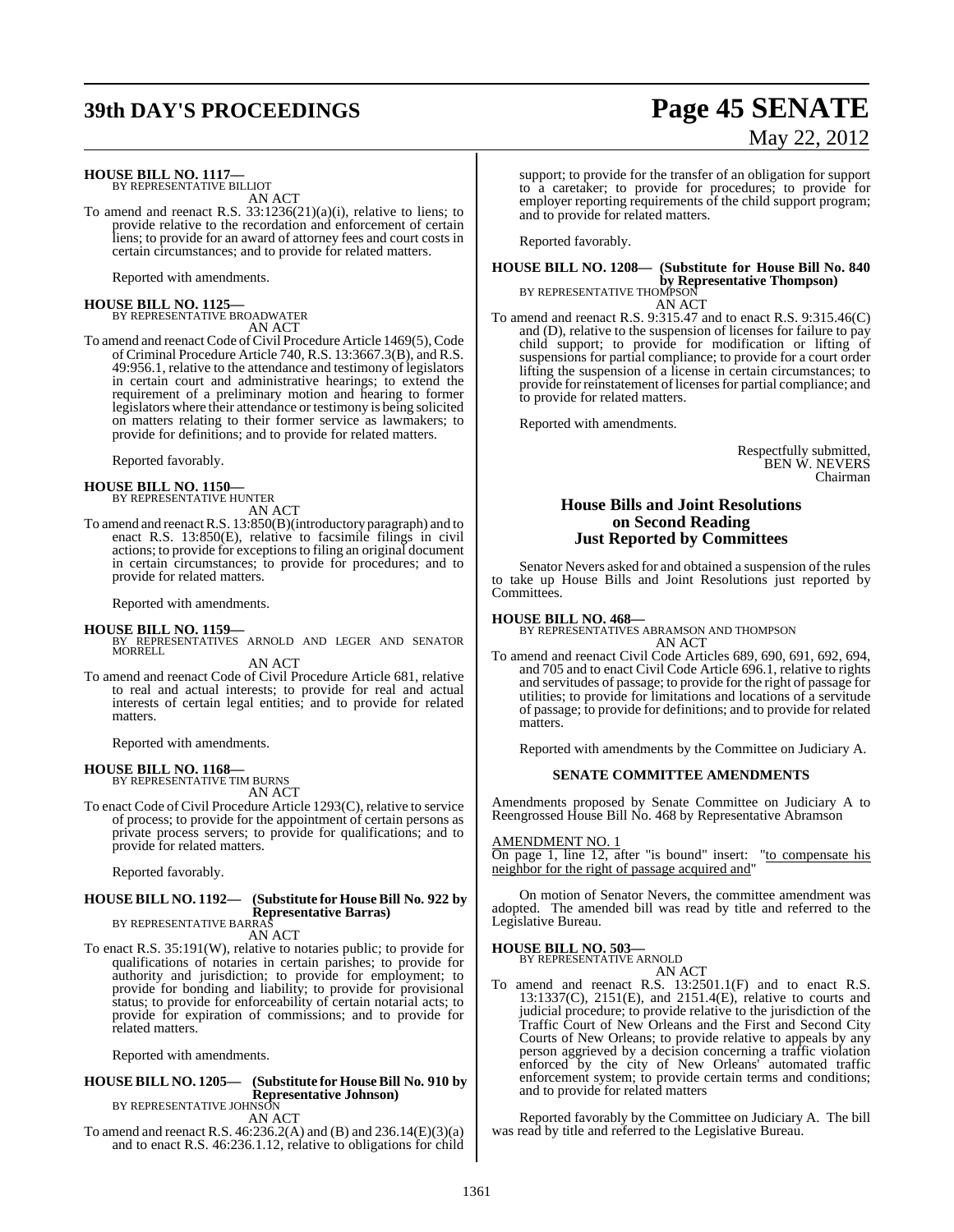## **Page 46 SENATE 39th DAY'S PROCEEDINGS**

### May 22, 2012

#### **HOUSE BILL NO. 866—** BY REPRESENTATIVE ABRAMSON

AN ACT

To amend and reenact R.S. 36:802(introductory paragraph), Part XXII of Chapter 5 of Title 40 of the Louisiana Revised Statutes of 1950, to be comprised of R.S. 40:1299.39.5 through 1299.39.7, and R.S. 40:1299.58(C), 1299.131(A)(3), and 1300.11, and to enact R.S. 36:259(MM), relative to consent to medical treatment; to provide for methods by which informed consent may be obtained; to provide for definitions; to create the LouisianaMedical Disclosure Panel; to provide for membership, powers, and duties of such panel; to provide for attendance via telecommunications; to provide for limitations on liability; to provide for medical disclosure lists; to provide for exceptionsto obtaining informed consent; to provide for the promulgation of rules and regulations; to provide for placement of the Louisiana Medical Disclosure Panel within the Department of Health and Hospitals; to provide for an effective date; and to provide for related matters.

Reported with amendments by the Committee on Judiciary A.

#### **SENATE COMMITTEE AMENDMENTS**

Amendments proposed by Senate Committee on Judiciary A to Reengrossed House Bill No. 866 by Representative Abramson

#### AMENDMENT NO. 1

On page 10, at the end of line 3, insert "One of the six physicians shall be a hospital-employed physician."

#### AMENDMENT NO. 2

On page 10, between lines 9 and 10, insert the following:

 $\overline{f}$ ) One member licensed to practice optometry in this state who shall be selected from a list of nominees submitted to the governor by the Optometry Association of Louisiana.

 $(g)$  One member licensed as a nurse practitioner in this state who shall be selected from a list of nominees submitted to the governor by the Louisiana Association of Nurse Practitioners."

#### AMENDMENT NO. 3

On page 10, line 12, after "podiatrist," and before "one" insert "the optometrist, the nurse practitioner,"

#### AMENDMENT NO. 4

On page 10, delete line 25 in its entirety and insert "the secretary of the department shall fill the vacancy by selection, subject to confirmation by the Senate, for the unexpired portion of the term."

On motion of Senator Nevers, the committee amendment was adopted. The amended bill was read by title and referred to the Legislative Bureau.

#### **HOUSE BILL NO. 873—**

BY REPRESENTATIVE ARNOLD AN ACT

To enact Code of Civil Procedure Article 4850.2 and Section 2 of Chapter 2 of Title 1 of Book VIII of the Code of Civil Procedure, to be comprised of Code of Civil Procedure Article 4857, relative to the appellate jurisdiction and procedure; to provide the Traffic Court of New Orleans with exclusive jurisdiction for appeals taken from an administrative hearing for certain traffic violations; to authorize de novo review by the traffic court on administrative hearing appeals; to provide the First and Second City Court of New Orleans with appellate jurisdiction over appeals taken from the Traffic Court of New Orleans for certain traffic violations; to require the adoption of rules to implement the procedure for hearing and deciding such appeals; to direct the Louisiana State Law Institute to make certain conforming technical changes; and to provide for related matters.

Reported favorably by the Committee on Judiciary A. The bill was read by title and referred to the Legislative Bureau.

#### **HOUSE BILL NO. 940—**

BY REPRESENTATIVE ABRAMSON AN ACT

To amend and reenactR.S. 13:3852(A) and to enactR.S. 13:3852(C), relative to seizure of property; to provide with respect to notice of seizure; to provide that additional notice of rescheduled sale dates is not required; and to provide for related matters.

Reported favorably by the Committee on Judiciary A. The bill was read by title and referred to the Legislative Bureau.

**HOUSE BILL NO. 1010—** BY REPRESENTATIVES ARNOLD, EDWARDS, AND MACK AN ACT

To amend and reenact R.S. 13:392 and to enact R.S. 13:352(D), (E), and (F), and 588, relative to furniture and equipment purchased or owned by the courts of appeal and each judicial district court; to require the title of all furniture and equipment purchased and in possession of the courts of appeal to vest in the purchasing court; to require an itemized statement of furniture and equipment requested for purchase; to authorize certain persons to complete the sale of furniture or equipment; to authorize any judge to purchase furniture and equipment with nonpublic funds upon termination of office; to provide for the disposition of the sale proceeds; and to provide for related matters.

Reported favorably by the Committee on Judiciary A. The bill was read by title and referred to the Legislative Bureau.

#### **HOUSE BILL NO. 1117—**

BY REPRESENTATIVE BILLIOT AN ACT

To amend and reenact R.S. 33:1236(21)(a)(i), relative to liens; to provide relative to the recordation and enforcement of certain liens; to provide for an award of attorney fees and court costs in certain circumstances; and to provide for related matters.

Reported with amendments by the Committee on Judiciary A.

#### **SENATE COMMITTEE AMENDMENTS**

Amendments proposed by Senate Committee on Judiciary A to Engrossed House Bill No. 1117 by Representative Billiot

#### AMENDMENT NO. 1

On page 1, line 2, after "R.S." delete the remainder of the line and delete line 3 in its entirety and on line 4, delete "and court costs in certain circumstances" and insert the following: "33:4718, relative to the authority of parish governing authorities, to provide for the dedication of property for certain purposes; to provide for the revocation of certain dedications; to provide for exchanges to certain dedicated property"

#### AMENDMENT NO. 2

On page 1, line 6, after "R.S." change "33:1236(21)(a)(i)" to "33:4718"

#### AMENDMENT NO. 3

On page 1, delete lines 8 through 20 and on page 2, delete lines 1 through 19 and insert the following:

"§4718. Revocation of dedication of parks, public squares or plots, reversion of property

The parish governing authorities and municipal corporations of the state, except the parish of Orleans, may revoke and set aside the dedication of all parks, public squares or plots dedicated to public use within their respective limits, when such parks, public squares or plots have been abandoned or are no longer needed for public purposes.

Upon such revocation, the title to the land covered by and embraced in said parks, public squares or plots, shall revert to the person or persons who were the owners of such land at the time of the dedication, their heirs, successors or assigns. The reversion provided for in this Section shall not apply when a parish governing authority exchanges property dedicated to public use for property of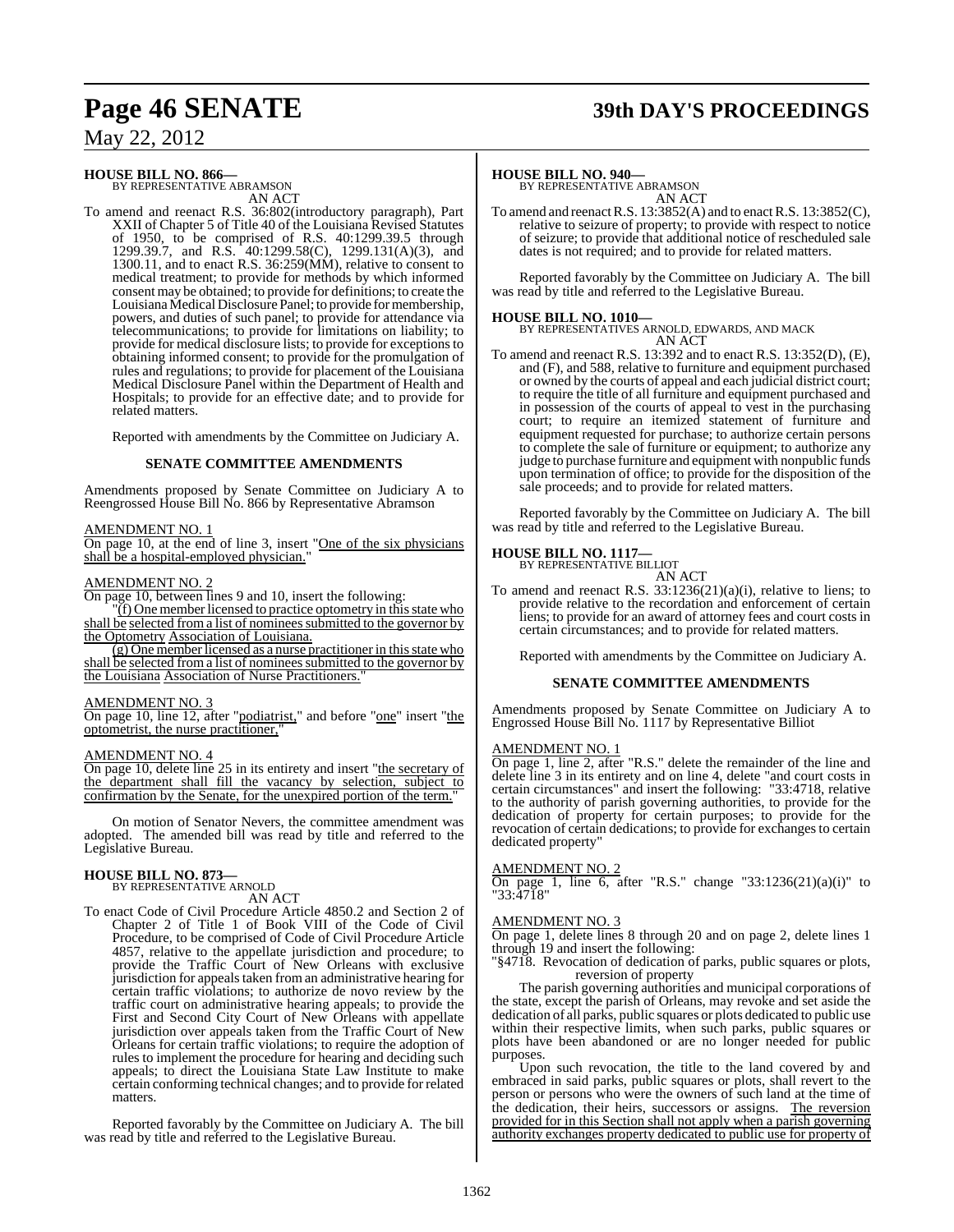# **39th DAY'S PROCEEDINGS Page 47 SENATE**

# May 22, 2012

equal or greater value to be dedicated for the same such public purpose or use."

On motion of Senator Nevers, the committee amendment was adopted. The amended bill was read by title and referred to the Legislative Bureau.

#### **HOUSE BILL NO. 1125—**

BY REPRESENTATIVE BROADWATER AN ACT

To amend and reenact Code of Civil Procedure Article 1469(5), Code of Criminal Procedure Article 740, R.S. 13:3667.3(B), and R.S. 49:956.1, relative to the attendance and testimony of legislators in certain court and administrative hearings; to extend the requirement of a preliminary motion and hearing to former legislators where their attendance or testimony is being solicited on matters relating to their former service as lawmakers; to provide for definitions; and to provide for related matters.

Reported favorably by the Committee on Judiciary A. The bill was read by title and referred to the Legislative Bureau.

#### **HOUSE BILL NO. 1150—** BY REPRESENTATIVE HUNTER

AN ACT

To amend and reenact R.S. 13:850(B)(introductory paragraph) and to enact R.S. 13:850(E), relative to facsimile filings in civil actions; to provide for exceptionsto filing an original document in certain circumstances; to provide for procedures; and to provide for related matters.

Reported with amendments by the Committee on Judiciary A.

#### **SENATE COMMITTEE AMENDMENTS**

Amendments proposed by Senate Committee on Judiciary A to Reengrossed House Bill No. 1150 by Representative Hunter

#### AMENDMENT NO. 1

On page 1, line 2, delete "and to enact R.S. 13:850(E)"

### AMENDMENT NO. 2

On page 1, line 8, delete "and R.S. 13:850(E) is hereby enacted"

#### AMENDMENT NO. 3

On page 1, delete lines 15 through 19.

On motion of Senator Nevers, the committee amendment was adopted. The amended bill was read by title and referred to the Legislative Bureau.

#### **HOUSE BILL NO. 1159—**

BY REPRESENTATIVES ARNOLD AND LEGER AND SENATOR MORRELL

AN ACT

To amend and reenact Code of Civil Procedure Article 681, relative to real and actual interests; to provide for real and actual interests of certain legal entities; and to provide for related matters.

Reported with amendments by the Committee on Judiciary A.

#### **SENATE COMMITTEE AMENDMENTS**

Amendments proposed by Senate Committee on Judiciary A to Engrossed House Bill No. 1159 by Representative Arnold

#### AMENDMENT NO.

On page 1, on line 11, after "juridical entity" delete "," and on page 1, line 12, delete the words "or an unincorporated association"

On motion of Senator Nevers, the committee amendment was adopted. The amended bill was read by title and referred to the Legislative Bureau.

#### **HOUSE BILL NO. 1168—**

BY REPRESENTATIVE TIM BURNS AN ACT

To enact Code of Civil Procedure Article 1293(C), relative to service of process; to provide for the appointment of certain persons as private process servers; to provide for qualifications; and to provide for related matters.

Reported favorably by the Committee on Judiciary A. The bill was read by title and referred to the Legislative Bureau.

#### **HOUSE BILL NO. 1192— (Substitute for House Bill No. 922 by Representative Barras)** BY REPRESENTATIVE BARRAS

AN ACT

To enact R.S. 35:191(W), relative to notaries public; to provide for qualifications of notaries in certain parishes; to provide for authority and jurisdiction; to provide for employment; to provide for bonding and liability; to provide for provisional status; to provide for enforceability of certain notarial acts; to provide for expiration of commissions; and to provide for related matters.

Reported with amendments by the Committee on Judiciary A.

#### **SENATE COMMITTEE AMENDMENTS**

Amendments proposed by Senate Committee on Judiciary A to Reengrossed House Bill No. 1192 by Representative Barras

#### AMENDMENT NO. 1

On page 1, line 13, after "who has passed" delete the remainder of the line and insert "the"

AMENDMENT NO. 2 On page 1, line 14, after "R.S. 35:191.1," insert "except for any performance assessment component,'

AMENDMENT NO. 3 On page 2, line 6, after  $"(2)"$  insert  $"(a)"$ 

AMENDMENT NO. 4

On page 2, line 11, after "Subsection shall" insert "only include businesses that are in existence on the effective date of shall"

AMENDMENT NO. 5 On page 2, line 15, change " $(a)$ " to " $(i)$ "

AMENDMENT NO. 6 On page 2, line 18, change "(b)" to "(ii)"

#### AMENDMENT NO. 7

On page 2, between lines 20 and 21 insert the following:

(b) A notary commissioned pursuant to this Subsection shall not do any of the following in the course and scope of his employment;

(i) Draft and prepare a last will and testament or donation mortis causa.

(ii) Draft and prepare a trust.

(iii) Draft and prepare any instrument that transfers title to immovable property including, but not limited to, an act ofsale or act of donation.

#### AMENDMENT NO. 8

On page 3, at the end of line 13 and before the period "." insert the following: "and the penalties that may be imposed for violations of the limitations and prohibitions imposed by this Subsection"

#### AMENDMENT NO. 9

On page 4, line 6, after "performance assessment" delete "or other"

#### AMENDMENT NO. 10

On page 4, line 8, after "performance assessment" delete "or other"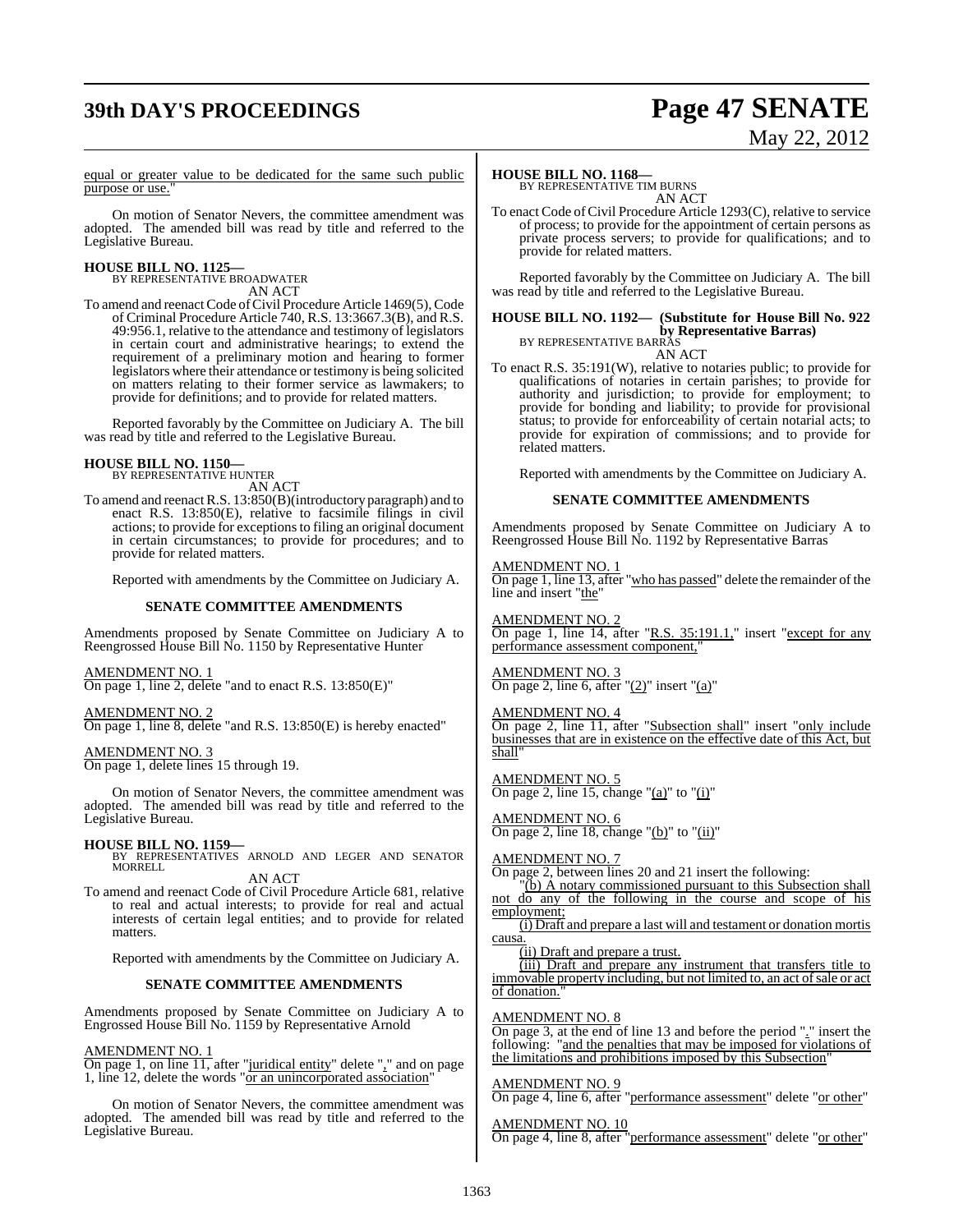## **Page 48 SENATE 39th DAY'S PROCEEDINGS**

#### AMENDMENT NO. 11

On page 4, line 10, after "assessment" delete "or other"

#### AMENDMENT NO. 12

On page 4, line 14, after "act exceeded the" delete the remainder of the line, delete lines 15 and 16 in their entirety, and insert: "authority or jurisdiction limitations imposed by Paragraphs (2) and (3) of this Subsection."

#### AMENDMENT NO. 13

On page 4, delete lines 22 through 29 in their entirety, on page 5 delete line 1, and insert the following:

"(7) Any person receiving a notary commission pursuant to this Subsection may have his commission suspended by the secretary of state if the secretary of state receives a sworn complaint that the notary exceeded his authority or jurisdiction provided by this Subsection. During the period of suspension, the notary shall have no authority to exercise any of the duties or functions of a notary public. The secretary of state shall notify the notary by certified mail, return receipt requested, of the suspension and that the notary has thirty days from receipt of the notice to file a written appeal with the secretary of state contesting the decision to suspend the notarial commission. If the notary fails to file a written appeal within thirty days of receipt of the notice or the secretary of state determines that the suspension should be upheld after receipt of a written appeal, the secretary of state shall notify the district attorney of the parish in which the notary is commissioned for the purpose of institution of a rule to show cause to revoke the commission pursuant to R.S. 35:15."

#### AMENDMENT NO. 14

On page 5, line 2, delete "August 1, 2016" and insert "June 30, 2015"

#### AMENDMENT NO. 15

On page 5, line 6, delete "August 1, 2016" and insert "June 30, 2015"

#### AMENDMENT NO. 16

On page 5, after line 6, insert the following:

"Section 2. The provisions of this Act shall become effective on January 1, 2013."

On motion of Senator Nevers, the committee amendment was adopted. The amended bill was read by title and referred to the Legislative Bureau.

#### **HOUSE BILL NO. 1205— (Substitute for House Bill No. 910 by Representative Johnson)** BY REPRESENTATIVE JOHNSON

### AN ACT

To amend and reenact R.S. 46:236.2(A) and (B) and 236.14(E)(3)(a) and to enact R.S. 46:236.1.12, relative to obligations for child support; to provide for the transfer of an obligation for support to a caretaker; to provide for procedures; to provide for employer reporting requirements of the child support program; and to provide for related matters.

Reported favorably by the Committee on Judiciary A. The bill was read by title and referred to the Legislative Bureau.

#### **HOUSE BILL NO. 1208— (Substitute for HouseBill No. 840 by Representative Thompson)** BY REPRESENTATIVE THOMPSON

AN ACT

To amend and reenact R.S. 9:315.47 and to enact R.S. 9:315.46(C) and (D), relative to the suspension of licenses for failure to pay child support; to provide for modification or lifting of suspensions for partial compliance; to provide for a court order lifting the suspension of a license in certain circumstances; to provide for reinstatement of licenses for partial compliance; and to provide for related matters.

Reported with amendments by the Committee on Judiciary A.

#### **SENATE COMMITTEE AMENDMENTS**

Amendments proposed by Senate Committee on Judiciary A to Reengrossed House Bill No. 1208 by Representative Thompson

#### AMENDMENT NO. 1

On page 1, line 2, delete "and (D)"

#### AMENDMENT NO. 2

On page 1, line 8 after "R.S. 315:46(C)" delete "and" and on line 9, delete "(D) are" and insert "is"

#### AMENDMENT NO. 3

On page 1, delete lines 19 through 20, and on page 2, delete lines 1 and 2

On motion of Senator Nevers, the committee amendment was adopted. The amended bill was read by title and referred to the Legislative Bureau.

#### **Rules Suspended**

Senator Donahue asked for and obtained a suspension of the rules to revert to:

### **Introduction of Senate Concurrent Resolutions**

Senator Donahue asked for and obtained a suspension of the rules to read Senate Concurrent Resolutions a first and second time.

### **SENATE CONCURRENT RESOLUTION NO. 128—** BY SENATORS DONAHUE AND ALARIO

A CONCURRENT RESOLUTION

To make available for appropriation from the Budget Stabilization Fund the sum of \$204,700,000 not to exceed one-third of the balance of the Budget Stabilization Fund, due to the reduction of the revenue forecast for the current fiscal year in the amount of \$204,700,000 as adopted by the Revenue Estimating Conference at its meeting of April 24, 2012, and as recognized by the Joint Legislative Committee on the Budget at its meeting of May 10, 2012.

The resolution was read by title and referred by the President to the Committee on Finance.

#### **SENATE CONCURRENT RESOLUTION NO. 129—** BY SENATOR BROWN

A CONCURRENT RESOLUTION

To direct parish councils on aging, regional offices of aging and adult services, and regional offices of citizens with developmental disabilitiesto establish voluntary registry of persons with special needs who request assistance during times of evacuation, including voluntary, advisory, mandatory, or forced evacuations.

The resolution was read by title and referred by the President to the Committee on Transportation, Highways and Public Works.

#### **Rules Suspended**

Senator Adley asked for and obtained a suspension of the rules to allow the Senate Committee on Transportation, Highways and Public Works to hear Senate Concurrent Resolution No. 129 without the required 24-hour notice.

# **SENATE CONCURRENT RESOLUTION NO. 130—** BY SENATORS PEACOCK, ADLEY AND TARVER A CONCURRENT RESOLUTION

To endorse the Louisiana State University Shreveport Commitment Plan, as adopted by the Board of Supervisors of Louisiana State University and Agricultural and Mechanical College, to enhance programs to meet higher education needs in the region, to establish the Louisiana State University Shreveport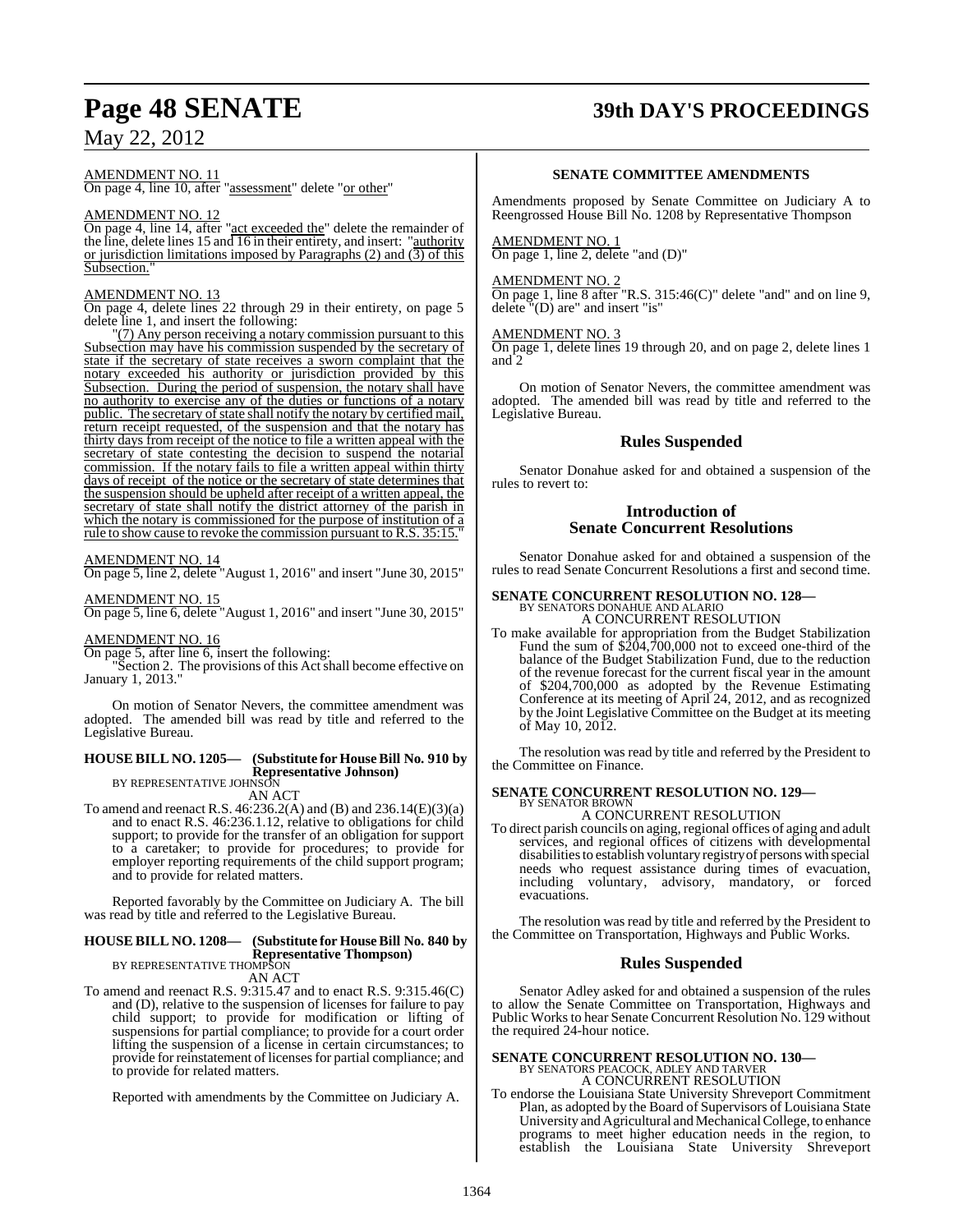# **39th DAY'S PROCEEDINGS Page 49 SENATE**

# May 22, 2012

Commitment Plan Implementation Group to monitor the implementation of the plan, and to requires the Louisiana State University Board of Supervisors to provide a written report to the Senate and House committees on education semiannually for the next five academic years on the progress of implementing the plan.

The resolution was read by title and placed on the Calendar for a second reading.

#### **Message from the House**

#### **SIGNED HOUSE BILLS AND JOINT RESOLUTIONS**

#### May 22, 2012

To the Honorable President and Members of the Senate:

I am directed to inform your honorable body that the Speaker of the House of Representatives has signed the following House Bills and Joint Resolutions:

### **HOUSE BILL NO. 26—** BY REPRESENTATIVE CONNICK

AN ACT

To enact R.S. 9:3191.1, relative to the return of expropriated residential property; to provide for prescription; to provide for payment; to provide for transfer of ownership; to provide for civil procedures for opposing transfer of ownership; to provide for applicability; and to provide for related matters.

### **HOUSE BILL NO. 37—** BY REPRESENTATIVE GISCLAIR

AN ACT

To enact R.S. 33:447.9, relative to the Mayor's Court of the town of Lockport; to provide for additional court costs for violations of municipal ordinances; to provide for the use of additional funds; and to provide for related matters.

#### **HOUSE BILL NO. 49—**

BY REPRESENTATIVES ABRAMSON AND LEGER AND SENATORS<br>ALARIO, AMEDEE, APPEL, BROOME, DROWN, BUFFINGTON,<br>CHABERT, CORTEZ, CROWE, DONAHUE, DORSEY-COLOMB, ERDEY,<br>GALLOT, GUILLORY, JOHNS, KOSTELKA, LONG, MARTINY, MILLS,<br>MORRELL, AND WHITE

#### AN ACT

To amend and reenact R.S. 14:46.2(D), 46.3(D)(1) and (2), 81.1(A)(1), (D), and (E)(1), (2), and (4), 81.3(C), 82.1, 83, 83.1(B), 83.2(B), 84, 85, 86(B)(1), 89(B), 89.2(B)(3), 104, 105, 282, and 403.3(A)(1)(introductory paragraph) and (C), R.S. 15:541(12)(c) and (25)(l), R.S. 40:2521, R.S. 46:1433 and 1809(B)(3)(d) and (4)(a), Code of Criminal Procedure Article 571.1 and Children's Code Articles 804(3) and (5) and 1015(3)(l) and to enact R.S. 14:46.2(E), 46.3(A)(6) and (C)(3),  $82(C)(4)$  and (5) and (G),  $83.3(D)$ ,  $83.4(C)$ ,  $86(C)$ ,  $89(C)$ , and 89.2(D), R.S. 15:541(12)(d) and (25)(k), (m), (n), and (o), and 1308(A)(2)(q) and (r), and Children's Code Articles 603(10)(r) and (s),  $606(A)(6)$ ,  $918(D)$ , and  $1015(3)(m)$ , relative to human trafficking, trafficking of children for sexual purposes, and the commercial sexual exploitation of children; to amend certain crimes involving the prostitution and trafficking of children for sexual purposes; to provide for increased penalties for certain prostitution and trafficking offenses when the offense involves persons of a certain age; to provide for affirmative defenses; to prohibit certain defenses to certain crimes; to authorize the use of wiretaps for trafficking investigations; to require the reporting of recovered children; to provide relative to victim reparations; to provide with respect to limitations on the institution of prosecution for specific offenses; to provide access of child sex trafficking victims to certain services; to authorize the expungement of certain juvenile adjudication records; and to provide for related matters.

#### **HOUSE BILL NO. 71—**

BY REPRESENTATIVE BERTHELOT AN ACT

To enact R.S. 40:1602, relative to the state fire marshal; to authorize the state fire marshal to issue a burn ban; to authorize the state fire marshal and the commissioner of agriculture to issue civil fines for violations; to provide for the amount of the civil fine; to provide for the appeal of the civil fines; to provide for the deposit of monies collected in the Life Safety and Property Protection Trust Fund; to exempt prescribed burning; and to provide for related matters.

#### **HOUSE BILL NO. 86—**

BY REPRESENTATIVE LOPINTO

AN ACT To amend and reenact R.S. 15:587.1(J), relative to criminal history information; to provide relative to the provision of information to protect children; to amend provisions relative to criminal history requests made to the Federal Bureau of Investigation; and to provide for related matters.

#### **HOUSE BILL NO. 96—** BY REPRESENTATIVE MORENO

AN ACT

To enact R.S. 14:73.10, relative to computer-related crime; to create the crime of online impersonation; to provide for definitions; to provide for penalties; to provide for exceptions; and to provide for related matters.

### **HOUSE BILL NO. 103—** BY REPRESENTATIVE THIERRY

AN ACT

To amend and reenact R.S. 13:783(D)(1)(a) and (7), relative to the clerks of court for East Feliciana Parish, West Feliciana Parish, and St. Landry Parish; to exempt the clerks of court for East Feliciana Parish, West Feliciana Parish, and St. Landry Parish from obtaining consent from the governing authority to purchase an automobile; to authorize an automobile expense allowance for the East Feliciana Parish, West Feliciana Parish, and St. Landry Parish clerks of court; to require automobile insurance for bodily injury and property damage; to allocate surplus funds to the expense allowance; to prohibit additional expenses from being paid by the state or local governing authority; and to provide for related matters.

#### **HOUSE BILL NO. 149—**

BY REPRESENTATIVE HENRY BURNS AN ACT

To enact R.S. 17:236(C), (D), and (E); to define for purposes of general school law the terms "elementary school", "middle school", "junior high school", and "high school"; to specify that middle schools, junior high schools, and high schools shall be considered secondary schools; to provide an effective date; and to provide for related matters.

### **HOUSE BILL NO. 156—** BY REPRESENTATIVE SIMON

AN ACT

To amend and reenact R.S. 46:236.1(C) and (D)(4) and (5) and to enact R.S.  $46:236.1(A)(7)$  and  $(D)(6)$ , relative to the Supplemental Nutrition Assistance Program educational component; to provide for legislative findings; to provide for requirements of nutrition education services; to provide for reporting requirements of the Department of Children and Family Services; and to provide for related matters.

#### **HOUSE BILL NO. 166—**

BY REPRESENTATIVE LEGER AN ACT

To enact Children's Code Article 603(15)(j), relative to the mandatory reporting of child abuse; to provide for the addition of certain coaches to the statutory list of mandatory reporters; and to provide for related matters.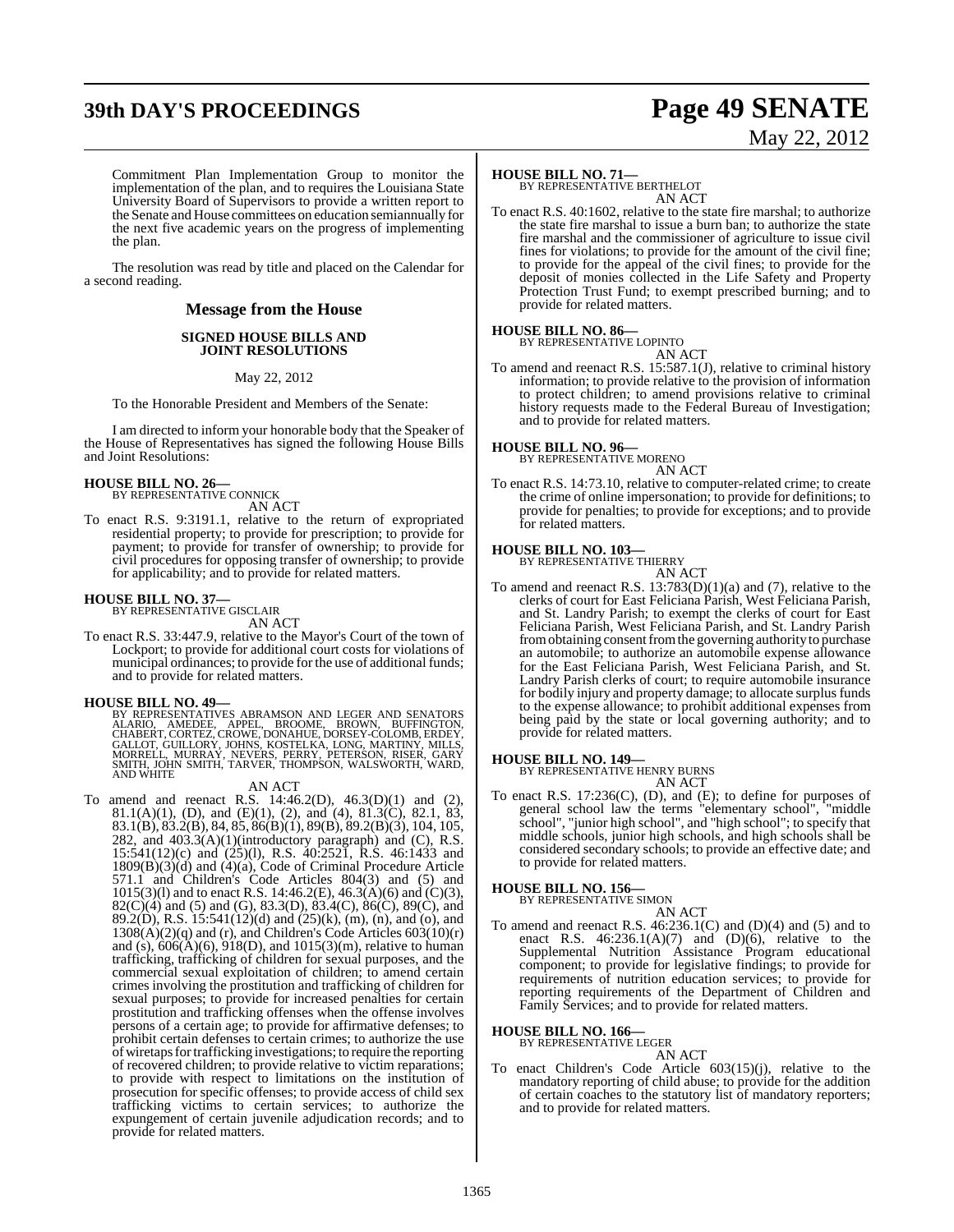## **Page 50 SENATE 39th DAY'S PROCEEDINGS**

### May 22, 2012

#### **HOUSE BILL NO. 220—**

BY REPRESENTATIVESWESLEY BISHOP,BADON,BARROW, BROWN, BURRELL, DIXON, GUILLORY, HODGES, HUNTER, KATRINA JACKSON, JAMES, MORENO, NORTON, PIERRE, AND ALFRED WILLIAMS

AN ACT

To amend and reenact R.S. 14:95.2.2(D), relative to reckless discharge of a firearm at a parade; to increase penalties; and to provide for related matters.

#### **HOUSE BILL NO. 222—**

BY REPRESENTATIVE WESLEY BISHOP AN ACT

To amend and reenact R.S. 14:95(F), relative to illegal carrying of weapons; to provide with respect to prior offenses; to authorize the use of convictions of ordinances as predicate offensesfor the purpose of increased penalties; and to provide for related matters.

#### **HOUSE BILL NO. 249—**

BY REPRESENTATIVE THOMPSON AND SENATOR THOMPSON AN ACT

To enact R.S. 15:542.1(D), relative to sex offender registration and notification; to provide relative to sex offender notification requirements; to require certain sex offenders and child predators to provide notification for certain networking websites; to provide for the contents of such notification; to provide for definitions; and to provide for related matters.

#### **HOUSE BILL NO. 389—**

BY REPRESENTATIVE SCHRODER

- AN ACT
- To amend and reenact R.S. 6:333(F)(14), R.S. 9:315.9(A)(6), 315.16(A), 315.40(1), 399.1(A) and (F)(3) and (4), and 406(B)(2) and (C)(2),R.S. 11:441.1(F),R.S. 13:4291(B)(1) and  $(C)$ , R.S. 27:364(A)(1)(b)(vi), R.S. 40:34(B)(1)(h)(iv) and (E)(1) and  $46.1(D)$  and  $(F)$ (introductory paragraph), R.S.  $46:56(M)(1)$ , 236.1.1(9)(b) and (13), 236.1.2(G), 236.1.4(E) and (F), 236.1.5(C), 236.1.7(B), 236.1.8(D), 236.3(A)(2), 236.10(A), (B), and (D), 236.12(B)(1), 236.14(D)(1)(introductory paragraph) and (H)(2), 236.15(A)(1), 236.16, 238(F), and  $2136.2$ (F), and R.S.  $51:1442(4)$ , relative to the Department of Children and Family Services; to provide for proper designation of certain sections and divisions of the department; to make technical changes; and to provide for related matters.

#### **HOUSE BILL NO. 414—**

BY REPRESENTATIVE BARROW AND SENATORS BROOME AND DORSEY-COLOMB

AN ACT

To amend and reenact R.S.  $33:4574(B)(6)$  and  $(F)(1)(a)$  and  $(b)(v)$ ,  $4574.1.1(A)(6)$  and (L), and  $4574.16$ (introductory paragraph) and to repeal R.S. 33:4574.1.1(H), relative to East Baton Rouge Parish; to provide relative to the Baton Rouge Area Convention and Visitors Bureau; to change the name of the bureau; to provide for legislative intent; to direct the Louisiana State Law Institute to change the name of the bureau in other provisions of law; and to provide for related matters.

# **HOUSE BILL NO. 426—** BY REPRESENTATIVE JAY MORRIS

AN ACT

To amend and reenact Code of Civil Procedure Article 4916, relative to justice of the peace courts; to provide for venue; to provide for applicability of rules of venue; and to provide for related matters.

## **HOUSE BILL NO. 450—** BY REPRESENTATIVE ABRAMSON

AN ACT

To amend and reenact R.S. 9:4823(A)(introductory paragraph) and  $(2)$ , 4831(A), 4833(E), 4835(A) and (B), 4862(B)(3), 4865(C),  $4872(A)$  and (B), and  $4885(C)$ , relative to claims and privileges; to provide for a one-year time limitation within which to file a suit to enforce a Private Works Act privilege; to provide with respect to a notice of pendency of action; to provide for technical corrections; and to provide for related matters.

#### **HOUSE BILL NO. 453—**

BY REPRESENTATIVE ABRAMSON AN ACT

To amend and reenact Code of Civil Procedure Article 2293(B)(1), relative to notice of seizure in judgment debtor cases; to provide for the form of such notice; and to provide for related matters.

### **HOUSE BILL NO. 470—** BY REPRESENTATIVE ABRAMSON

AN ACT To amend and reenact R.S. 35:2.1(A), relative to notaries; to provide for the execution of an act of correction; to provide for notaries who may execute an act of correction; to provide for the form of the act of correction; and to provide for related matters.

#### **HOUSE BILL NO. 535—**

BY REPRESENTATIVE JAY MORRIS

- AN ACT
- To amend and reenact R.S. 9:4422(introductory paragraph) and (3), relative to obligations secured by mortgages or privileges; to provide with respect to promissory notes; and to provide for related matters.

**HOUSE BILL NO. 566—** BY REPRESENTATIVE BROSSETT

AN ACT To enact R.S. 15:542(F)(4), relative to sex offender registration and notification requirements; to authorize certain persons convicted of crime against nature to petition the court to be relieved of sex offender registration and notification requirements; to provide for exceptions; to provide for procedures; and to provide for related matters.

**HOUSE BILL NO. 568—** BY REPRESENTATIVE WESLEY BISHOP

- AN ACT
- To enact R.S. 47:305.71 and 337.9(D)(33), relative to localsales and use tax exemptions; to provide for a local sales and use tax exemption for sales of certain property to the "St. Bernard Project, Inc."; to provide for an effective date; and to provide for related matters.

#### **HOUSE BILL NO. 584—**

BY REPRESENTATIVE ST. GERMAIN AN ACT

To amend and reenact R.S. 32:706.2, relative to peace officers; to clarify who is qualified to perform inspections for vehicle identification number; to provide for rules and regulations; and to provide for related matters.

#### **HOUSE BILL NO. 591—**

BY REPRESENTATIVE SIMON

- AN ACT
- To amend and reenact R.S. 36:259(T), 802(introductory paragraph), and 901(A), R.S. 46:2633(D) and (E), 2634(B)(2), (3), (13), (D), and  $(H)$ , and  $2635(A)$ ,  $(B)$ , and  $(C)$  and to enact  $R.S$ . 46:2633(F), relative to administration of the Traumatic Head and Spinal Cord Injury Trust Fund; to provide for certain duties of the Department of Health and Hospitals, office of aging and adult services, relative to the Traumatic Head and Spinal Cord Injury Trust Fund; to provide for composition and certain duties of the Traumatic Head and Spinal Cord Injury Trust Fund Advisory Board; to provide for the advisory capacity of the Traumatic Head and Spinal Cord Injury Trust Fund Advisory Board within the Department of Health and Hospitals; and to provide for related matters.

### **HOUSE BILL NO. 595—** BY REPRESENTATIVE CROMER

AN ACT To amend and reenact R.S.  $22:23(D)(3)(b)$ ,  $242(10)$ ,  $653(A)$ (introductory paragraph),  $851(A)$ ,  $912(C)$ ,  $(D)$ , and  $(E)$ , 931(A)(10)(a), 1203(D), 1821(A), (C), (D)(1), (2)(e) and  $(g)(i)(aa)$ , and  $(3)(c)(introductory)$  paragraph) and (i), (d)(introductory paragraph) and (i) through (iv), and (e), and  $(F)(1)$ , 1825(B)(introductory paragraph) and  $(C)$ (introductory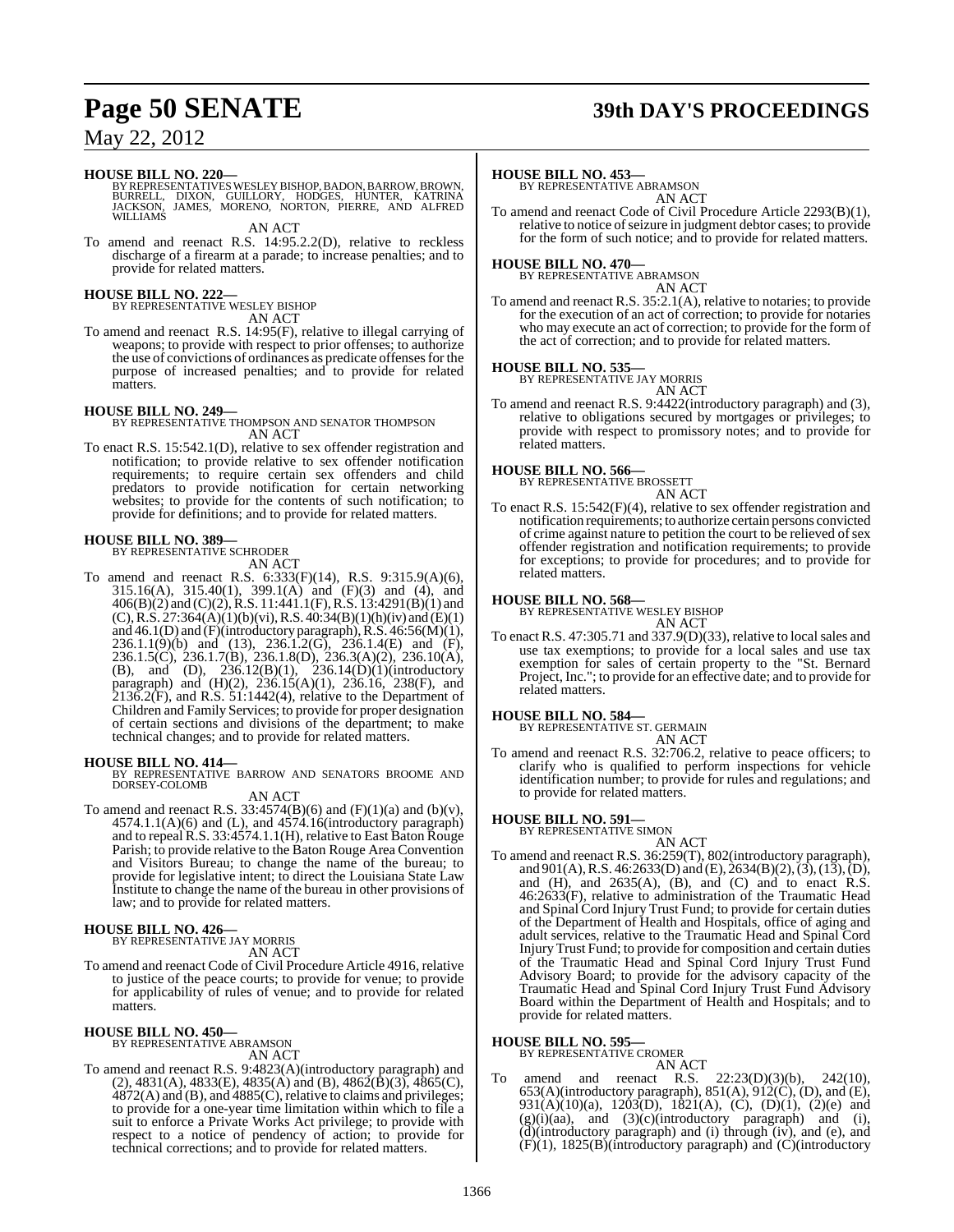# **39th DAY'S PROCEEDINGS Page 51 SENATE**

# May 22, 2012

paragraph) and (4), 1859(F), 1875, 1879(A), (B)(1)(introductory paragraph), and (C), 1880(B)(1)(introductory paragraph), (C)(introductory paragraph), and (D)(introductory paragraph),  $1892(B)(1)$ , (C)(1), and (D)(2), 1901(4), 1902(A)(2) and (9), 1903(C)(2)(introductory paragraph), 1904, 1905(C)(introductory paragraph) and (1), 1907, 1909(B) and (C), 1921(B) and (C),  $1923(1)(a)$ (introductory paragraph) and (g),  $1926(A)$ ,  $1927(B)$ , 1928(B), 1941, 1942, 1944, 1945, 1946, 1962(C) and (F), 1964(1)(g), (7)(a), (b), and (h), (9), (10)(c), (11), (13),  $(15)(c)(i)$ ,  $(iii)$ , and  $(vii)$ ,  $(19)(b)(i)$ (introductory paragraph) and (c)(i), (20), (24), and (25), 1967, 1968, 1971(C),  $1973(B)$ (introductory paragraph),  $1981(A)(2)$  and  $(3)$  and (C)(introductory paragraph), 1983(D) through (H) and (I)(1) and (2), 1984(A) and (G), 1988, 1989, 1992, 1994(A), 2001, 2002(2) and (4), 2003(1)(e) and (f), 2005, 2006, 2008(A), 2009(E)(2) and (4), 2010(D), 2012(A)(introductory paragraph) and (3) and (B), 2013(B), 2018(A) and (B), 2019, 2020(C), 2021(A), 2023(C)(2), 2025(4), 2026, 2027(B), 2028(B), (C), and (D)(6), 2029, 2032, 2033(B), 2034(G) and (H), 2035(A) and (D), 2036(C), 2038(3), 2044, 2055(6)(a)(ii), (7)(introductory paragraph) and (a), (9)(a)(introductory paragraph) and (i) and (b),  $(12)$ , and  $(15)$ ,  $2056(C)(2)(f)$ ,  $2058(A)(1)(a)(i)$  and (ii), (b)(i) and (ii), and  $(3)(a)(iv)$ ,  $2059(A)(1)$ ,  $(C)(6)$ , and  $(D)$ , 2060(A)(1), 2061.1(A), 2062(A)(2)(a)(introductory paragraph) and (i) and (ii),  $(5)(a)$ , and  $(6)$ ,  $2083(A)(2)(introducing$ paragraph) and (a) and (C)(introductory paragraph) and (1),  $208\overline{4}(6)$ ,  $2085(C)(1)$  and  $(3)(g)$ ,  $2086(B)$  and  $(\overline{D})$ ,  $2087(A)(2)$ , (B)(1)(introductory paragraph) and (a) and (2)(introductory paragraph), (C)(2), (D)(introductory paragraph) and (3) and  $(4)(a)$ ,  $(E)$ ,  $(I)(introducing)$  paragraph),  $(J)$ , and  $(M)(3)$ , 2088(D), 2089(A)(2) and (C)(8), 2091(A)(2) and (E)(1), 2092(D), 2093(E)(1), 2098(B) and (C)(introductory paragraph), 2112, 2113, 2114, 2118, 2119, 2132(C) and (D), 2133(2), 2135(A), 2147(A)(2), 2161(A)(introductory paragraph) and (6),  $2171(A)$ , (B), (C)(7), (13), and (21), (E)(6) and (14), (F)(5) and (12), and (G)(5), (11), and (12), 2181(B), 2191(A)(introductory paragraph) and (1), 2205, 2206, 2208, 2221(introductory paragraph), 2222(D)(introductory paragraph), 2223(F), 2243(2),  $224\tilde{4}(A)(2)$ ,  $2261(B)$ ,  $2291$ ,  $2292(iintroducing the total energy of the energy)$ ,  $2293(D)(2)(a)$  and (f) and (3),  $2294(A)(5)$ ,  $2296(B)(1)$ , 2297(D)(8), 2302(E), 2307(G), 2308, 2313, 2314(F), 2315(A), 2316, 2326(A), 2363(B), 2364(A) and (F), and 2369(E)(1) and to repeal R.S. 22:1824(C), 2028(D)(3), 2161(A)(7), (12), (34), and  $(37), 2171(C)(20), (E)(17),$  and  $(G)(13),$  and  $2303(D)(1),$  all relative to technical recodification of certain provisions of the Louisiana Insurance Code, including correction of citations, updates of terms and language, reorganization of provisions, elimination of obsolete or ineffective provisions, and harmonizing of inconsistent provisions; and to provide for related matters.

**HOUSE BILL NO. 623—** BY REPRESENTATIVE ST. GERMAIN AN ACT

To amend and reenact R.S. 48:390(B) and 390.1(A)(2) and to enact R.S. 48:390(I) and 390.1(D), relative to closure of railroad crossings; to require the Department of Transportation and Development to notify affected landowners prior to the closing of any railroad crossings; and to provide for related matters.

**HOUSE BILL NO. 660—** BY REPRESENTATIVE STUART BISHOP AND SENATORS APPEL, CORTEZ, AND THOMPSON AN ACT

To enact Subpart C of Part VIII of Chapter 1 of Title 51 of the Louisiana Revised Statutes of 1950, to be comprised of R.S. 51:391, relative to solicitations; to prohibit solicitations with misleading governmental appearances; to provide for a disclaimer; to provide for a civil penalty; to provide for a remedy; and to provide for related matters.

#### **HOUSE BILL NO. 668—**

BY REPRESENTATIVE ST. GERMAIN AN ACT

To amend and reenact R.S. 32:403.4(A), relative to commercial motor vehicle drivers; to require persons applying for commercial driver's licenses to make certain certifications; and to provide for related matters.

**HOUSE BILL NO. 680—** BY REPRESENTATIVE ST. GERMAIN AN ACT

To amend and reenact R.S. 48:36, relative to topographic mapping; to provide for mandatory development and maintenance of a statewide digital geospatial database for topographic mapping; and to provide for related matters.

**HOUSE BILL NO. 696—** BY REPRESENTATIVE ST. GERMAIN AN ACT

To amend and reenact R.S. 15:587(A)(1)(e) and R.S. 32:408(A)(4)(b) and (d),  $(B)(2)$ (introductory paragraph) and  $(a)$ (ii) and  $(F)(1)$ and to enact R.S. 32:408.1(5) and  $414(K)(3)$ , relative to commercial motor vehicle driver's licenses; to provide for background checks; to provide for commercial motor vehicle driver's licenses tests matters; and to provide for related matters.

### **HOUSE BILL NO. 904—** BY REPRESENTATIVE HUNTER

AN ACT

To amend and reenact R.S. 9:2799(A)(1) and 2799.3, relative to limitation of liability for damages from donated food; to provide for limitation of liability of schools, churches, and civic organizations; and to provide for related matters.

### **HOUSE BILL NO. 941—** BY REPRESENTATIVE ABRAMSON

AN ACT

To amend and reenact R.S. 9:4821 and to enact R.S. 9:4820(D), relative to the Private Works Act; to provide for effective dates of privileges; to provide for priority of privileges; and to provide for related matters.

### **HOUSE BILL NO. 1011—** BY REPRESENTATIVE PRICE

AN ACT

To amend and reenact R.S.  $13:691(B)(5)$ , relative to vehicle expenses for certain judges; to authorize an increase in the amount of reimbursements for vehicle expenses; and to provide for related matters.

### **HOUSE BILL NO. 1109—** BY REPRESENTATIVE PRICE

- AN ACT
- To enact R.S. 17:87.6(C), relative to alienation of school property by school boards; to authorize local public school boards to sell certain used individual computing devices at private sale to students or their parents, tutors, or legal guardians; to provide limitations on such sales and for the deposit and use of funds derived from such sales; and to provide for related matters.

#### **HOUSE BILL NO. 1116—**

BY REPRESENTATIVE BADON AND SENATORS DORSEY-COLOMB AND MILLS

AN ACT

To amend and reenact R.S. 14:35.3(D)(introductory paragraph), relative to domestic abuse battery; to increase the minimum mandatory sentence for second offense domestic abuse battery; to require participation in a domestic abuse prevention program; and to provide for related matters.

#### **HOUSE BILL NO. 1148—**

BY REPRESENTATIVE ARMES

AN ACT To amend and reenact R.S. 37:3272(A)(18)(introductory paragraph) and 3298(B) and to repeal R.S. 37:3298(D), relative to the Private Security Regulatory and Licensing Law; to provide for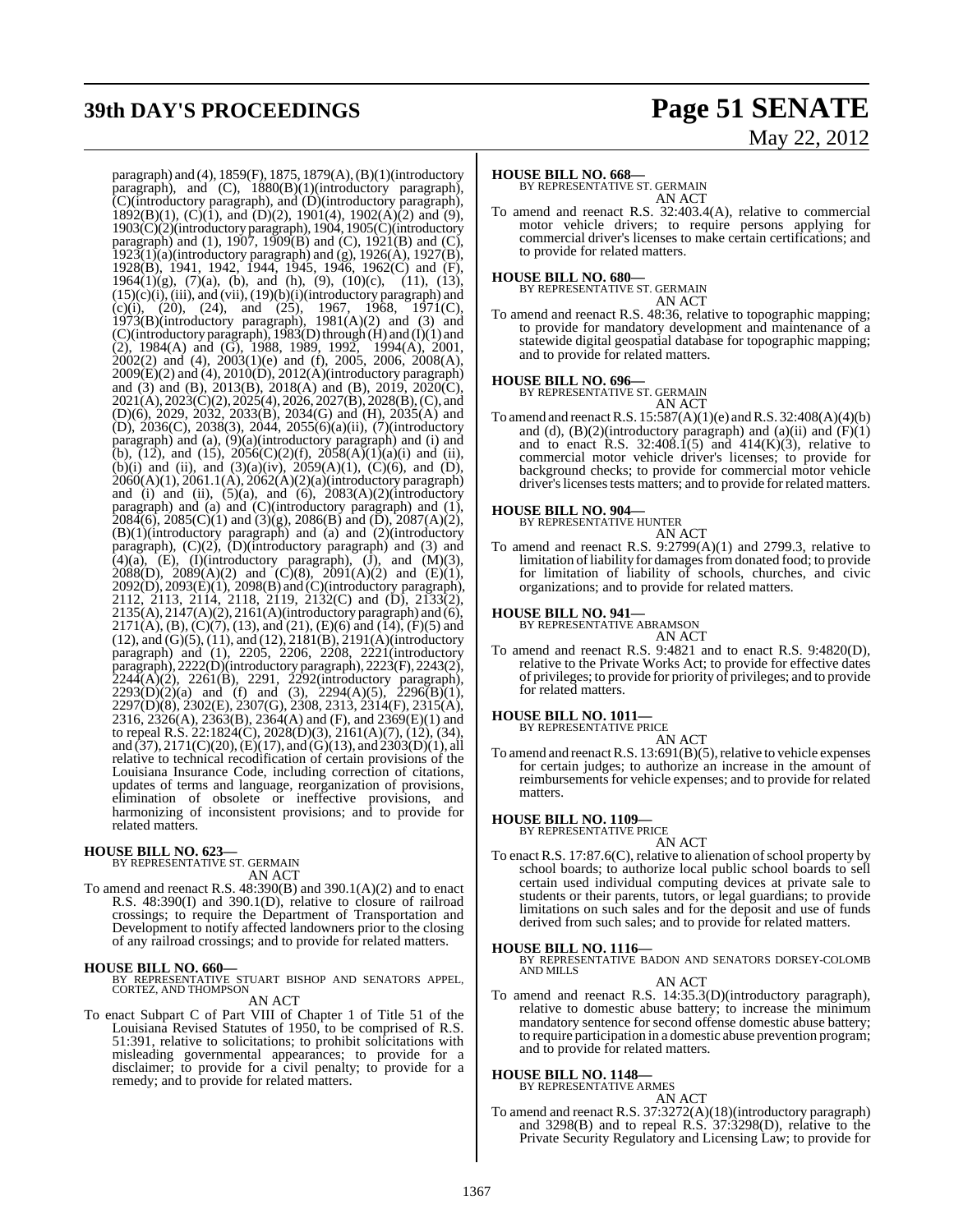## **Page 52 SENATE 39th DAY'S PROCEEDINGS**

### May 22, 2012

definitions; to provide for exceptions; to repeal certain exception; and to provide for related matters.

### **HOUSE BILL NO. 1187— (Substitute for HouseBill No. 751 by**

**Representative Richardson)**<br>BY REPRESENTATIVES RICHARDSON, ADAMS, ANDERS, ARMES,<br>BARROW, BERTHELOT, BROWN, COX, HARRIS, HARRISON,<br>HOFFMANN, HONORE, HOWARD, LEBAS, LOPINTO, JAY MORRIS,<br>NORTON, PIERRE, PONTI, POPE, PYLANT,

To amend and reenact R.S. 37:1861(B)(introductory paragraph), (2), and (5), 1862(A), 1864.1(A), 1864.2(C), and 1864.3, to enact R.S. 37:1861(B)(6), and to repeal R.S. 37:1862(B),  $1864(A)(1)(d)$ ,  $1864.1(C)(2)$ , and  $1867(B)$ , relative to used or secondhand property; to prohibit cash payment for the purchase of copper; to establish a maximum cash payment for metals other than copper; to require an occupational license to act as a secondhand dealer; to require photographic records of certain goods upon request of law enforcement; to exempt the purchase of educational course materials; to repeal the exemption for tires and rims; to repeal the requirement that secondhand dealers record the license plate of a seller; and to provide for related matters.

### **HOUSE BILL NO. 1191— (Substitute for House Bill No. 970 by Representative Thibaut)**<br>BY REPRESENTATIVE THIBAUT

AN ACT

To enact Subpart G-1 of Part III of Chapter 2 of Title 22 of the Louisiana Revised Statutes of 1950, to be comprised of R.S. 22:691.1 through 691.27, and to repeal Subpart G of Part III of Chapter 2 of Title 22 of the Louisiana Revised Statutes of 1950, comprised of R.S. 22:691 through 723, relative to insurance holding company systems; to provide for definitions; to provide relative to subsidiaries of insurers; to provide relative to acquisitions of domestic insurers; to provide relative to filing requirements for persons offering to acquire domestic insurers; to provide relative to public hearings in relation to denied acquisition attempts; to provide for penalties for violations of holding company laws; and to provide for related matters.

and asked that the President of the Senate affix his signature to the same.

> Respectfully submitted, ALFRED W. SPEER Clerk of the House of Representatives

The House Bills and Joint Resolutions contained herein were signed by the President of the Senate.

#### **Privilege Report of the Committee on Senate and Governmental Affairs**

#### **ENROLLMENTS**

Senator Amedee, Chairman on behalf of the Committee on Senate and Governmental Affairs, submitted the following report:

May 22, 2012

To the President and Members of the Senate:

I am directed by your Committee on Senate and Governmental Affairs to submit the following report:

The following Senate Bills have been properly enrolled:

**SENATE BILL NO. 19—**<br>BY SENATORS CORTEZ AND WALSWORTH AND REPRESENTATIVE<br>HOFFMANN AN ACT

To amend and reenact R.S. 11:710(A)(1), (B)(1)(a), (C)(2), and (D), to enact R.S. 11:710(A)(5), (6), and (7) and to repeal R.S.

11:710(H), relative to the Teachers' Retirement System of Louisiana; to provide for definitions; to allow certain retirees reemployed as substitute teachers to receive benefits during reemployment; to allow certain retirees reemployed as an instructor of adult education or literacy program to receive benefits during reemployment; to provide limitations; to provide for an effective date; and to provide for related matters.

# **SENATE BILL NO. 31—** BY SENATOR HEITMEIER

AN ACT To amend and reenact R.S.  $11:728(C)(1)(a)$  and  $(b)(ii)$  and  $(iii)$  and  $(2)(a)$  and (b) and R.S. 17:3997 $(A)(2)$  and  $(3)$  and to repeal Act 999 of the 2010 Regular Session, relative to the Teachers' Retirement System of Louisiana; to provide relative to membership in the system of charter school teachers; to provide for purchase of service credit by charter school teachers; to provide for an effective date; and to provide for related matters.

#### **SENATE BILL NO. 115—** BY SENATOR MILLS

AN ACT To enact R.S. 40:2110(D) and (E), relative to suspension of a license for a freestanding inpatient psychiatric hospital; to provide for immediate suspension of a license under certain circumstances; to provide for notice, appeal, and injunctive relief; and to provide for related matters.

#### **SENATE BILL NO. 126—**

BY SENATOR MURRAY

AN ACT To amend and reenact R.S.  $38:2225.2.1(A)(1)$  and (3), relative to public contracts; to extend the time relative to the utilization of design-build contracts under certain circumstances; to provide applicability; and to provide for related matters.

# **SENATE BILL NO. 128—** BY SENATOR CLAITOR

AN ACT

To amend and reenact R.S. 37:711.2(5), 711.15(A)(4)(b), and 711.23(C)(2), to enact R.S. 37:711.3(K) and 711.4(E), and to repeal R.S. 37:711.4(D), relative to the Louisiana Professional Geoscience Practice Act; to provide for the definition of geoscience; to exempt petroleum geoscientists; to provide for license eligibility; to provide for exemptions from examination requirements; to provide for board membership; to repeal certain prohibitions and limitations upon the receipt and use of state funds; and to provide for related matters.

**SENATE BILL NO. 130—** BY SENATORS CROWE, ALARIO, APPEL, KOSTELKA, LONG, THOMPSON AND WALSWORTH AN ACT

- 
- To enact R.S. 40:989.3, relative to violations of the Controlled Dangerous Substances Law; to create the crime of unlawful distribution of products containing Mitragyna speciosa to minors; to provide for penalties; and to provide for related matters.

#### **SENATE BILL NO. 146—** BY SENATOR LONG

AN ACT

To enact R.S. 22:1706(H)(10), relative to standards of conduct of certain public adjusters; to prohibit a public adjuster from acting as an appraiser on claims he or she is adjusting; and to provide for related matters.

SENATE BILL NO. 157—<br>BY SENATORS ADLEY, ALARIO, ALLAIN, AMEDEE, APPEL, BROOME, BROWN, BUFFINGTON, CHABERT, CORTEZ, CROWE, DONAHUE,<br>BOOWN, BUFFINGTON, CHABERT, CORTEZ, CROWE, DONAHUE,<br>DORSEY-COLOMB, ERDEY, GUILLORY, HEITMEI

#### AN ACT

To enact R.S. 32:412(K) and R.S. 40:1321(K), relative to veteran designation on a driver's license and identification card; to provide for the exhibition of the word "Veteran" on a driver's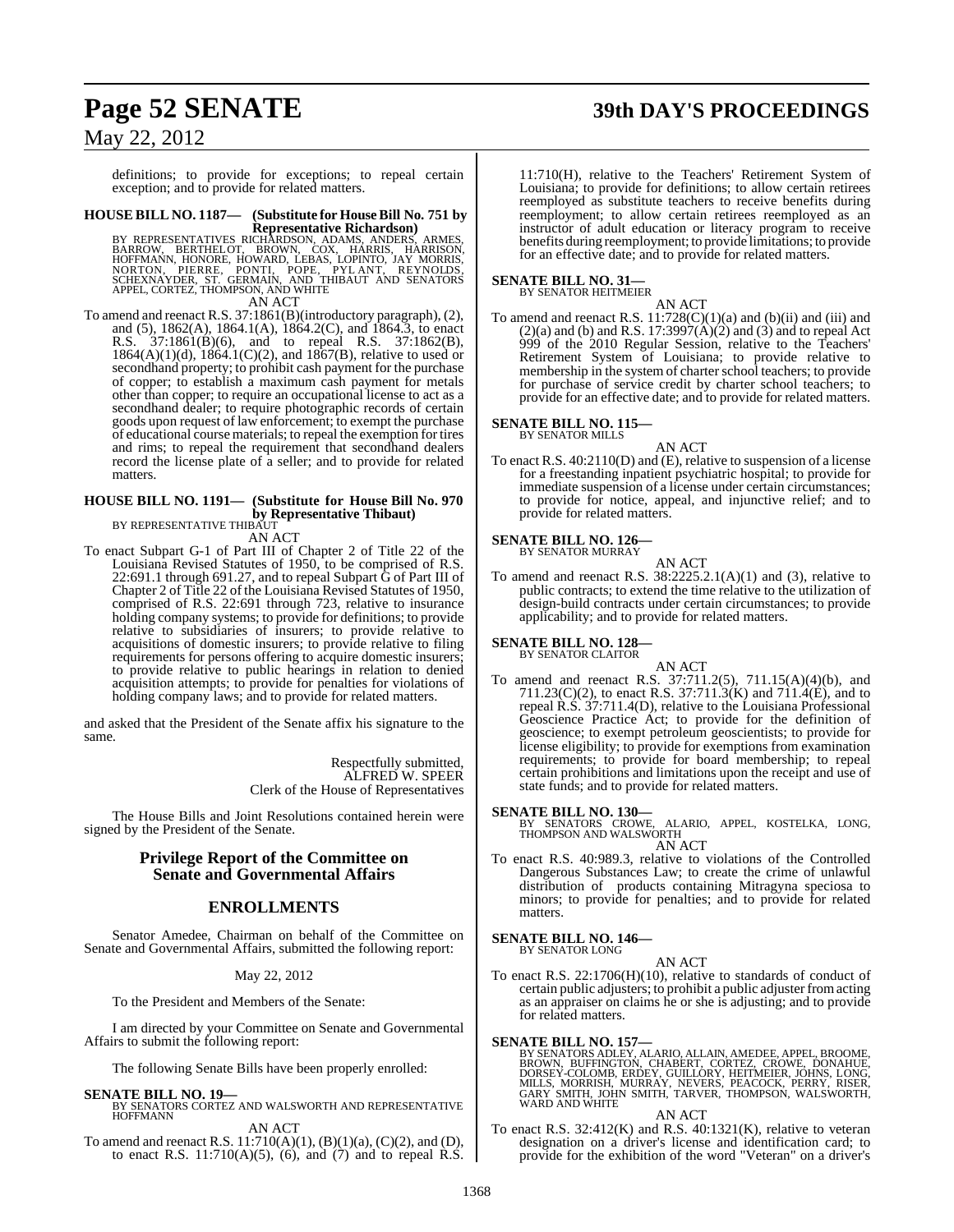# **39th DAY'S PROCEEDINGS Page 53 SENATE**

# May 22, 2012

license and identification card; and to provide for related matters.

### **SENATE BILL NO. 195—** BY SENATOR MILLS

AN ACT

To enact R.S.  $40:964$ (Schedule I)(D)(4) and (F)(9) and (10), relative to controlled dangerous substances; to provide relative to substances having a depressant effect on the central nervous system, specifically phenazepam; to add certain substances to Schedule I of the Uniform Controlled Dangerous Substances Law; and to provide for related matters.

### **SENATE BILL NO. 341—** BY SENATOR CLAITOR

AN ACT

To amend and reenact R.S. 56:699.5(A) and (B) and 699.6 and to repeal R.S. 56:699.1 and 699.2, relative to the firearm and hunter education courses; to provide for firearm and hunter education requirements; to provide terms and conditions for exceptions from firearm and hunter education; and to provide for related matters.

### **SENATE BILL NO. 399—** BY SENATORS WHITE, NEVERS AND THOMPSON

AN ACT

To amend and reenact R.S. 12:403(2) and 407, relative to electric cooperatives; to provide relative to powers and bylaws; to provide for perpetual existence of cooperatives in certain circumstances; to provide relative to adoption, amendment, or repeal of bylaws; to provide certain terms, conditions, and requirements; to provide for the board of directors taking certain actions without authorization of the members of the cooperative; and to provide for related matters.

#### **SENATE BILL NO. 625— (Substitute of Senate Bill No. 609 by Senator Murray)**

BY SENATOR MURRAY

AN ACT

To amend and reenact R.S. 13:477(introductory paragraph), 691(A), 1306, 1307, 1311, 1312, 1381.2, and 1594, and R.S. 44:181, to enact R.S. 13:1213.2, to repeal R.S. 13:474.1, 477(41), 621.41 through 621.46, 714.1, 714.2, 751.1 through 751.5, 841.3, 983, 996.62 through 996.64, R.S. 44:181.5 and 181.6, and Sections 6, 8, 9, 22, and 31 of Act No. 621 of the 2006 Regular Session of the Legislature, and to provide for certain provisions of Section 19 of Act No. 621 of the 2006 Regular Session of the Legislature as amended by Act No. 675 and Act No. 873 of the 2008 Regular Session of the Legislature and Act No. 340 of the 2011 Regular Session of the Legislature, relative to courts and judicial procedure; to provide relative to the civil and criminal district courts and juvenile court of the parish of Orleans; to repeal provisions relative to the consolidation of the civil and criminal district courts of Orleans Parish into the Forty-First Judicial District Court and their respective clerks; to repeal effective dates for repeals of provisions related to the civil and criminal district courts and the abolition of the juvenile court of Orleans Parish; to provide that certain provisions of law that would have otherwise been repealed shall remain in effect; to provide for the distribution of fees collected in the Civil District Court; to provide for the salaries of the civil and criminal district court judges and certain family and juvenile court judges; to provide exclusive jurisdiction to the magistrate and criminal district court judges and commissioners to set certain bonds and release certain defendants; to provide relative to terms of office and elections for Orleans Parish Juvenile Court judges; to direct the Louisiana State LawInstitute to redesignate certain statutory provisions; and to provide for related matters.

### **SENATE BILL NO. 667—** BY SENATOR GARY SMITH

AN ACT

To amend and reenact R.S. 32:402.1(A)(1)(a) and the introductory paragraph of  $402.1(A)(2)$ , relative to driver education; to provide relative to the requirements for driver education for persons who are less than eighteen years of age and for persons who are eighteen years of age or older; to provide relative to classroom instruction and actual driving instruction; and to provide for related matters.

#### **SENATE BILL NO. 97—**

- BY SENATORS MORRELL, ALARIO, JOHNS, LAFLEUR AND GARY<br>SMITHANDREPRESENTATIVES ADAMS, ANDERS, ARMES, ARNOLD,<br>BADON, BERTHELOT, BILLIOT, BROSSETT, BROWN, HENRY BURNS,<br>CARMODY, CHANEY, COX, DIXON, DOVE, EDWARDS, GARDES,<br>GAROFA AN ACT
- To enact Part IV of Chapter 35 of Title 13 of the Louisiana Revised Statutes of 1950, to be comprised of R.S. 13:5631 through 5636 and R.S.  $36:4(B)(1)(ff)$ , to create and provide relative to the Louisiana Sheriff's Executive Management Institute; to provide relative to the board of directors, their qualifications and appointment; to provide for Senate confirmation; to provide for the necessary conditions required to receive an increase in compensation; and to provide for related matters.

### **SENATE BILL NO. 167—** BY SENATOR GARY SMITH

AN ACT

To enact R.S. 22:821(B)(34) and 1431, and Part VIII-A of Chapter 5 of Title 22 of the Louisiana Revised Statutes of 1950, to be comprised ofR.S. 22:1781.1 through 1781.6, relative to portable electronics insurance; to provide definitions; to provide with respect to the vendors of portable electronic devices; to provide for the requirements for the sale of portable electronics insurance; to provide with respect to termination of portable electronics insurance; and to provide for related matters.

**SENATE BILL NO. 231—**<br>BY SENATORS MURRAY, MILLS AND THOMPSON AND<br>REPRESENTATIVE THIBAUT

- AN ACT
- To enact R.S. 22:1006.1, relative to prior authorization forms; to provide with respect to the issuance and use of prior authorization forms; to provide for an effective date; and to provide for related matters.

**SENATE BILL NO. 271—**<br>BY SENATOR PERRY AND REPRESENTATIVES BERTHELOT,<br>CHAMPAGNE AND HENSGENS AN ACT

To enact Subpart DD of Part 1 of Chapter 1 of Subtitle II of Title 47 of the Louisiana Revised Statutes of 1950, to be comprised of R.S. 47:120.102, relative to donations of refunds; to provide for such donations to the Dreams Come True, Inc.; to provide for the administration and disbursement of donated monies; and to provide for related matters.

### **SENATE BILL NO. 324—** BY SENATOR PERRY

AN ACT

To amend and reenact R.S.  $13:783(D)(1)(a)$  and (7), relative to clerks of court; to provide relative to the clerk of court of Cameron Parish, East Feliciana Parish, Franklin Parish, St. Charles Parish, Vermilion Parish, West Baton Rouge Parish, and West Feliciana Parish; to provide for an automobile expense allowance for the clerk of court of Cameron Parish, East Feliciana Parish, Franklin Parish, St. Charles Parish, Vermilion Parish, West Baton Rouge Parish, and West Feliciana Parish; and to provide for related matters.

**SENATE BILL NO. 234—** BY SENATOR GARY SMITH AND REPRESENTATIVES BILLIOT, BROWN, GUILLORY, GIROD JACKSON, MILLER, ST. GERMAIN AND WILLMOTT

#### AN ACT

To amend and reenact R.S. 26:932(1) and (5) through (9), 933(B)(2), (D) and (E), 934(2) and (3), 935(A),  $(B)(1)(a)$ , and  $(C)$ , 936( $(B)$ ), and 937 and to enact R.S. 26:932(10) and 933(F), relative to